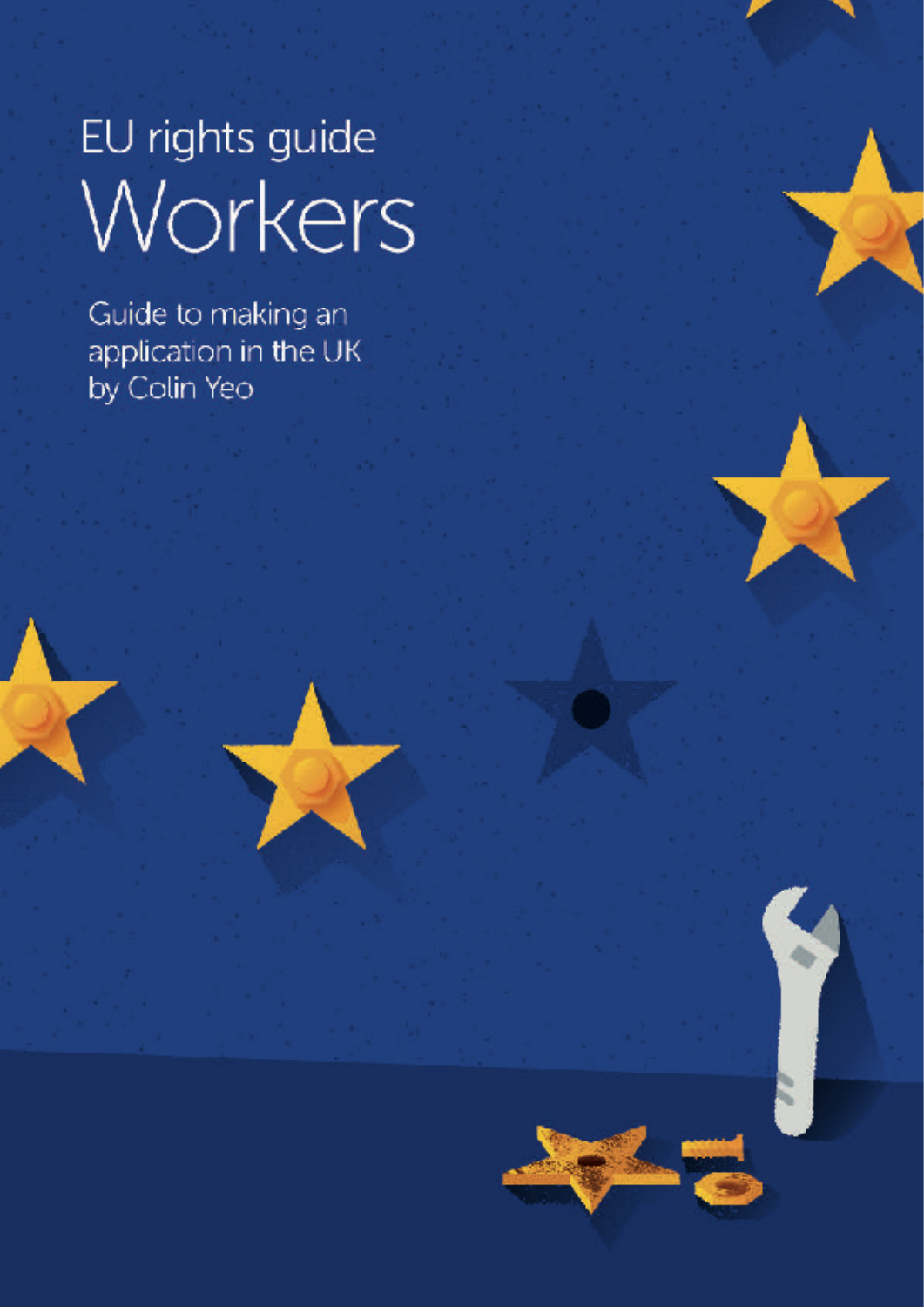#### **PART OF THE EU RIGHTS GUIDE SERIES:**

- **1. WORKERS**
- **2. SELF EMPLOYED**
- **3. SELF SUFFICIENT**
- **4. STUDENTS**

#### **COPYRIGHT NOTICE**

Published under Creative Commons license CC BY-NC-SA



#### **IMAGE CREDITS**

Cover: Justin Still [\(justinstill.com](http://justinstill.com/)) Map of EU: By JLogan, [Wikipedia Commons](http://en.wikipedia.org/wiki/File:Map_of_EU_states_blank.png)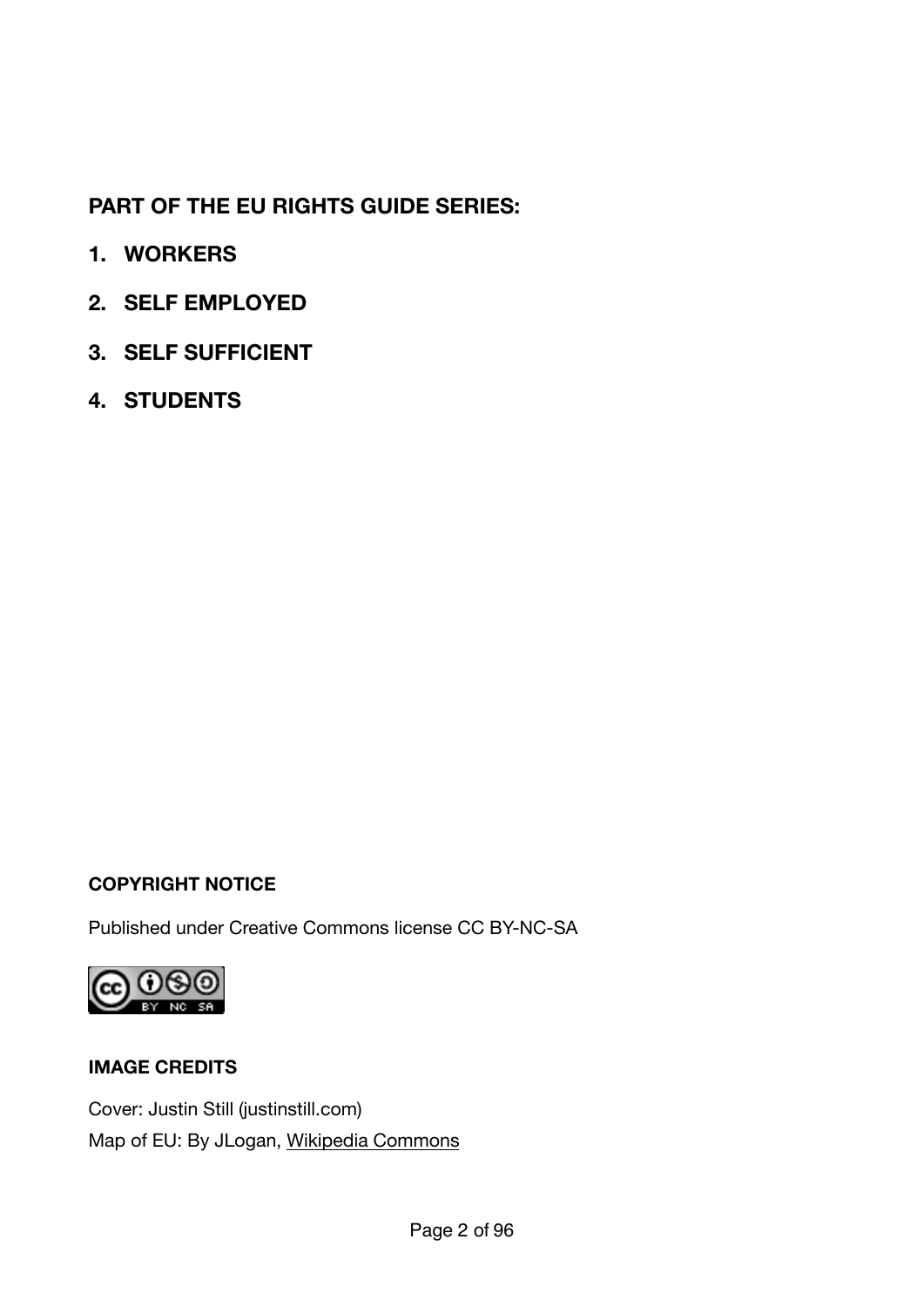# **CONTENTS**

| <b>Introduction</b>                                                | 6                       |
|--------------------------------------------------------------------|-------------------------|
| <b>Glossary and meanings</b>                                       | $\overline{\mathbf{z}}$ |
| <b>Brexit: what now?</b>                                           | 8                       |
| No change, for now                                                 | 8                       |
| What will happen to EEA nationals and family members?              | 8                       |
| Is it worth applying for residence documents now?                  | 11                      |
| Should EEA nationals apply for naturalisation as British citizens? | 12                      |
| How EU free movement rights work                                   | 15                      |
| The fundamental freedoms                                           | 15                      |
| Rights not privileges                                              | 17                      |
| What are the EU, EC, EEC, EEA and ECHR?                            | 18                      |
| Who are the EU Member States?                                      | 19                      |
| Where does EU law come from?                                       | 20                      |
| EU citizenship                                                     | 22                      |
| How to read and understand free movement law                       | 22                      |
| What are the benefits of free movement law?                        | 25                      |
| UK and EU rules contrasted                                         | 25                      |
| Reverse discrimination                                             | 26                      |
| Whose rights?                                                      | 27                      |
| <b>Residence rights of EU citizens</b>                             | 29                      |
| <b>Exercise of Treaty rights</b>                                   | 29                      |
| Legal effect of residence documents                                | 29                      |
| Right of admission                                                 | 31                      |
| Right to be accompanied by family members                          | 32                      |
| <b>Family members</b>                                              | 32                      |
| Other or extended family members                                   | 33                      |
| Initial right of residence                                         | 36                      |
| "Normal" residence                                                 | 36                      |
| Permanent residence                                                | 38                      |
| Automatic nature of permanent residence                            | 38                      |
| Combining different qualifying activities                          | 40                      |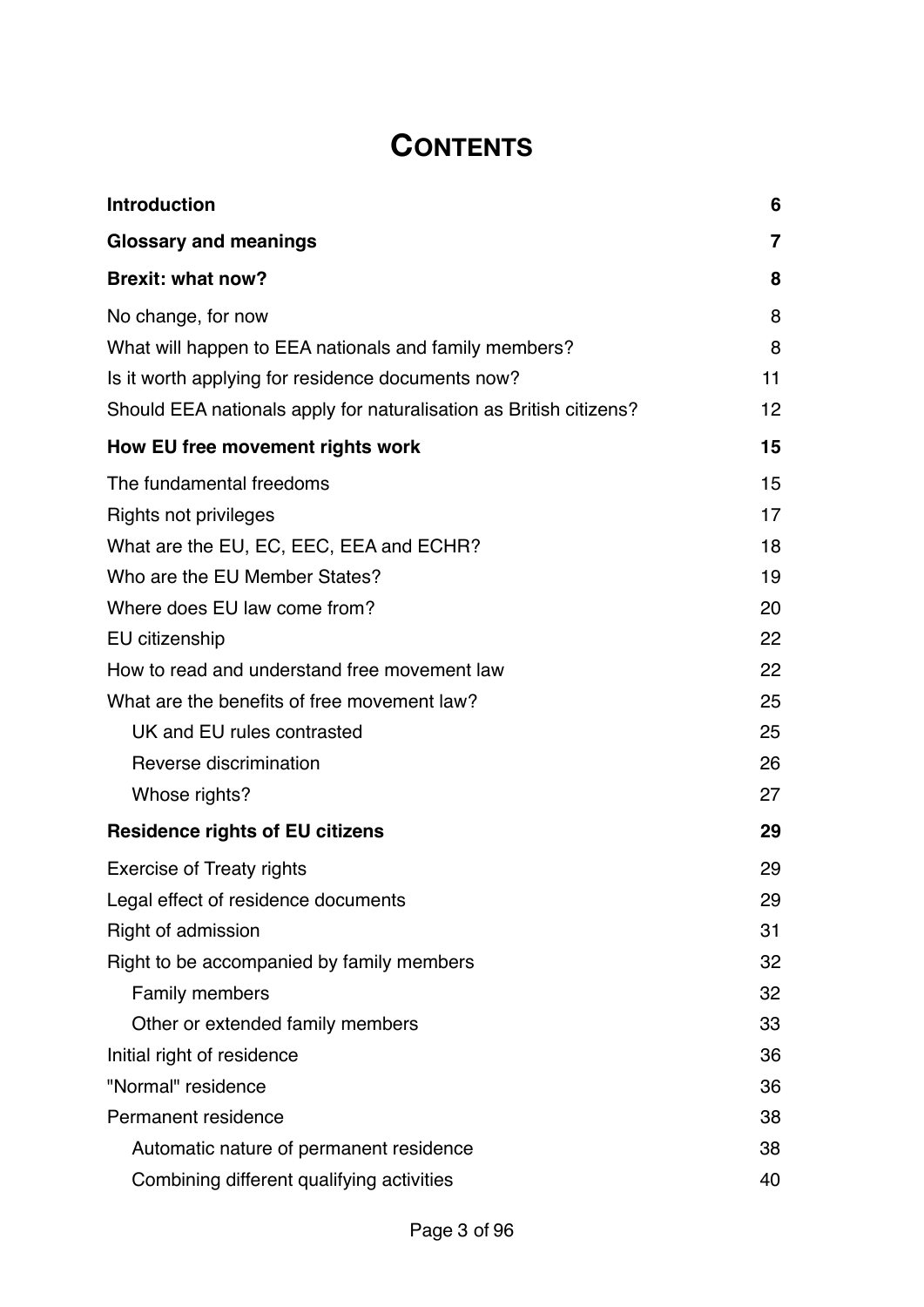| Residence prior to the Citizens Directive      | 41 |
|------------------------------------------------|----|
| Permanent residence not necessarily permanent  | 41 |
| What counts as "work" in EU law?               | 43 |
| Definition of "work"                           | 44 |
| Job seekers                                    | 47 |
| Part time working                              | 49 |
| Low paid work                                  | 51 |
| <b>Claiming benefits</b>                       | 53 |
| Maternity or parental leave                    | 54 |
| Retaining rights when work ends                | 56 |
| Temporary incapacity to work                   | 56 |
| Permanent incapacity to work                   | 58 |
| Retirement                                     | 59 |
| Cross border workers                           | 59 |
| <b>Making an application</b>                   | 61 |
| Do I need to apply at all?                     | 61 |
| Family permit and travel to the UK             | 63 |
| Right of residence (first five years)          | 64 |
| Permanent residence                            | 65 |
| <b>British citizenship</b>                     | 65 |
| How do I apply?                                | 67 |
| Do I need to use an official application form? | 67 |
| Use the online application process             | 69 |
| Use the Home Office EEA series forms           | 71 |
| Use a covering letter                          | 72 |
| Can I speed things up?                         | 73 |
| Requesting return of a passport                | 75 |
| If residence document is not received          | 76 |
| Damages for delay                              | 76 |
| What are the minimum formalities required?     | 77 |
| Application fee                                | 77 |
| Valid passport or identity card                | 78 |
| Other evidence or proof                        | 79 |
| What evidence do I need to include?            | 79 |
| Initial right of residence                     | 79 |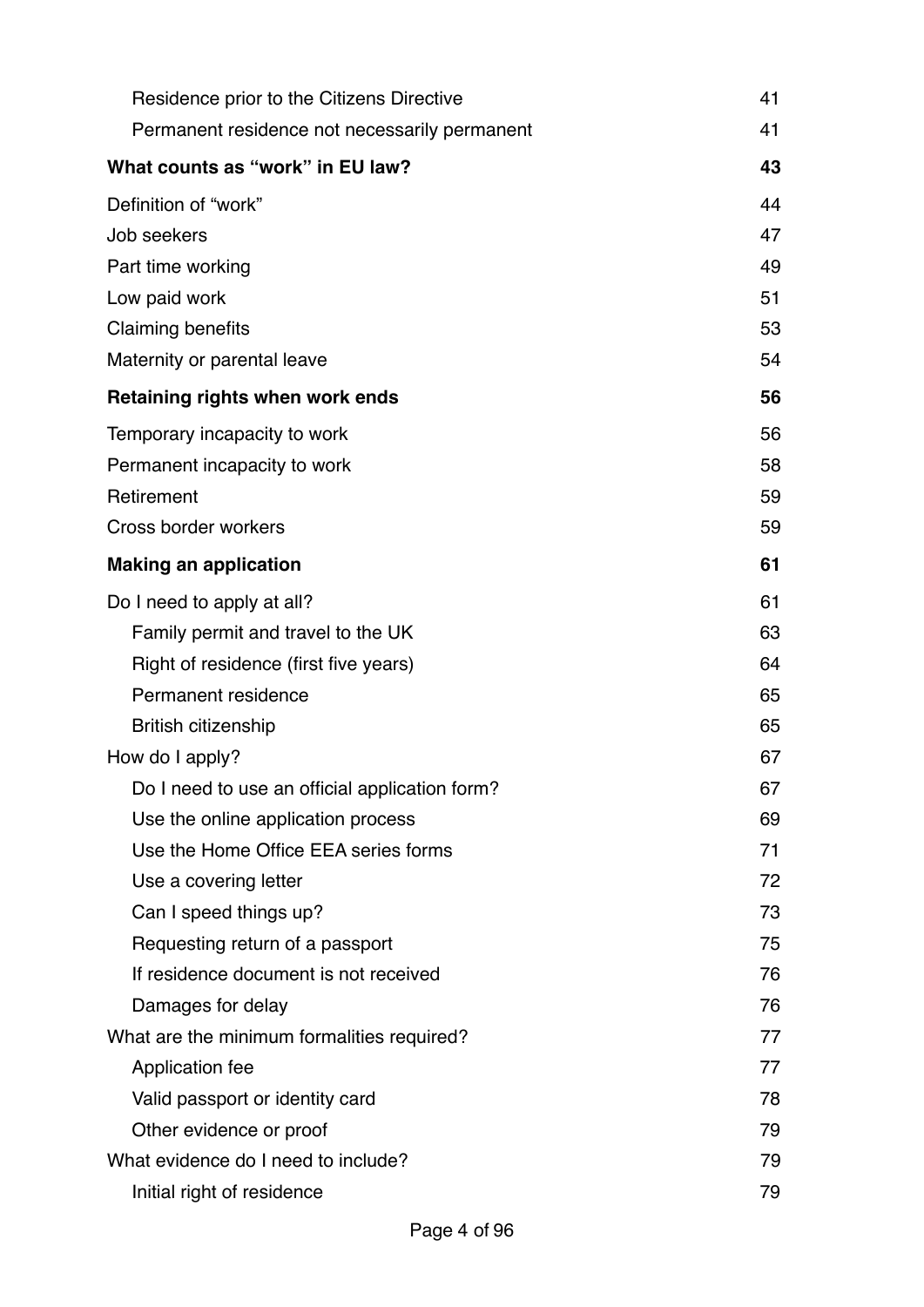| Residence                                          | 79 |
|----------------------------------------------------|----|
| Permanent residence                                | 81 |
| What to do if you are refused                      | 84 |
| Accept the refusal                                 | 84 |
| Reapply                                            | 85 |
| Ask for reconsideration                            | 86 |
| Appeal                                             | 88 |
| Is there a right of appeal?                        | 88 |
| Lodging an appeal                                  | 90 |
| Is the appeal from within the UK or after removal? | 92 |
| Judicial review                                    | 92 |
| <b>Further reading and links</b>                   | 94 |
| <b>Conclusion</b>                                  | 95 |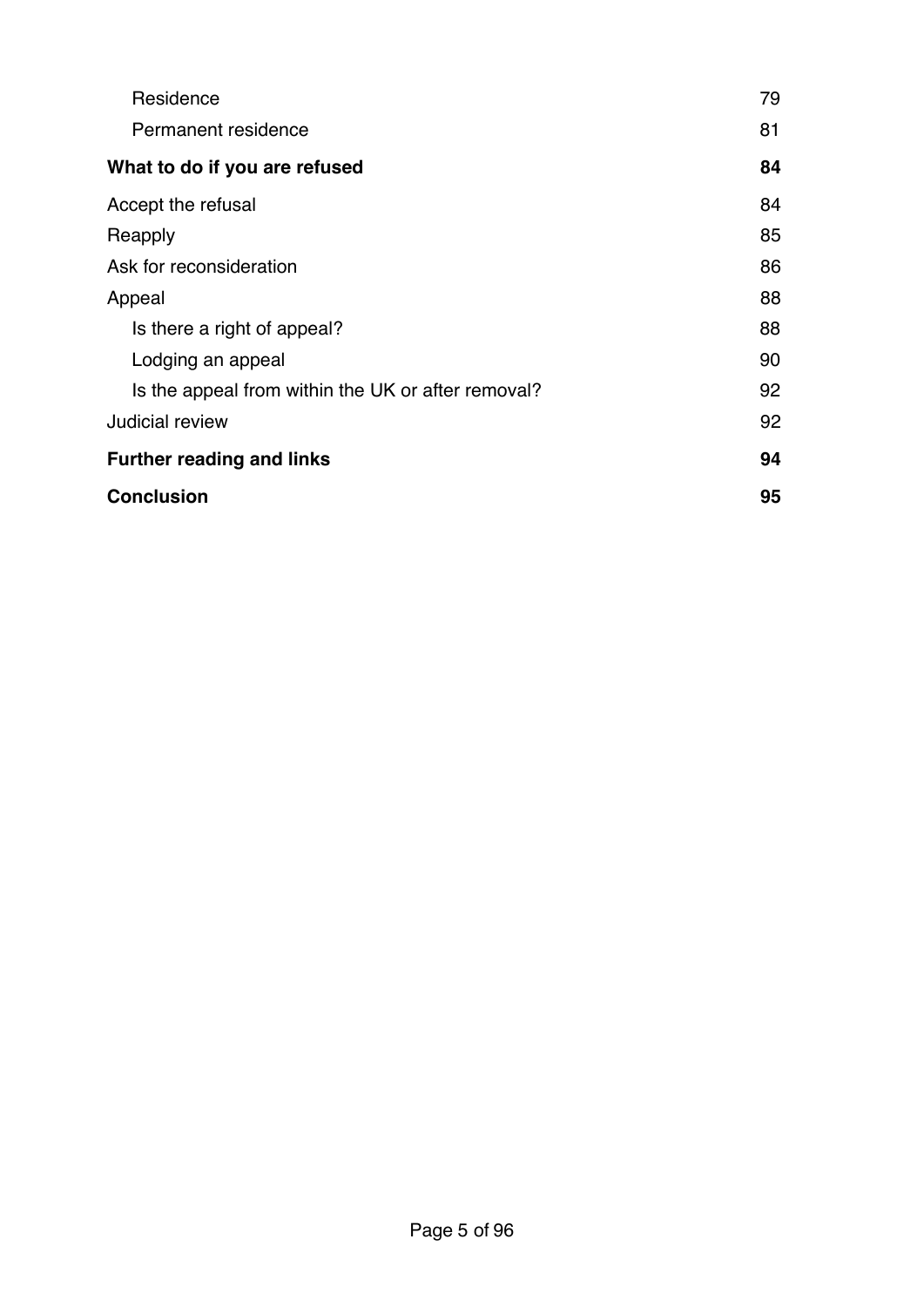## <span id="page-5-0"></span>**INTRODUCTION**

The result of the UK referendum on whether to leave or remain in the European Union has caused huge anxiety to European nationals and their family members living in the UK.

This guide first examines how EU free movement law works, who benefits from it and then turns to the practicalities of making an application.

For the most part, EU free movement law is easy to understand and enabling and it genuinely serves to promote free movement of EEA nationals and their family members. Even before the referendum result, though, the UK Government had become increasingly hostile to free movement of EEA nationals and several administrative measures were taken to try to discourage such movement.

As part of this squeeze, the UK's implementing regulations have been tightened up and are now exceedingly complex in parts. A new set of regulations took effect in February 2017. Perhaps more importantly, a new generation of application forms was introduced in early 2015 which are long, complex and intrusive. The online versions of some forms introduced in October 2016 were an improvement in some ways. From 1 February 2017, it became compulsory to use these forms.

This guide does not cover absolutely every situation and it is not intended to. It is part of a series of guides covering workers, self employment, self sufficiency and students. The purpose of the guides is to cover most types of EU law application for most people.

I am grateful to Unbound Philanthropy for the funding to work on this series and to JCWI for their invaluable help with proof reading. Any errors are of course my own, though.

Page 6 of 96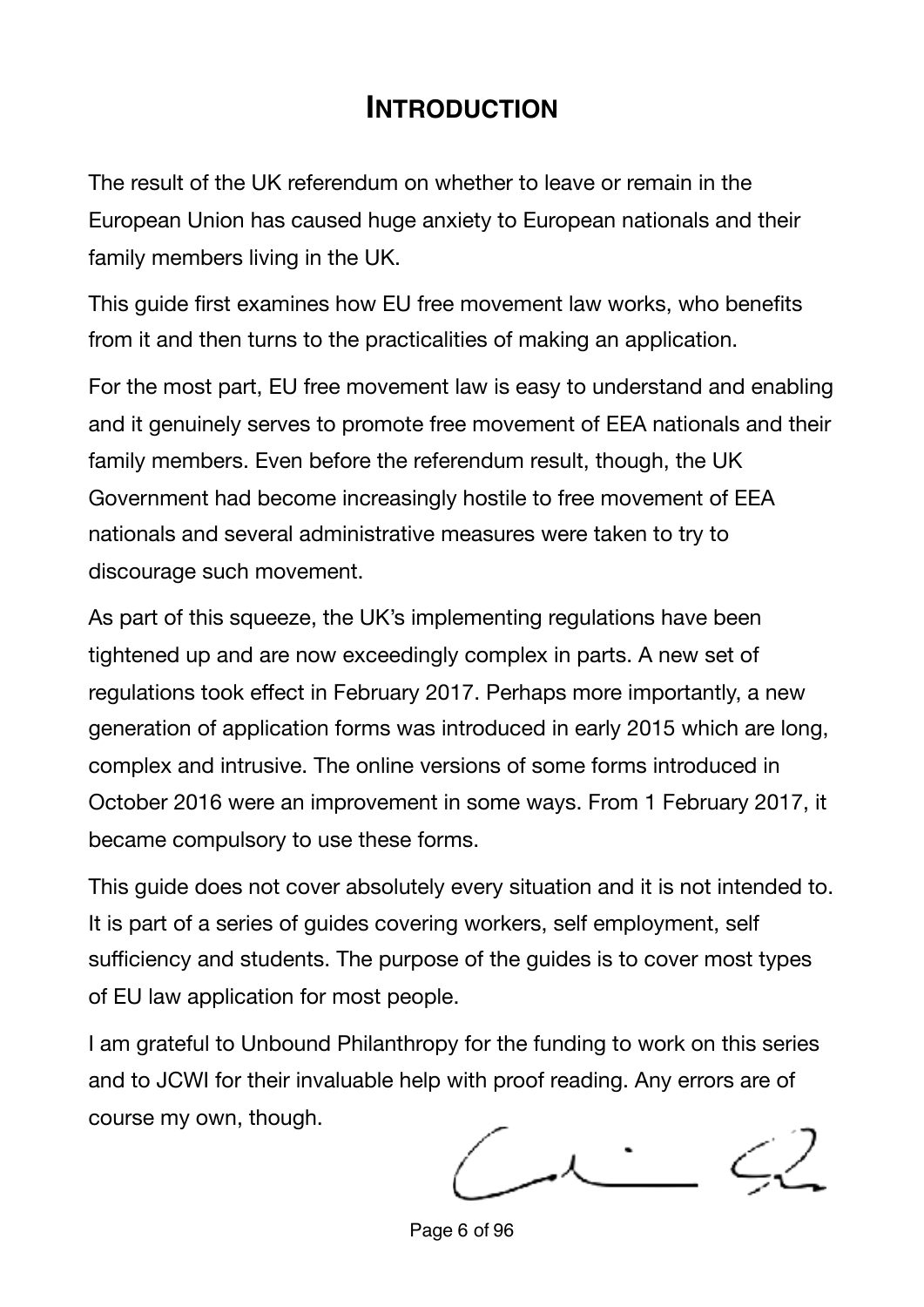## <span id="page-6-0"></span>**GLOSSARY AND MEANINGS**

Lawyers and the Home Office do like their acronyms. The following is a glossary for some of the terms you may encounter here in this ebook or when trying to deal with the Home Office.

| CSI                             | Comprehensive Sickness Insurance. Required by the self sufficient and<br>students in order to qualify for a right of residence under EU law                                                                                 |
|---------------------------------|-----------------------------------------------------------------------------------------------------------------------------------------------------------------------------------------------------------------------------|
| <b>CJEU</b>                     | Sometimes just "the Court", this is the Court of Justice of the European<br>Union, formerly known as the European Court of Justice or ECJ                                                                                   |
| Directive                       | Form of EU law setting out legal details and implementing treaty rights. Can<br>be directly relied on if domestic regulations do not accurately reflect rights.                                                             |
| <b>EC</b>                       | European Community, predecessor to the European Union                                                                                                                                                                       |
| <b>ECHR</b>                     | European Convention on Human Rights. Different body of law not really<br>related to EU law.                                                                                                                                 |
| EEC                             | European Economic Community, predecessor to the European Community<br>and, later, European Union                                                                                                                            |
| EEA                             | European Economic Area.                                                                                                                                                                                                     |
| <b>EU</b>                       | European Union                                                                                                                                                                                                              |
| <b>Exercising treaty rights</b> | Work, self employment, study or self sufficiency in another Member State.                                                                                                                                                   |
| <b>MET</b>                      | Minimum Earnings Threshold, a measure used by the Department of Work<br>and Pensions for assessing the right of residence of EEA nationals with low<br>earnings                                                             |
| Third country national          | A citizen of a country outside the EEA, including outside the UK                                                                                                                                                            |
| <b>TFEU</b>                     | Treaty on the Functioning of the European Union: the key bedrock treaty                                                                                                                                                     |
| Treaty                          | Form of EU law setting out binding legal principles. Can be directly relied on if<br>domestic regulations do not accurately reflect rights.                                                                                 |
| UK regulations                  | Form of UK law implementing EU law, primarily the Immigration (European<br>Economic Area) Regulations 2006 as amended (due to be replaced by the<br>Immigration (European Economic Area) Regulations 2016 in February 2017) |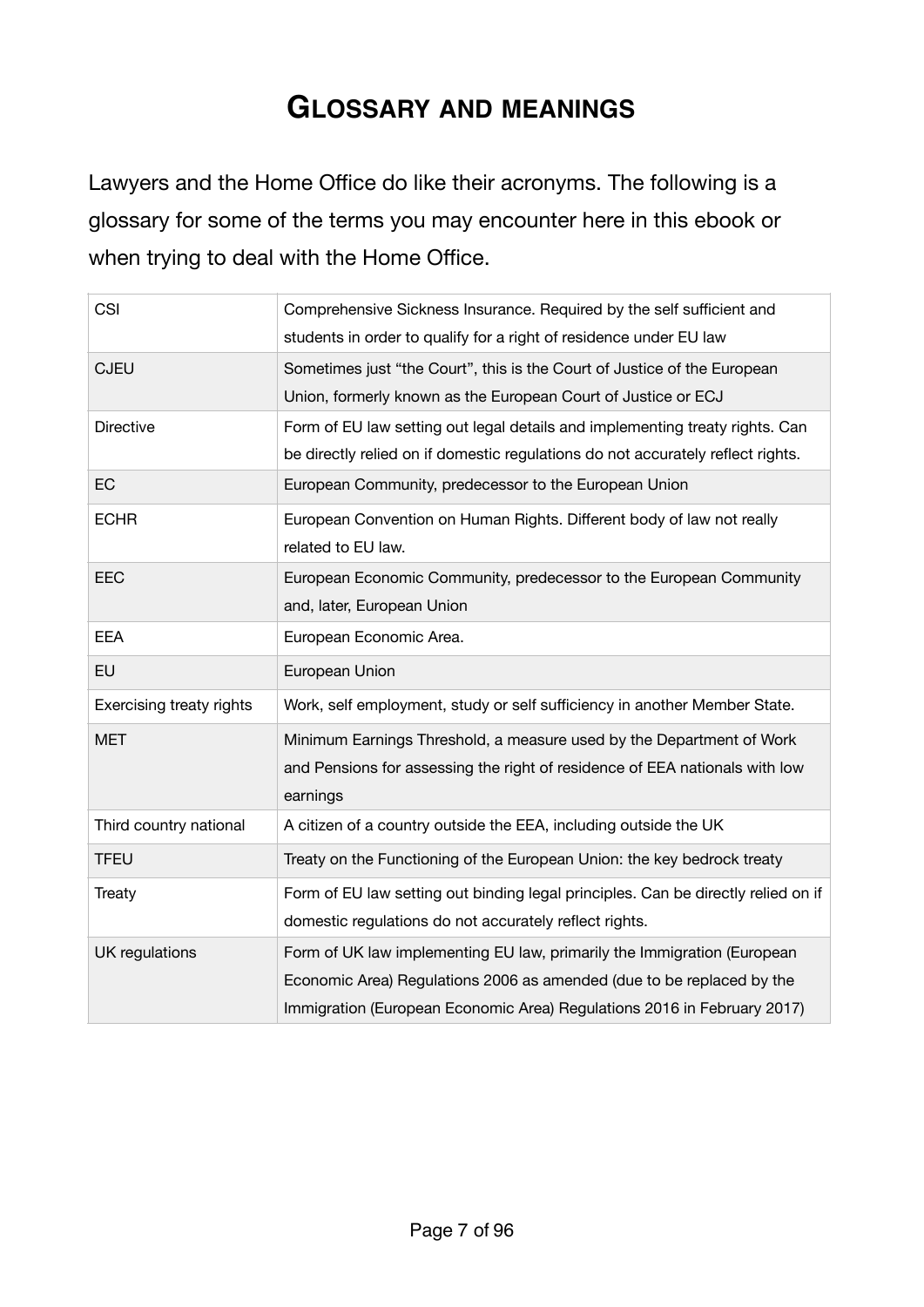# <span id="page-7-0"></span>**BREXIT: WHAT NOW?**

## <span id="page-7-1"></span>**No change, for now**

The vote in the referendum on 23 June 2016 for the UK to leave the European Union had no immediate legal effect. The referendum was advisory in nature and the law does not change until the Government or Parliament changes it.

At the time of writing, it was expected that the Government would start the process of leaving the EU in March 2017. The legal means to depart from the EU is set out in Article 50 of the Treaty on the Functioning of the European Union, so if you hear references to "Article 50" in the context of Brexit, that is what is meant. Article 50 sets out a process for departure. First, the relevant Government must notify the EU of the decision to leave, which is often referred to in the media as "triggering Article 50". Article 50 then provides that the Member State will cease to be a member of the EU two years from the date of notification, unless the departing Member State and the remaining Member States all agree otherwise.

It seems highly unlikely that the UK and all the remaining 27 Member States would agree to shorten the process, which is already incredibly short in legal terms.

There will therefore almost certainly be a two year period between the UK's notification under Article 50 and the actual departure of the UK from the EU, which will probably be in April 2019. Before and during that time, all EU laws will continue to apply as before, including free movement laws.

To put it another way, there will probably be no change to the rights of EEA citizens and their family members until at least two years after Article 50 is triggered.

# <span id="page-7-2"></span>**What will happen to EEA nationals and family members?**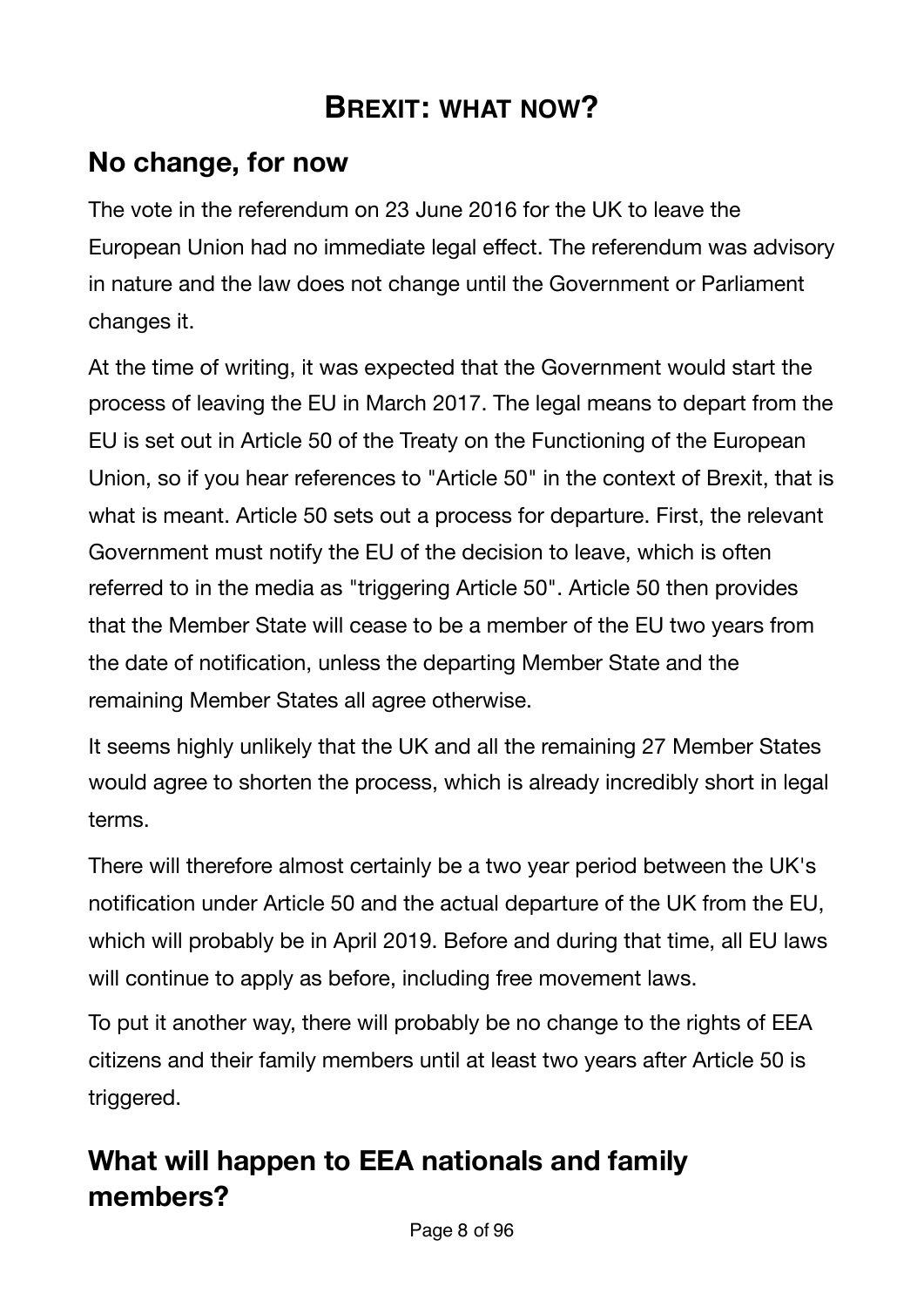At the time of writing, the Government has [repeatedly](https://www.freemovement.org.uk/what-was-said-in-parliament-about-the-status-of-eu-nationals-in-the-uk/) refused to give any clear assurance that EEA nationals will be allowed to stay in the UK after Brexit. Instead, the Prime Minister and other ministers have tied the right of EEA nationals to stay in the UK with the right of UK nationals to stay in other EEA countries and said that it is a matter of negotiation.

Before going further, one option for the UK is to retain EU free movement rights even outside the EU itself, following the example set by Norway, Switzerland and others. In this scenario, there might well be little change to the rights of EEA nationals living in the UK and no need to apply for further documents as proof of residence. This is sometimes described in the media as "soft Brexit". Soft Brexit remains possible, although at the time of writing the indications from Government seemed to point to "hard Brexit", in which free movement rights would not continue.

Irrespective of whether Brexit turns out to be "soft" or "hard", there are signs behind the scenes that EEA nationals will be permitted to remain in the UK following Brexit, although the terms are currently unknown.

First of all, it would be genuinely extraordinary if the UK were to attempt to expel literally millions of residents. It would be immoral, illegal on human rights grounds and would make the UK into a pariah state.

Secondly, aside from the morality and lawfulness of the exercise, it would be extraordinarily difficult for the UK to do so. Rounding up that many people or simply making them unlawfully resident and asking them to leave would create huge administrative problems.

So, we can expect that EEA nationals will in general be permitted to remain, and there have been cautious indications from officials that this will be so.

A [page](https://www.gov.uk/government/news/statement-the-status-of-eu-nationals-in-the-uk) was added to the Government website on 11 July 2016 stating as follows: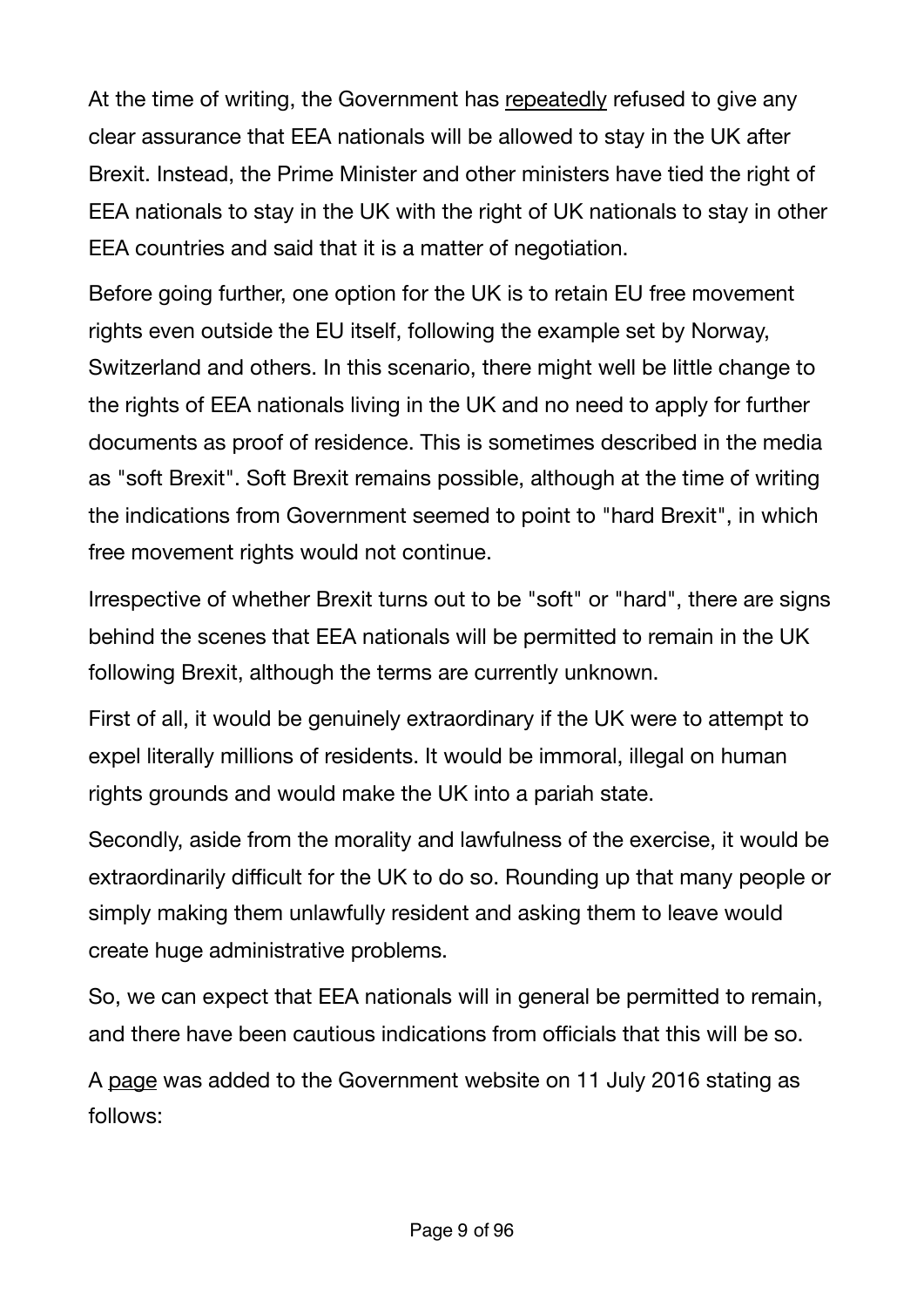*When we do leave the EU, we fully expect that the legal status of EU nationals living in the UK, and that of UK nationals in EU member states, will be properly protected.*

A senior Home Office civil servant, Mark Sedwill, told the Home Affairs Select Committee in Parliament on 20 July 2016 that EU citizens in the UK with permanent residence would be allowed to stay:

*"People have got that right of permanent residence and that right is associated with other international treaties that the UK is members of such as human rights legislation under the human rights act," he said. "It is under EU law at the moment but it is a right the UK respects."*

Asked why no firm assurance was being given to those with permanent residence, he went on:

> *"I think for people who have the five-year residence, we have in effect had a guarantee."*

The BBC published a [news item](http://www.bbc.co.uk/news/uk-politics-36849071) on the evidence and the full evidence can be seen the [Hansard website](http://www.parliament.uk/business/committees/committees-a-z/commons-select/home-affairs-committee/news-parliament-2015/160718-brexit-evidence/).

On 7 October 2016, an anonymous "senior source" and a "Cabinet source" told [The Telegraph](http://www.telegraph.co.uk/news/2016/10/07/every-eu-migrant-can-stay-after-brexit-600000-will-be-given-amne/) that EU nationals with permanent residence would be allowed to remain, and that the remainder would also be allowed to stay anyway:

*Home Office research has concluded that when Britain leaves the EU, just over 80 per cent of EU citizens in the UK will qualify for residency, sources said. "The remaining people will, of course, be allowed to stay in the UK," a senior source said.* 

*"That's a given. We just need to work out exactly how we do it."* 

*Another Cabinet source said: "They will be allowed to remain in Britain. But it is important that reciprocal agreements are made with the EU to ensure that British people abroad get the same rights."*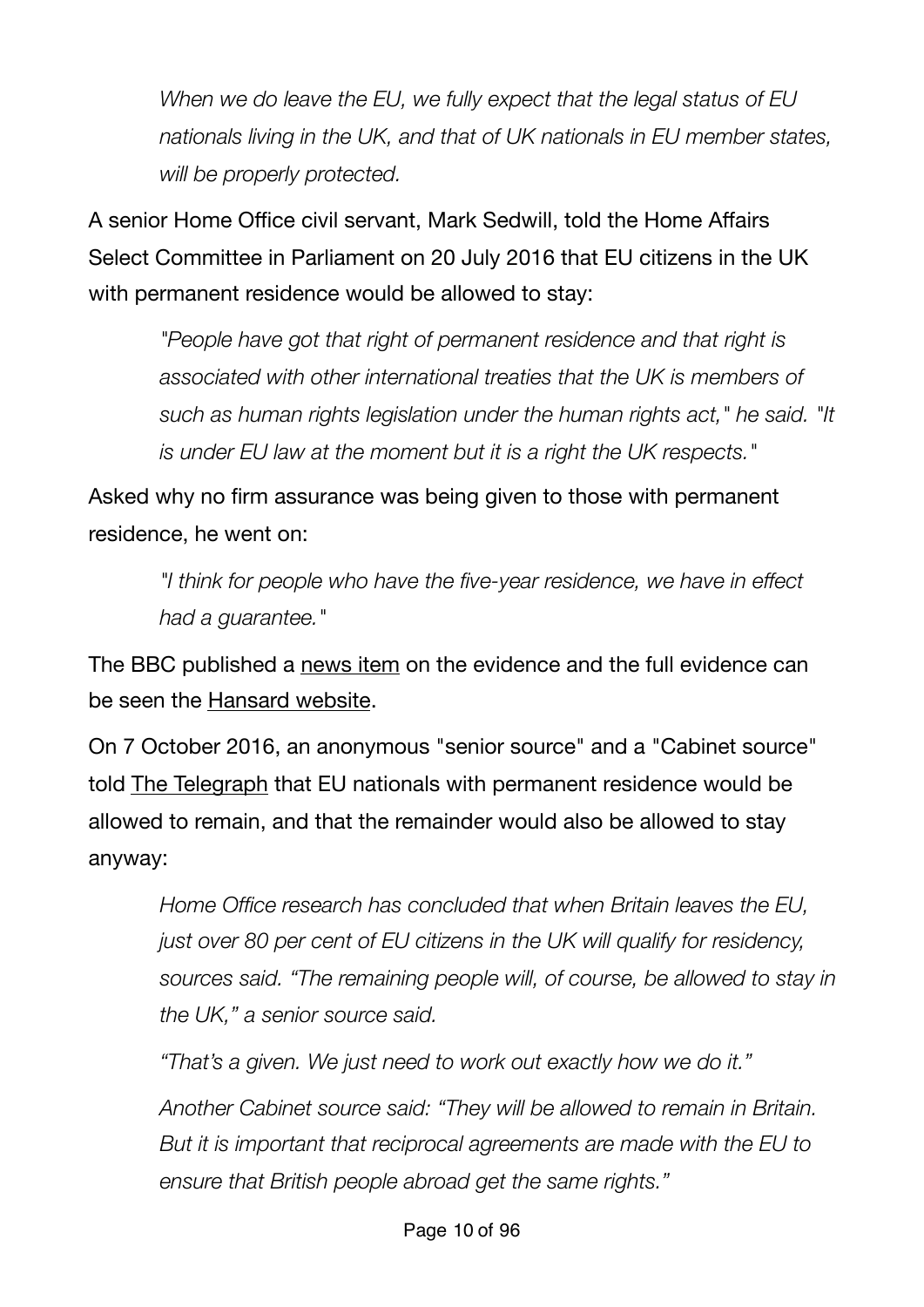At the time of writing there had still been no official announcement but it very much seems that EEA nationals will be allowed to remain in the UK following Brexit. Even then, there remain questions about what kind of residence status they might have after Brexit, whether there will be different legal status for those with permanent residence compared to those without, how they will obtain that new status in practical terms, whether they will retain EU rights to be joined by family members, what will happen to those reliant on "derived" rights of residence and whether there will be any cut-off date for new arrivals from the EEA. We will not know the answer to those questions until an official announcement is made and we do not know when that might occur.

# <span id="page-10-0"></span>**Is it worth applying for residence documents now?**

On the one hand, informal indications are that EEA nationals will be allowed to remain in the UK, and that probably also includes family members. On the other, the official Government position remains that it is a matter for negotiation and we also do not know on what basis EEA nationals will be allowed to remain.

We lawyers might properly be described as paid pessimists: a major part of our job is to think of what can go wrong in order to prevent it occurring.

My own cautious and reluctant view is that it probably is better to apply now for permanent residence or residence documents, if only to work out if there are any problems so that there is time to spare to resolve them. For example:

- If those already with permanent residence documents are treated more generously or find it easier to obtain a new immigration status, it might be wise to apply now.
- If you do not apply now and find later that you do not have the right documents, this could cause problems. If you apply now and find you do not have the right documents, you still have plenty of time to sort it out.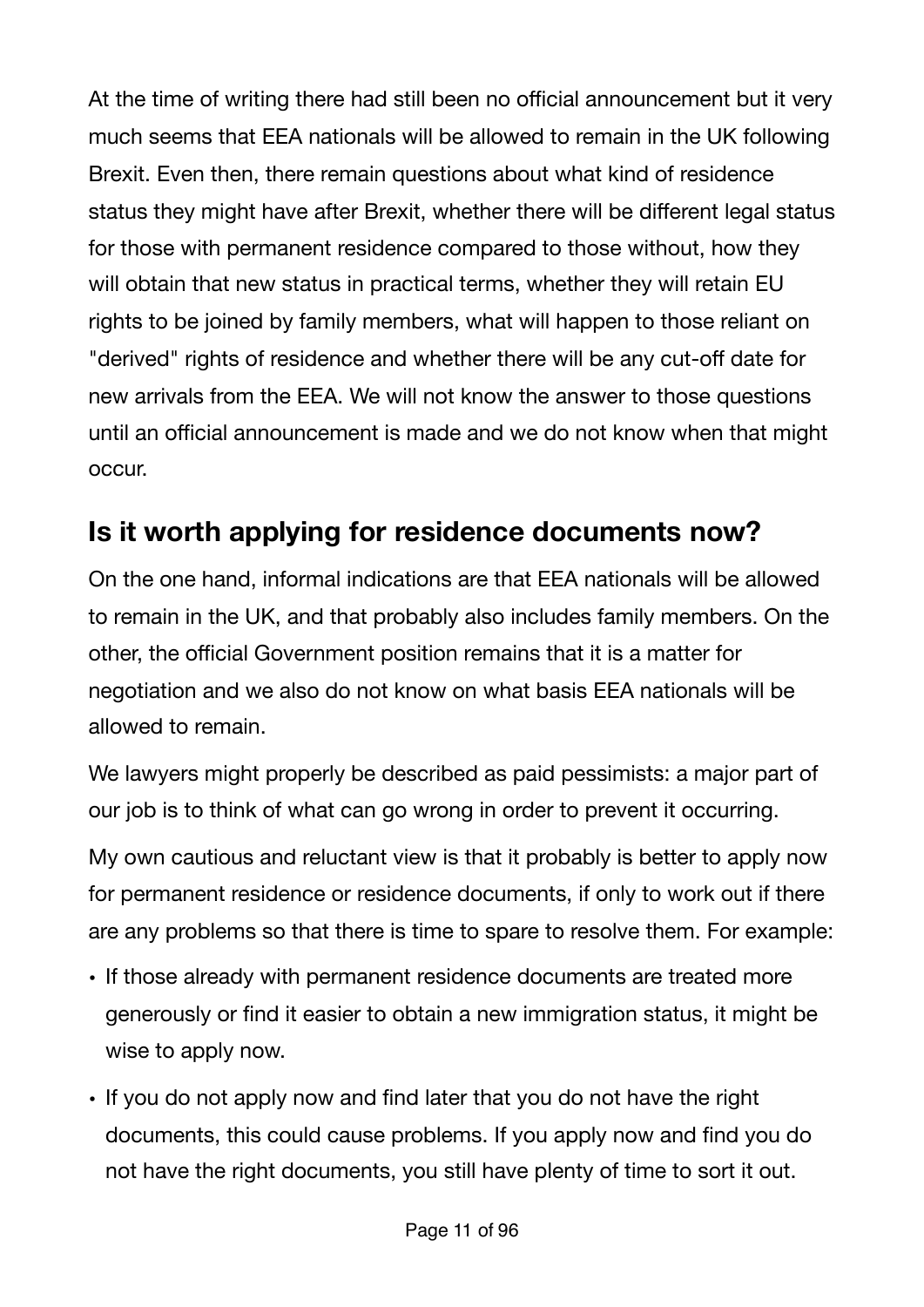- If it turns out that having a right of residence is important in some way, it would be better to know now whether you do or do not have a formal EU law right of residence. Many EEA nationals living in the UK, some for very many years, do not, in particular self sufficient people such as those married to British citizens who do not have comprehensive sickness insurance.
- Third country national family members of EEA nationals (e.g. the Brazilian wife of a Portuguese national) might later have difficulty proving their status if their relationship with the EEA national breaks down, so it might be wise to obtain residence documents now in preparation for Brexit.
- Those who might benefit from what are called "derived rights of residence" based on case law like *Zambrano* should do everything possible now to regularise their position and obtain residence documents. It is this group of beneficiaries of EU law who are most likely to be vulnerable when Brexit occurs.

I am reluctant to advise people to do something that I do not know for sure they need to do. After all, the UK may remain within the EEA and free movement laws might remain essentially unchanged. However, applying for a residence document is cheap at only £65 and it is an application which in my view can normally be undertaken without a lawyer.

# <span id="page-11-0"></span>**Should EEA nationals apply for naturalisation as British citizens?**

Some EEA nationals or family members may wish to naturalise as British citizens. This is a very personal decision. However, it is important to be careful because the UK Government now says that the **family members of dual citizens cannot benefit from EU free movement law. This means that any family members from outside the EEA would lose their right of residence in the UK if their EEA family member naturalises as British.**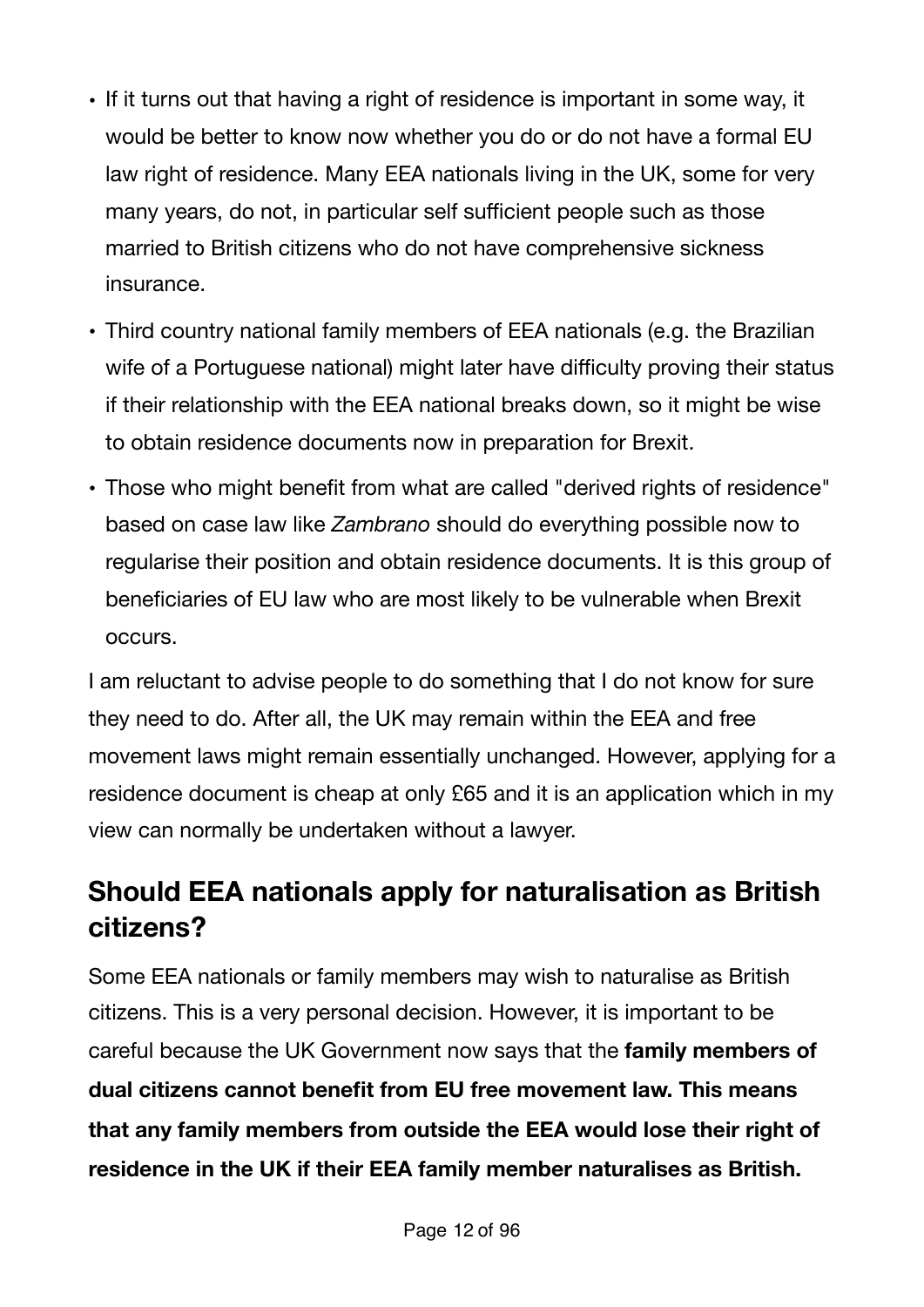Further, an EEA citizen will by becoming British lose his or her right to be joined by family members in future. This is particularly a problem with children over the age of 18 and parents and grandparents, who are all virtually excluded from entry by the UK's strict immigration rules.

Prior to 2012 the Government had no problem with dual citizenship giving rise to EU residence rights but in response to a case called *McCarthy* the UK changed its approach. It is arguable that the current UK approach is unlawful in EU law but this is no time to be standing on principle.

Another thing to consider carefully is whether the current country of nationality permits dual citizenship. In British nationality law it is not a problem to be a citizen of another country at the same time. That is not true of all countries and some countries even automatically terminate a person's citizenship if he or she becomes a citizen of another country.

For those who do decide to naturalise, the main issues are the application fee and that since 2015 EEA nationals and their family members must

- (a) have had permanent residence for a year at the time of application; and
- (b) need to hold a permanent residence certificate or card at the time of application.

Home Office officials are on occasion giving out incorrect information on telephone hotlines and claiming that a person must have held a permanent residence certificate or card for a year before applying for naturalisation. This is incorrect. A certificate or card does need to be held at the time of application but permanent residence is acquired automatically whether or not the person has a certificate or card, so it is perfectly possible to have had permanent residence for over a year at the time the certificate or card is issued and therefore qualify immediately.

### *Example*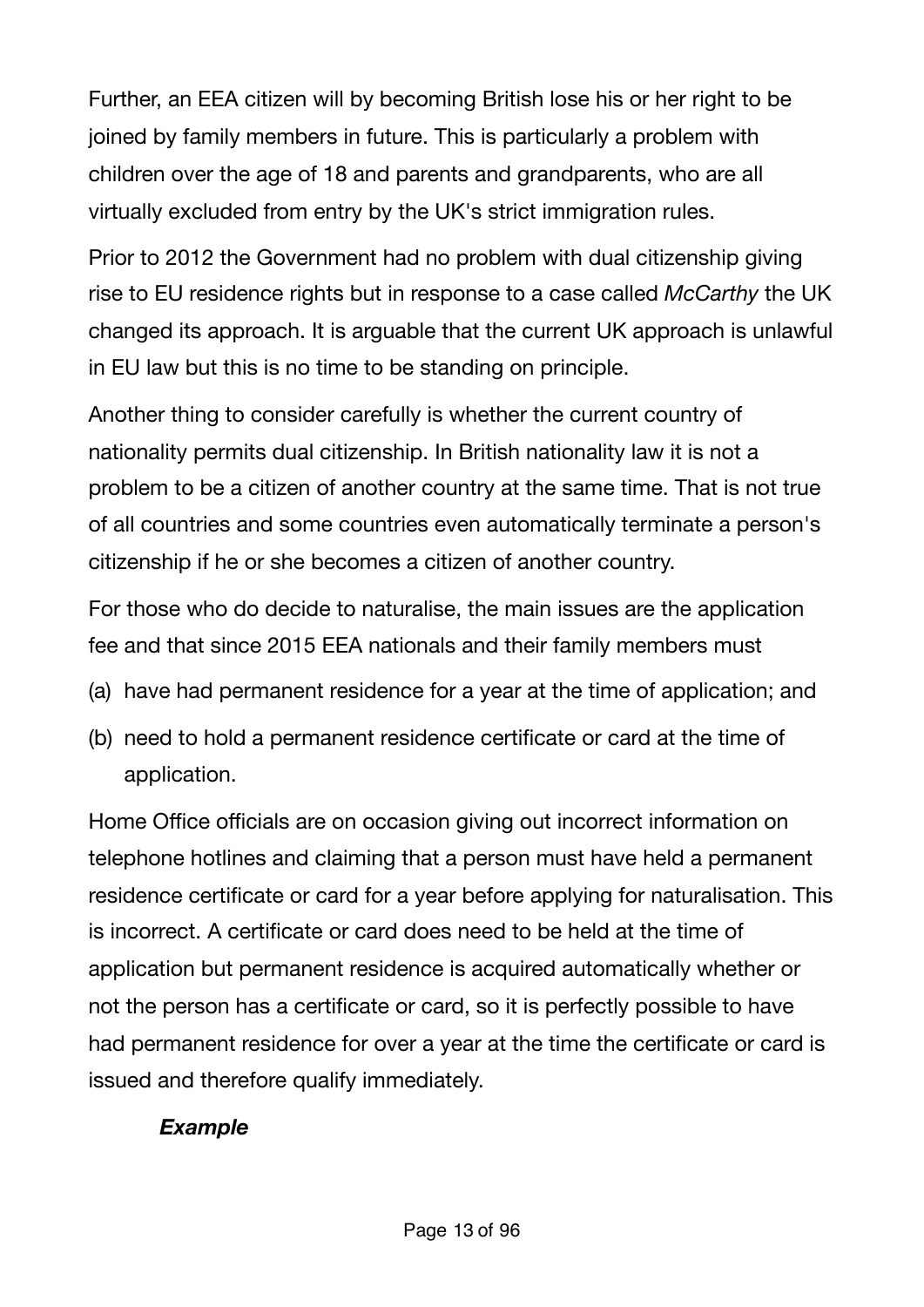*Cecile is a French national. She has resided in the UK since 2002 as a worker; she found a job within weeks of arriving and has worked more or less continuously ever since, with a short break of a few weeks between jobs.* 

*She automatically acquired the right of permanent residence in 2007, five years after she entered the UK. She never applied for a permanent residence certificate because she did not need to.* 

*Worried about what will happen when the UK leaves the EU, she decides to naturalise as a British citizen. She applies for a permanent residence certificate in July 2016 and it is issued in December 2016. As soon as she has the permanent residence certificate, she is eligible to apply for naturalisation (assuming she meets the other criteria, such as good character). This is because she now has a permanent residence certificate and she has had permanent residence since 2007, which is more than the required 12 months.*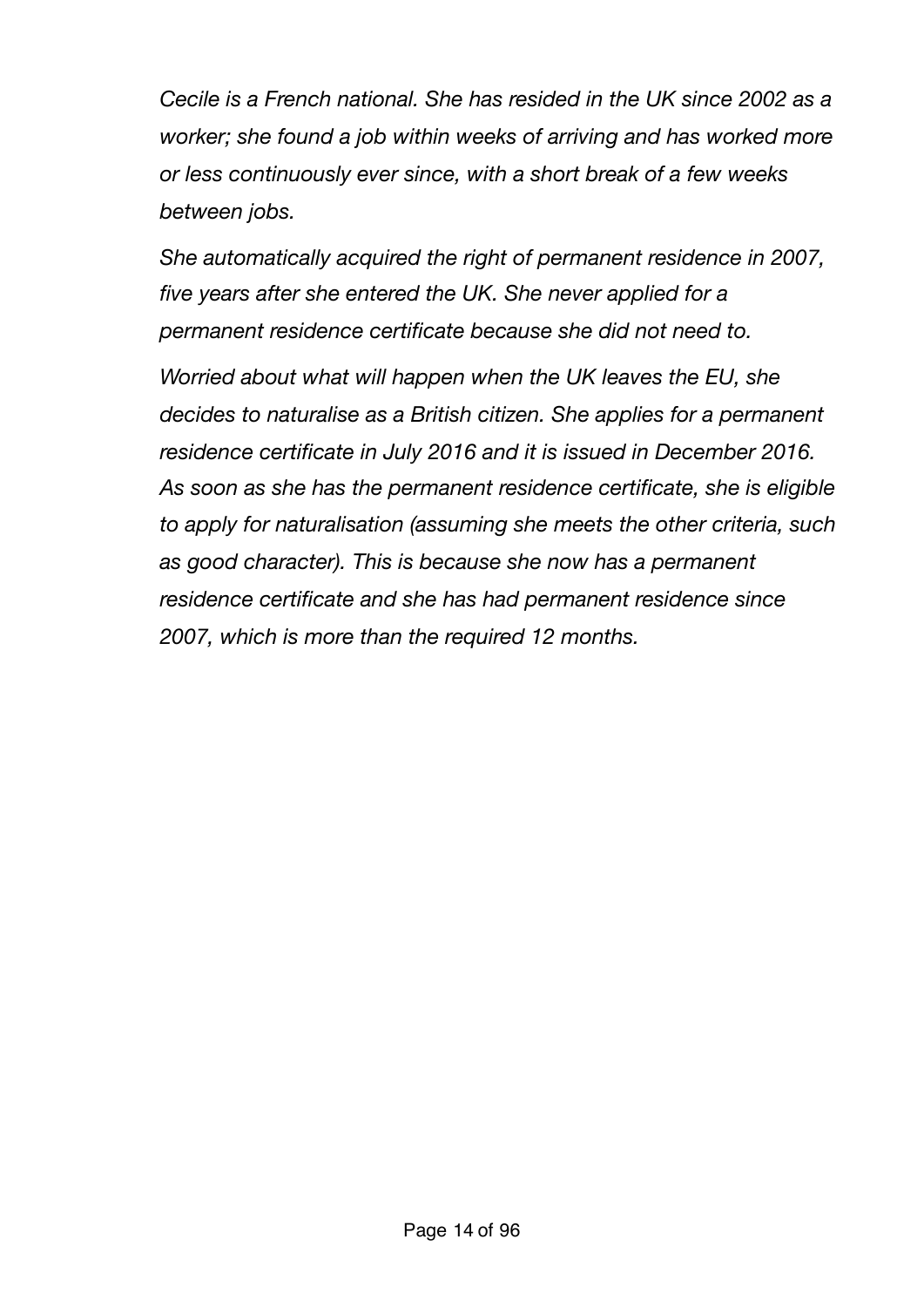# <span id="page-14-0"></span>**HOW EU FREE MOVEMENT RIGHTS WORK**

### <span id="page-14-1"></span>**The fundamental freedoms**

The founding purpose of the European Economic Community (EEC), the predecessor to the modern European Union (EU), was to create a common market and guarantee four fundamental freedoms:

> **Freedom of goods Freedom of capital Freedom of services Freedom of people**

In simple terms, EU law on free movement of persons is intended to make it as easy and practicable to move from Barcelona to London to live and work

as it is from Birmingham to London. It has been [described](http://blogs.spectator.co.uk/coffeehouse/2014/07/britain-has-very-little-to-fear-from-the-echr-so-why-are-so-many-tories-so-afraid-of-it/) as "the single greatest advance in European liberty and opportunity since the Iron Curtain was lifted."

The idea behind the free movement of people — and the other freedoms — is that we will all be better off economically, socially and culturally if such freedoms extend across the whole of the EU in a single common market.

That is a noble aim, but one which is hard to achieve in practice because each EU

"EU law on free movement of persons is intended to make it as easy and practicable to move from Barcelona to London to live and work as it is from Birmingham to London"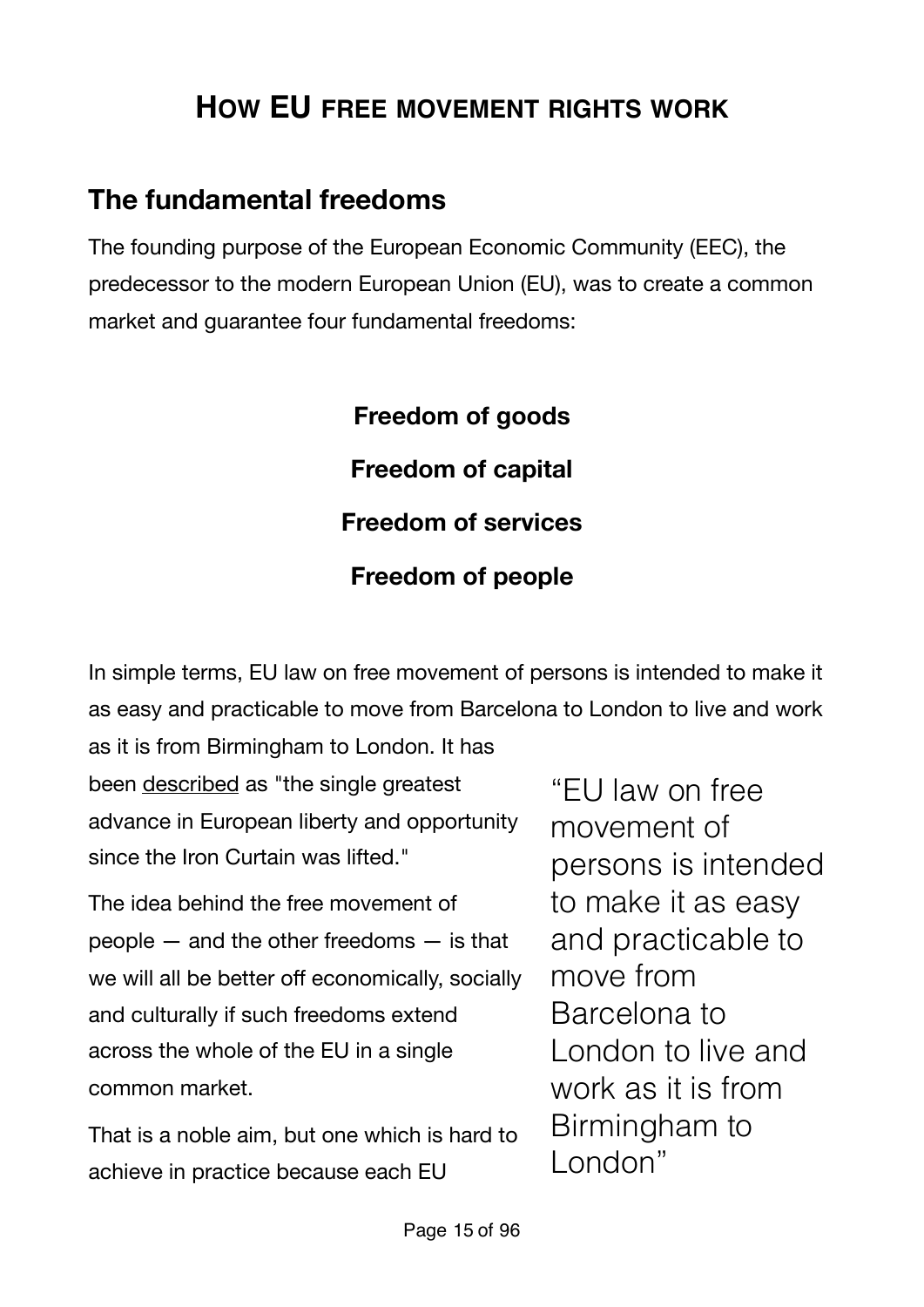Member State has its own immigration and other laws. EU law therefore provides a number of rights in order to encourage and facilitate free movement, including:

**Right to work in another Member State Right to** *seek* **work in another Member State Right to be temporarily unemployed in another Member State Right to equal treatment for welfare benefits Right to be self employed in another Member State Right to be self sufficient in another Member State Right to study in another Member State Right to be accompanied by one's family members** 

Rights like the right to work would be ineffective if not accompanied by a right to seek and find work, a right to be out of work for at least short periods and a right to be accompanied by one's family. If these "secondary" rights did not exist, it would prevent or discourage people from working in other Member States. Other rights are also conferred in order to ensure that citizens of other Member States are treated equally and therefore not discouraged, such as a right to the same unemployment and social assistance benefits as citizens of the Member State and the right to equal healthcare provision.

These rights are conferred directly by the EU on all citizens of EU Member States and Member States are supposed to respect them absolutely. Pressure on politicians in every Member State from their own citizens mean that governments and immigration officials are sometimes rather reluctant to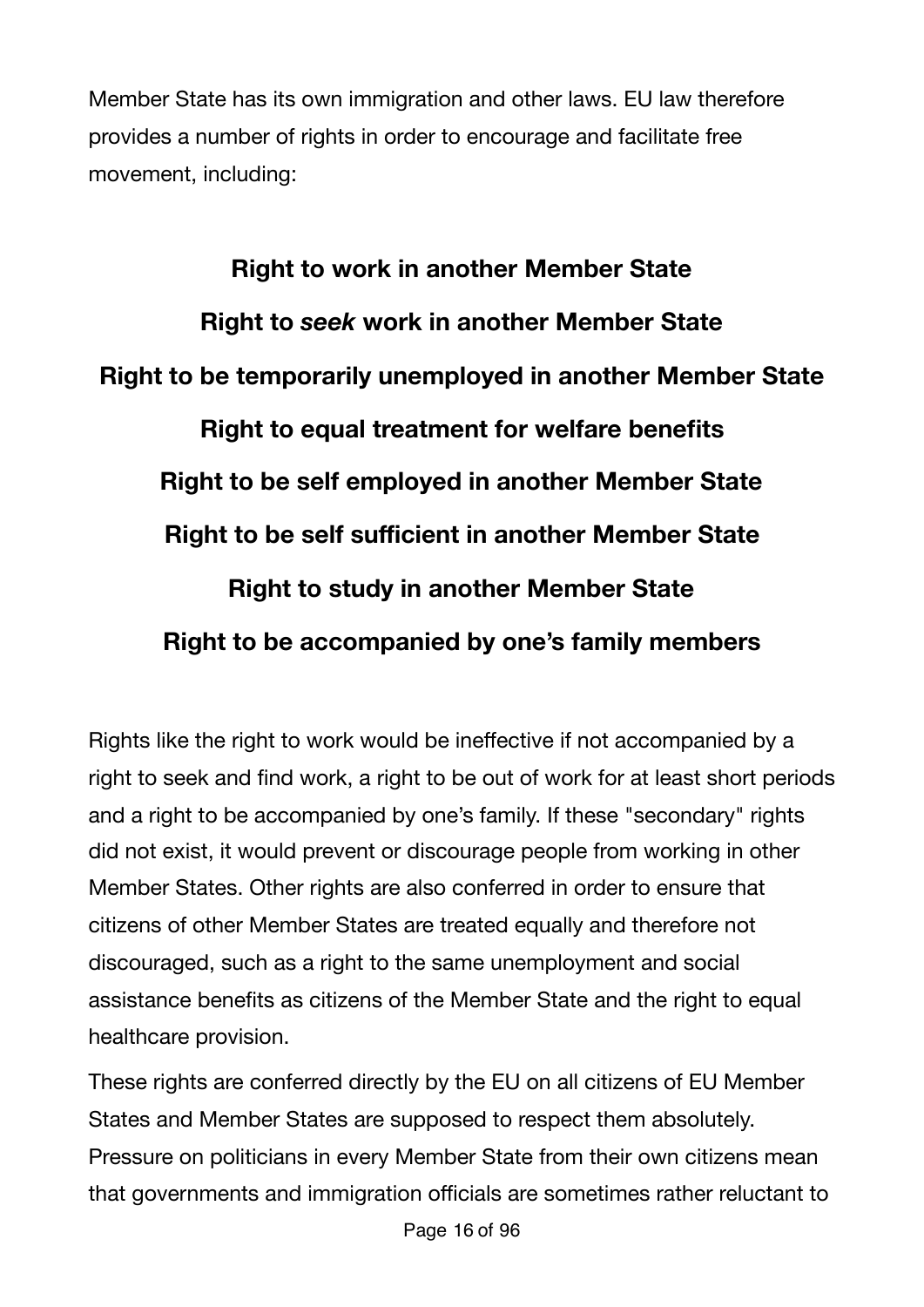"The passport does not itself confer any rights, it is merely evidence that the rights are held. The same is true of EU residence documents."

give full effect to these rights, though. Many feel, rightly or wrongly, that newcomers compete for jobs and services.

In order to make use of these rights, the individual wishing to assert them must be exercising treaty rights of free movement. Non-British EEA citizens may therefore make use of these rights when pursuing certain activities in the UK. A French person in the UK may make use of EU law in the UK and a British person

may make use of EU law when in France. If the person has not moved to another EU or EEA country, though, that person will not usually be making use of treaty rights and therefore cannot usually make use of EU law.

There are some circumstances, considered later, where a British citizen may make use of EU freedom of movement law to benefit his or her family members *in the UK* rather than having to rely on UK immigration law.

# <span id="page-16-0"></span>**Rights not privileges**

Free movement rights for EEA citizens and their family members are preexisting *rights*, not *privileges* for which application must be made. This is very important and has many implications.

An analogy can be drawn with a child born in the UK to British parents. Section 1 of the British Nationality Act 1981 states that such a child is a British citizen from birth. The child does not emerge from the womb clutching a passport: the passport can be obtained later if or when the child needs it in order to travel or for convenient identification purposes. **A passport does not itself confer any rights; it is merely evidence that the rights are held. The same is true of EU residence documents.**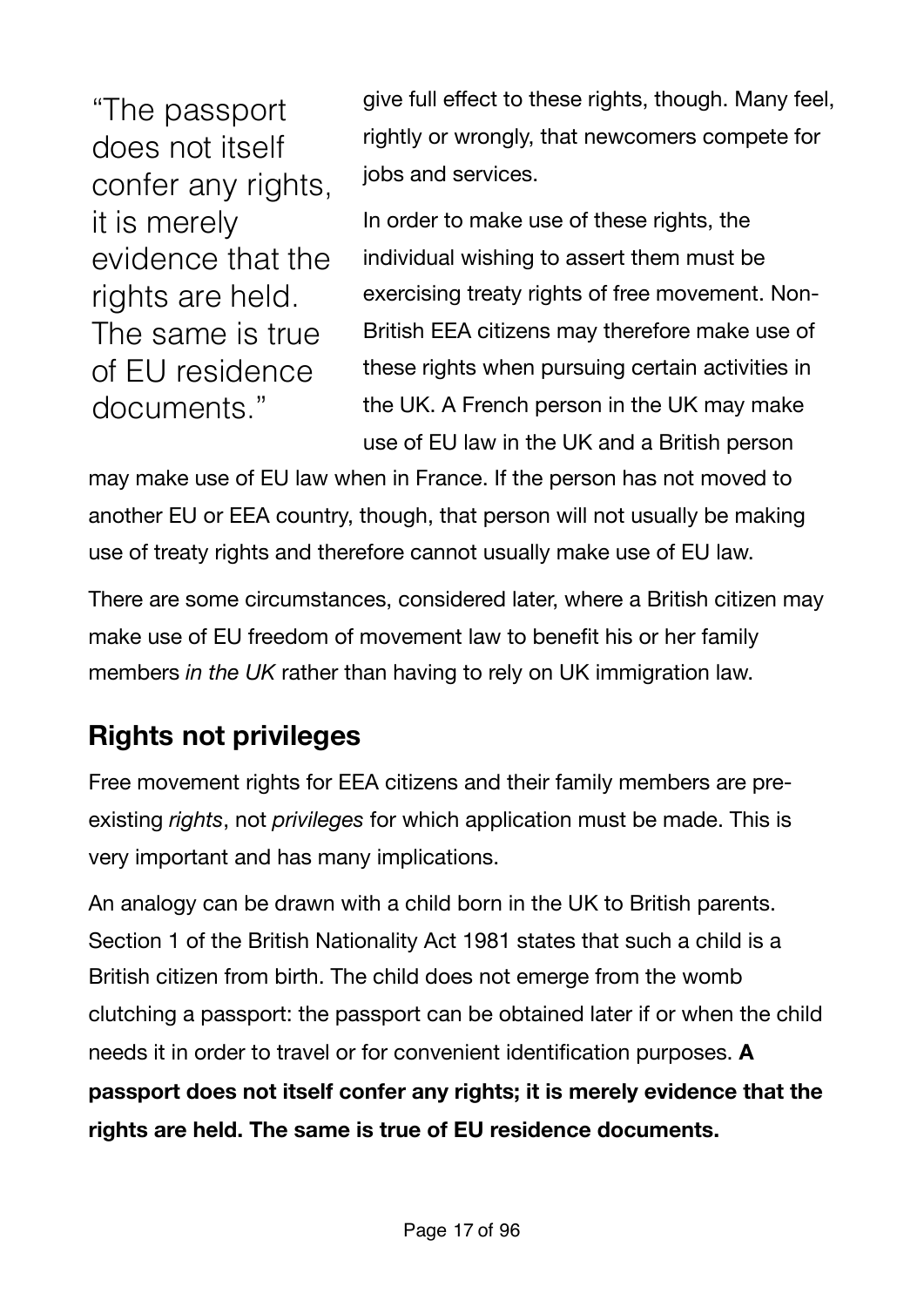Similarly, the treaties and directive confer rights on EU citizens exercising free movement rights. These rights are not granted by any particular government of an EU Member State and certainly not by the UK Government. However, it is often convenient to the individual who possesses a right for a government to have *recognised* that right by issuing EU residence documents.

A British citizen has a right to live in and enter the United Kingdom. However, that might prove difficult in practice if one has lost one's passport on holiday outside the UK. The passport is not necessary for entry in a strict legal sense but it makes it an awful lot easier and avoids the need for the immigration official to detain the British citizen on entry while working out whether they really are British or not.

This all leads to a very important difference of principle between UK immigration law and EU freedom of movement rights. In UK law, if a foreign national wishes to come to the UK he or she must first make an application. There is no pre-existing 'right' to enter the UK. It is a privilege that can be granted or refused by the Home Office.

A great deal flows from this distinction between inherent rights and discretionary privileges, and for those schooled in UK immigration law many aspects of EU free movement law may seem counterintuitive. This is just as true for immigration officials as immigration lawyers and judges.

# <span id="page-17-0"></span>**What are the EU, EC, EEC, EEA and ECHR?**

The European Economic Community (EEC) was created in 1957. The United Kingdom joined on 1 January 1973. The EEC was later renamed the European Community (EC) and then later again the European Union (EU).

The European Economic Area (EEA) is a slightly extended version of the EU's common market consisting of the EU Member States plus Iceland,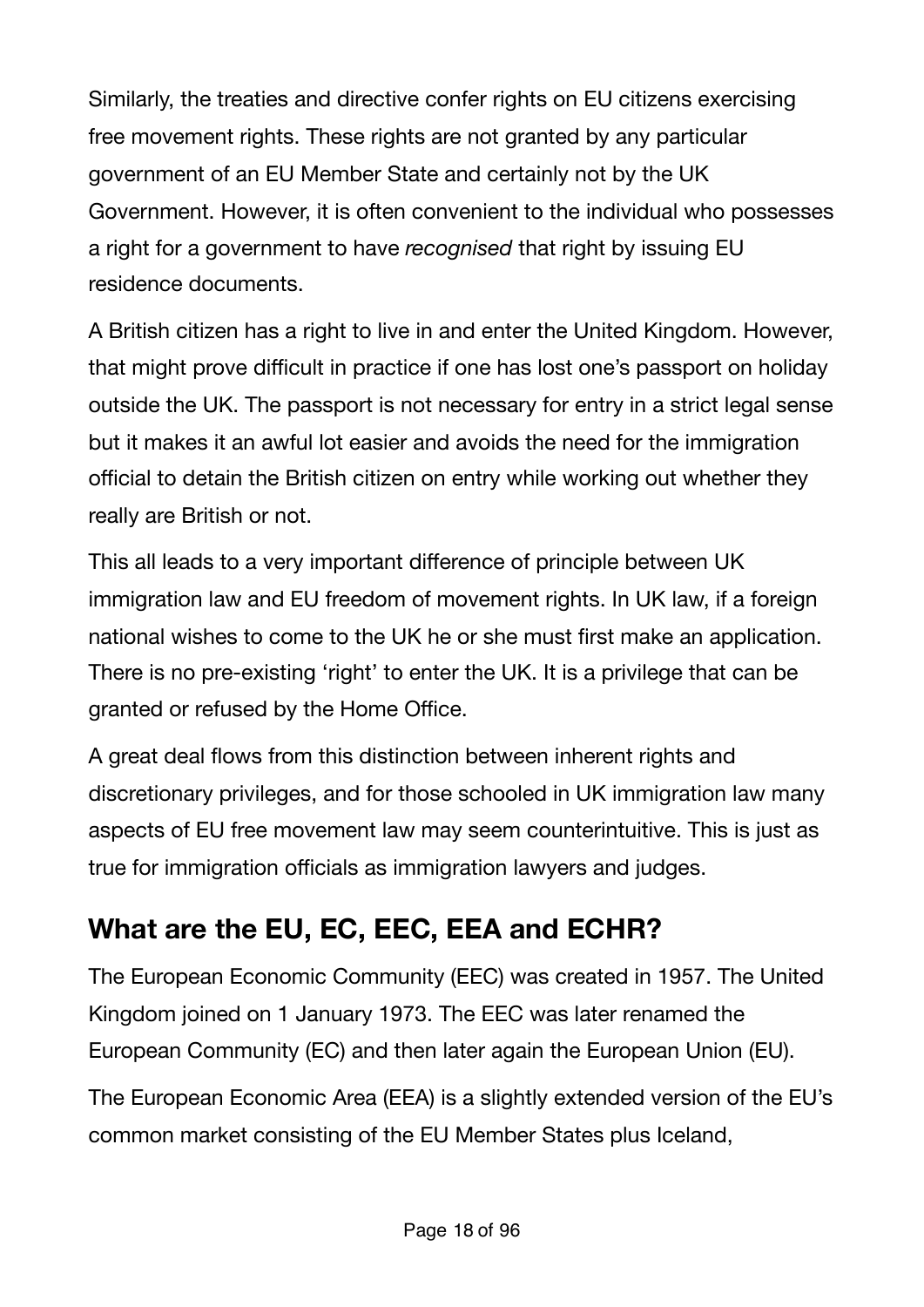Liechtenstein and Norway. Switzerland is not formally part of the EEA but all EEA members have agreed to treat it as if it were.

The legal source of free movement law is therefore the EU, but the area within which those rights may be exercised is the EEA. This can lead to a bit of confusion around use of "EU" and "EEA". Here in this guide I generally refer to EU law and often to EU Member States but to EEA citizens or nationals as the beneficiaries of EU free movement law.

All of these bodies are distinct from the European Court of Human Rights (ECHR), which is a separate institution supervising a separate set of laws.

## <span id="page-18-0"></span>**Who are the EU Member States?**

There are now 28 Member States to the EU (dates countries joined in brackets):

| <b>Austria (1995)</b> | Italy (1952)          |
|-----------------------|-----------------------|
| Belgium (1952)        | Latvia (2004)         |
| Bulgaria (2007)       | Lithuania (2004)      |
| Croatia (2013)        | Luxembourg (1952)     |
| <b>Cyprus (2004)</b>  | Malta (2004)          |
| Czech Republic (2004) | Netherlands (1952)    |
| Denmark (1973)        | Poland (2004)         |
| Estonia (2004)        | Portugal (1986)       |
| <b>Finland (1995)</b> | Romania (2007)        |
| <b>France (1952)</b>  | Slovakia (2004)       |
| Germany (1952)        | Slovenia (2004)       |
| Greece (1981)         | Spain (1986)          |
| Hungary (2004)        | Sweden (1995)         |
| Ireland (1973)        | United Kingdom (1973) |

Page 19 of 96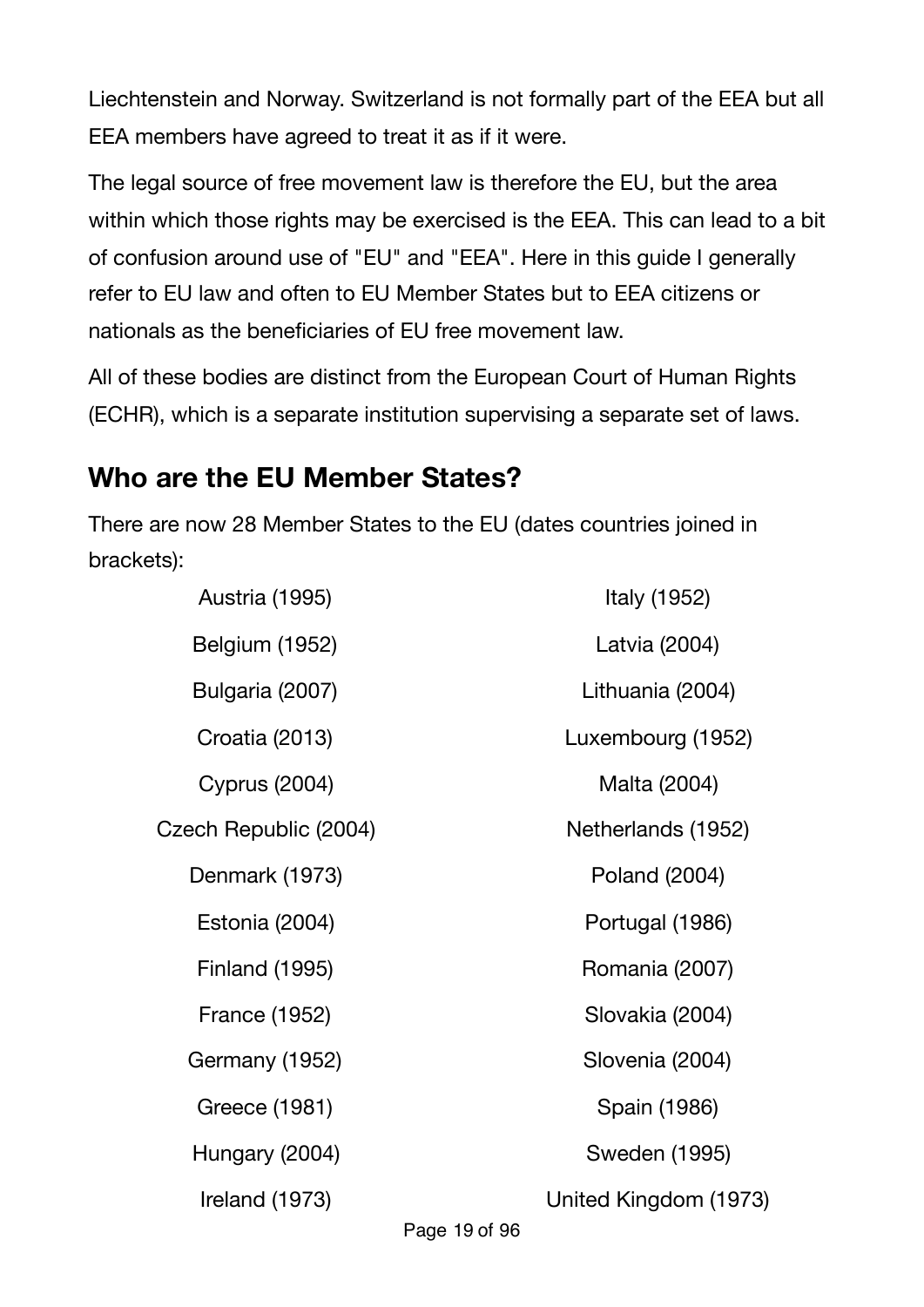

Other countries may join in future but there are unlikely to be further new members in the next few years. The UK is likely to cease being a member following the outcome of the referendum on UK membership in June 2016, although the date and terms of departure were not known at the time of writing.

## <span id="page-19-0"></span>**Where does EU law come from?**

The purpose of the EEC, later the EC and now the EU has been set out in various treaties and other laws of the EEC, EC and EU since 1957. The current treaty is rather prosaically called the [Treaty on the Functioning of the](http://eur-lex.europa.eu/legal-content/EN/TXT/?uri=celex:12012E/TXT)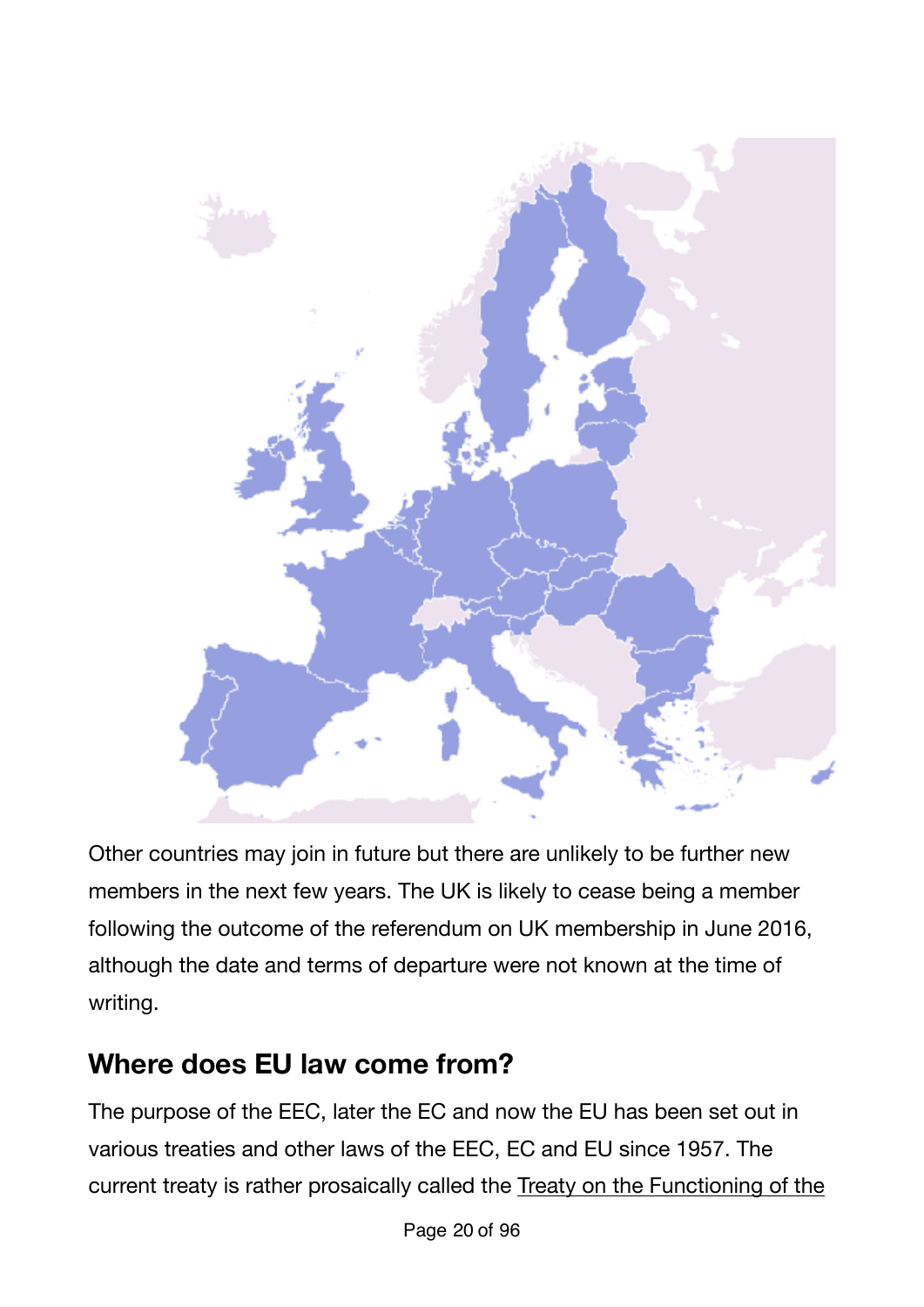[European Union](http://eur-lex.europa.eu/legal-content/EN/TXT/?uri=celex:12012E/TXT) (TFEU). This sets out the principles of EU law. The current Directive which sets out the details of how the principles will work in practice is [Directive 2004/38/EC](http://eur-lex.europa.eu/LexUriServ/LexUriServ.do?uri=OJ:L:2004:158:0077:0123:en:PDF), more commonly referred to as the Citizens' Directive. These provisions allow EU nationals and their family members to move freely among EU Member States to work, set up in self-employment, retire and study. The rights are not wholly unrestricted, particularly regarding the ability to secure stay for family members, but they are powerful nonetheless.

Lawyers and judges say that the treaty and the directive are "directly

effective" and can therefore be cited and used by EU citizens to enforce their rights. This is very important, because EU law is usually adopted and written into the law of Member States as well. This process is called being "transposed". In the United Kingdom, the government of the day will introduce some domestic UK-only regulations that will be applied by immigration officials in the UK and which the government states are an accurate reflection of EU law.

"In reality, governments do not always accurately and properly transpose EU law into domestic law."

In reality, governments do not always accurately and properly transpose EU law into domestic law. The regulations that transpose free movement rights in the UK are from 1 February 2017 the Immigration (European Economic Area) Regulations 2016. I will refer to them in this guide as just "the UK regulations".

The UK regulations have been very heavily amended since they were introduced, sometimes by the Government trying to tighten the original rules and sometimes after the Government lost a major case on EU rights and then made changes. There is an offi[cial amended version](http://www.legislation.gov.uk/uksi/2006/1003) of the UK regulations that shows the amendments to May 2015.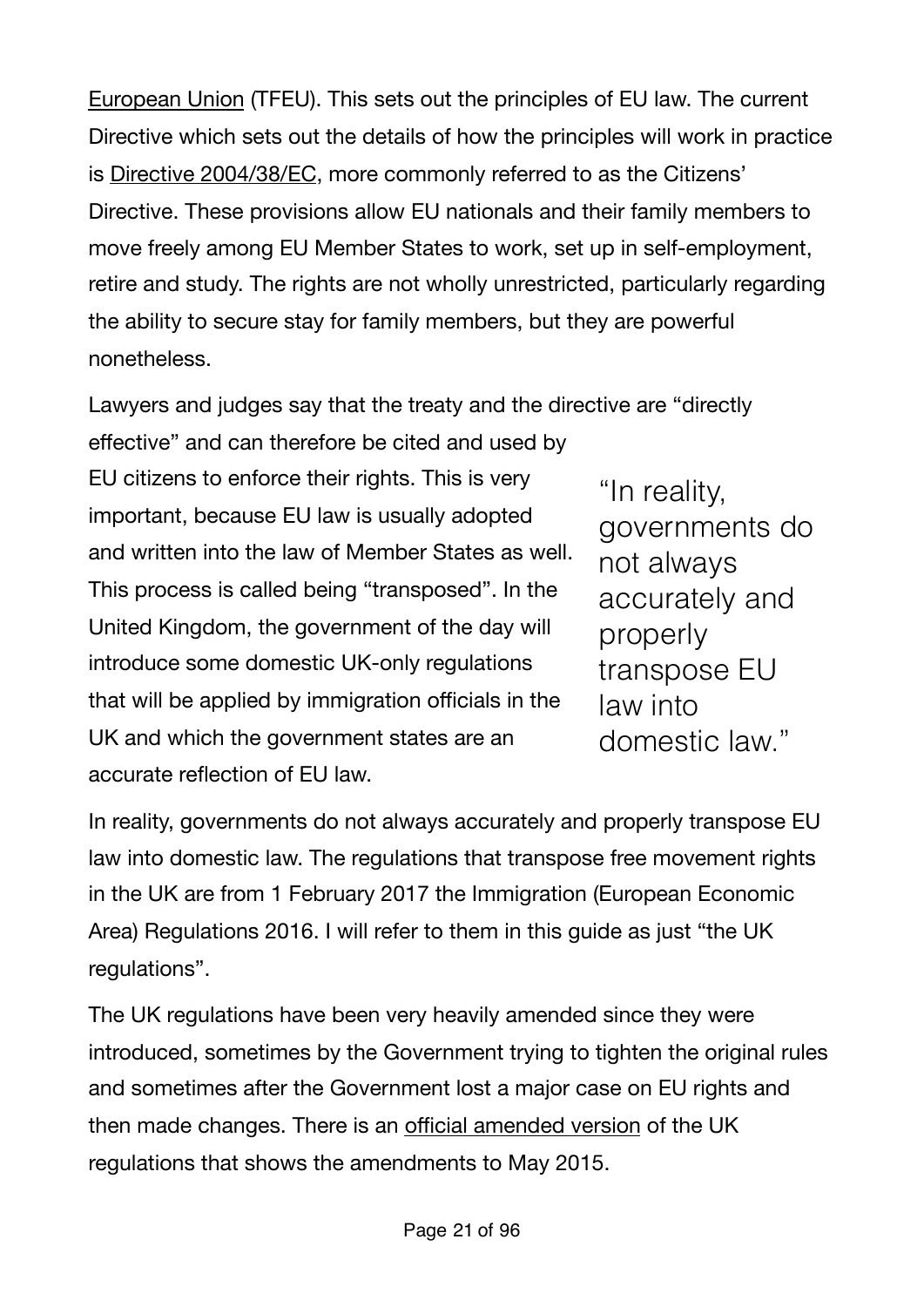It is for the courts to decide if the UK regulations accurately reflect EU law. If the UK regulations are not accurate, the courts can and do directly apply EU law properly. If there is a difference between EU law and the UK regulations, a person can expect to be refused by the Home Office when they apply but can hope to win their case on appeal by arguing that the true requirements of EU law are met even if the inaccurate requirements of the UK regulations are not.

# <span id="page-21-0"></span>**EU citizenship**

Citizens of Member States are also Citizens of the Union in EU law. Article 20(1) of TFEU provides:

*Citizenship of the Union is hereby established. Every person holding the nationality of a Member State shall be a citizen of the Union. Citizenship of the Union shall be additional to and not replace national citizenship.*

### Article 21(1) then goes on:

*Every citizen of the Union shall have the right to move and reside freely within the territory of the Member States, subject to the limitations and conditions laid down in the Treaties and by the measures adopted to give them effect.*

Citizenship of the Union can be relied upon by a limited category of third country nationals in a "*Zambrano* situation" where a child who is a citizen of the Union relies on a third country national parent in order to continue residing within the EU. This is discussed briefly below, but is a complex subject in its own right and is outside the scope of this guide.

### <span id="page-21-1"></span>**How to read and understand free movement law**

Laws have to be written (lawyers often say laws are "drafted") in a very precise way so that the law achieves its intended goal. Poorly written laws can be misinterpreted or interpreted in a way that was never intended or may conflict with other laws.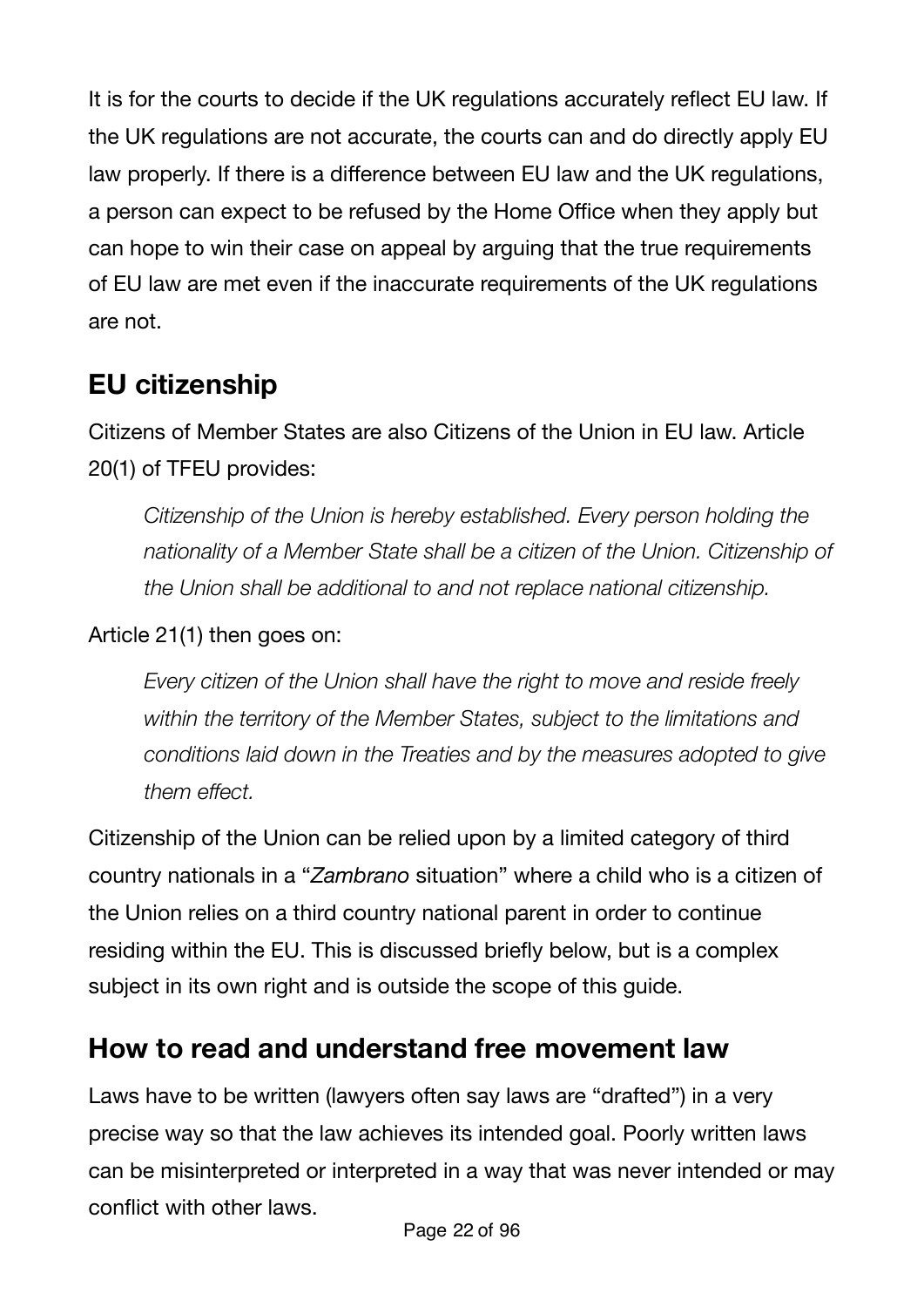Laws often therefore set out definitions for certain words or phrases so that there is no misunderstanding about what is meant. In free movement law we can find a number of definitions in EU treaties and directives and in the UK regulations. We just looked briefly at the definition of "Citizen of the Union" for example. As we see below, free movement laws enable certain family members to travel with or reside with EEA citizens who are themselves exercising treaty rights. Terms like "family members" and "treaty rights" are defined terms.

I will often reference the UK regulations here, as they are the starting point for arguing EU law issues with the Home Office. The way the UK regulations work, with some exceptions, is to start with definitions such as "work", "jobseeker", "family member", "extended family member", "qualified person" and similar then move on to set out the rights that are enjoyed by the specific defined groups and people and then to set out some limitations on those rights. Sometimes a specific definition will be included later in the regulations for a very specific purpose. The structure of the regulations is as follows:

Part 1 of the UK regulations sets out various definitions, including:

Regulation 2 sets out many definitions, including of words such as "family permit" and "spouse"

Regulation 6 defines "qualified persons" but with reference to other definitions already set out at regulations 4 and 5

Regulation 7 defines "family member"

Regulation 8 defines "extended family member"

Regulation 9 defines when a British citizen is treated as if the British citizen were an EEA national (i.e. *Surinder Singh* cases)

Regulation 10 defines when a third country national might retain rights of residence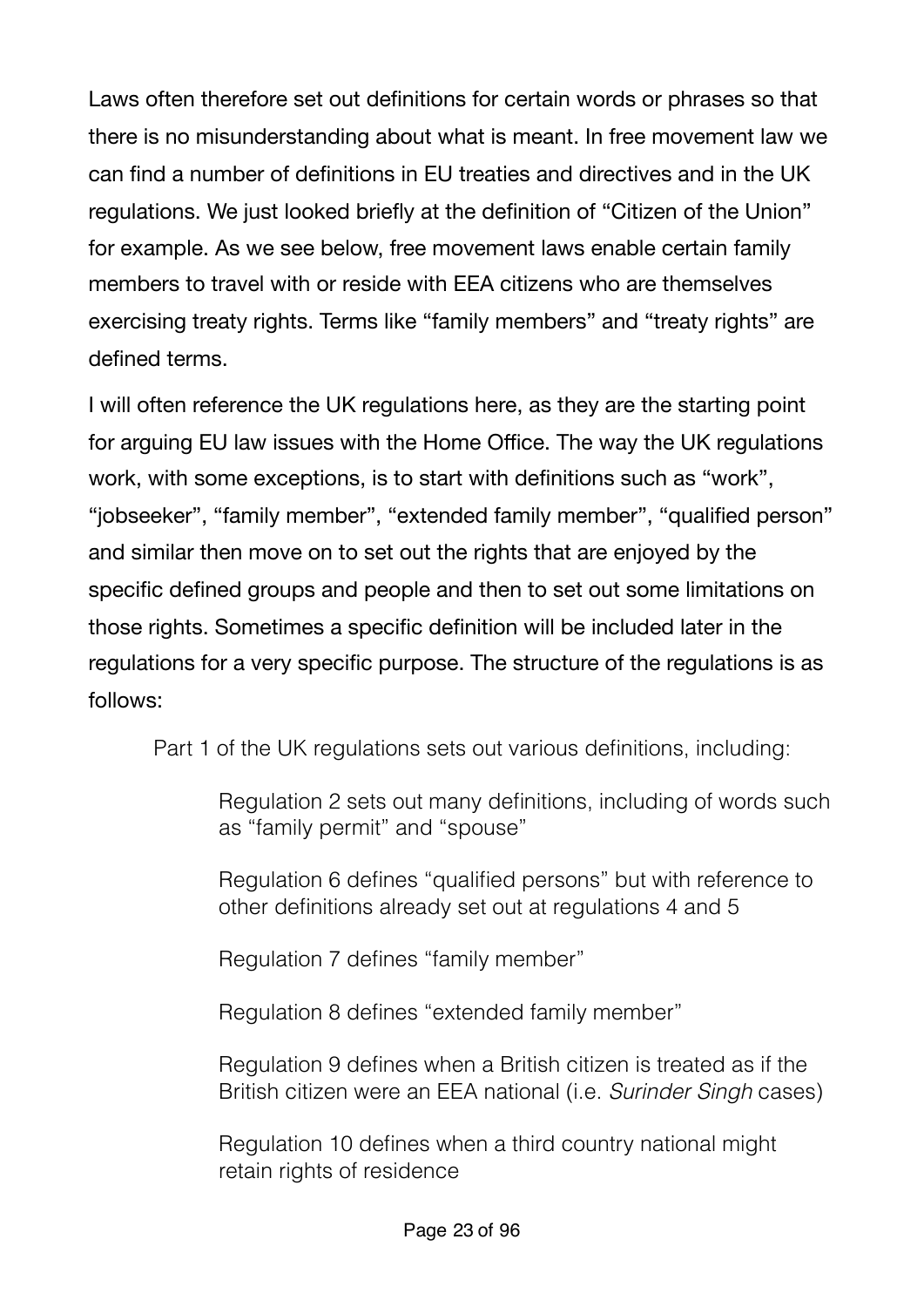Part 2 sets out the various rights, including:

Regulation 11 sets out the right of admission

Regulation 12 sets out the right to a family permit

Regulation 13 sets out the unconditional initial right of residence

Regulation 14 sets out the right of residence

Regulation 15 sets out the right of permanent residence

Part 3 sets out the conditions for issuing various types of residence documentation

Part 4 sets out circumstances where rights can be refused or curtailed or lost

Part 5 sets out various procedural rights

Part 6 sets out appeal rights (with Schedule 1)

Part 7 sets out minor general provisions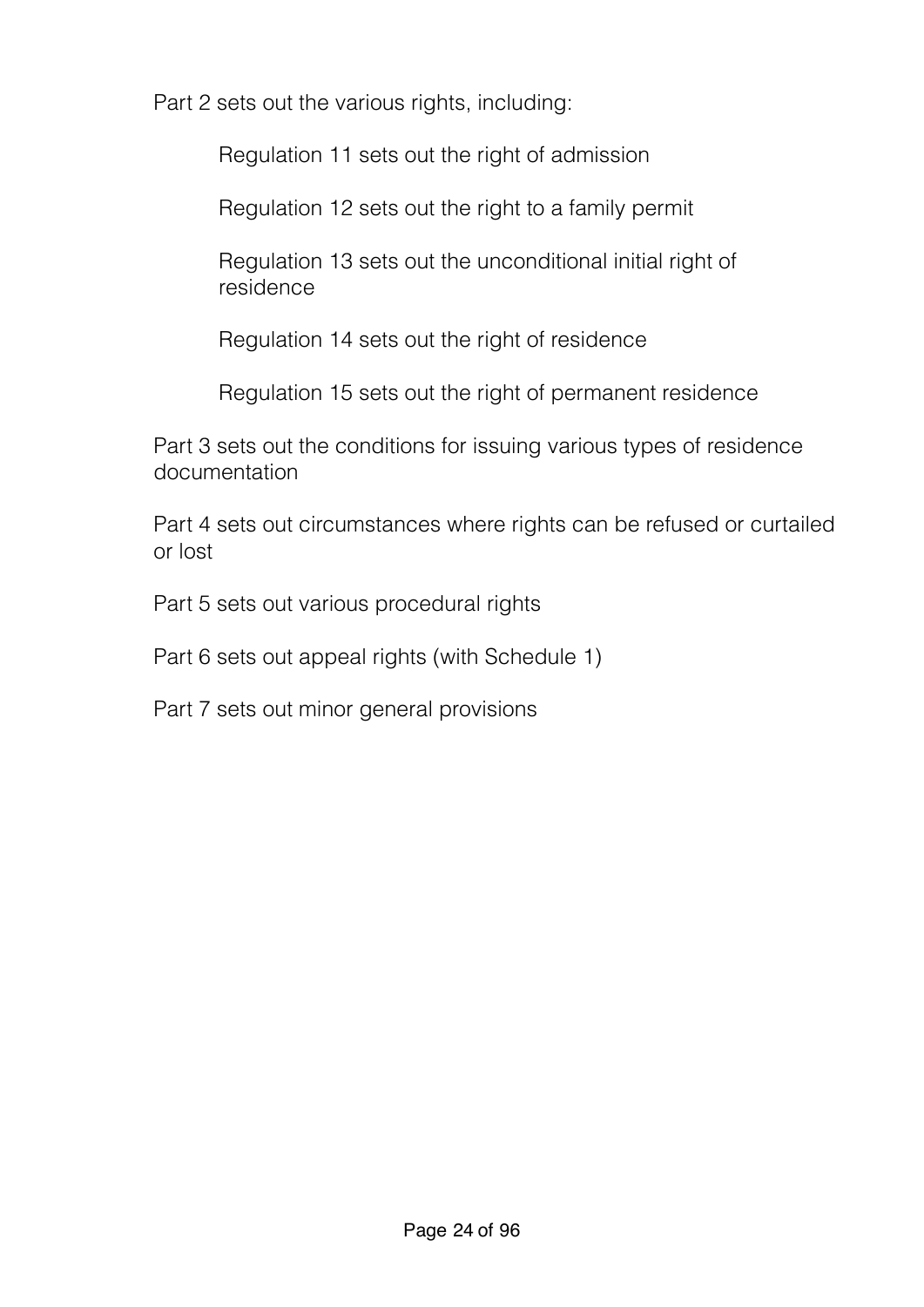## <span id="page-24-0"></span>**What are the benefits of free movement law?**

### <span id="page-24-1"></span>UK and EU rules contrasted

There are many legal and procedural obstacles to a British citizen who wants to bring to the UK a spouse, children or parents under the United Kingdom's own immigration laws. For example, to 'sponsor' a spouse or partner the British citizen must be earning at least £18,600 and prove that accommodation is adequate. Quite intrusive questions can be asked to establish whether the relationship is genuine and the couple must intend to

EU free movement law is far more respectful of family life than UK immigration law

live together. If non British children are seeking to enter additional earnings are necessary as well. It is virtually impossible for a British citizen successfully to sponsor a parent or grandparent who is not British. English language tests are applied. Further, applications under these categories cost hundreds or even thousands of pounds in application fees paid to the Home Office.

In EU free movement law, all that is necessary for an EEA citizen to be joined by his or her family members is to show that the EEA citizen is exercising treaty

rights. For example, a German person working in London has an almost unqualified right to be accompanied by his or her spouse. No minimum level of earnings is required, there is no need to prove adequate accommodation is available, the couple do not need to show they will be living in the same accommodation and an application is not even required (although it may be useful to make an application to obtain residence documentation). All that is normally needed to prove the relationship is a marriage certificate.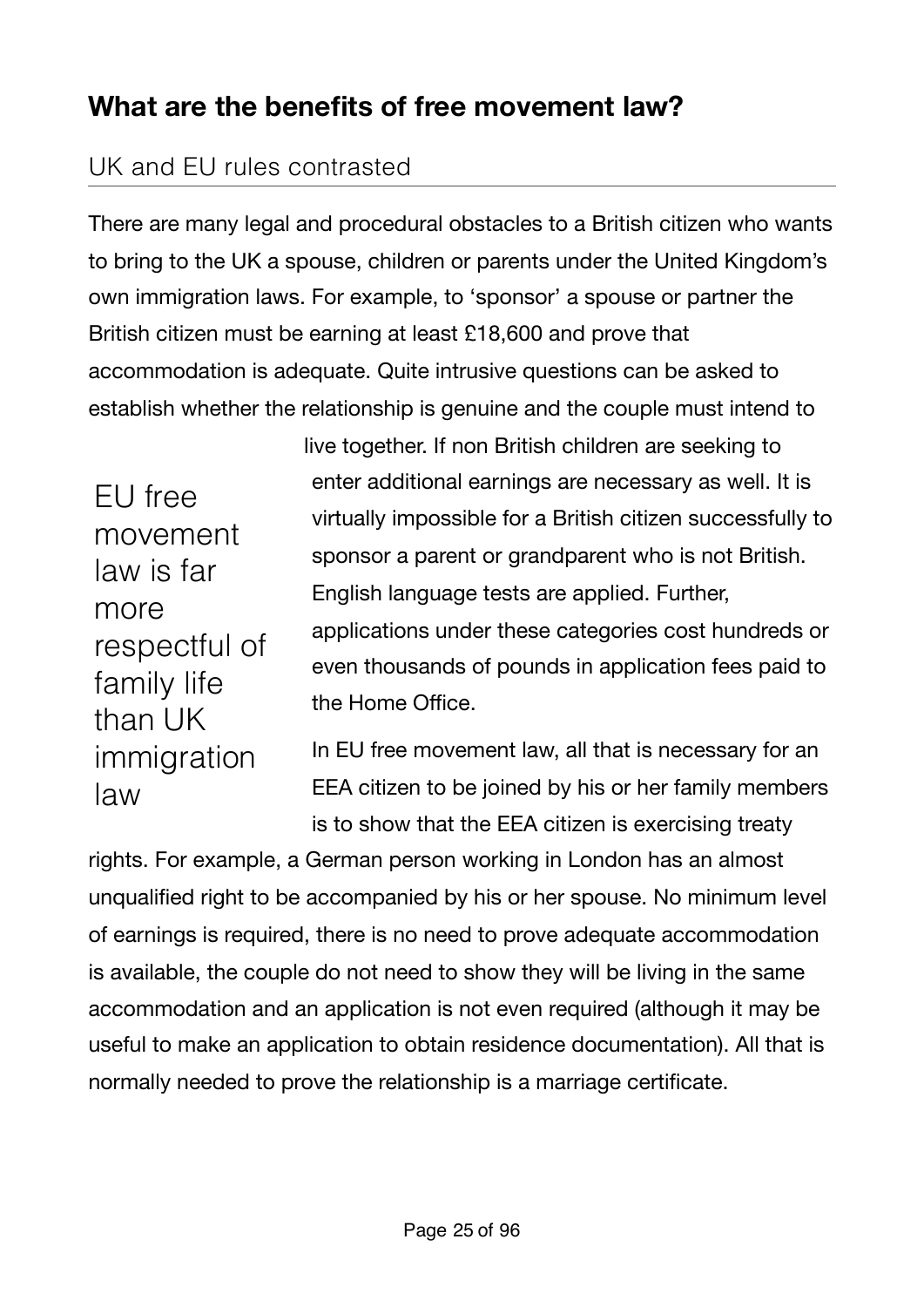| UK rules for a spouse                                                                                                                             | EU rules for a spouse                                            |
|---------------------------------------------------------------------------------------------------------------------------------------------------|------------------------------------------------------------------|
| Sponsor must be earning at least<br>£18,600 for at least six months prior<br>to application, onerously proven with<br>certain specified documents | Sponsor must be working or<br>otherwise exercising treaty rights |
| Must intend to live permanently with<br>the other                                                                                                 | Must be in same country together                                 |
| Couple must prove relationship is<br>genuine                                                                                                      | Home Office would need to prove<br>relationship is fake          |
| Accommodation must be "adequate"                                                                                                                  | that is all                                                      |
| Must pass English language test                                                                                                                   |                                                                  |
| Must apply for visa before travel                                                                                                                 |                                                                  |
| and more                                                                                                                                          |                                                                  |

EU free movement law is far more respectful of family life than UK immigration law.

### <span id="page-25-0"></span>Reverse discrimination

The differences between the two sets of rules does create what is sometimes called "reverse discrimination": a French person living in the UK has far more right to be joined by family members than a British person. This is particularly stark where the family members in question are from a country completely outside the EU, sometimes referred to by lawyers and judges as

"third country nationals". EU free movement law on family members is not interested in the nationality of the family members: whether the family member of the French person is French, German or Nigerian does not matter at all, the French person still has a right to live with that family member in the UK under EU free movement law.

"a French person living in the UK has far more right to be joined by family members than a British person"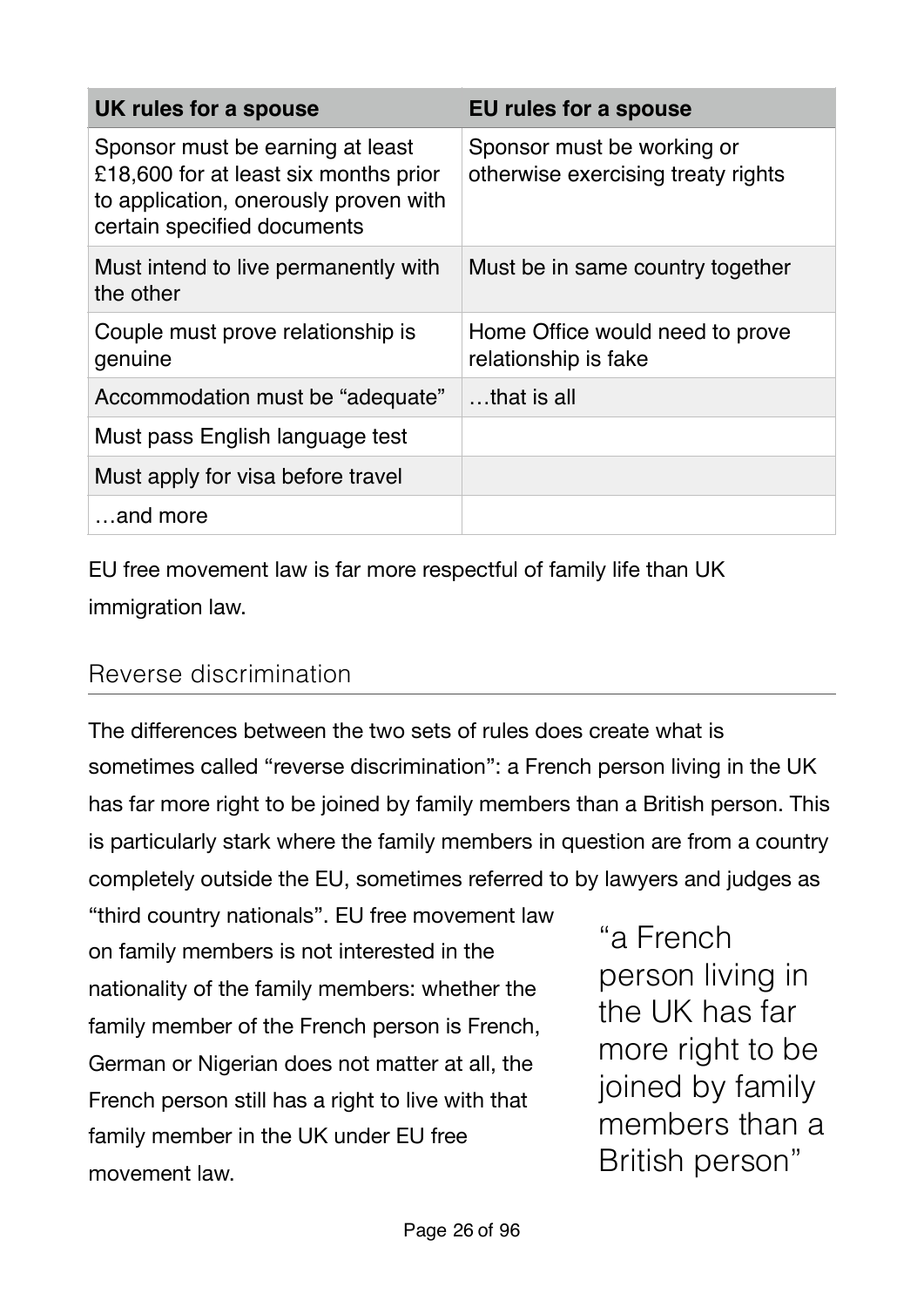### <span id="page-26-0"></span>Whose rights?

EU free movement rights belong to the EU citizen. It is the EU citizen who has a right to work and therefore to be accompanied by family members. It might be said that as a consequence the family members also have rights - for example to enter into, reside in and work in the same country as the EU citizen -- but those rights flow from the family member's relationship with the EU citizen. The family member has few free standing rights of his or her own.

This means that if the EU citizen terminates the family relationship, stops working or otherwise stops exercising treaty rights or moves away from the country of residence to another country, the family member may be left in considerable difficulty. The Citizens' Directive and the UK regulations give some free standing rights to family members in some circumstances, but they are always in a vulnerable position, at least until they have acquired what is called permanent residence after five years of being a family member of a person exercising treaty rights.

#### **Example**

Cecile is a French citizen. She takes a job in the UK. Her Brazilian husband, David, joins her there. If Cecile loses her job in the UK then she will initially retain the status of worker (see below), but if she cannot find a new job then eventually she will cease being a worker and lose her right to reside, and David will also lose his right of residence.

Similarly, if Cecile loses or quits her job and moves back to France, David will usually have no right to reside in the UK.

In some circumstances a third country national can retain a right of residence in their own right, but this is a fairly complex area of law and personal legal advice will often be required.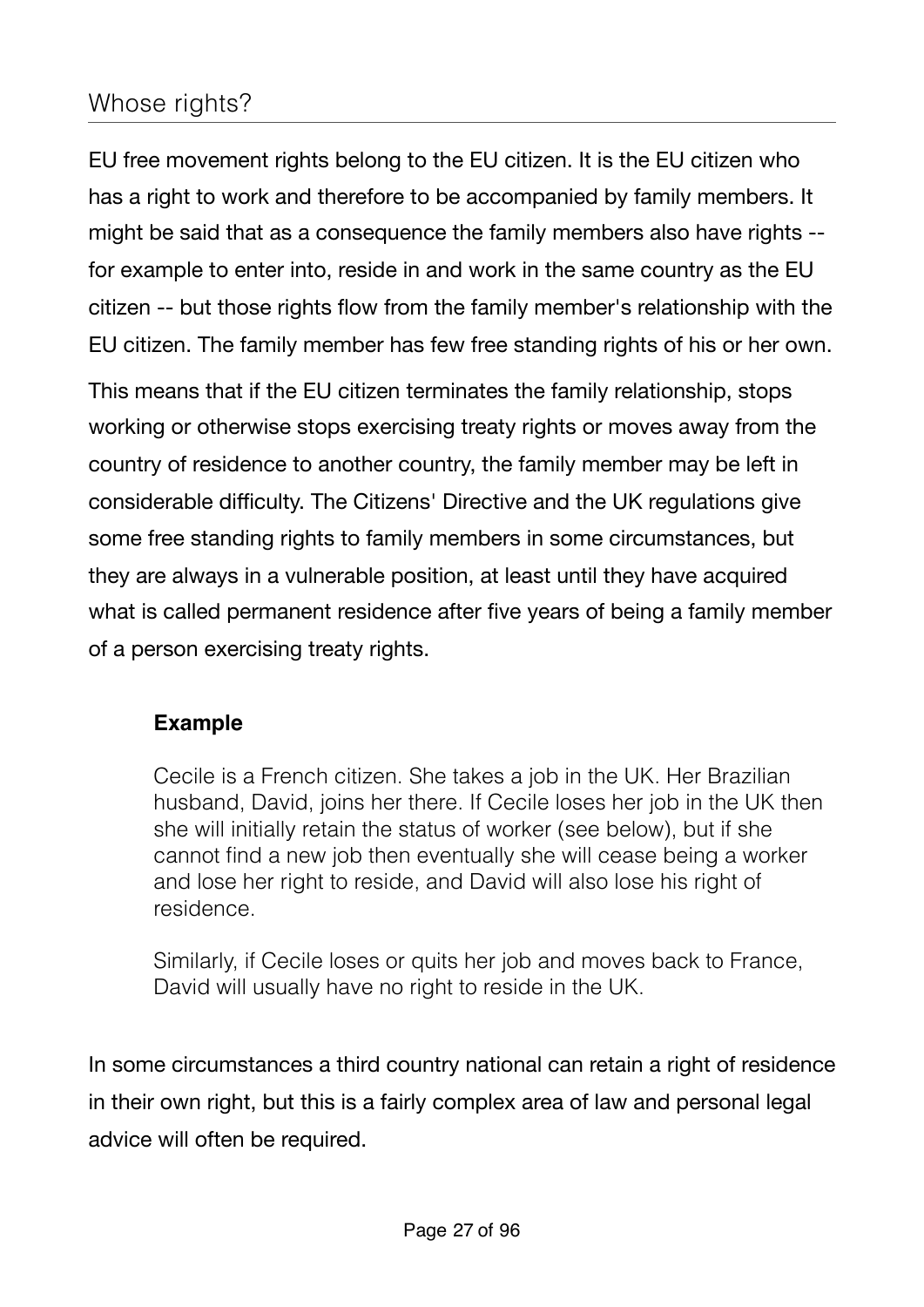It should also be noted that British citizens living and working in the UK do not generally benefit from EU free movement law even though they are EEA nationals, being nationals of an EU Member State. This is because one of the key pieces of EU free movement law, the Citizens' Directive 2004/38, only applies to EEA nationals outside their country of nationality. There are exceptions, though, which are discussed briefly below. In particular, the *Surinder Singh* case means that a British citizen who leaves the UK to exercise rights of free movement elsewhere in the EEA can make use of EU law to return to the UK with family members.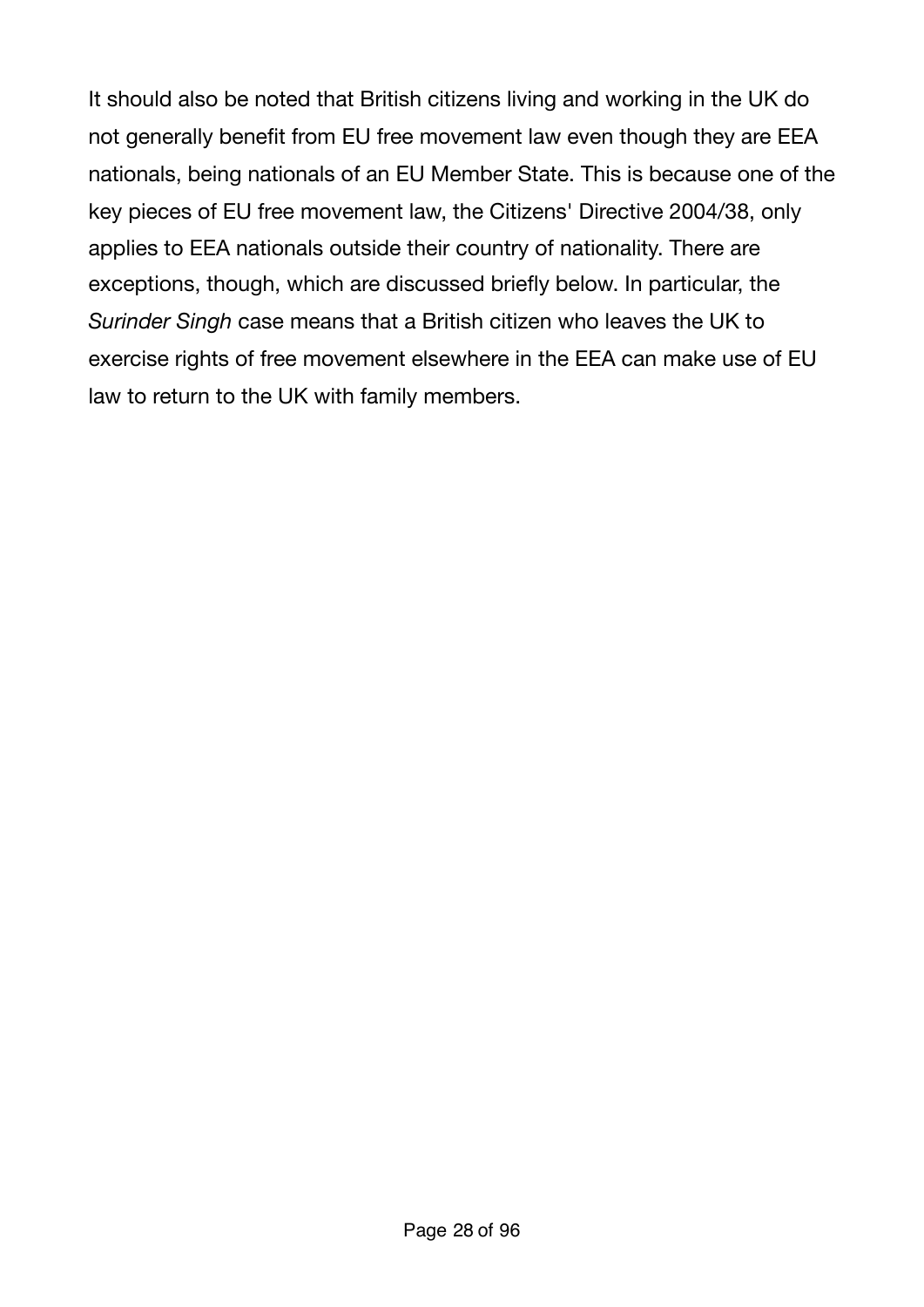# <span id="page-28-0"></span>**RESIDENCE RIGHTS OF EU CITIZENS**

## <span id="page-28-1"></span>**Exercise of Treaty rights**

A key concept in making use of free movement rights is that of the "exercise of Treaty rights". This phrase refers to a citizen making use of the rights that are conferred by the treaties, such as the rights to go to another Member State to undertake the following activities:

- work;
- self employment or self establishment;
- self sufficiency; and
- study.

A person who is self sufficient or a student must also have comprehensive sickness insurance. Importantly, while access to the NHS is permitted for EEA nationals and their family members, it does not count as comprehensive sickness insurance.

If an EU citizen is making use of these rights then he or she is granted additional rights of free movement such as the right to welfare benefits and the right to be accompanied by family members. This is referred to in the Citizens' Directive as the **right of residence**.

In order to encourage, promote and facilitate free movement, certain additional rights are conferred on EU citizens and family members which are not dependent on exercising Treaty rights, including the right of admission and an initial right of residence. Similarly, and again to encourage and facilitate free movement, rights of residence can be retained in some circumstances by EU citizens and family members if they cease to exercise Treaty rights.

# <span id="page-28-2"></span>**Legal effect of residence documents**

Page 29 of 96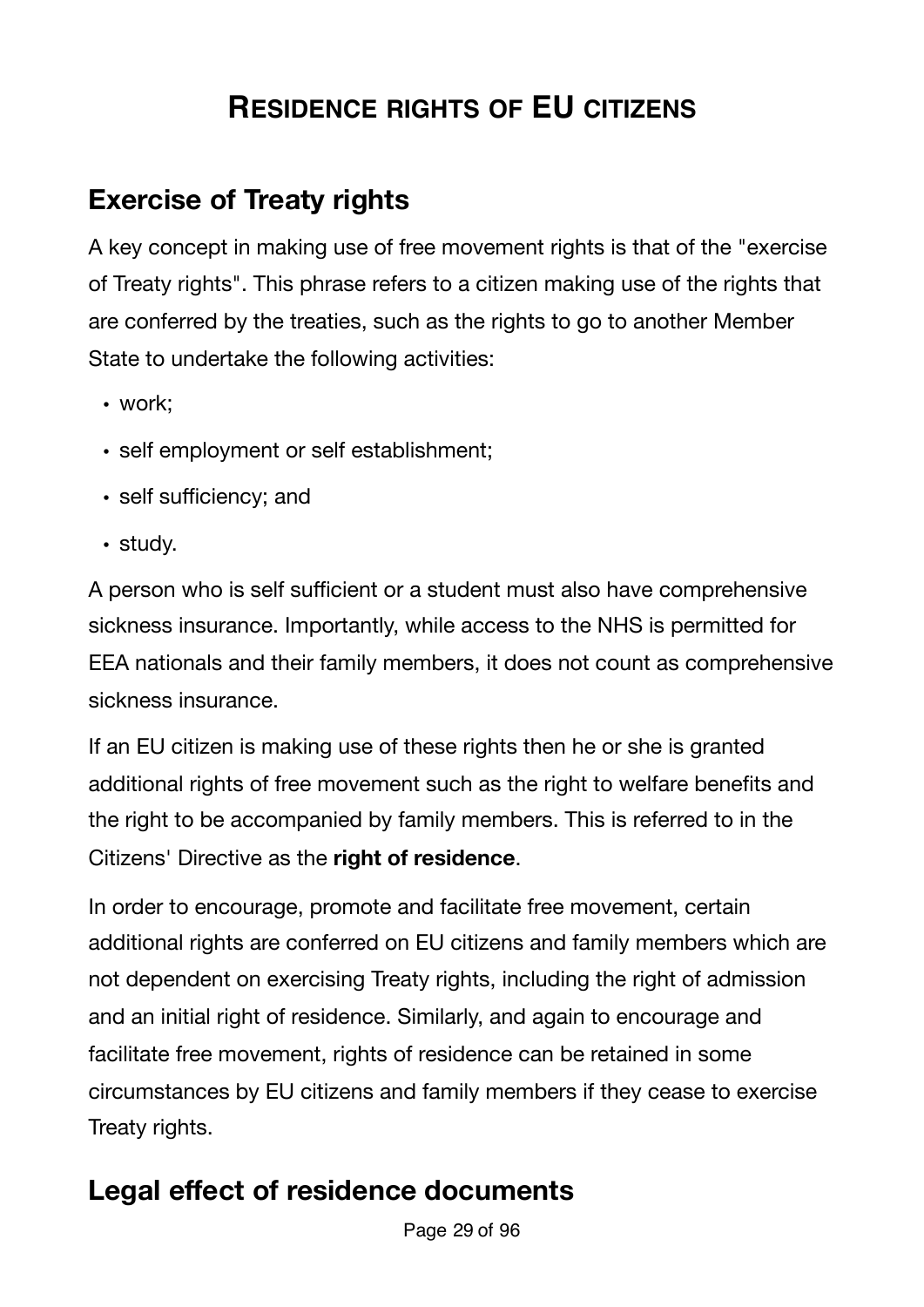In EU law, residence documents do not themselves confer rights on the bearer but rather are evidence of the underlying EU right of residence. This is like citizenship laws and passports, where a passport is evidence of citizenship but it is not the passport itself which confers citizenship.

This has two important effects, the first positive and the second potentially difficult:

- 1. A person can possess and make use of EU residence rights without possessing a particular residence document; and
- 2. A person who possesses a residence document does not necessarily have a right of residence if the conditions for the residence document are no longer met.

The case of *Dias* [\(C-325/09](http://eur-lex.europa.eu/LexUriServ/LexUriServ.do?uri=CELEX:62009CJ0325:EN:HTML)) is the leading case on this question. The Court describes residence documents as being "declaratory, as opposed to constitutive" in nature (paragraph 49). This can lead to odd and difficult situations arising.

### **Example**

Eva is a Polish national. She enters the UK, finds a job and applies for and obtains a residence certificate. Her residence certificate is valid for five years.

Eva marries Federico, a Brazilian. He is granted a residence card on the basis that Eva is a qualified person and EEA national.

After a year, Eva loses her job but she remains in the UK. As far as she is concerned, her residence certificate and Federico's residence card are still valid.

In fact, Eva loses her right of residence when she loses her job (and does not look for another) and Federico also therefore loses his right to reside in the UK with Eva. If Federico runs into problems with the Home Office, for example because he travels outside the UK and is questioned on return or if he gets into trouble with the police, he is in a vulnerable position because in law, having lost his EU right of Page 30 of 96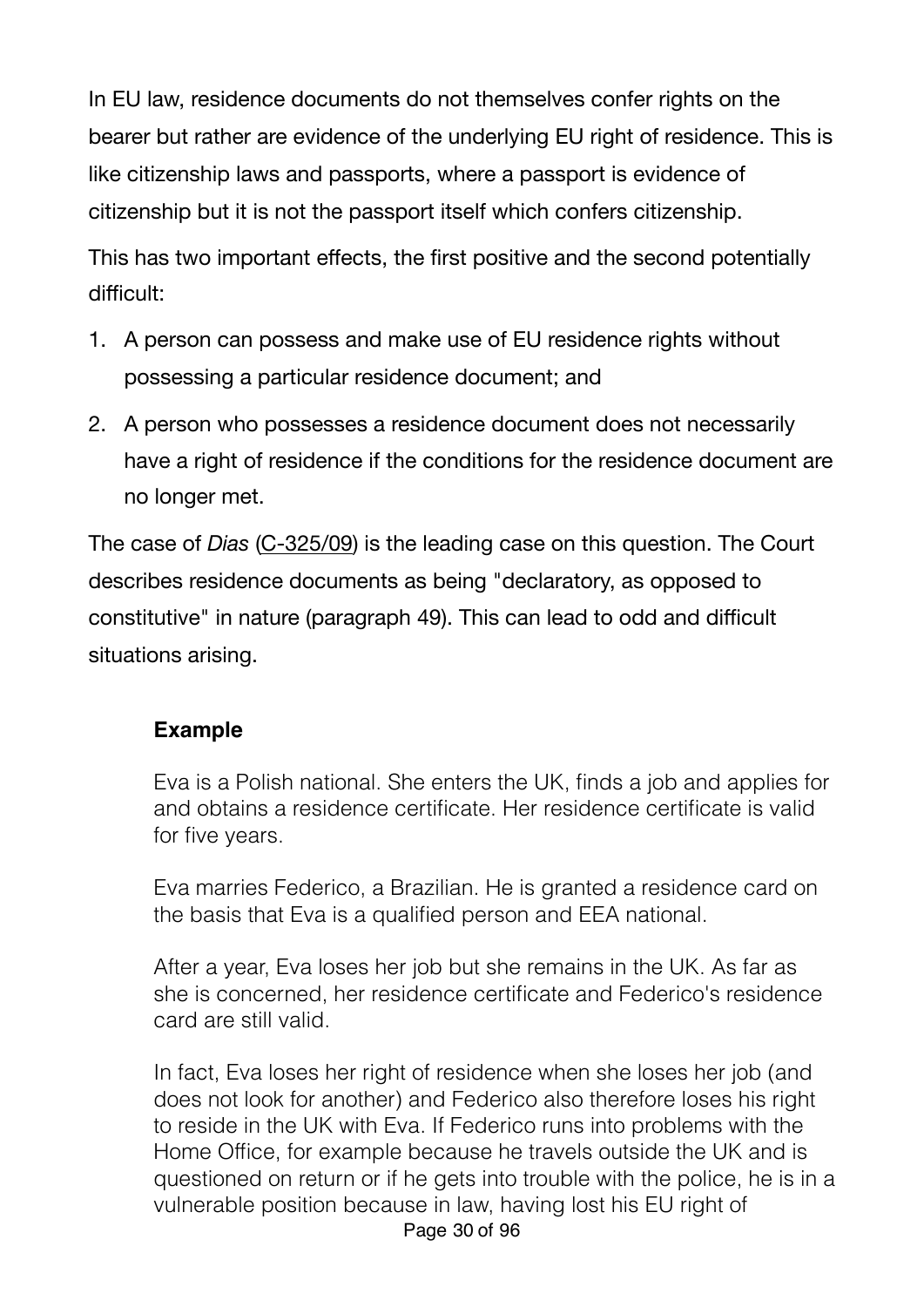residence, he now requires leave to enter or remain under UK immigration law and he does not have it.

More likely, both Eva and Federico will remain in the UK oblivious to the fact Federico has no right of residence and it is only if or when he applies for permanent residence that the problem will be identified. The situation could be mitigated by Eva becoming a qualified person again by, for example, finding a job. This may not be feasible after Brexit, however, if free movement laws cease to have effect.

It is therefore important to be aware that merely possessing a residence document does not qualify an EEA national or his or her family members for permanent residence at the end of a five year period.

# <span id="page-30-0"></span>**Right of admission**

EEA citizens may still move around the EEA even without exercising Treaty rights, without acquiring the right of residence under the Citizens' Directive or the associated rights such as the right to be accompanied by a family member.

The right to move freely is therefore a little different to the right to reside.

The UK regulations reflect the right of admission at regulation 11(1):

*An EEA national must be admitted to the United Kingdom on arrival if the EEA national produces a valid national identity card or passport issued by an EEA State.*

This is subject to certain public health, public policy and public security exceptions. Regulation 11 also grants a right of admission to family members.

The right of *admission* imparts an effective right to be physically present in other Member States. The right of *residence*, triggered by a qualifying activity, imparts other rights such as the right to be joined by family members and to acquire permanent residence.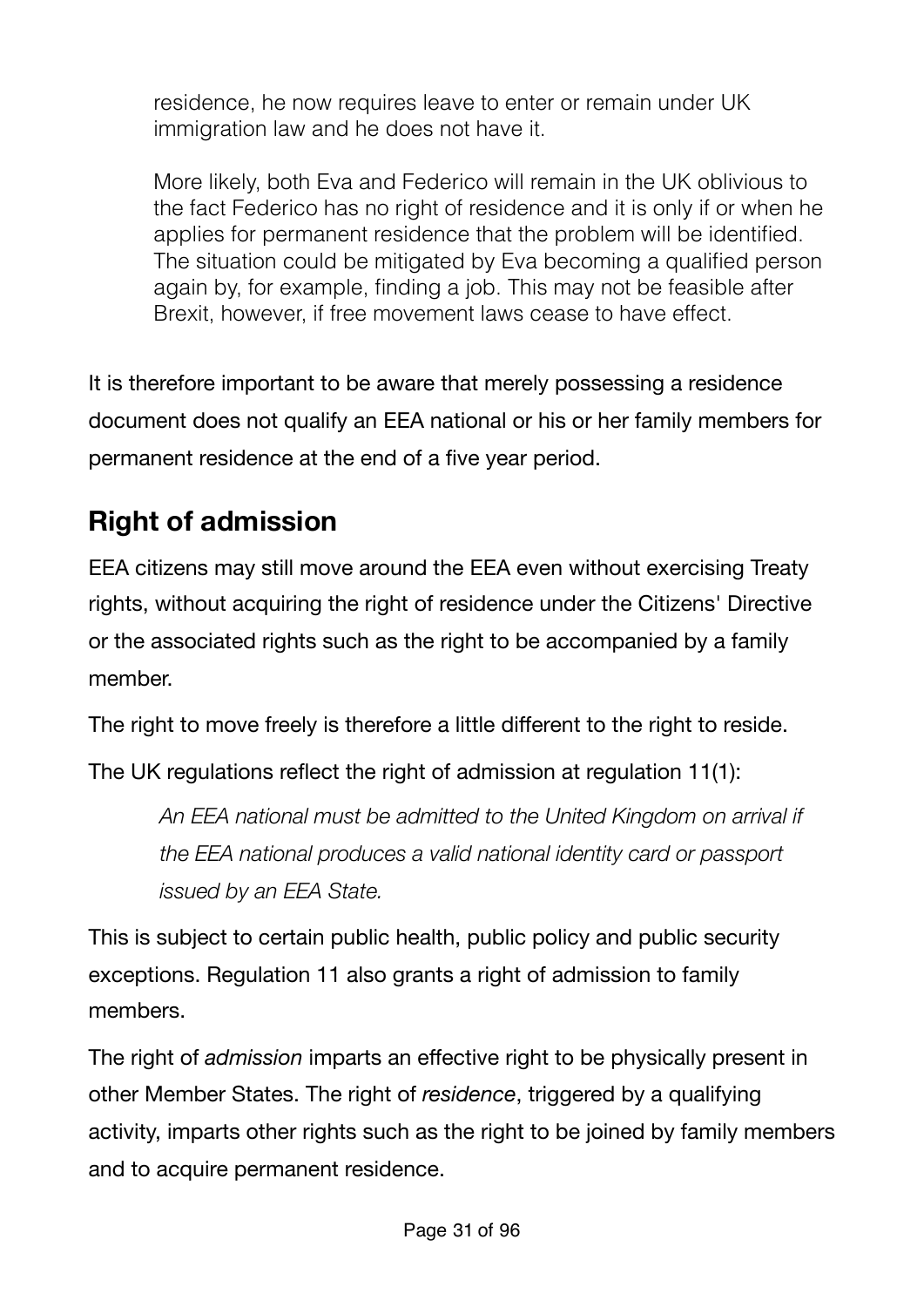## <span id="page-31-0"></span>**Right to be accompanied by family members**

The family members of an EEA citizen who is exercising Treaty rights might in some sense be said to have a right of residence with the EEA citizen, but it is probably more accurate to see the situation as being the EEA citizen having a right to be accompanied by his or her family members.

In this section we look at the legal definition of "family member" and then some wider family members, called "other family members" in EU law and "extended family members" in the UK regulations.

The topic of family members and other or extended family members is dealt with in much more detail in a separate free quide in the series.

### <span id="page-31-1"></span>Family members

In EU law, family members are defined in the Citizens' Directive at Article  $2(2)$ :

*'family member' means:* 

*(a) the spouse;* 

*(b) the partner with whom the Union citizen has contracted a registered partnership, on the basis of the legislation of a Member State, if the legislation of the host Member State treats registered partnerships as equivalent to marriage and in accordance with the conditions laid down in the relevant legislation of the host Member State;* 

*(c) the direct descendants who are under the age of 21 or are dependants and those of the spouse or partner as defined in point (b);* 

*(d) the dependent direct relatives in the ascending line and those of the spouse or partner as defined in point (b)*

So, in summary, a "family member" is for free movement law purposes one of the following: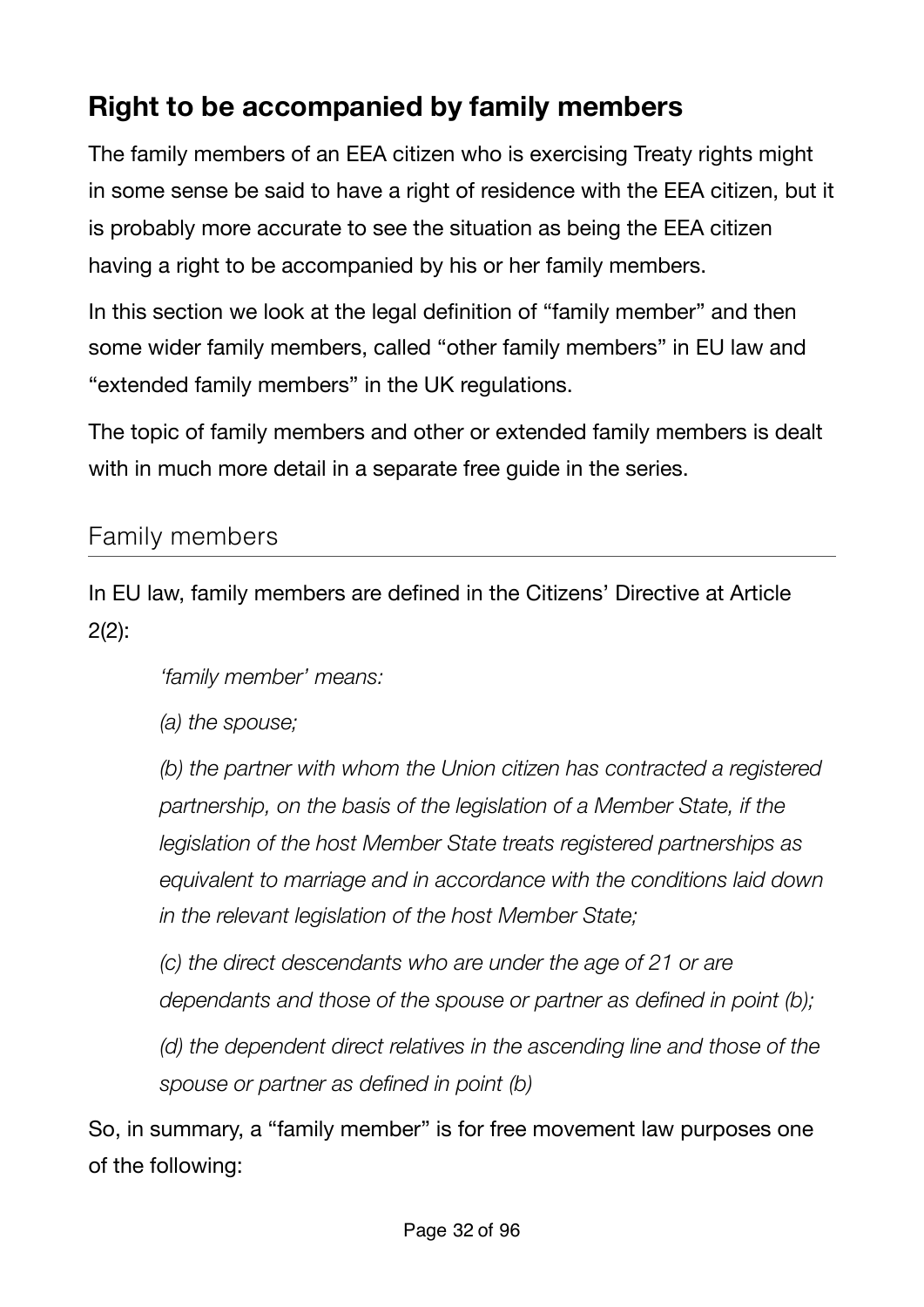- 1. Spouse or civil partner
- 2. Children or grandchildren (of the EEA citizen or their spouse or partner) under the age of 21 OR who are dependent
- 3. Parents or grandparents (of the EEA citizen or their spouse or partner) who are dependent

Family members for students are slightly differently defined as the spouse or civil partner of the student or the dependent child of the student or the spouse or civil partner of the student (the age of the child is irrelevant for students, what matters is whether they are dependent, and parents and grandparents are not generally allowed).

#### **Example**

Mohammed is Swedish. He was originally from Eritrea and claimed asylum in Sweden and is now a Swedish citizen.

Mohammed has moved to the UK and is working. He now wants to bring his parents and sister to live with him in the UK. His parents and sister are Eritrean nationals.

Mohammed can potentially bring his parents to the UK as long as he can show that they are dependent on him. His sister does not fall within the definition of a family member but, as we see below, she may potentially still qualify as an extended family member.

### <span id="page-32-0"></span>Other or extended family members

The phrase "extended family member" is an invention of the UK regulations that does not appear in the Citizens' Directive. The Directive refers to "other family members" at Article 3:

*2. Without prejudice to any right to free movement and residence the persons concerned may have in their own right, the host Member State*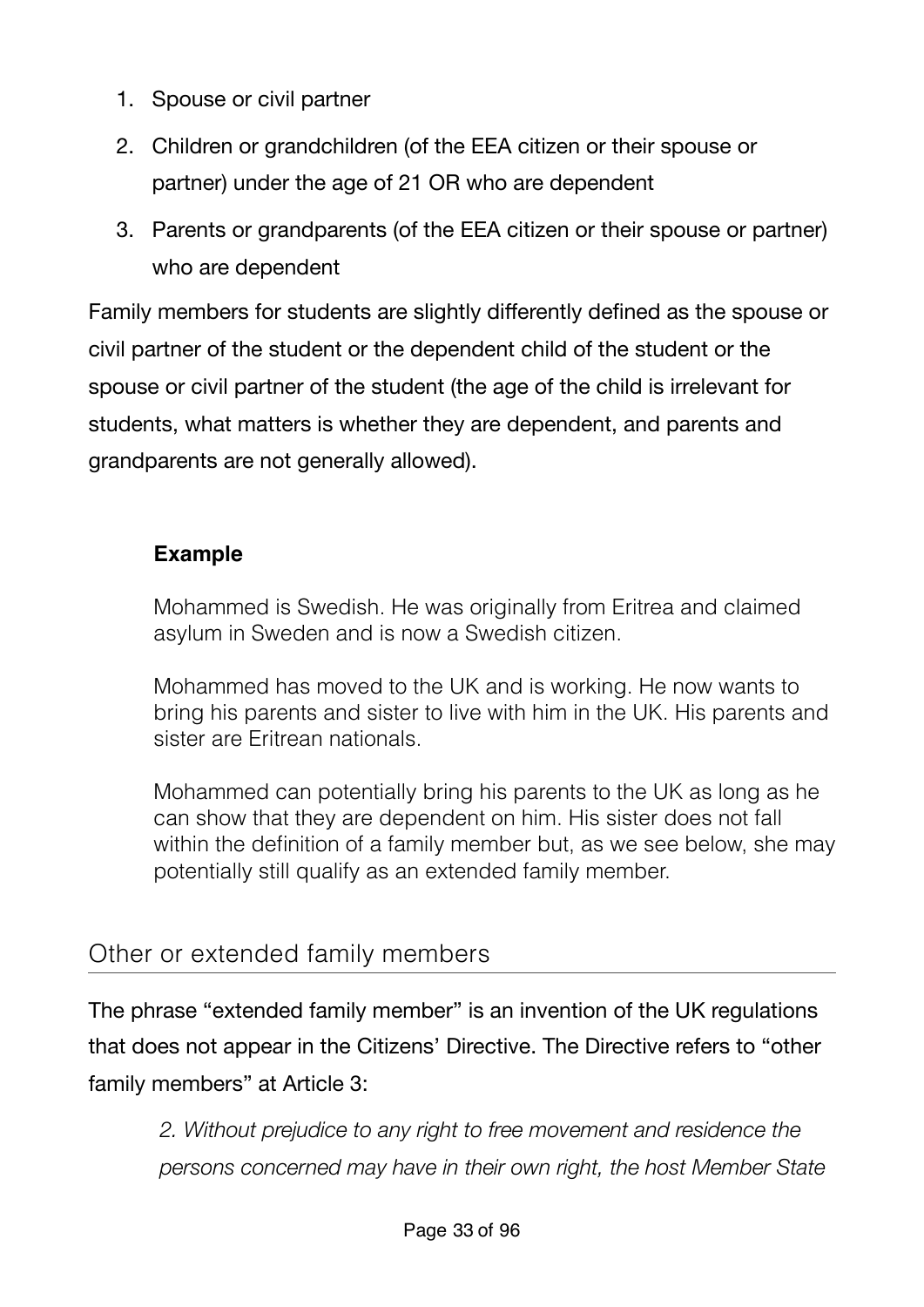*shall, in accordance with its national legislation, facilitate entry and residence for the following persons:* 

*(a) any other family members, irrespective of their nationality, not falling under the definition in point 2 of Article 2 who, in the country from which they have come, are dependants or members of the household of the Union citizen having the primary right of residence, or where serious health grounds strictly require the personal care of the family member by the Union citizen;* 

*(b) the partner with whom the Union citizen has a durable relationship, duly attested.* 

*The host Member State shall undertake an extensive examination of the personal circumstances and shall justify any denial of entry or residence to these people.*

It can be seen that the words of Article 3 are rather vague: "in accordance with national legislation", "facilitate entry and residence", "undertake extensive examination" and "shall justify any denial of entry or residence". What is clear from this language is that the rights of "other family members" are not as concrete as those of family members.

The UK regulations implement this category of family member in a slightly strange way. In short, if one of the "extended family member" types applies for and is granted a residence document then he or she will be treated as a "full" family member.

The different types of extended family member who are eligible to be treated as "full" family members if they successfully obtain residence documentation are therefore basically:

1. Dependants or members of the household of the EEA national who are dependent or members of household both before and after entry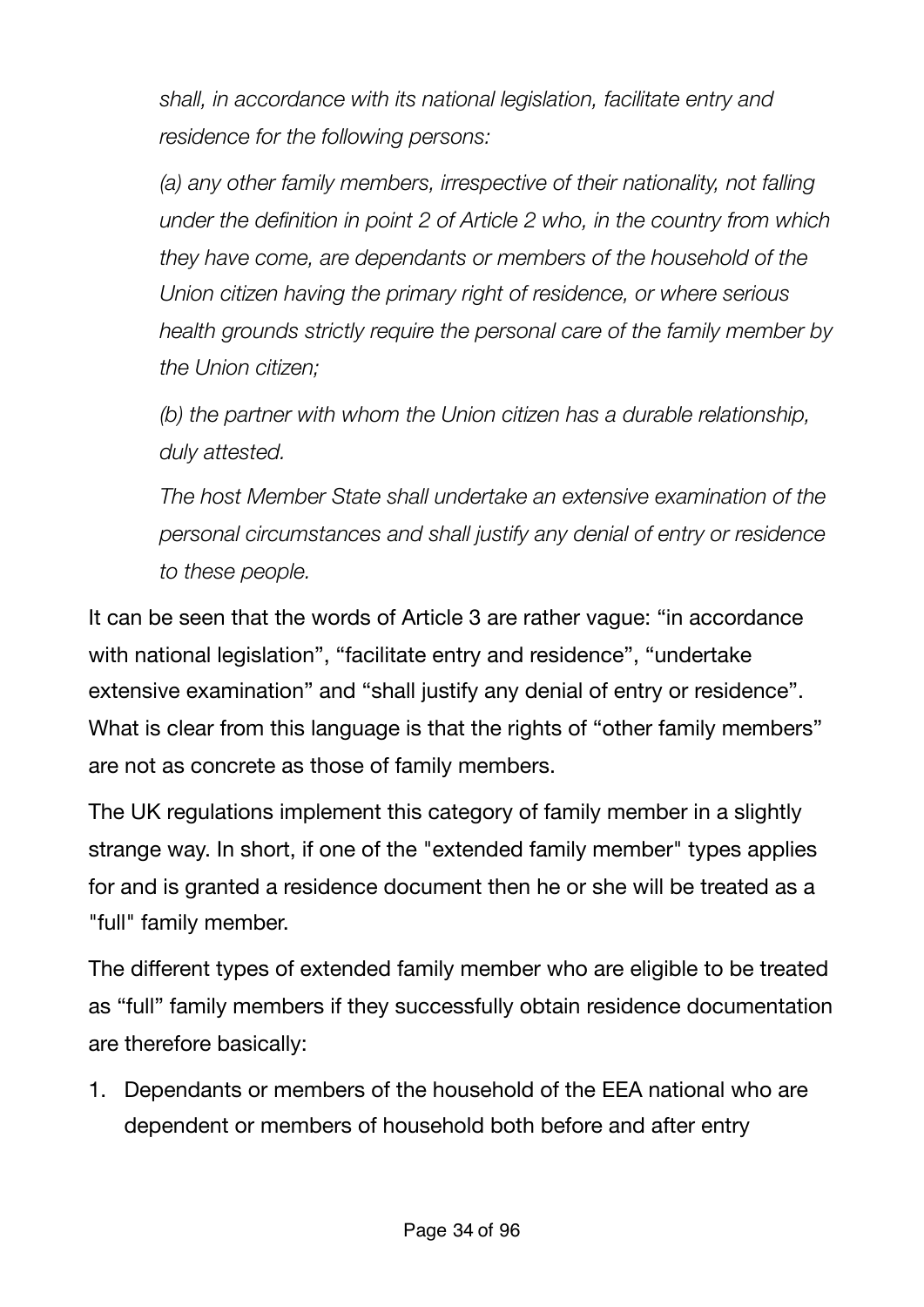- 2. A relative of an EEA national or his or her spouse or his or her civil partner and, on serious health grounds, strictly requires the personal care of the EEA national his spouse or his or her civil partner
- 3. A partner in a "durable relationship" with the EEA national

These categories are *eligible* to be treated as full family members but the Home Office retains a discretion not to admit them.

### **Example**

Let us return again to the example of Mohammed, who was originally from Eritrea, naturalised as a Swedish citizen, moved to the UK as a worker and now wants to bring his parents and sister to live with him in the UK.

We have already considered Mohammed's parents and now let us consider his sister. Mohammed's sister can potentially qualify as an extended family member if Mohammed can show that she was a member of his household or was dependent before entry to the UK.

Proving dependency is conceptually straightforward and may well be feasible if Mohammed has been transferring money to her and his parents for their support.

Proving membership of household is harder both in terms of the evidence (finding good quality documents that place Mohammed and his sister at a shared address in Eritrea might be challenging) and also because Mohammed lived in Sweden for many years between leaving Eritrea and entering the UK.

In the case of *Rahman* it was held that the extended family member must have been dependent or a member of household at the time of applying to enter with or join the EEA citizen. This means that it is not possible for Mohammed's sister to succeed as a member of household (she has been living in a different household in Eritrea) but it may be possible for her to succeed as a dependent.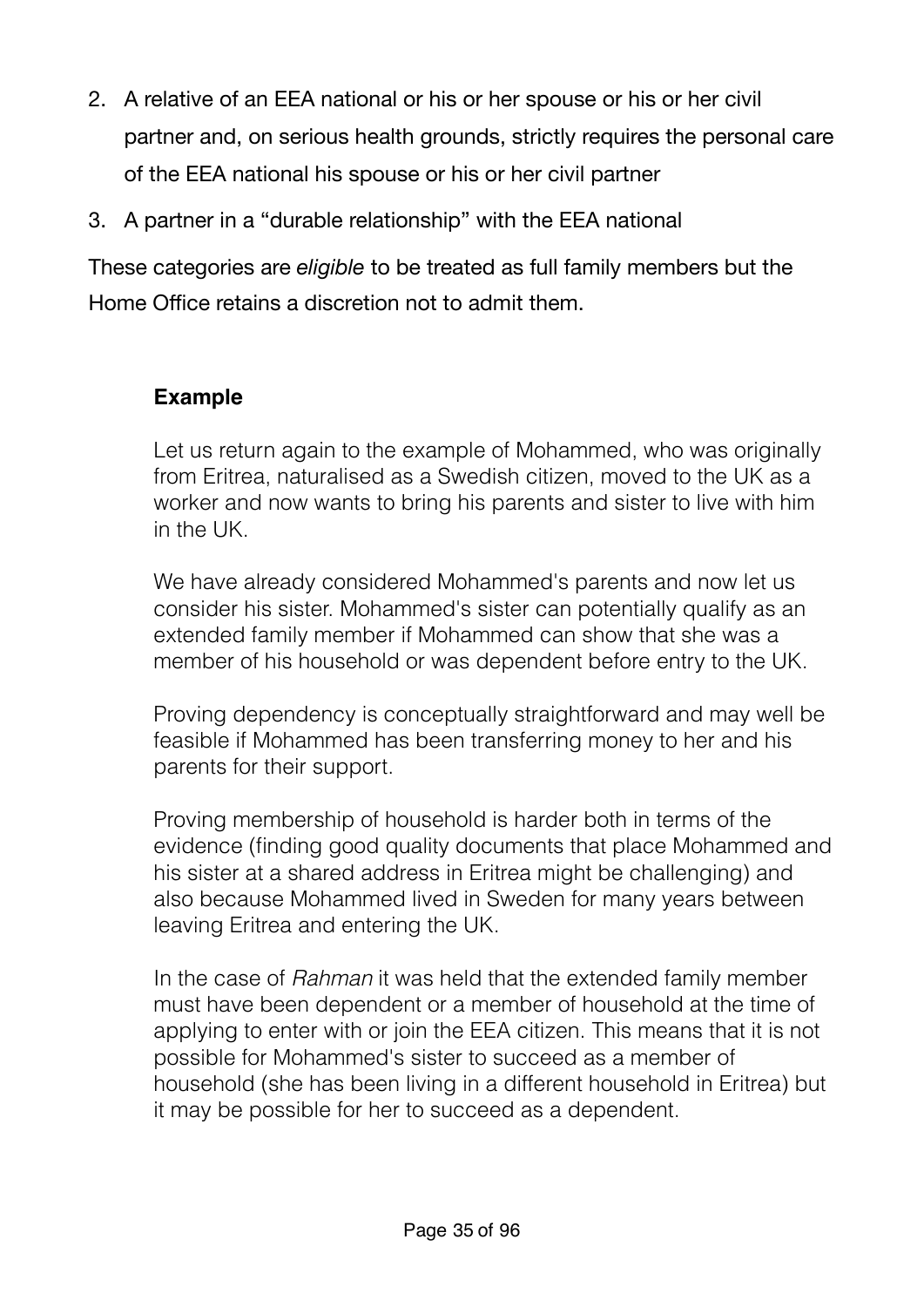If you need more information on the topic of family members and other or extended family members see the separate free guide in the series.

## <span id="page-35-0"></span>**Initial right of residence**

To encourage free movement the Directive grants an initial right of residence to EU citizens for three months, which includes the right to be accompanied by a family member. This enables an EU citizen to move for any purpose, including for example to seek work, find a suitable course of study or set up a business in the knowledge that he or she will not have to leave behind family members until established in the new Member State.

The initial right of entry appears in the UK regulations at regulation 13:

*(1) An EEA national is entitled to reside in the United Kingdom for a period not exceeding three months beginning on the date of admission to the United Kingdom provided the EEA national holds a valid national identity card or passport issued by an EEA State.* 

*(2) A person who is not an EEA national but is a family member who has retained the right of residence or the family member of an EEA national residing in the United Kingdom under paragraph (1) is entitled to reside in the United Kingdom provided that person holds a valid passport.* 

Regulation 13 goes on to impose very limited qualifications: the EEA national or family member must not be an "unreasonable burden on the social assistance system of the United Kingdom" and it does not apply to EEA nationals or family members who have already been expelled from the UK on public policy or similar grounds or refused residence documents.

## <span id="page-35-1"></span>**"Normal" residence**

Under EU law, a qualifying worker, self employed person, self sufficient person or student has a right of residence. This right of residence is generally conditional on carrying on with the qualifying activity. Where it exists, it brings with it various other rights in EU law, in particular the right to be Page 36 of 96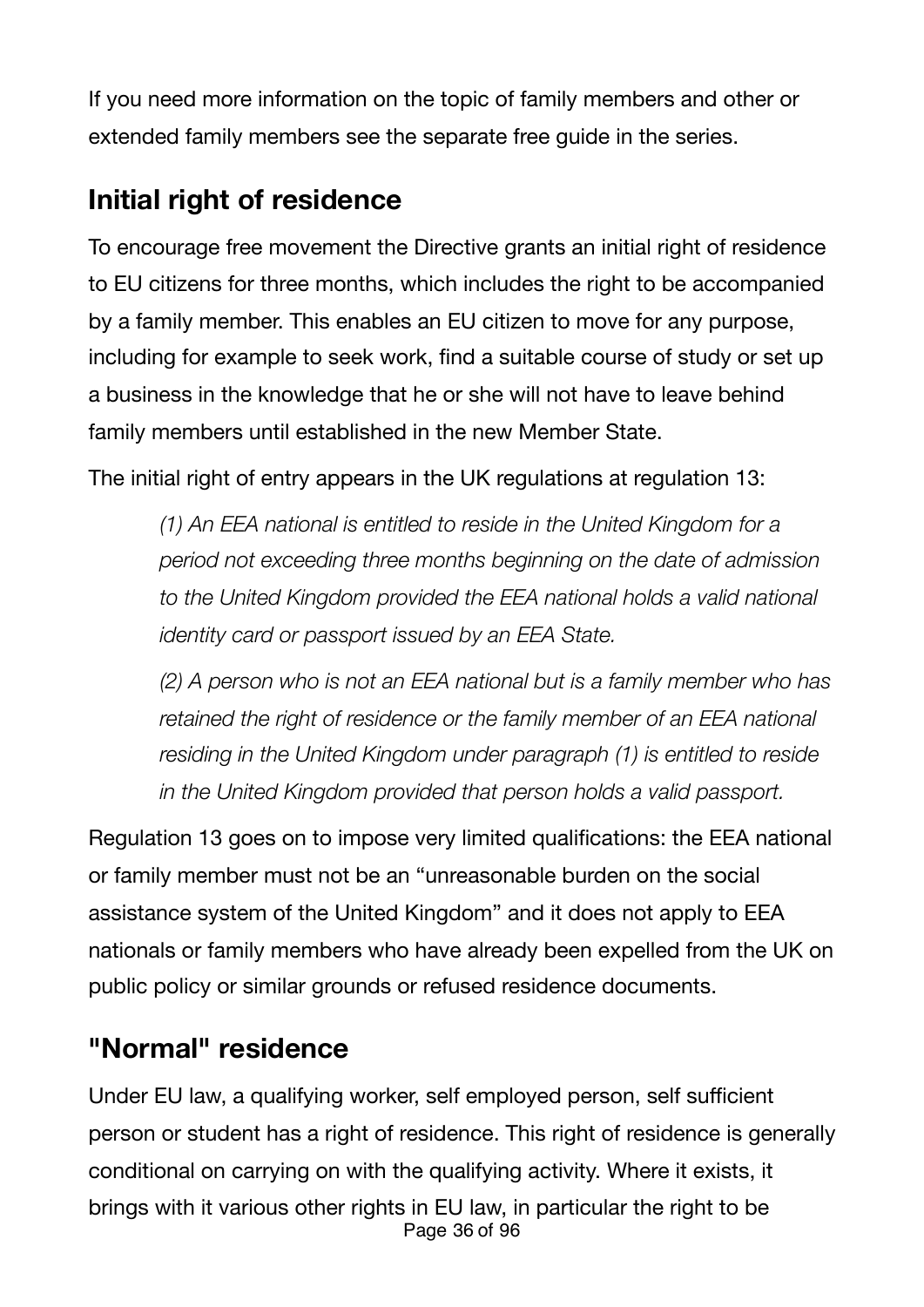accompanied by family members and the right to claim welfare benefits. It also provides enhanced protection against deportation.

The right of residence may well overlap with the unconditional initial right of residence and the right of permanent residence; they are not mutually exclusive. This means that, for example, where a person applies for permanent residence and is refused because of a gap in residence or gap in qualifying activity, the person may still have a right of residence even if permanent residence has not been acquired.

Further, an EU national is generally regarded as having a right to be physically present in another Member State irrespective of whether he or she has a right of residence. Even where an EU law application for a residence or permanent residence is refused by the Home Office, the Home Office will not generally ask the person to leave the UK.

#### **Example**

Olaf is from Denmark. He enters the UK in 2007. He has an initial right of residence for 3 months and he is accompanied by his wife, who is from Russia. She is allowed to remain in the UK for the initial 3 month period; she enters the UK using a family permit valid for three months.

Olaf looks for but does not find work immediately but 6 months after entry he finds a job. In the period between the end of the initial 3 months and his finding a job he would be considered a job seeker. The period for which he was looking for work was relatively short, was certainly less than 6 months, and he did find work at the end of it. He would therefore have enjoyed a right of residence as a worker, as "worker" includes a person looking for work.

Once Olaf was in work he was then clearly a worker and had a right of residence. His Russian wife therefore has a right of residence under EU law. Either or both Olaf and his wife can apply for residence documents as proof of their rights. If they do, these will be issued for a five year period.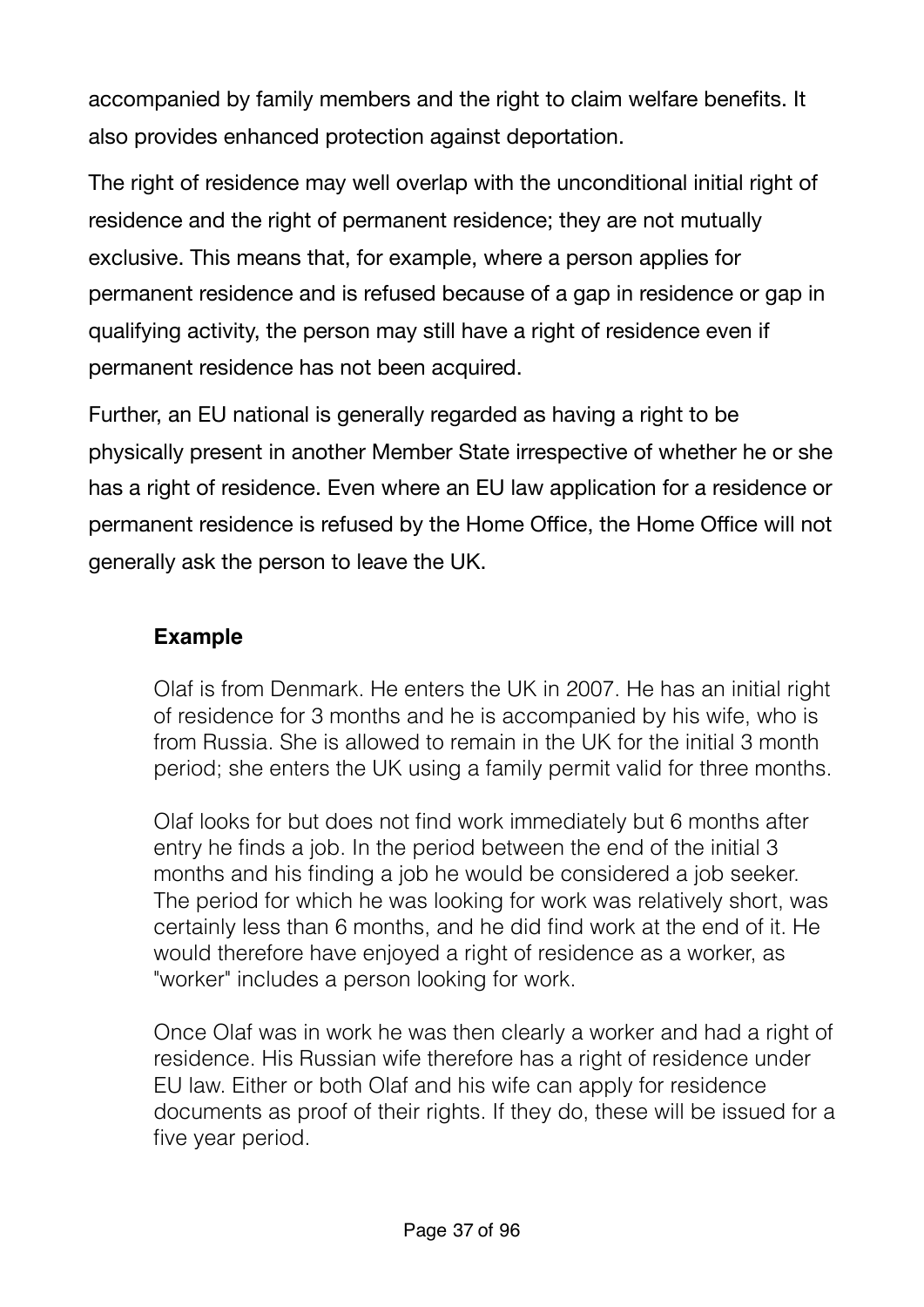Olaf ceases work in 2010. He does not look for a new job but he remains in the UK. He therefore loses his right of residence.

Olaf may or may not have a residence certificate, but having the certificate does not mean that he has a right of residence. This is not necessarily a problem for Olaf (although it does mean he is not eligible for welfare benefits) but it is certainly a problem for his Russian wife. Olaf is allowed to be physically present in the UK but he loses the right to be accompanied by family members. This means that his wife loses her right of residence under EU law and will become subject to UK immigration law. She may have a residence card, but this does not mean that she has a right of residence; her right of residence depends on Olaf remaining a qualified person.

The advantage of permanent residence is that it is not conditional on a qualifying activity such as work. This means that if a person loses his or her job, ceases work for some other reason or simply retires, he or she does not have to leave the UK. There is a particular advantage to permanent residence for family members from outside the EU because it gives them much greater security than being dependent on the EU national remaining a qualified person.

# **Permanent residence**

An EEA national will automatically qualify for permanent residence after five years of living in the UK while exercising their treaty rights and qualifying under the Citizens' Directive. If the EEA national choses to do so, he or she can apply for a permanent residence card as evidence of possession of this right.

There are some quirks to permanent residence, though.

## Automatic nature of permanent residence

Like the other rights of EU citizens in the Citizens' Directive, permanent residence is an automatic right that operates by law; a successful application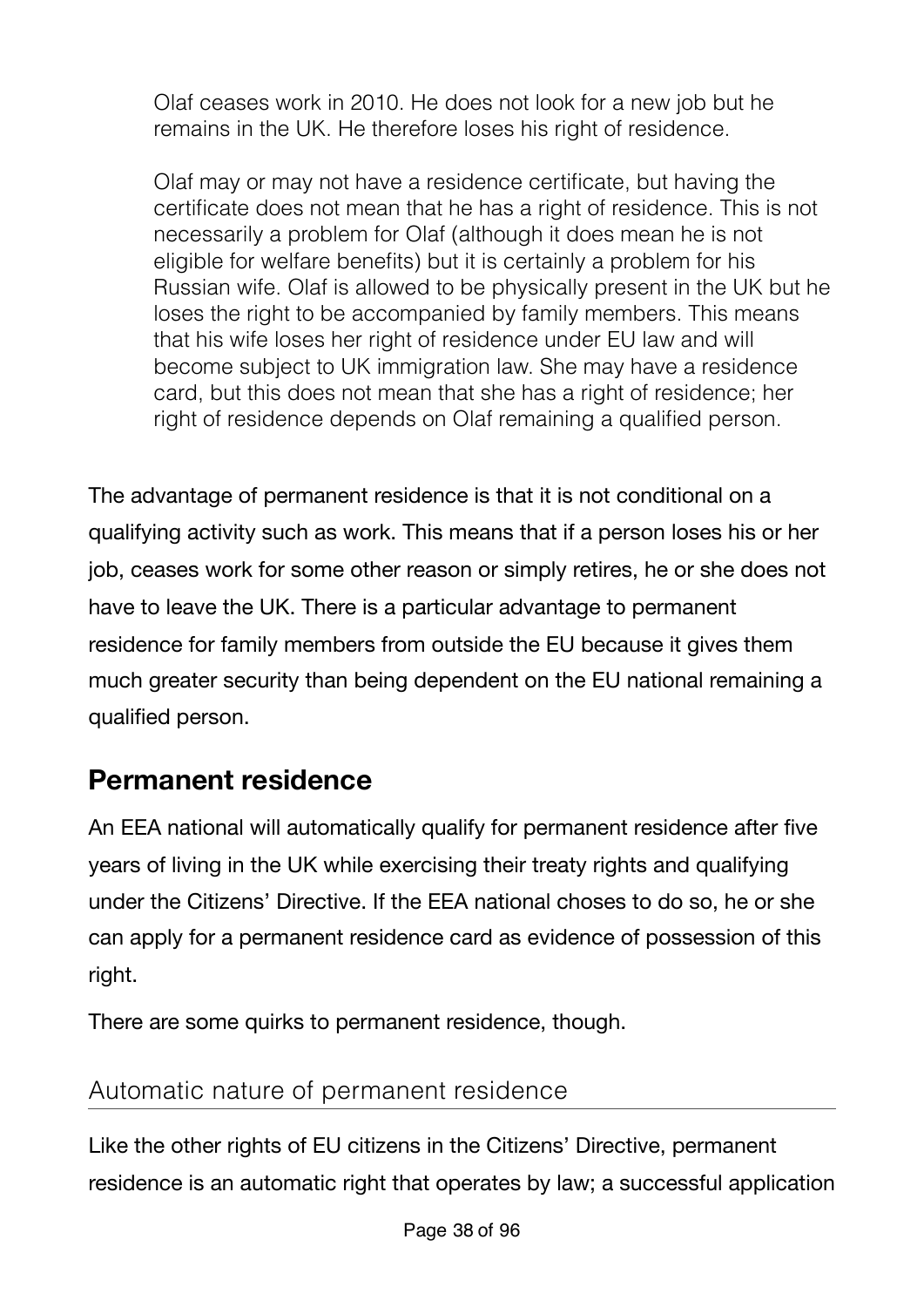for a permanent residence card is not necessary in order to possess the right.

However, the flip side of this coin is that five years of possessing a residence card does not automatically qualify the holder for permanent residence. What matters when it comes to qualifying for permanent residence is whether the person was genuinely qualifying under the Citizens' Directive for a period of five years, not whether the person held a residence card. This means there can be some controversy about whether a person does or does not possess permanent residence.

#### **Example**

Pierre is a French national who came to live and work in the UK five years ago. He got a job immediately on arrival and successfully applied for a residence certificate within weeks of arrival. After three years, he lost his job and he has not worked for the last two years.

It may be the case the Pierre does not qualify for permanent residence. Depending on the reasons he has not worked and whether he has been looking for more work, he does not obviously qualify for permanent residence because he has not been a qualified person for the final two years of the five year period.

The fact that he possesses a residence certificate is not, by itself, sufficient to prove that he qualifies for permanent residence.

If Pierre could show that he had genuinely been seeking work and had a genuine prospect of being engaged he might qualify for permanent residence that way. There are some further provisions of EU law that might protect Pierre's position as well, such as if he had retired or suffered an industrial accident. These are discussed further below.

This means that when applying for permanent residence, the applicant will need to submit five continuous years' worth of the kind of evidence that is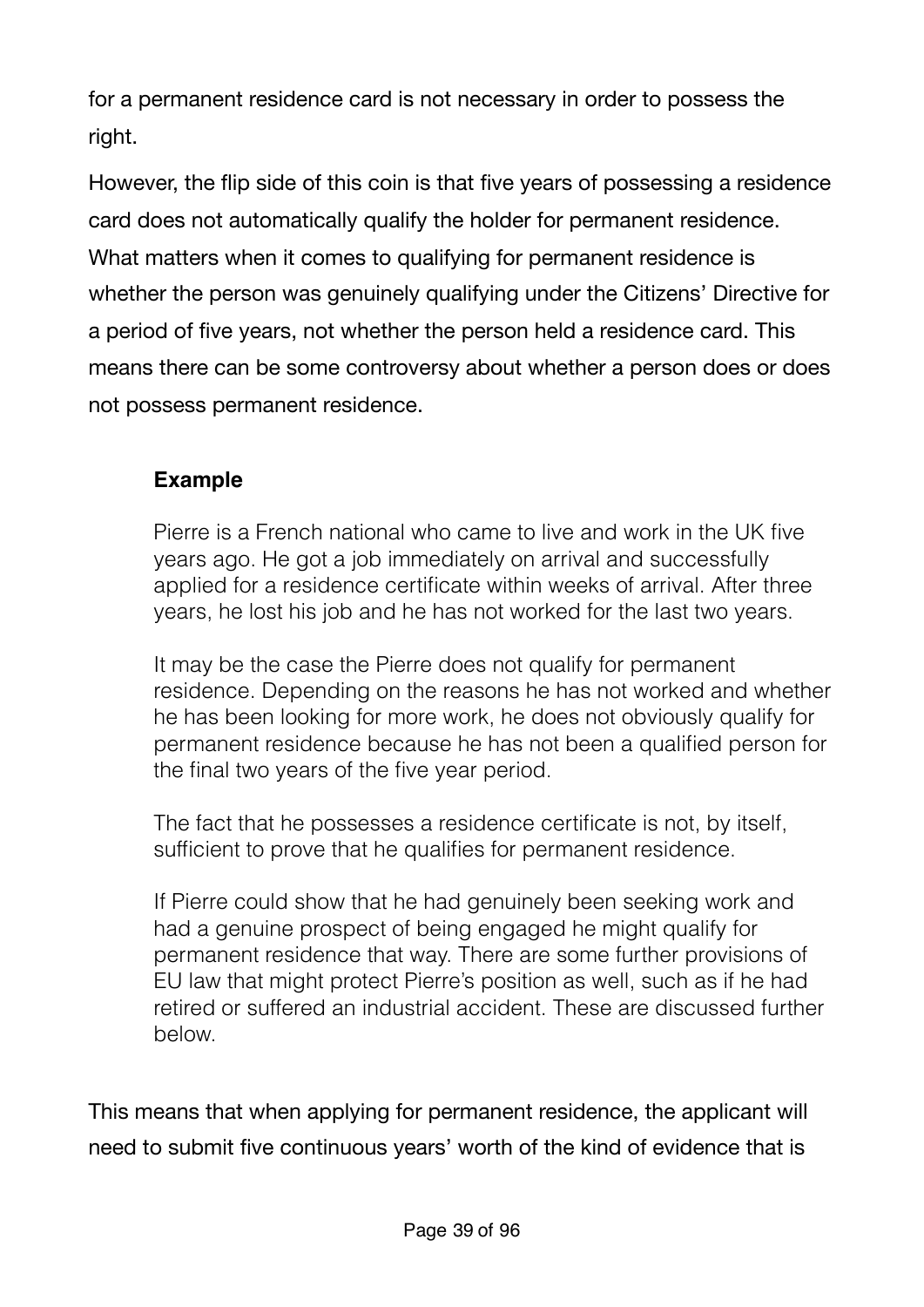necessary for a residence card. This is explored further below in the section on evidence.

## Combining different qualifying activities

It does not matter how a person has been a qualified person for five years; during a five year period an EU citizen may have been first a worker, then unemployed, then self employed, then a student and still potentially qualify for permanent residence. Any qualifying activities can be aggregated together as long as they amount to five continuous years of some sort of qualifying residence.

#### **Example**

Clara is Spanish and arrived in the UK five years ago. She applied for a European Health Insurance Card (EHIC) almost as soon as she arrived. She spent 3 months finding work then worked for 3 years. She was made redundant and set herself up as a consultant. It was some time before she started earning reasonable income but she had plenty of savings to live on and did not claim benefits.

If Clara wishes to apply for permanent residence, she can rely on different qualifying activities combined together to form a continuous five year period:

- Initially Clara was a jobseeker.
- She was then a worker.
- She was then either self employed (she could say that it took time to get started but she was genuinely self employed during that time) or self sufficient and in possession of comprehensive sickness insurance.
- She was then definitely self employed.

You can see from this example that the fact that Clara had applied for a EHIC meant that it is possible for her to fill in any gaps in her qualifying residence using the qualifying activity of self sufficiency. Without being covered by comprehensive sickness insurance, she would need to work hard to make sure she could prove she was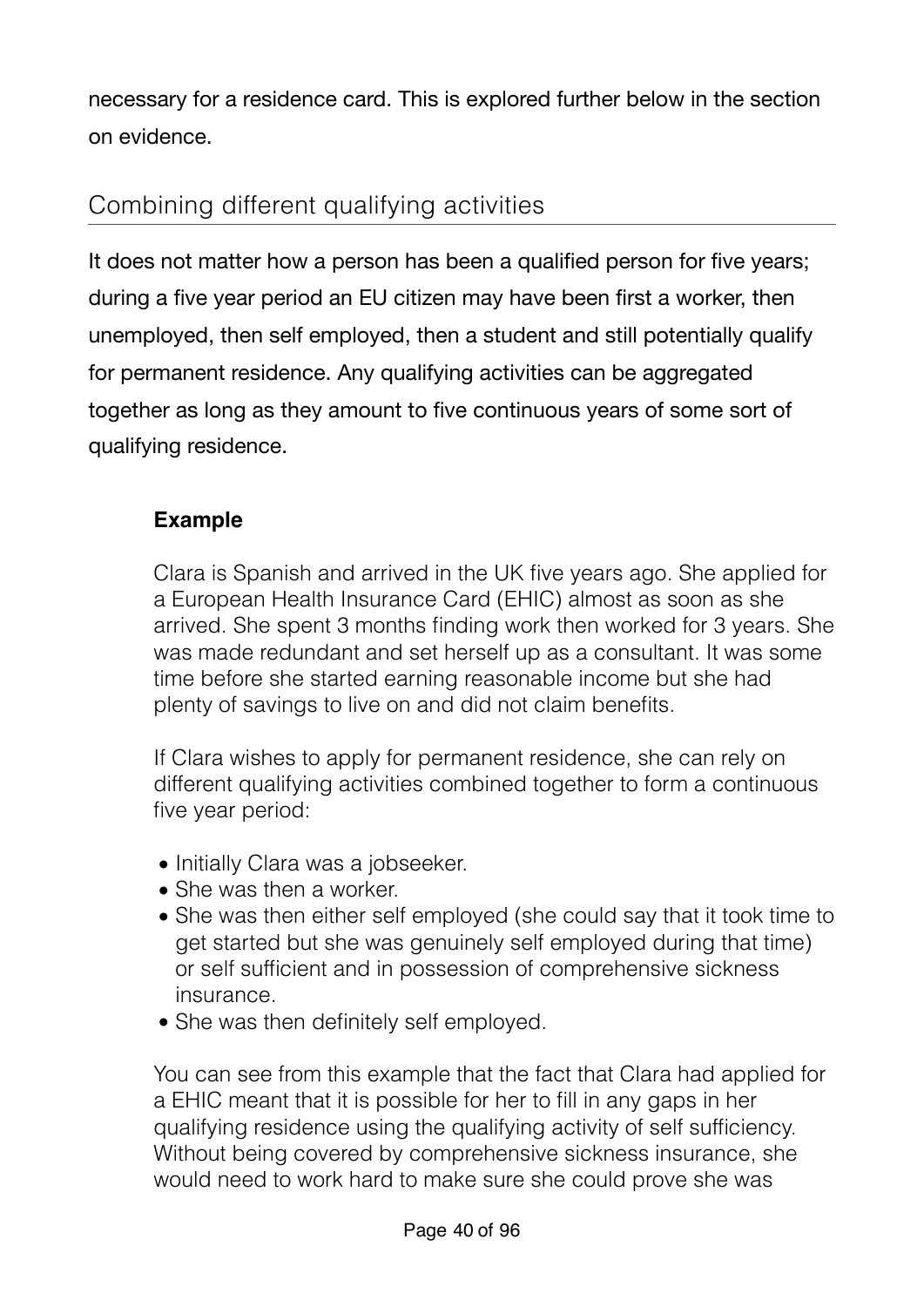genuinely self employed at a time when her earnings were non existent or low because she was just starting out.

### Residence prior to the Citizens Directive

Even though permanent residence was only created as a right by the Citizens' Directive on 30 April 2006, earlier periods of residence under previous EU law provisions can count towards permanent residence and in fact can have created a right of permanent residence, even though the right did not actually exist at that time.

#### **Example**

In the case of *Lassal* [C-162/09](http://www.bailii.org/eu/cases/EUECJ/2010/C16209.html) a French national had lived in the UK working and seeking work between 1999 and 2005. She then left the UK for a 10 month period, returned to the UK to look for work again and then applied for income support in November 2006. Her application was refused on the basis that she had no right to reside.

The Court held that by November 2006 Ms Lassal possessed the right of permanent residence owing to her earlier five years of qualifying activities, even though at that time the right of permanent residence had not actually existed.

### Permanent residence not necessarily permanent

Despite including the word "permanent" the right of permanent residence may be lost in certain circumstances, including through absences in excess of two years or due to public interest deportation action against the individual. Deportation action is beyond the scope of this ebook but it is important to mention it here as a possibility.

#### **Example**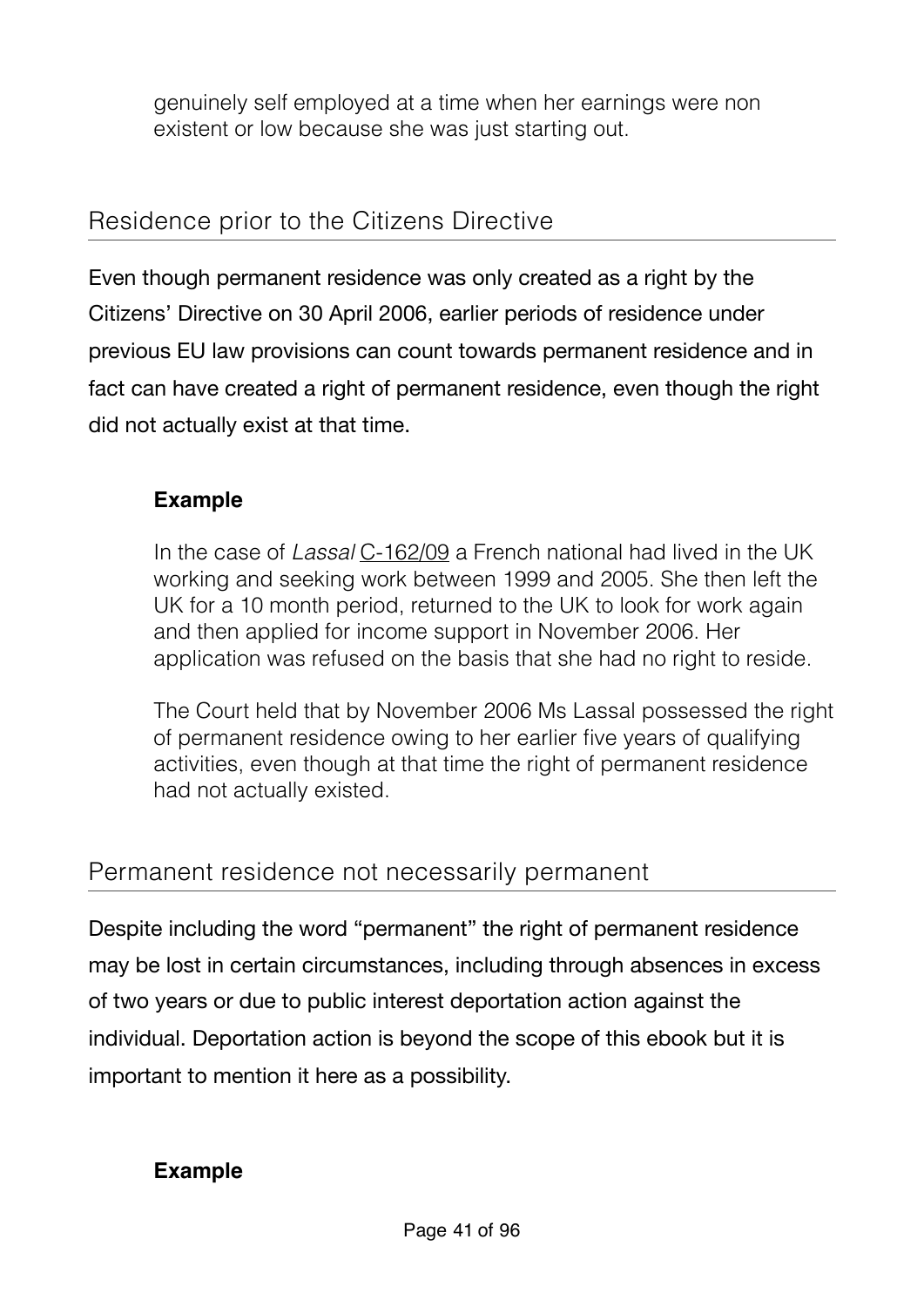Marianne is a highly qualified doctor of Dutch nationality. She has lived in the UK for many years, since the age of 12. First she was resident for many years as child of an EU national then as a student and then working as a doctor. She applies for and succeeds in obtaining a job in Australia.

Marianne will almost certainly have acquired permanent residence, even if she has never applied for a permanent residence certificate as proof.

Should Marianne remain outside the UK for over two continuous years, she will lose her right of permanent residence. If she returns to the UK for a visit for even a day to "break" the period of absence she would retain her permanent residence, however.

In previous years this might not have mattered much because Marianne would always have been able to return to the UK as a worker etc under EU free movement rules, but following Brexit we do not know what immigration restrictions may be imposed. Retaining a right of permanent residence has therefore become potentially much more important.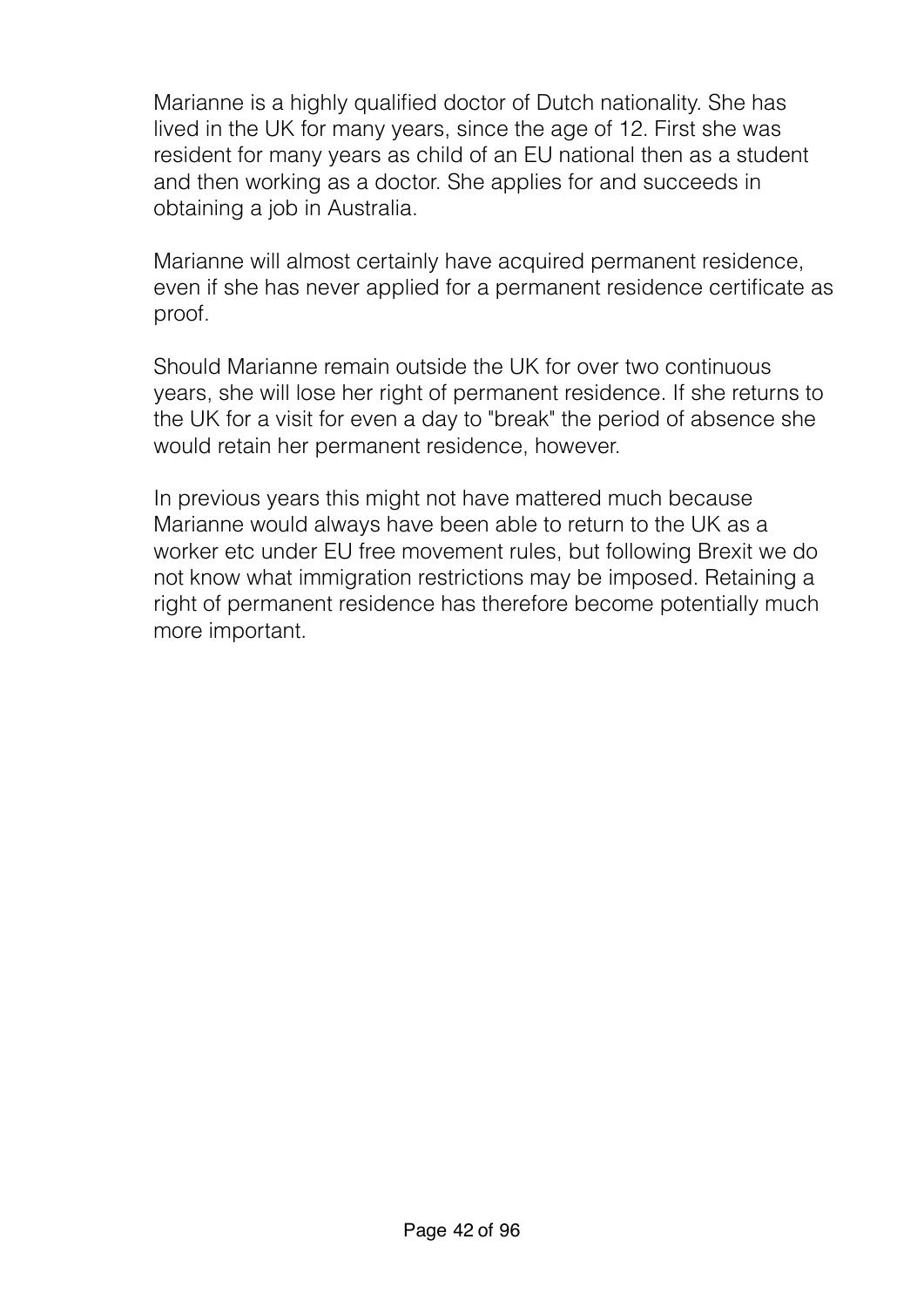# **WHAT COUNTS AS "WORK" IN EU LAW?**

The right to work in other Member States is a fundamental right in EU law and the concept of "work" is one that is defined by EU law, not by national law. It is Article 45 of the Treaty on the Functioning of the European Union from which the free movement rights of workers derives:

*Article 45* 

*1. Freedom of movement for workers shall be secured within the Union.* 

*2. Such freedom of movement shall entail the abolition of any discrimination based on nationality between workers of the Member States as regards employment, remuneration and other conditions of work and employment.* 

*3. It shall entail the right, subject to limitations justified on grounds of public policy, public security or public health:* 

*(a) to accept offers of employment actually made;* 

*(b) to move freely within the territory of Member States for this purpose;* 

*(c) to stay in a Member State for the purpose of employment in accordance with the provisions governing the employment of nationals of that State laid down by law, regulation or administrative action;* 

*(d) to remain in the territory of a Member State after having been employed in that State, subject to conditions which shall be embodied in regulations to be drawn up by the Commission.* 

*4. The provisions of this Article shall not apply to employment in the public service.*

It is to the European cases to which we therefore turn to understand the scope and meaning of what counts as "work". The concept of 'work' has been very broadly interpreted by the EU courts to give maximum effect to Page 43 of 96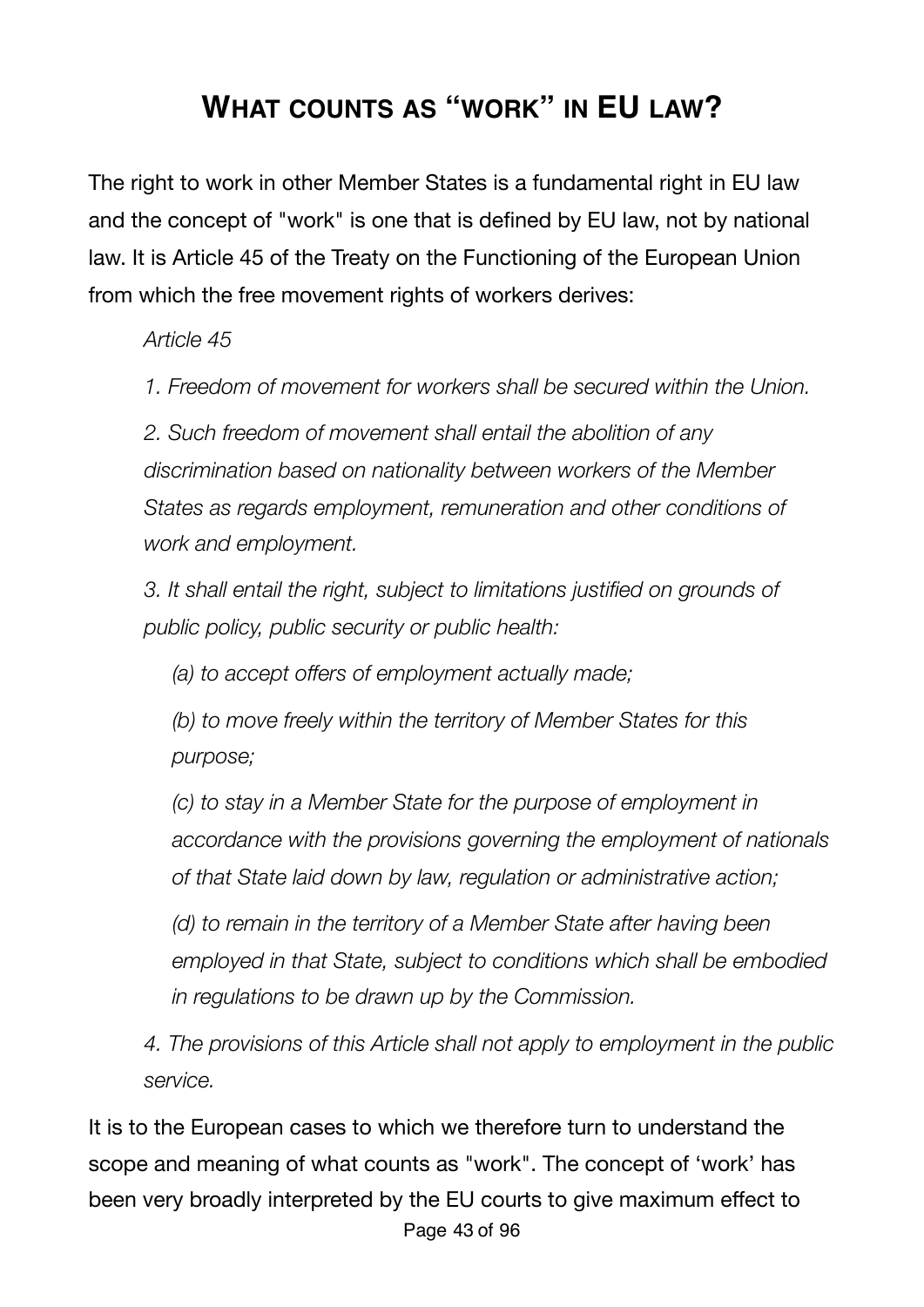the right in order to facilitate and promote the single market and free movement around the EU.

# **Definition of "work"**

In the case of *Lawrie Blum* [\(C-66/85](http://eur-lex.europa.eu/legal-content/EN/TXT/?uri=CELEX%3A61985CJ0066)) the ECJ defined a "worker" as a person who is employed for a period of time in the provision of services for and under the direction of another in return for remuneration. The definition can be broken down into its constituent parts to assist in identifying whether a given situation amounts to work or not:

## **(i) A person**

**(ii) Who is employed** 

**(iii) For a period of time** 

**(iv) In the provision of services** 

### **(v) For and under the direction of another**

## **(vi) In return for remuneration**

No minimum period of time is specified, nor is any minimum remuneration. However, for work to qualify a person for full free movement rights, it must also be "effective and genuine", a term that originates from a case called *D.M. Levin v Staatssecretaris van Justitie* [\(C-53/81\)](http://eur-lex.europa.eu/legal-content/EN/TXT/?uri=CELEX%3A61981CJ0053), where the Court of Justice concluded:

*1 . The concepts of "worker" and "activity as an employed person" define the field of application of one of the fundamental freedoms guaranteed by the Treaty and, as such, may not be interpreted restrictively .* 

*2. The provisions of Community law relating to freedom of movement for workers also cover a national of a Member State who pursues, within the territory of another Member State, an activity as an employed person which yields an income lower than that which, in the latter state, is*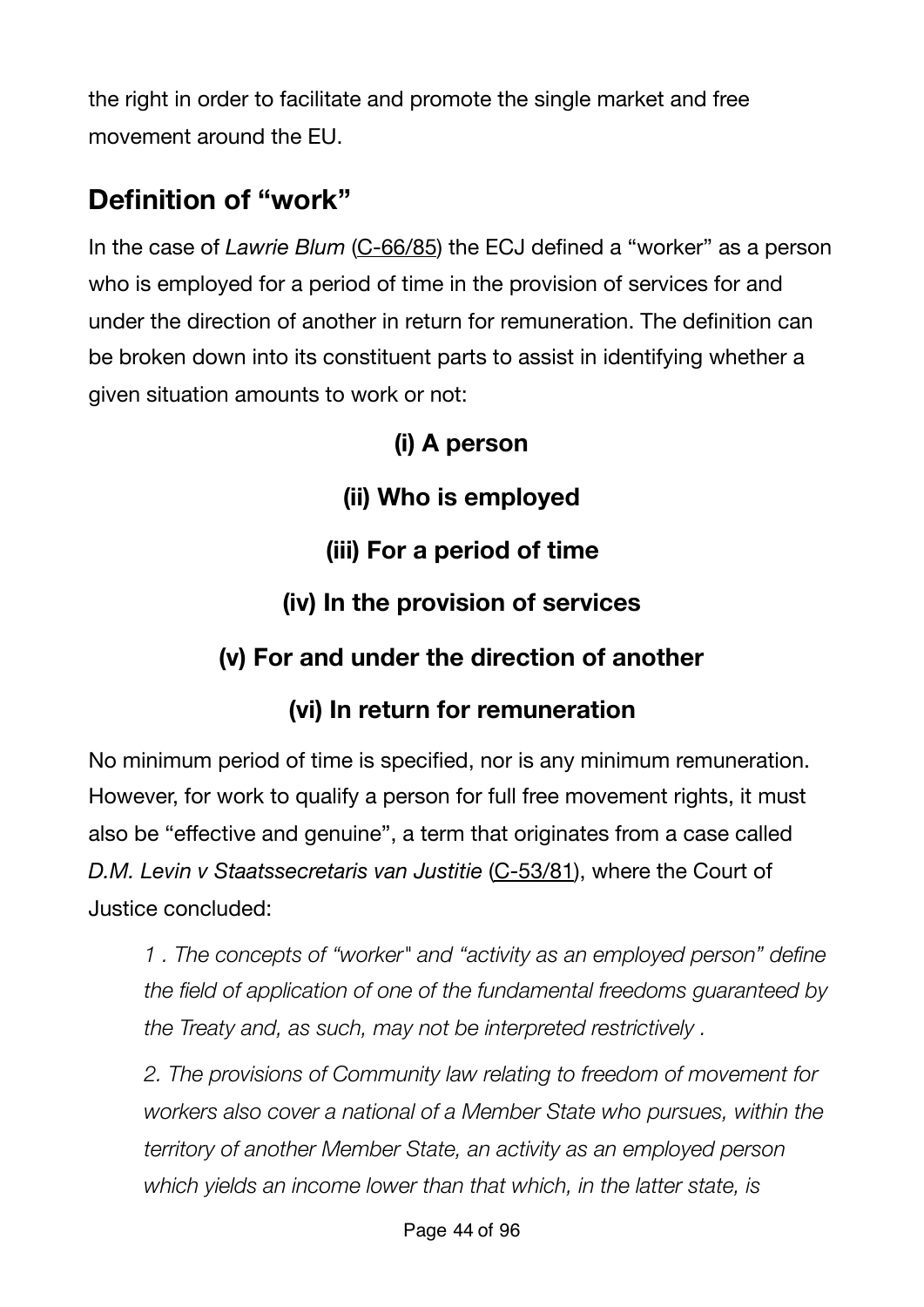*considered as the minimum required for subsistence, whether that person supplements the income from his activity as an employed person with other income so as to arrive at that minimum or is satisfied with means of support lower than the said minimum, provided that he pursues an activity as an employed person which is effective and genuine.*

*3. The motives which may have prompted a worker of a Member State to seek employment in another Member State are of no account as regards his right to enter and reside in the territory of the latter state provided that he there pursues or wishes to pursue an effective and genuine activity.*

In *Levin* the court elaborated a little on the meaning of "effective and genuine":

*It should however be stated that whilst part-time employment is not excluded from the field of application of the rules on freedom of movement for workers, those rules cover only the pursuit of effective and genuine activities, to the exclusion of activities on such a small scale as to be regarded as purely marginal and ancillary. It follows both from the statement of the principle of freedom of movement for workers and from the place occupied by the rules relating to that principle in the system of the treaty as a whole that those rules guarantee only the free movement of persons who pursue or are desirous of pursuing an economic activity.*

One potentially helpful way to examine the question of whether work is "genuine and effective" is to consider the question from the point of view of the employer. Is the work of genuine economic value? Would another employee need to have been found to do the work instead, for example? This question was posed by the Court of Justice of the European Union in *Genc* and by the Court of Appeal of England and Wales in the case of *Barry v London Borough of Southwark* [\[2008\] EWCA Civ 1440](http://www.bailii.org/ew/cases/EWCA/Civ/2008/1440.html). It is by no means the only consideration nor necessarily decisive (many firms employ workers who might potentially be surplus to requirements; many family firms may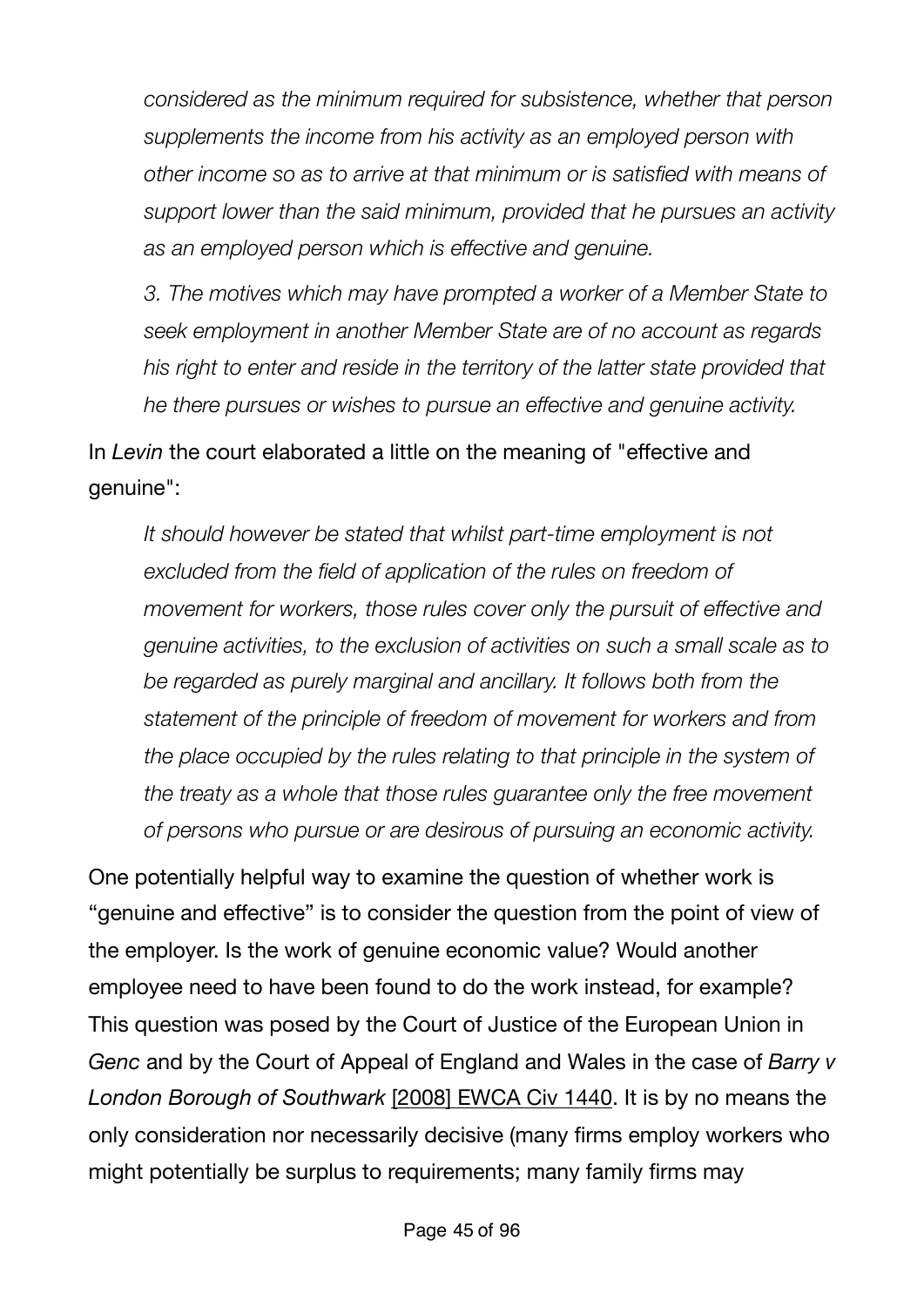genuinely employ family members even though the firm might potentially manage without) but this does seem to be a relevant consideration.

In *Barry*, the Court of Appeal reviewed some of the EU case law and held as follows on the meaning of "subsidiary or ancillary":

*[20] In my judgment, it follows from the above that work will be subsidiary or ancillary if it is done pursuant to some other relationship between the parties which is not an employment relationship, as where a lodger performs some small task for his landlord as part of the terms of his tenancy. The duration of the employment is, however, a factor to be taken into account. The duration of the work in the relevant period is not, however, a conclusive factor in deciding whether a person is a "worker" for Community law purposes (see Ninni-Orasche at [25]).* 

The Court of Appeal went on to hold that the whole employment history of the person was a relevant consideration to be taken into account in assessing whether the person remained a worker at a given time.

Internal Government guidance to its caseworkers sets out what are considered to be relevant factors when assessing whether work or self employment is genuine and effective. See, for example the official [Decision](https://www.gov.uk/government/collections/decision-makers-guide-staff-guide)  [Makers' Guide](https://www.gov.uk/government/collections/decision-makers-guide-staff-guide) at DMG 073050:

1. whether work was regular or intermittent

2. the period of employment

3. whether the work was intended to be short-term or long-term at the outset

- 4. the number of hours worked
- 5. the level of earnings.

DMG 073043 helpfully sets out for government caseworkers the principles to be derived from various Court of Justice cases, so may also be a useful reference point.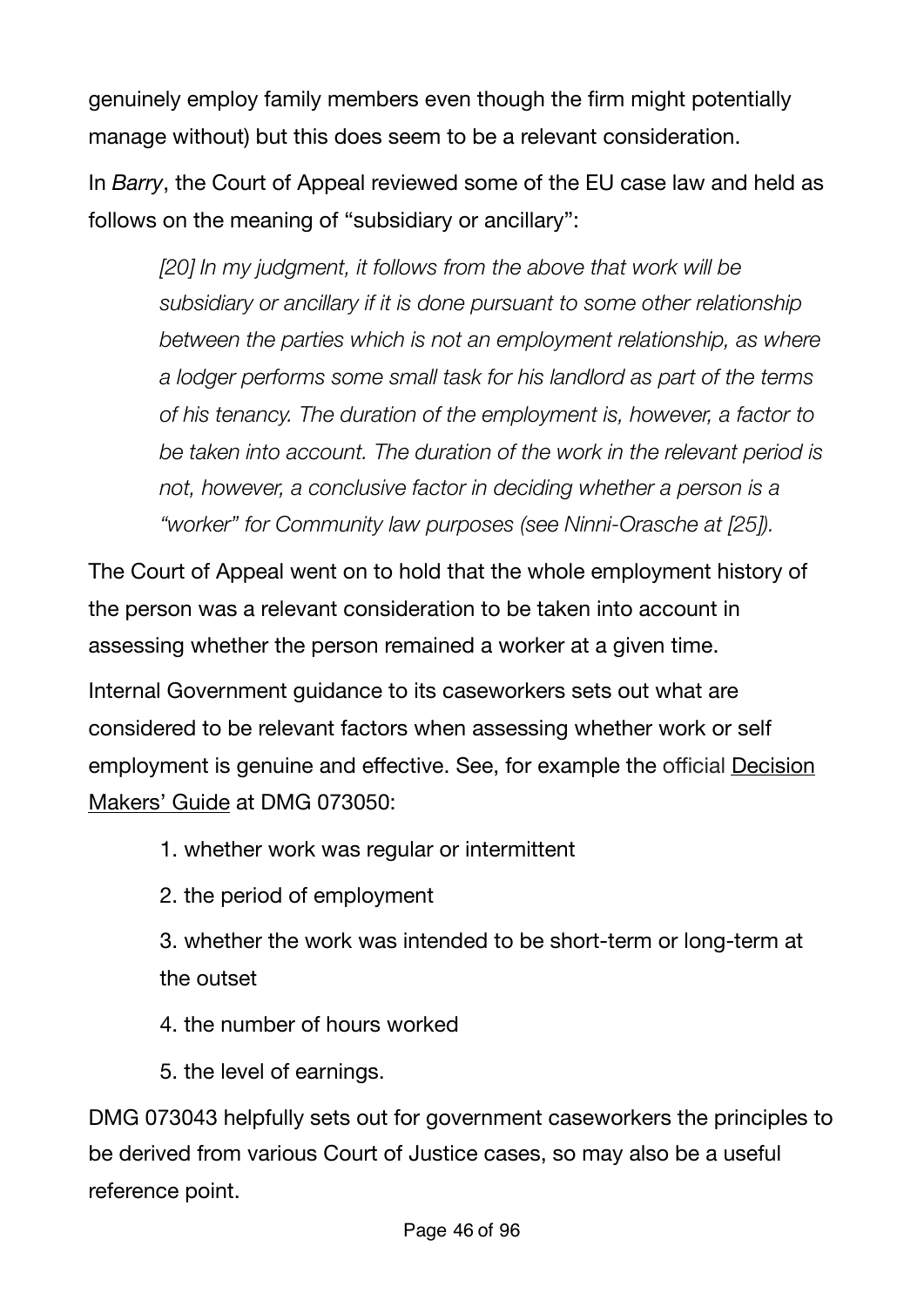# **Job seekers**

In practical terms, the right to move freely in order to work would be rather hard to exercise if a person had to have a job before exercising that right and if he or she (and his or her family) lost the right of free movement as soon as he or she became unemployed. In order to facilitate and promote free movement of workers, EU law therefore recognises that the right to work includes the right to seek work and even to be unemployed. There are limits, though; a person cannot be a work seeker or unemployed indefinitely.

The key case on this subject is *Antonissen* [\(C-292/89](http://eur-lex.europa.eu/legal-content/EN/TXT/?uri=CELEX%3A61989CJ0292)). The Court held that a person should be permitted a period of at least six months in order to find work, and would be a "worker" during this time, but that even at the end of that six month period would remain a worker if he "provides evidence that he is continuing to seek employment and that he has genuine chances of being engaged."

Article 7(3) of the Citizens' Directive 2004/38 also provides protection to workers who find themselves out of work in some circumstances:

> *...a Union citizen who is no longer a worker or self-employed person shall retain the status of worker or self-employed person in the following circumstances:*

*(a) he/she is temporarily unable to work as the result of an illness or accident;* 

*(b) he/she is in duly recorded involuntary unemployment after having been employed for more than one year and has registered as a jobseeker with the relevant employment office;* 

*(c) he/she is in duly recorded involuntary unemployment after completing a fixed-term employment contract of less than a year or after having become involuntarily unemployed during the first twelve months and has*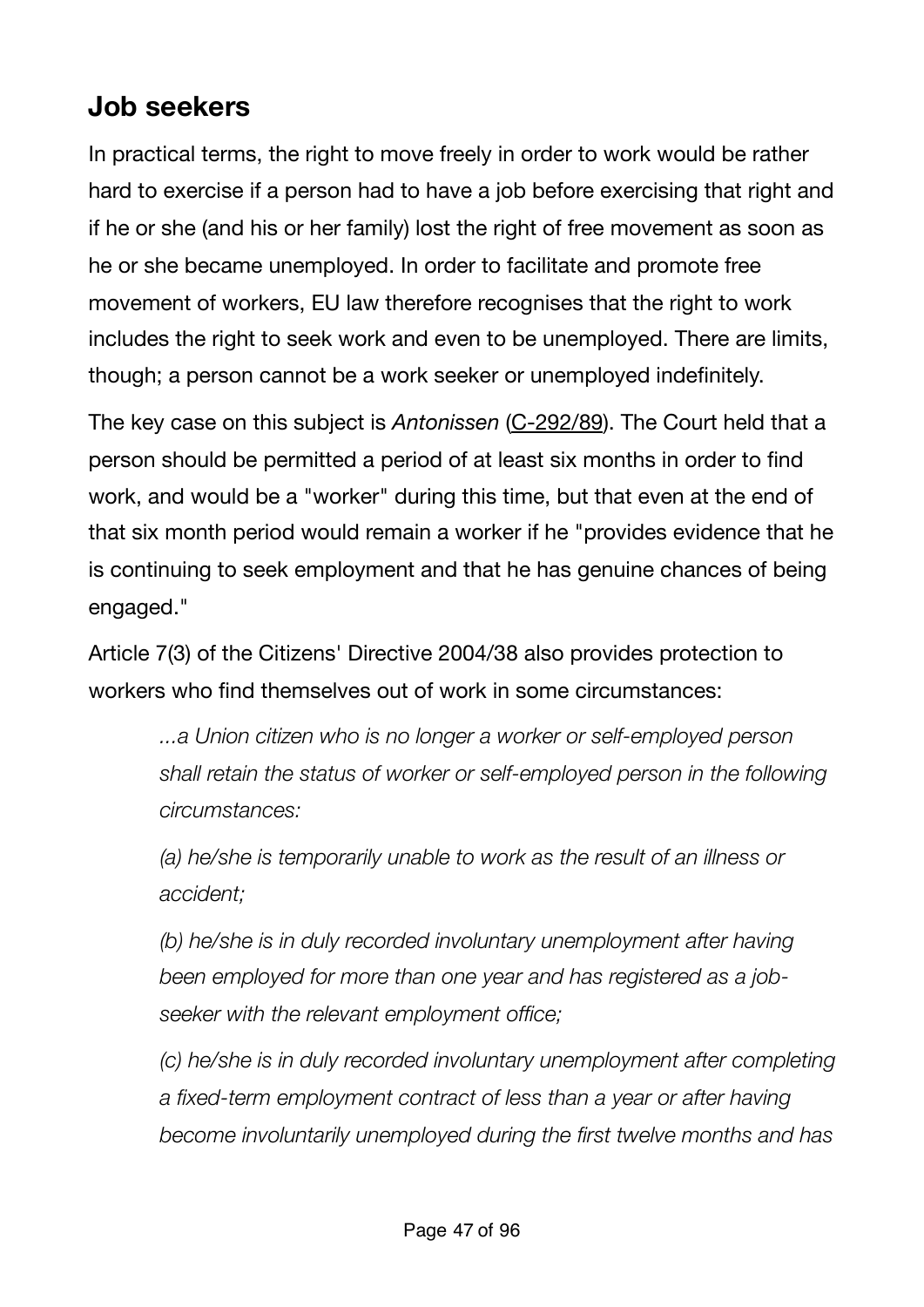*registered as a job-seeker with the relevant employment office. In this case, the status of worker shall be retained for no less than six months; (d) he/she embarks on vocational training. Unless he/she is involuntarily unemployed, the retention of the status of worker shall require the training to be related to the previous employment.*

This protection is broadly reflected in the UK's regulations at regulation 6(2).

The UK's regulations recognise a "jobseeker" as a qualified person under EU law (regulation 6(1)(a)). However, the UK regulations have been repeatedly amended in recent years and now arguably impose additional requirements over and above *Antonissen*. The period of six months is reduced to 91 days and "compelling" evidence of seeking employment and having a genuine chance of being engaged must be submitted according to the regulations. There is a strong argument these additional requirements are not compatible with FU law.

Two recent cases in the Administrative Appeals Chamber of the Upper Tribunal have examined these issues: *KS v Secretary of State for Work and Pensions* [\[2016\] UKUT 269 AAC](http://administrativeappeals.decisions.tribunals.gov.uk/Aspx/view.aspx?id=4880) and *MB and others v Secretary of State for Work and Pensions* [\[2016\] UKUT 372 AAC](http://administrativeappeals.decisions.tribunals.gov.uk/Aspx/view.aspx?id=4931).

In the first case, *KS*, the judge held that the requirement for "compelling evidence" did not mean that a higher standard of proof was required than the normal civil standard.

In the second case, *MB and others*, the tribunal grouped several lead cases together to consider whether the UK's new "compelling evidence" test of genuinely searching for and finding work was compatible with EU law.

In the course of considering this question, the tribunal also considered the meaning of the "genuine chances" test:

*It seems to me that what is contemplated are chances that, as well as being founded on something objective, offer real prospects of success*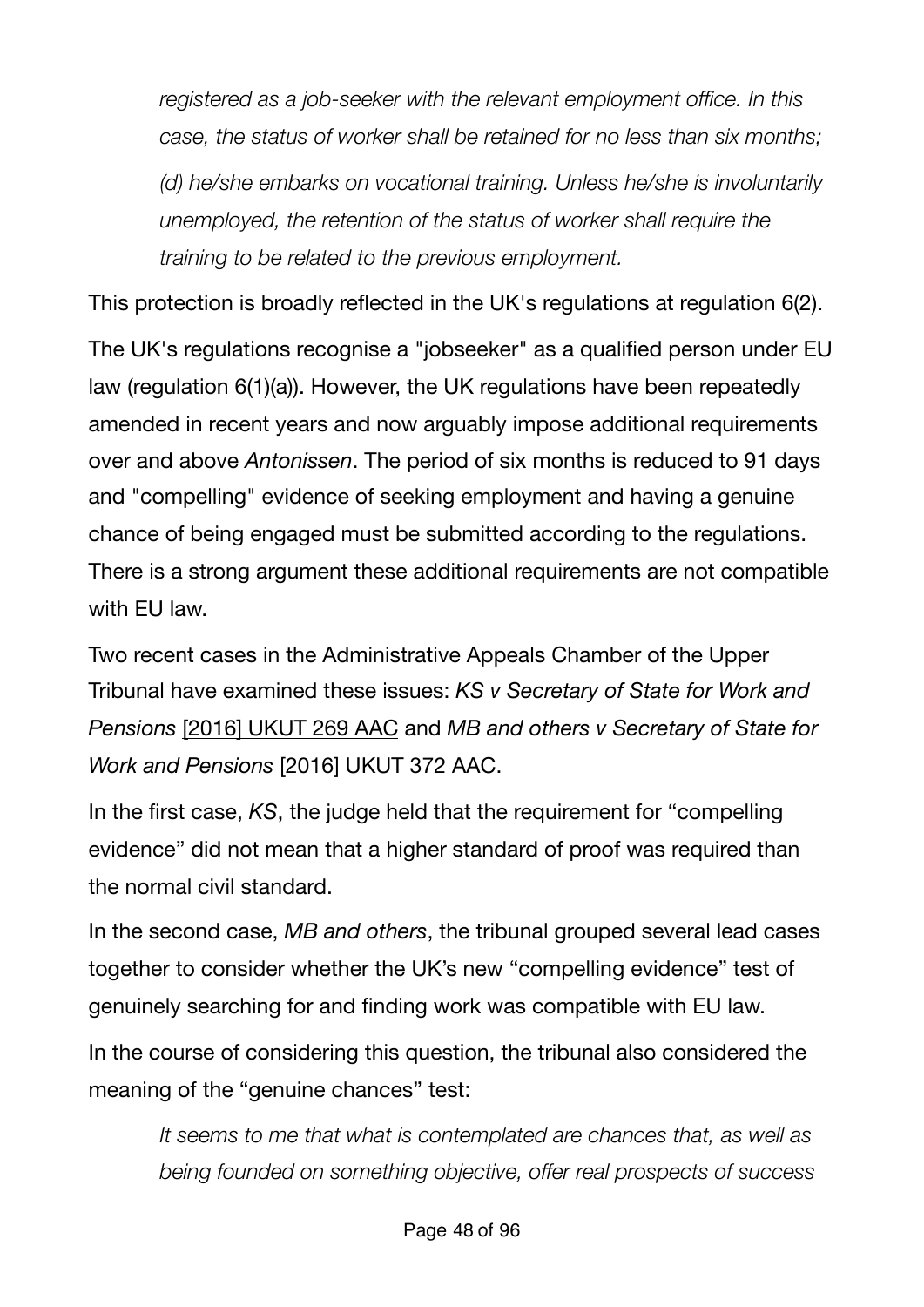*in obtaining work. Such a view is, moreover, consistent with both the French version ("des chances véritables d'être engagé") and with the German ("dass er mit begründeter Aussicht auf Erfolg Arbeit sucht."). It is a significantly higher level than the "not hopeless" suggested by the skeleton arguments for the claimants.* 

It is not necessary to be able to point to a particular job, although the offer of a specific job will be powerful evidence of a genuine prospect, and it is necessary to look forward to assess whether there is a genuine chance, for example taking into account the fact that the person intends to undertake a qualification or some training.

The tribunal holds that the prospect of being engaged must be within a reasonable time in order to satisfy the test. There is no set period, so this will vary from case to case but it is not likely to include a prolonged period in order for the person to obtain further qualifications.

On the issue of the meaning of the "compelling evidence" requirement the tribunal emphasised that the test is as established in EU law and warned against applying too high a test (paragraph 57):

*Insistence on "compelling" evidence may, if care is not taken, all too easily result in raising the bar above the level I have found to be required, namely chances that are founded on something objective and offer real prospects of success in obtaining genuine and effective work within a reasonable period.* 

The finding is consistent with the earlier *KS* decision and both cases will be helpful to EEA nationals seeking to establish a right to permanent residence in the aftermath of the Brexit vote where they have experienced periods of job search or unemployment in excess of 6 months.

## **Part time working**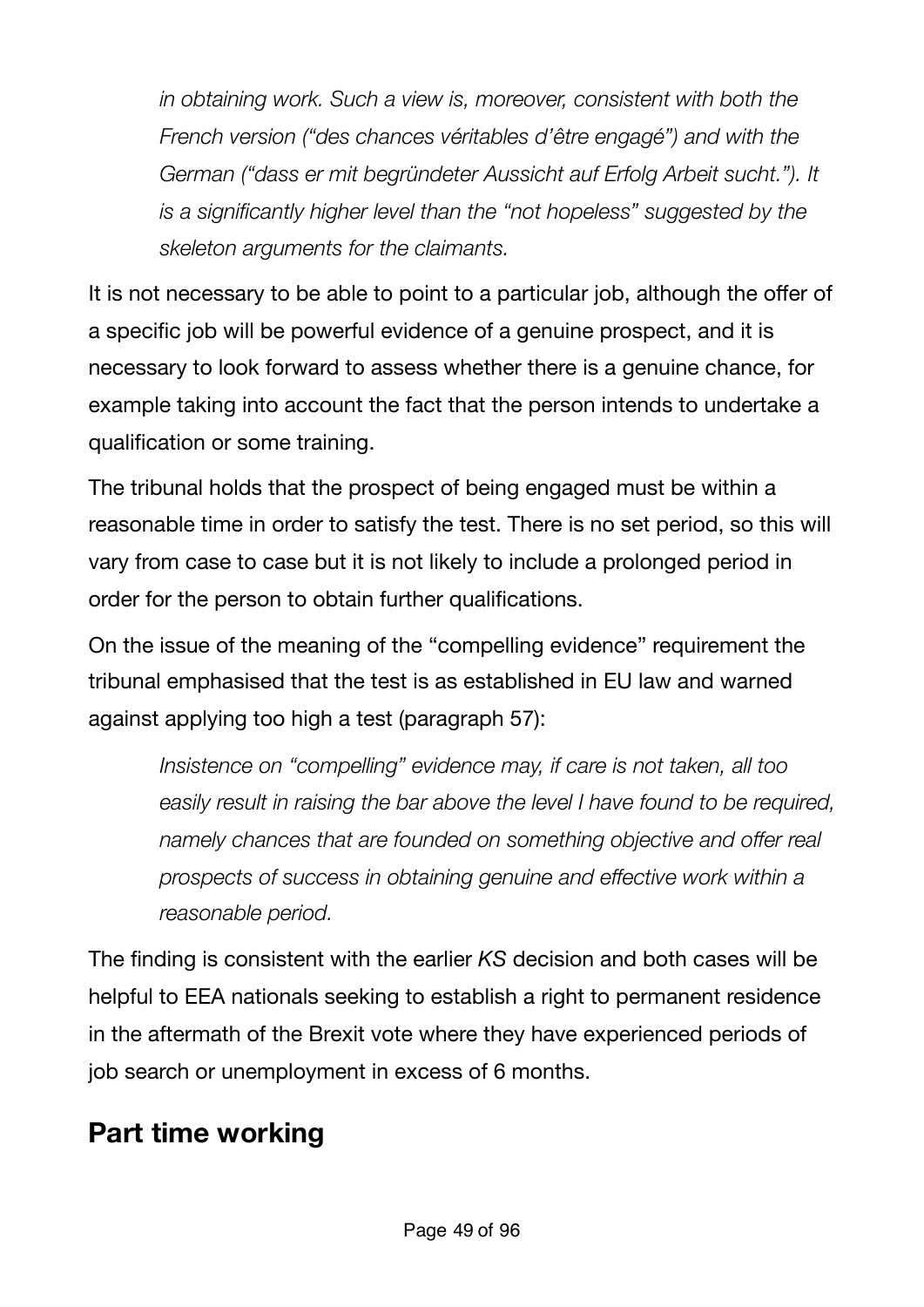EU law is clear on part time working: it potentially counts as employment. So part time work does qualify a person for EU rights of residence and time spent as a part time employed person counts towards acquiring permanent residence. However, the work still has to be "genuine and effective".

In the case of *D.M. Levin v Staatssecretaris van Justitie* [\(C-53/81](http://eur-lex.europa.eu/legal-content/EN/TXT/?uri=CELEX%3A61981CJ0053)) a British woman had moved to the Netherlands and taken part-time employment in which she earned less than the minimum considered necessary to support oneself. The woman had other sources of income and support, though. The Court held that the woman was a worker as long as the work was "genuine and effective" and that this was irrespective of the fact the woman needed to rely on other forms of support. The Court went on specifically to say that part time working could qualify as work:

*It should however be stated that whilst part-time employment is not excluded from the field of application of the rules on freedom of movement for workers, those rules cover only the pursuit of effective and genuine activities, to the exclusion of activities on such a small scale as to be regarded as purely marginal and ancillary.* 

Applying this approach, it was once held by the Court that a part-time music teacher giving 12 lessons a week topped up with Dutch social security payments was a worker for EU law purposes and entitled to a residence permit even if he was also receiving public funds: *Kempf v Staatsecretaris van Justitie* [\(Case 139/85](http://eur-lex.europa.eu/legal-content/EN/TXT/?uri=CELEX%3A61985CJ0139)). 10 hours per week was held to be sufficient for a person to be considered a worker in *Megner and Scheffel v Innungskrankenkasse Vorderpfalz* [\(Case C-444/93](http://curia.europa.eu/juris/showPdf.jsf?text=&docid=99435&doclang=EN)). In another case the Court stated that a person working only 5 hours per week for a very low hourly wage might potentially be a worker, although all the circumstances needed to be considered including the person's entitlement to holiday pay, sick leave and the length of the employment contract: *Genc v Land Berlin* [\(Case 14/09](http://eur-lex.europa.eu/legal-content/EN/TXT/?uri=CELEX%3A62009CJ0014)).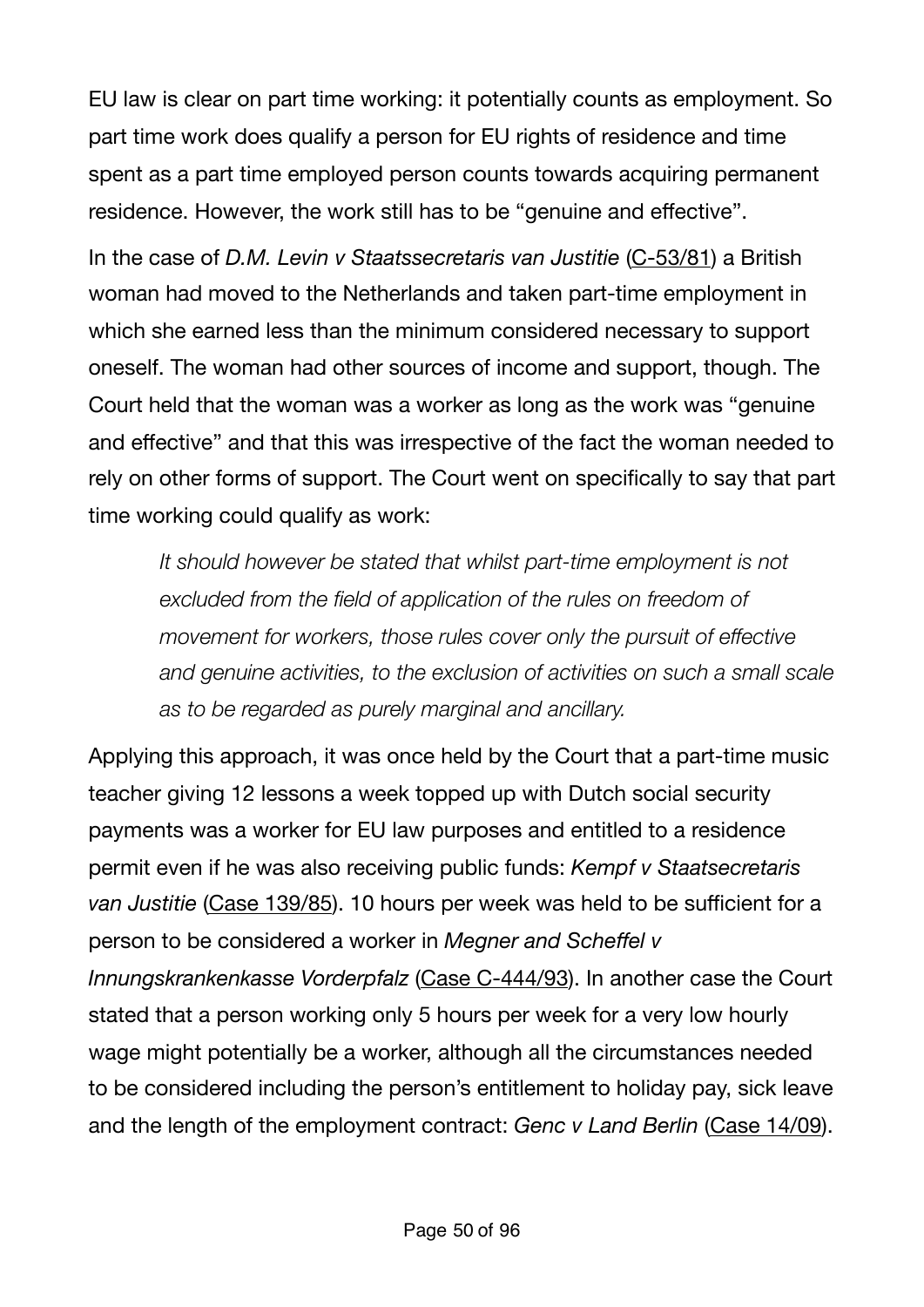So, we know that 10 or 12 hours a week is probably genuine part time employment. It may be that even fewer hours might qualify, but at some point we also know that the "work" will become marginal and ancillary.

# **Low paid work**

There is no clear guide in EU law to what level of earnings will amount to "genuine and effective" economic activity. All we know is "activities on such a small scale as to be regarded as purely marginal and ancillary" do not count (from *Levin*).

In practice, judges tend to follow an "I know it if I see it" style approach. Government officials have a threshold which they apply in practice, the Minimum Earnings Threshold ("MET"), as discussed further below.

The *Levin* and *Kempf* cases both concerned very low earnings, and both succeeded. In Levin the issue had been whether earnings below the level considered necessary to support a person would count and they did. On the facts of *Levin*, the claimant had alternative resources available. In *Kempf*, the claimant did not have alternative income and claimed benefits at the same time as working because his income was so low.

The Court nevertheless held that these activities amounted to genuine parttime employment and were not so marginal and ancillary as not to be genuine and effective. The source of supplementary income did not affect the question of whether the activity was genuine and effective.

In EU law, earnings need not even be monetary in nature. The word "remuneration" has often been used in case judgments instead of "pay" or "wages". In the case of *Steymann* ([Case 196/87](http://eur-lex.europa.eu/legal-content/EN/TXT/?uri=CELEX%3A61987CJ0196)) it was held that the remuneration needs to be economic in nature but need not be monetary; provision of basic needs such as accommodation, food and pocket money in return for participation in a religious community was sufficient. On the other hand, in *Bettray* [\(Case 344/87](http://eur-lex.europa.eu/legal-content/EN/ALL/?uri=CELEX%3A61987CJ0344)) an applicant who was paid a wage but whose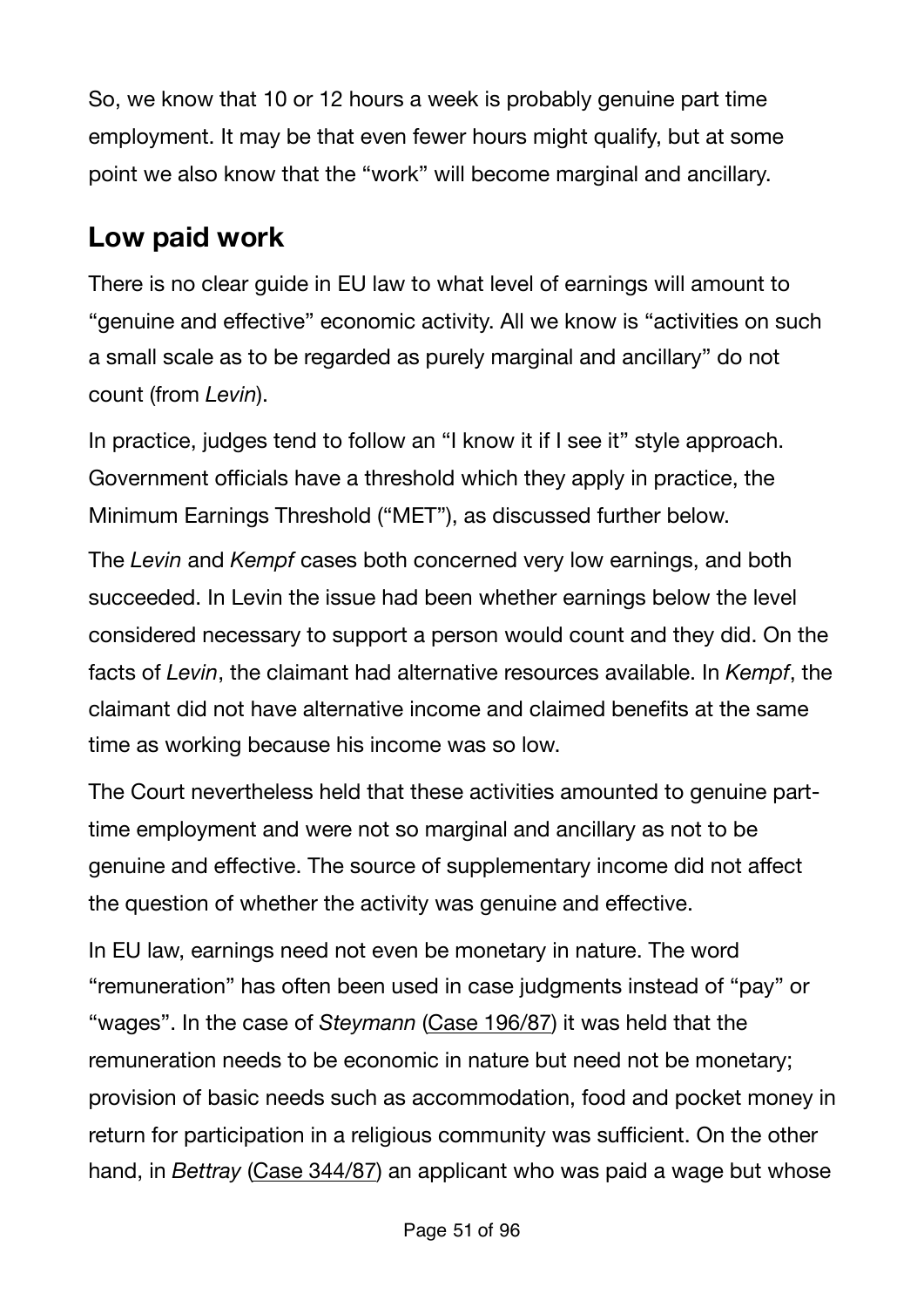work was rehabilitative and was selected for him (rather than him for it) failed to establish that he was a worker.

A fixed length and short term employment contract may potentially qualify a person as a worker (*Ninni-Orasche* [\(C-413/01](http://curia.europa.eu/juris/liste.jsf?language=en&num=C-413/01)) and also see *Barry*, discussed below) and a "zero hours" contact may still potentially qualify as work if the work is genuine and effective, although if the work has been irregular and limited in duration that is a consideration which is to be taken into account (*Raulin* [\(C-379/89\)](http://eur-lex.europa.eu/legal-content/EN/TXT/?uri=CELEX:61989CJ0357)).

EU law rarely changes; the UK Government interpretation of EU law changes regularly. On 1 January 2014, the new concept of the "Minimum Earnings Threshold" was introduced into the UK's interpretation of EU law on the definition of who is and is not a worker. Essentially, if a person earns more than the threshold then he or she will automatically be regarded as a worker; if a person earns less than the threshold then his or her case will be more closely considered.

The level of the Minimum Earnings Threshold, or "MET" is set at the earnings necessary to begin paying Class 1 National Insurance payments. Currently, for 2016/17, this is £155 per week or £8,112 per year.

There are legal arguments about whether the MET represents a breach of EU law by discriminating against part time workers and defining the concept of "worker" by reference to national law, which is impermissible. The guidance on how the MET should be applied indicates that where a person earns less it will be assumed as a starting point that the work is not genuine and effective. Realistically, though, unless a test case is brought the rules will continue to be applied by Home Office and Department for Work and Pension officials.

#### **Example**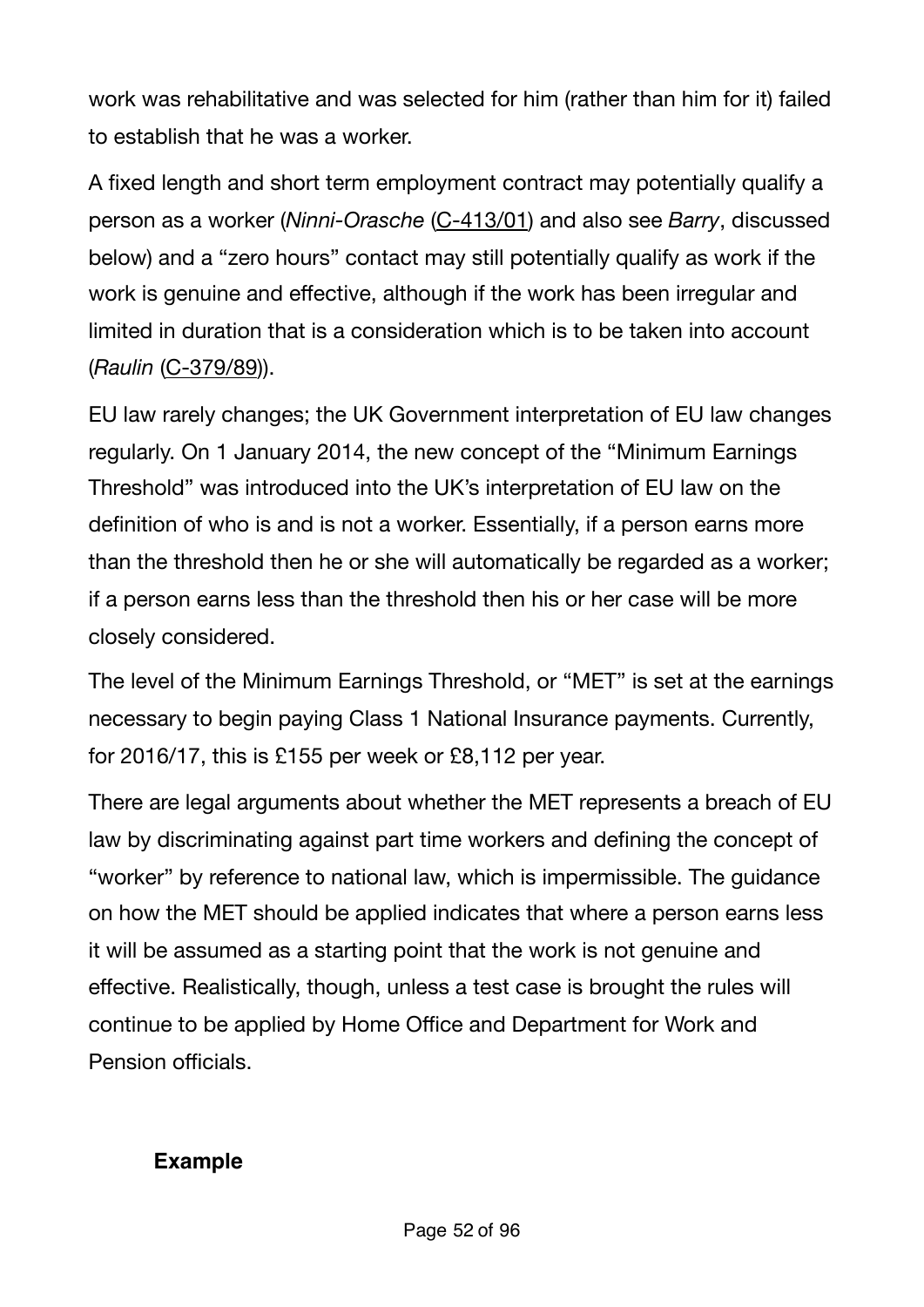Ludmilla is a Romanian national. She works part time as a cleaner for the minimum wage. She works around 12 hours per week and the minimum wage in October 2016 was £7.20.

As a rough calculation, for notional 48 week year Ludmilla would currently earn around £7.20  $\times$  12  $\times$  48 = £4,147.20.

The minimum wage in 2008 was £5.73. Working a 10 hour week for a 48 week year would have meant earnings of just £2,750.40.

These figures are far below the Minimum Earnings Threshold, yet they would seem to qualify as genuine and effective work according to case law. Such cases might be more problematic if the work was more occasional in nature rather than regular, however.

It is important to understand that earning less than the MET does not mean a person is not a worker; it just means that the person's situation will be more carefully considered by the relevant official. It is still possible to rely on EU case law and succeed, although an appeal to a judge may become necessary.

# **Claiming benefits**

Claiming benefits does not necessarily disqualify a person from acquiring EU rights of residence. Benefiting from tax credits is certainly not a problem, nor claims for universal benefits such as child benefit. If a worker earns so little that he or she qualifies for income based welfare benefits, that does not necessarily disqualify the person either.

In the case of *Levin*, as we have seen, the Court held that a person could be a worker even if the person had to supplement their income from another source. In the follow up case of *Kempf* the Court held that the fact the source might be welfare benefits did not mean that the work was not "genuine and effective":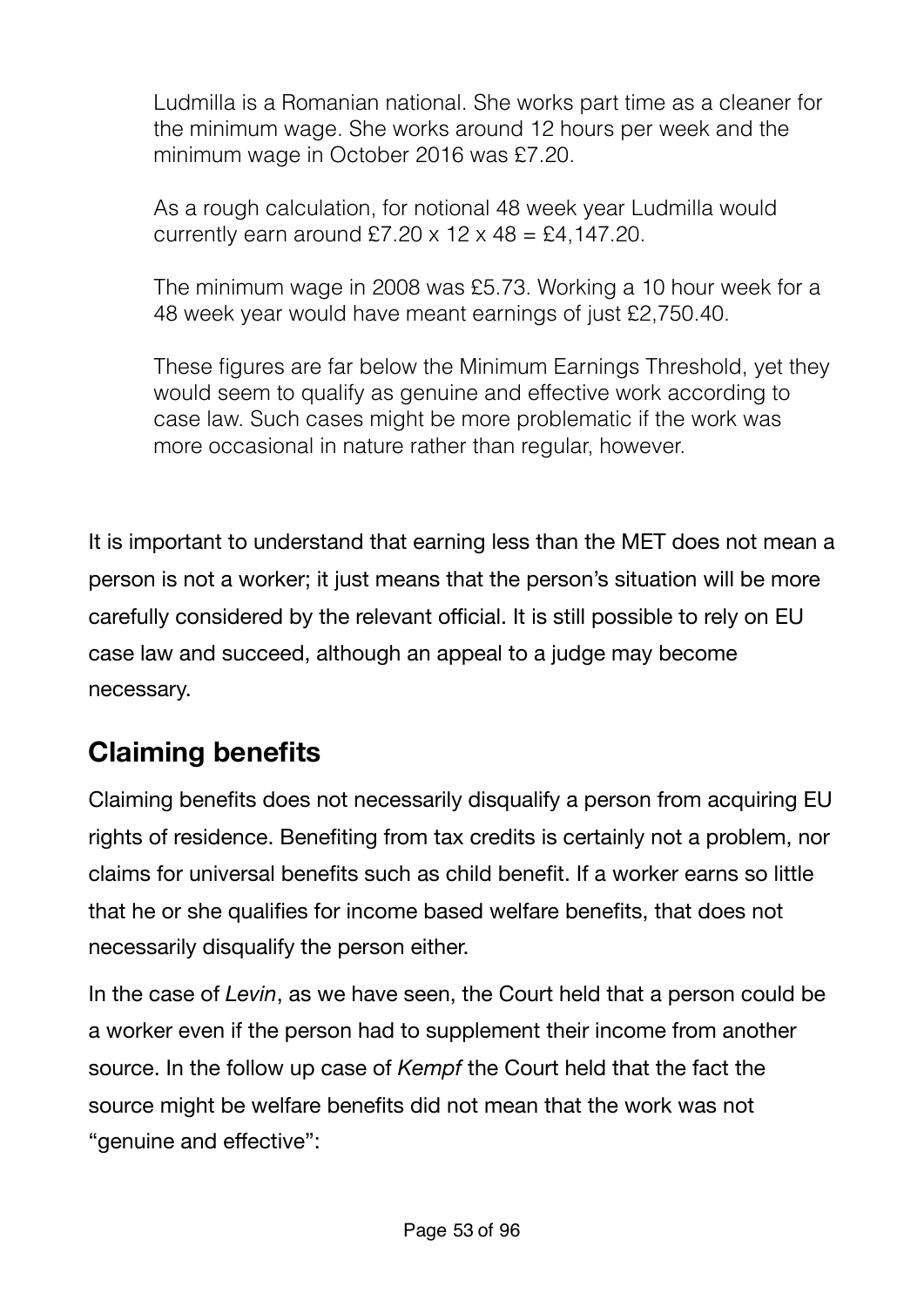*It follows that the rules on this topic must be interpreted as meaning that a person in effective and genuine part-time employment cannot be excluded from their sphere of application merely because the remuneration he derives from it is below the level of the minimum means of subsistence and he seeks to supplement it by other lawful means of subsistence. In that regard it is irrelevant whether those supplementary means of subsistence are derived from property or from the employment of a member of his family, as was the case in Levin, or whether, as in this instance, they are obtained from financial assistance drawn from the public funds of the member state in which he resides, provided that the effective and genuine nature of his work is established.* 

The test is not whether the person is claiming benefits but whether the work is "genuine and effective". Whether benefits are claimed or not is of only very limited relevance to the real question.

# **Maternity or parental leave**

Where a pregnant worker ceases employment for maternity related reasons and then recommences work within 12 months of giving birth, she will retain the status of worker. This was established in the case of *St Prix* (Case [C-507/12](http://curia.europa.eu/juris/document/document.jsf?docid=153814&doclang=en)) and is reflected now in UK case law as well: see *SSWP v SSF and others* [2015] UKUT 0502 (AAC) and *Weldemichael and another (St Prix C-507/12; effect)* [2015] UKUT 540 (IAC).

In the *St Prix* case the Court established no particular limit on how long they woman would retain worker status. In both the Upper Tribunal cases it was held that women can leave work up to 11 weeks before their due date, they can be a job seeker or worker at the start of the period of absence, can retain the status of worker for 12 months following childbirth and do not need to return to work in order to have retained worker status during that time.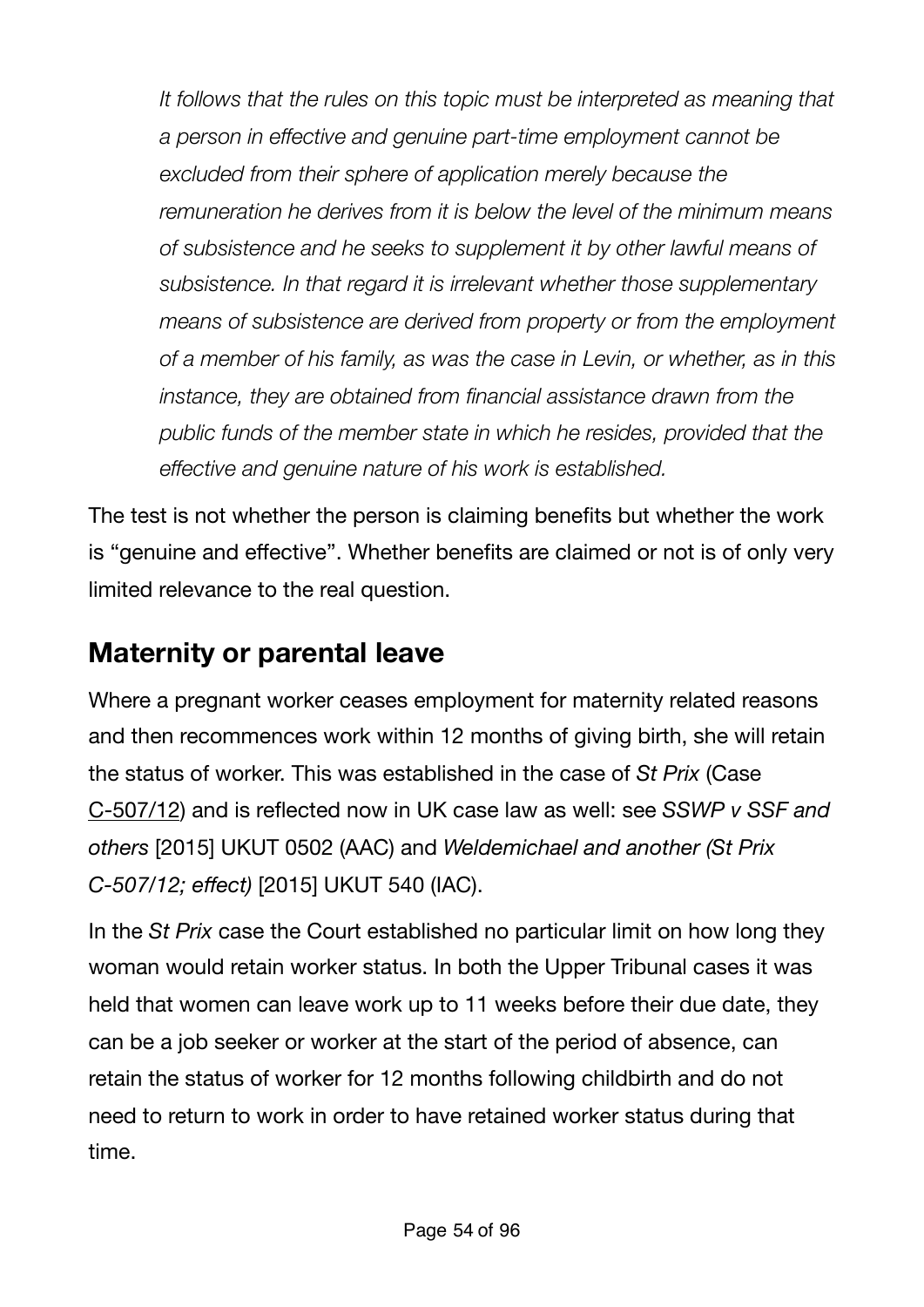In the *SSF* case the tribunal held that worker status could potentially be retained for a period in excess of 12 months, whereas in *Weldmichael* the tribunal held that 12 months was the maximum.

There is no direct case law on paternity or adoption leave but similar arguments could be employed. Given that the UK Government fought *St Prix* and the domestic UK cases, such arguments might well have to be fought in court, unfortunately.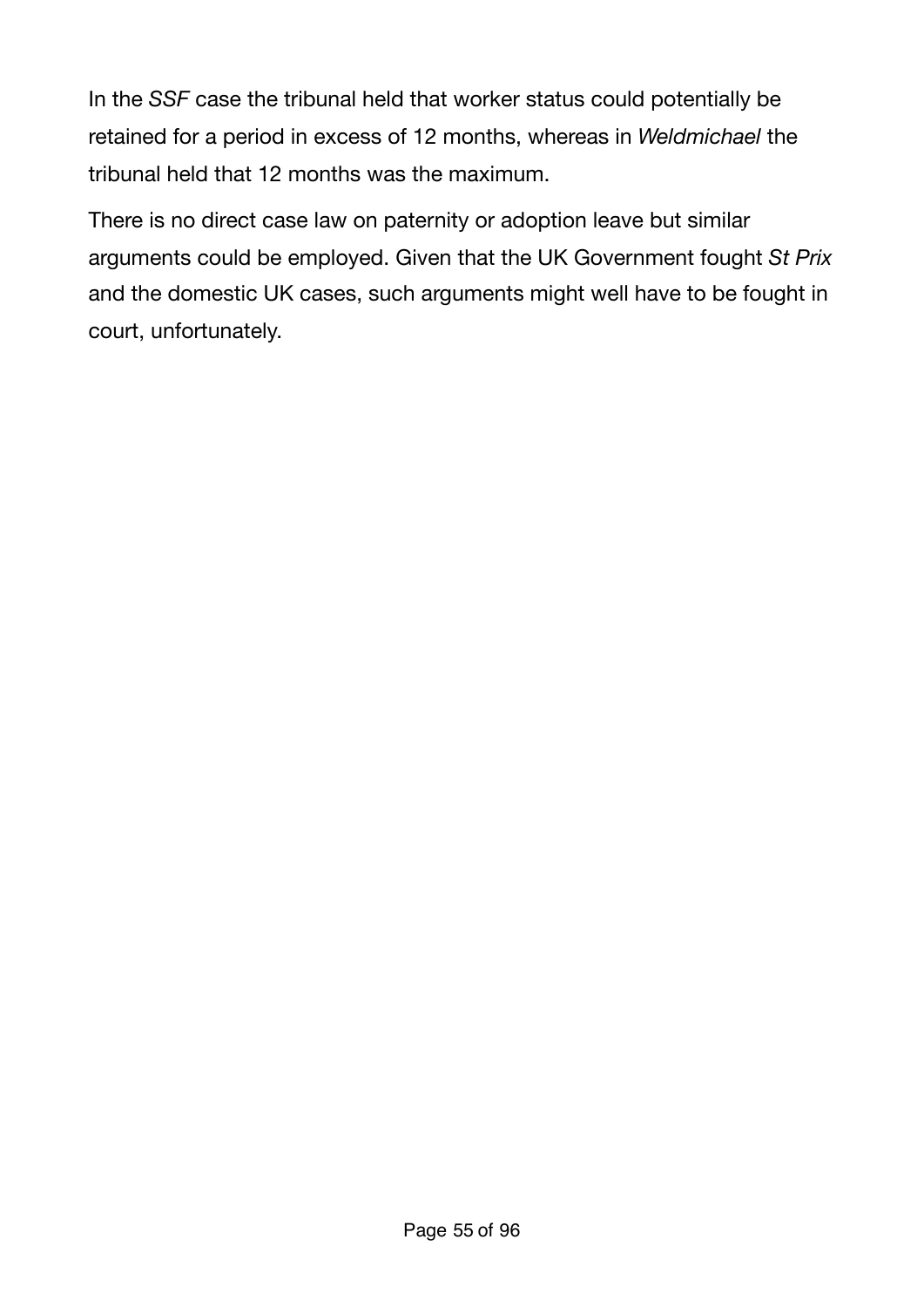## **RETAINING RIGHTS WHEN WORK ENDS**

In order to promote and give full effect to free movement for workers, the EU definition of "worker" includes the right to move to another country, work and then cease work for certain specified reasons such as experiencing a temporary or permanent incapacity to work or an industrial accident or retirement. There is also protection for cross border workers who retain a place of residence in one Member State but work in another.

The protection for workers extends to the self employed as well; references to worker in this section also apply to the self employed.

The rationale for these rules is that without such protection, workers would be more reluctant to move to other Member States.

## **Temporary incapacity to work**

Citizens' Directive 2004/38 sets out certain circumstances where a person who has already been a worker or self employed retains his or her status despite ceasing work. These are set out at Article 7(3):

*(a) he/she is temporarily unable to work as the result of an illness or accident;* 

*(b) he/she is in duly recorded involuntary unemployment after having been employed for more than one year and has registered as a jobseeker with the relevant employment office;* 

*(c) he/she is in duly recorded involuntary unemployment after completing a fixed-term employment contract of less than a year or after having become involuntarily unemployed during the first twelve months and has registered as a job-seeker with the relevant employment office. In this case, the status of worker shall be retained for no less than six months;*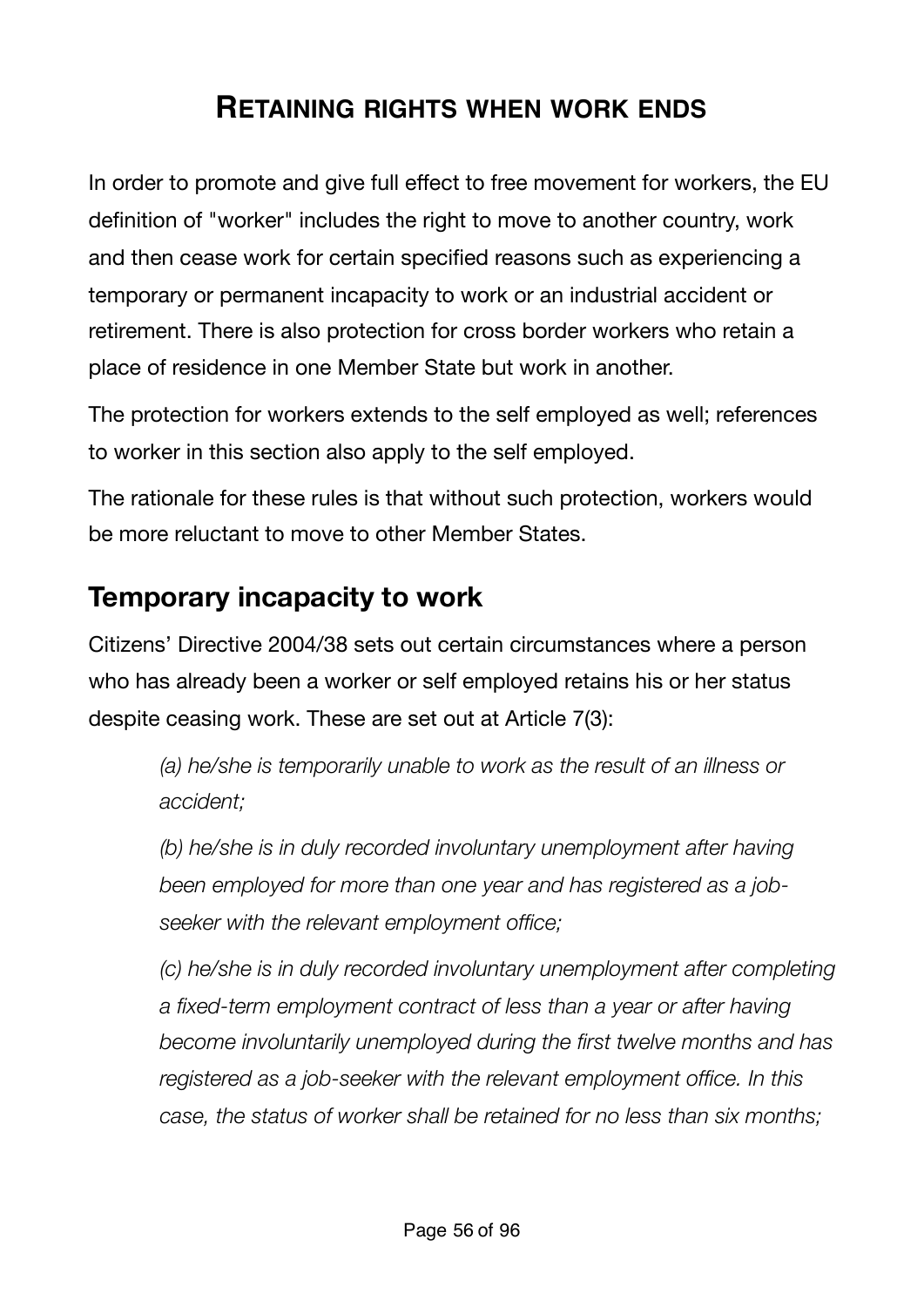*(d) he/she embarks on vocational training. Unless he/she is involuntarily unemployed, the retention of the status of worker shall require the training to be related to the previous employment.*

In plain English, this means that where a person has been a worker or self employed, he or she will be considered to remain a worker or self employed person with an EU right of residence if:

- (a) He or she is temporarily unable to work because of illness or accident. There is no set time period and "temporary" could potentially be any period of time less than "permanent". There must be a causal link between the illness or accident and the inability to work, though.
- (b) He or she has worked for more than one year and then registers at the Job Centre and is looking for work (otherwise the unemployment is not involuntary). However, its must be the case that the person does not retain his or her worker status indefinitely; if the *Antonissen* [\(C-292/89](http://eur-lex.europa.eu/legal-content/EN/TXT/?uri=CELEX%3A61989CJ0292)) case is applied, after 6 months he or she will need to show a genuine chance of getting a job.
- (c) He or she has worked for less than one year and then registers at the Job Centre, in which case he or she will retain worker status at least six months.
- (d) He or she undertakes vocational training. However, if the unemployment was voluntary then the vocational training must be related to the previous employment in some way.

These provisions are partially reflected in the UK regulations at regulation 5. However, the UK tries to force those who find themselves unemployed to prove a "genuine chance of being engaged" even for the first six months of unemployment and then "compelling evidence" of this after six months, and also limits the period of unemployment in situation (c) to only six months.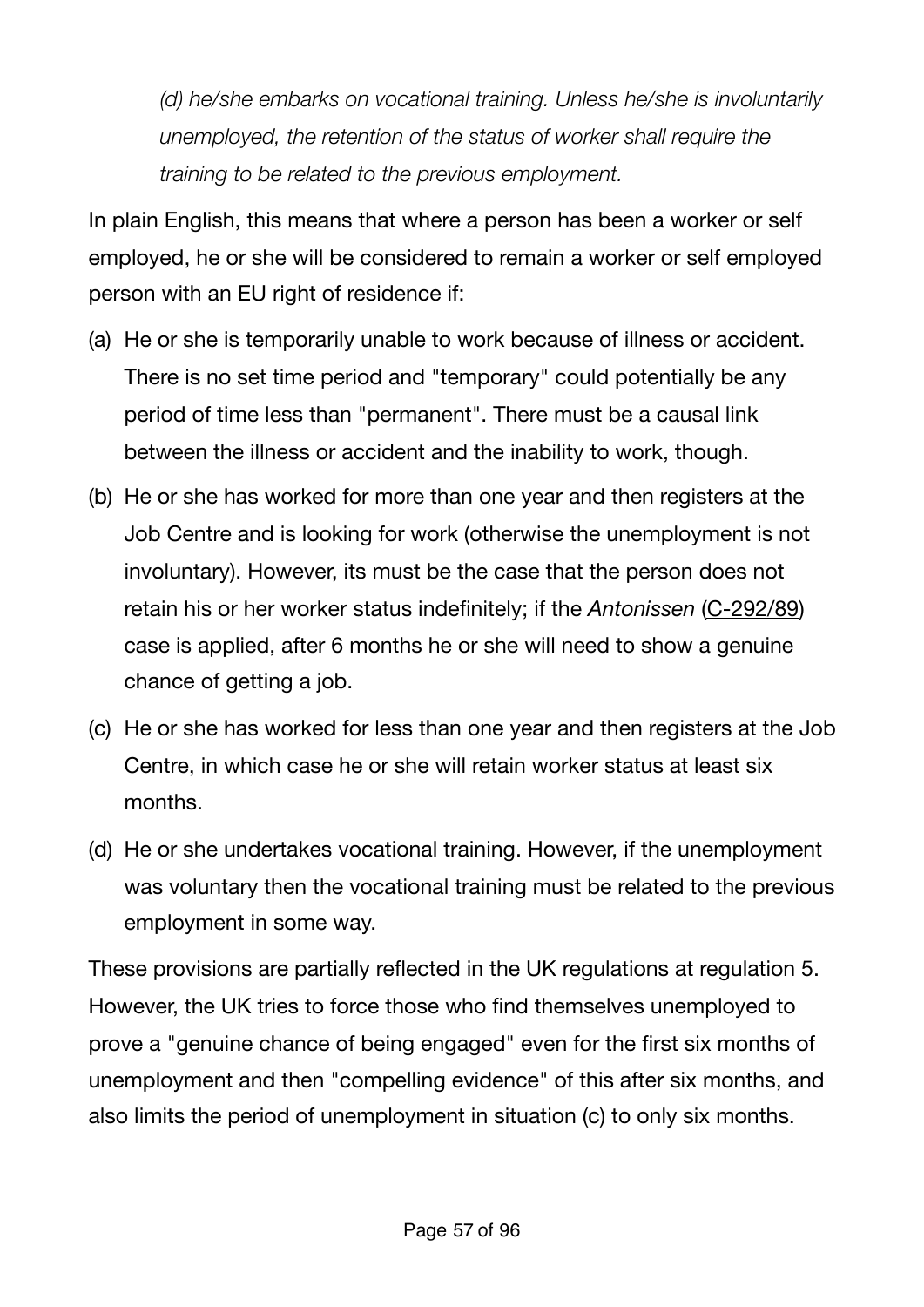Nevertheless, these provisions may be helpful in bridging gaps in employment where an application for permanent residence is being contemplated.

# **Permanent incapacity to work**

Citizens' Directive 2004/38 also provides some protection for workers and self employed people who become permanently incapable of work. The basic criteria for a worker who experiences a permanent incapacity to work are that:

- (1) The worker must have terminated his or her work or self employment because of a permanent incapacity to work (there must be a causal link between the decision to stop work and the incapacity to work) AND
- (2) The worker must have resided in the UK continuously for more than two years prior to ceasing work

OR

the incapacity is the result of an accident at work or an occupational disease that entitles him or her to a pension payable in full or in part by an institution in the UK.

Where these conditions are met, the person will qualify for immediate permanent residence and does not need to wait for the end of the normal five year period.

### **Example**

Gisela is a German national. She comes to the UK for a job in 2012. She marries in the UK but in 2015 she has a terrible car accident leaving her permanently unable to work. She wishes to remain in the UK.

Because she was a worker, she lived in the UK for two years and she has ceased work because of a permanent incapacity to work, she qualifies for immediate permanent residence.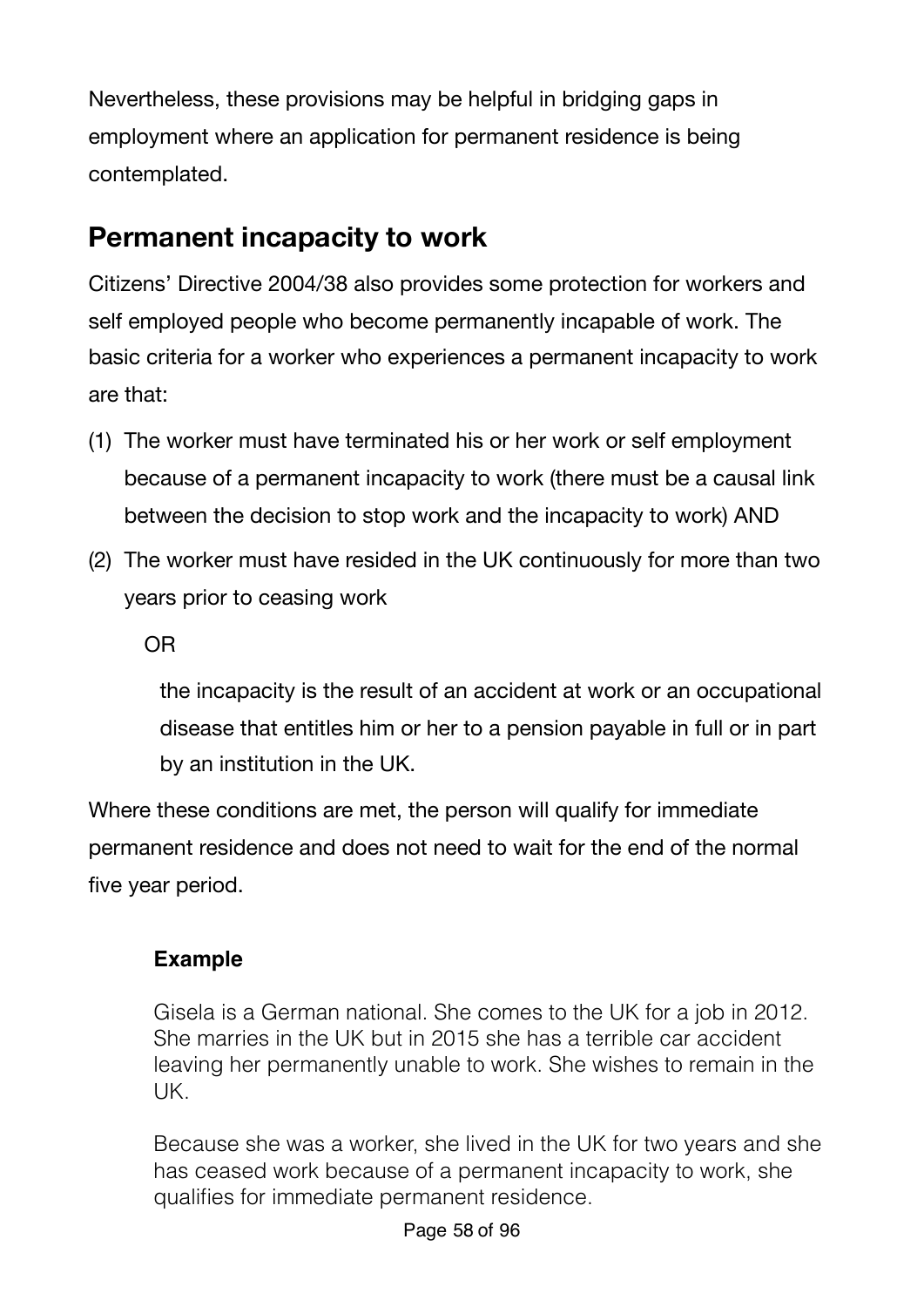# **Retirement**

Citizens' Directive 2004/38 provides a right of retirement for workers and the self employed in the Member State in which they have been working, as long as the following conditions are all met:

- (1) The person has lived in the UK continuously for at least three years prior to retirement; and
- (2) The person was working or self employed in the UK for at least one year prior to retirement; and
- (3) The person has reached state retirement age or, if a worker, is taking early retirement.

As with permanent incapacity to work, a person who meets these conditions for retirement will qualify immediately for permanent residence and does not need to wait for the end of the normal five year period. These provisions are set out at Article 17 of the Directive and implemented in the UK regulations at regulation 5.

## **Cross border workers**

The Directive also provides at Article 17 for permanent residence to be acquired by certain cross border workers. Cross border working is more common across land borders in continental Europe but can also arise in the UK, particularly between Northern Ireland and the Republic of Ireland.

The conditions to be met are that the worker or self employed person has:

- (1) Worked for three years in the UK
- (2) Then works in an employed or self employed capacity in another Member State
- (3) But retains his or her home in the UK and returns to it at least once a week.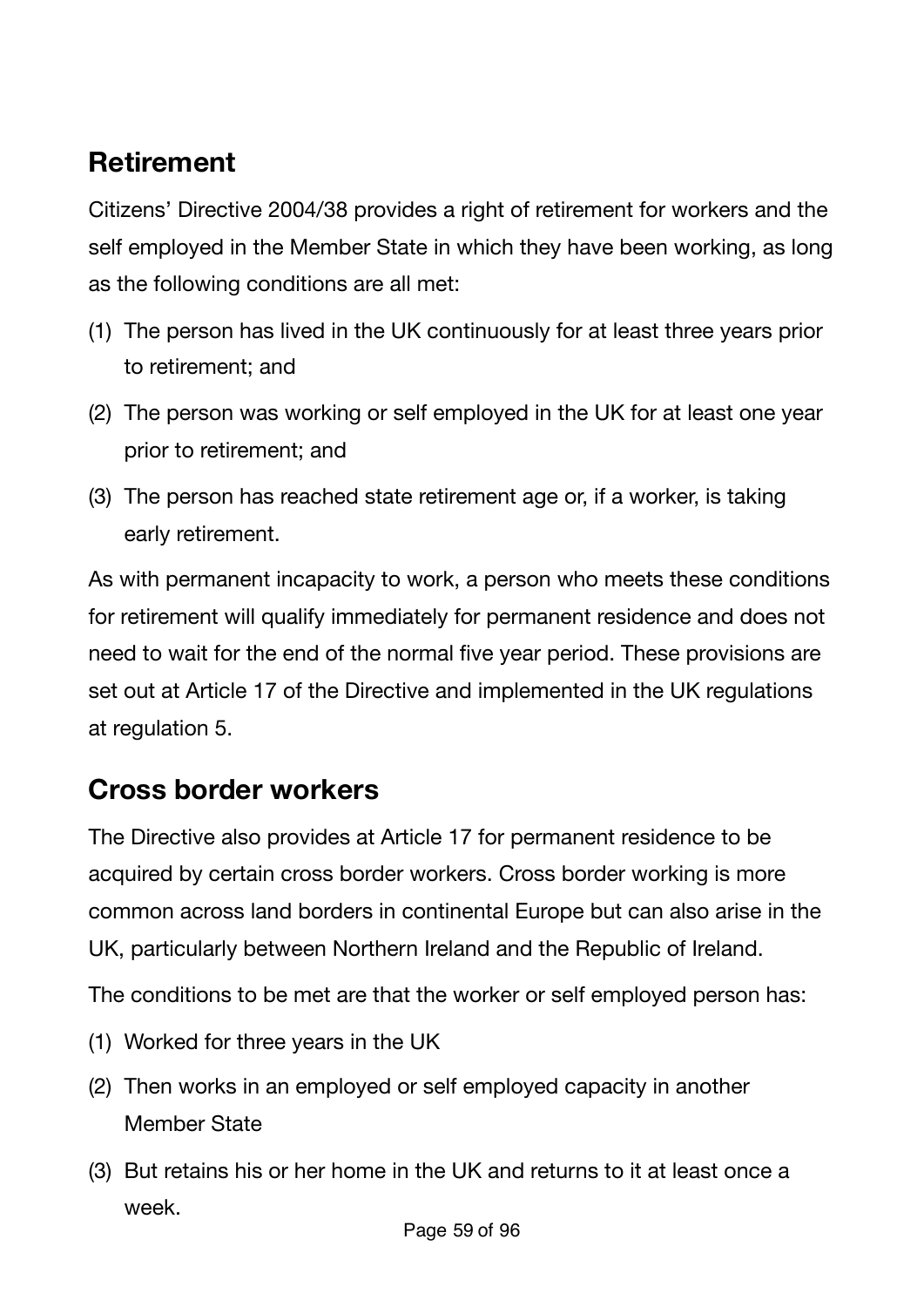Once again, such a person may acquire permanent residence as soon as the conditions are met and does not need to wait for the normal five year period to elapse.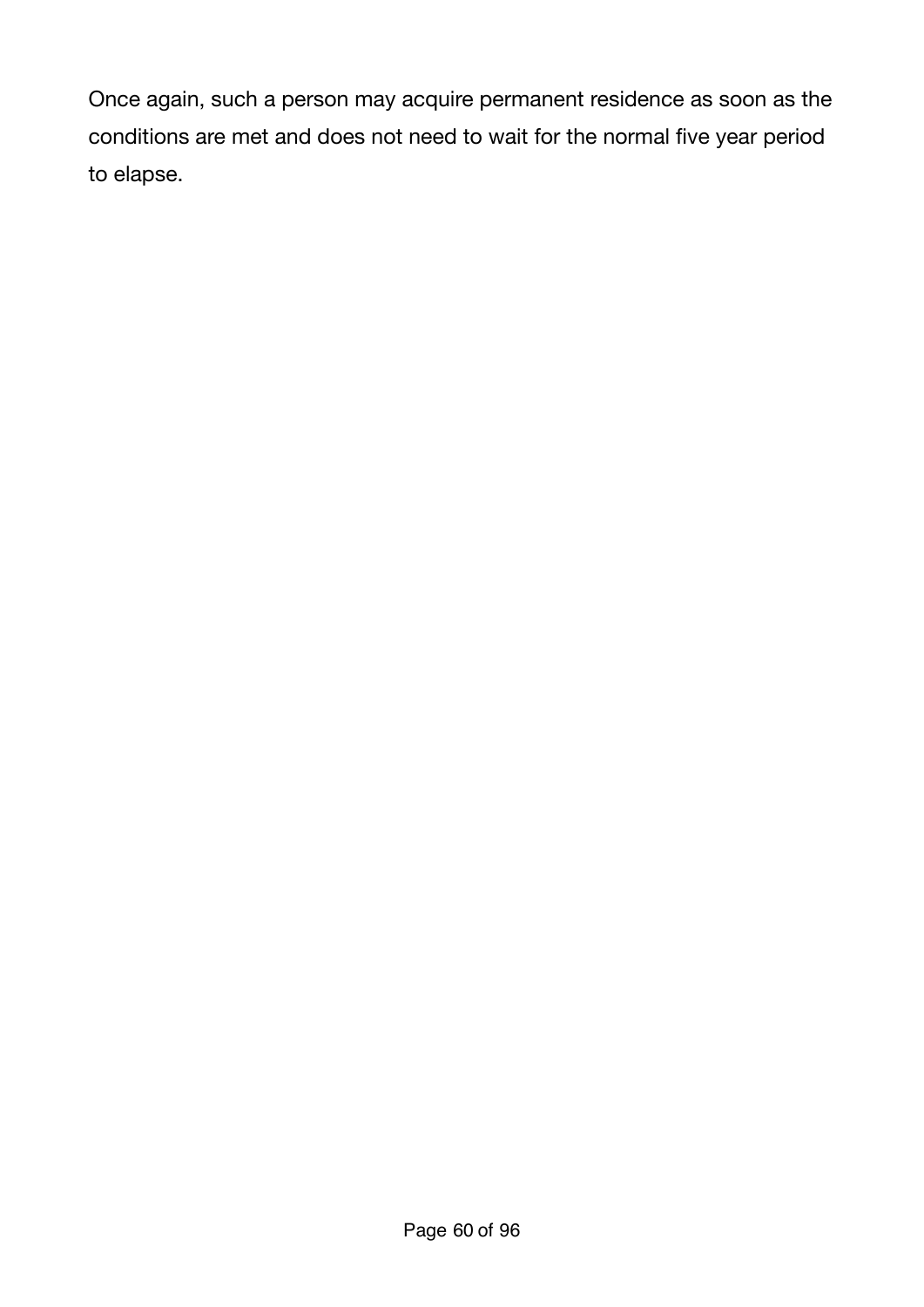## **MAKING AN APPLICATION**

# **Do I need to apply at all?**

EU law free movement rights depend on whether a person meets the relevant criteria, not whether an application has been made and a document issued in response. EU law is quite different to domestic UK immigration law in this way; in UK immigration law an application must be made and granted before the person possesses the right in question.

As already discussed above, EU law is akin to nationality law in this way. A child is not born clutching a passport for a particular type of citizenship and does not need to apply in order to possess citizenship; he or she will be a citizen automatically by operation of law if certain qualifying criteria are met. So it is with EU free movement law.

#### **Example**

Ferdinand is an EU national. He has lived and worked in the UK since 2001. He has never applied for any residence documents or proof of status.

Whether he knows it or not, he automatically acquired permanent residence in 2006 after five years of living and working in the UK. He possesses that right already and may if he chooses apply for a permanent residence certificate as proof of his status.

However, as with nationality law, possessing a right and making use of it are two rather different things. Just as it will be hard to travel on holiday to another country without first applying for a passport as proof of citizenship and so that identity can be verified on departure, arrival and return, it can be hard to make convenient use of EU free movement rights without applying for proof of possession of such rights. Proof can come as one of the following types of document: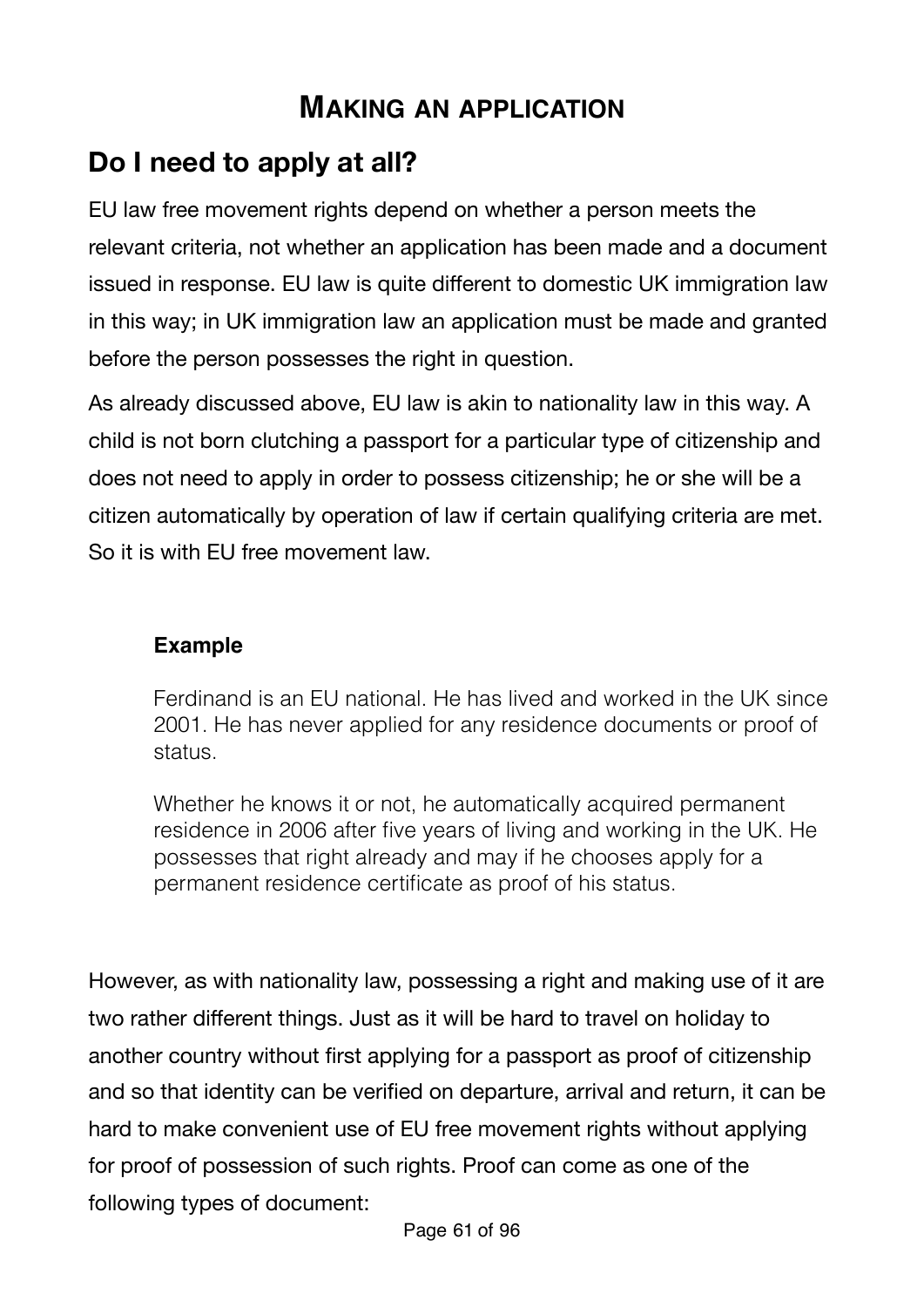- 1. **Family permit**. For travel to the UK and making use of the initial right of residence for third country national family members of EEA nationals.
- 2. **Residence certificate**. Proof of the right of residence for EEA nationals.
- 3. **Residence card**. Proof of right of residence as a family member or extended family member of an EEA national.
- 4. **Permanent residence certificate**. Proof of right of residence for EEA nationals.
- 5. **Permanent residence card**. Proof of right of permanent residence as a family member or extended family member of an EEA national.

The second, third, fourth and fifth of these documents  $-$  the residence certificate, residence card, permanent residence certificate and permanent residence card — are all documents that exist under and are issued under EU law. It is for Member States such as the UK to issue them but the rules about how to apply and when the documents will be issued are EU rules.

The first of the documents, the family permit, is a document created by the UK Government and issued under UK law. It is the UK which decides the way in which applications are made.

In the UK it is increasingly difficult to get by without proof of possession of an EU right of residence or permanent residence, especially for third country nationals who are family members of EU citizens. The UK Government has been establishing what it calls a "hostile environment" for migrants without the right to live or work in the UK. This requires British citizens and migrants alike to prove their right to live and work in the UK in order to access an increasingly wide range of services, including employment, banks, building societies and rental accommodation.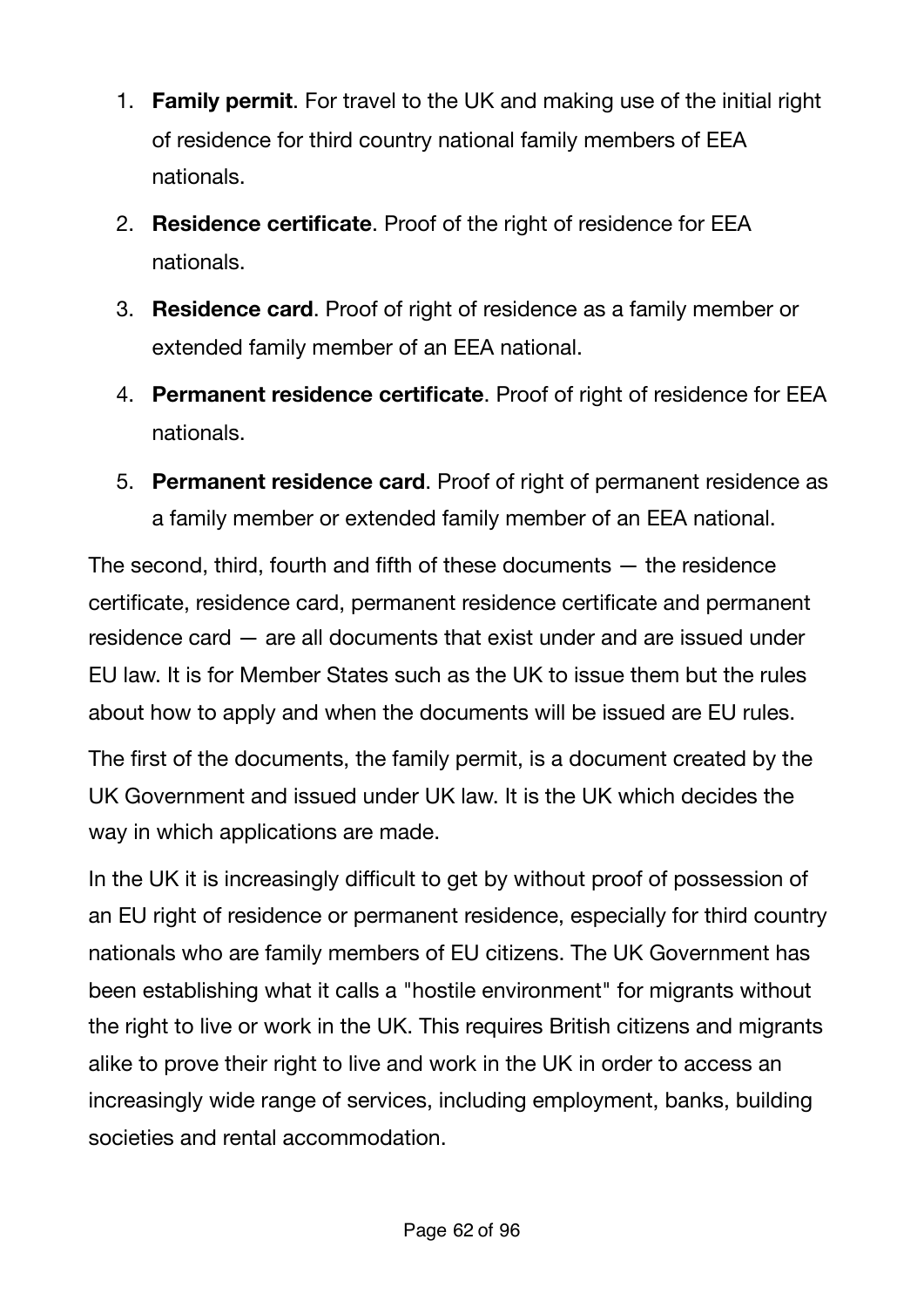Prior to June 2016, whether to apply for proof of the possession of an EU right of free movement was ultimately a matter of personal preference and the balance of convenience. Since the referendum, it has arguably become more important to apply for documents as a form of security.

### Family permit and travel to the UK

The easiest way to explain what is a family permit is to quote the Home Office's own [guidance](https://www.gov.uk/government/publications/eea-family-permits-eun02/eea-family-permit-eun02#eun214-can-family-members-of-british-citizens-qualify-for-an-eea-family-permit-surinder-singh-cases) to its staff:

*An EEA family permit is a document that we issue to make it easier for non-EEA family members of EEA nationals to travel with their EEA national or to join them in the UK. EEA family permits are issued under the Immigration (European Economic Area) Regulations 2006 and not the Immigration Rules. The permit is issued ahead of a person's travel to the UK and is valid for six months and is free of charge. The family permit is not an EU document. It is issued by the UK under UK rules to facilitate entry to the UK for third country nationals who are family members of EU nationals.* 

Unlike the other types of residence documents, the UK is therefore allowed to mandate that applications are made in a particular way. If a person wants to use a family permit to enter the UK, the mandatory application process must therefore be followed.

An EEA national does not need a family permit, though, because his or her passport or identity card will suffice, and a family member of an EEA national who holds a residence card for another Member State also does not need a family permit (see case of *McCarthy* [C-202/13](http://www.bailii.org/eu/cases/EUECJ/2014/C20213.html)). Those most likely to want to apply for a family permit are family members without residence cards for other Member States, for example if traveling directly to the UK from outside the EU.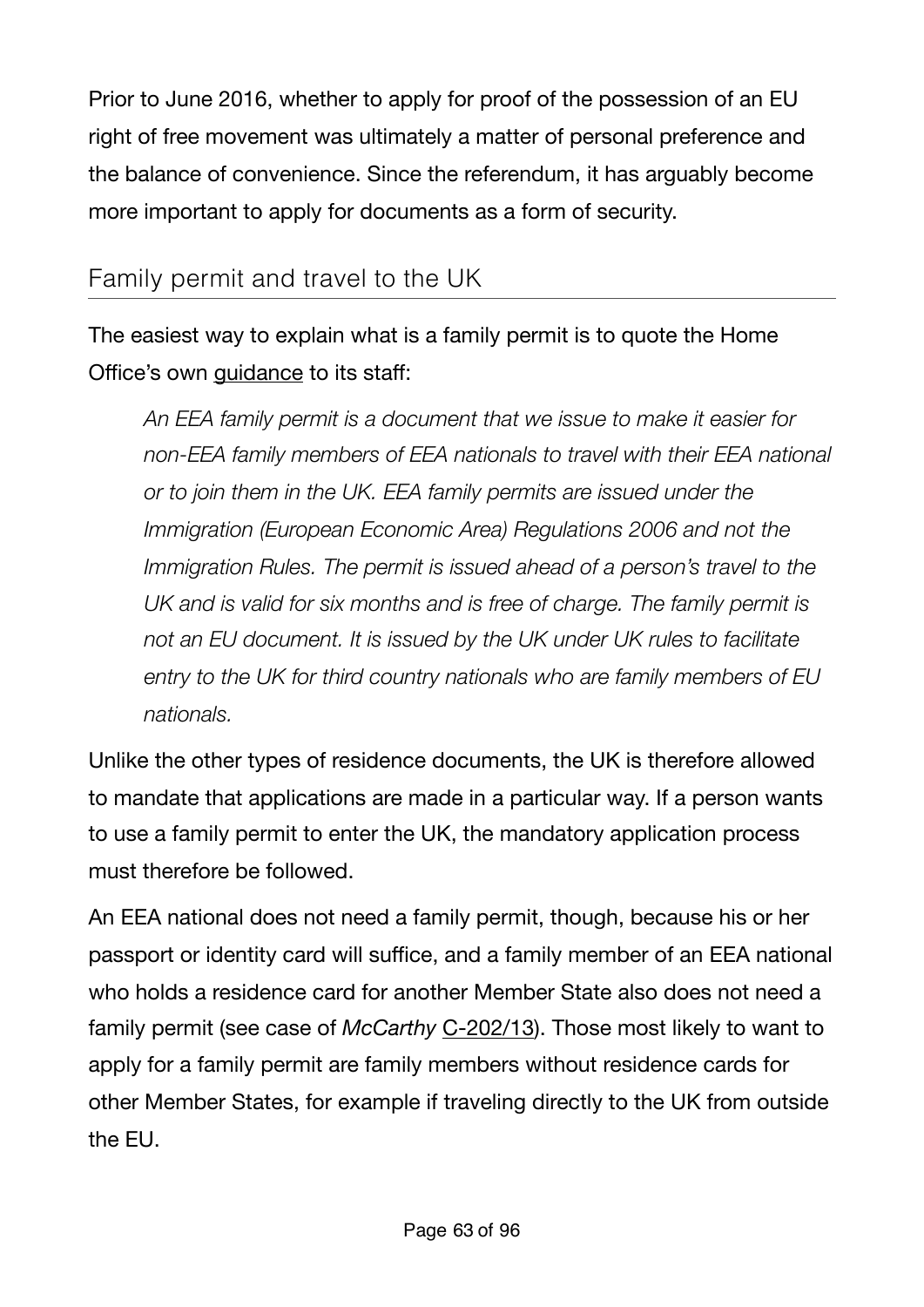There is no need to apply for a residence certificate or residence card to possess the right of residence. As long as the qualifying requirements set out in EU law in the Citizens Directive are met then a person will automatically possess the right of residence.

#### **Example**

Maurice is French and has lived and worked in the UK for five years. He has therefore automatically acquired permanent residence. If he wants to obtain a residence certificate as proof, he will need to submit evidence of the five years of employment. This might take the form of four years' worth of P60 documents and, because he has not yet received the latest P60, also wage or salary slips covering the final year.

His wife Nina, who is from India, applies six months later because she entered the UK six months after Maurice and has only just attained the necessary five years of residence. She has also now acquired permanent residence automatically. If she wants to obtain a permanent residence card as proof, she will need to submit the same evidence as Maurice to prove he has qualified, plus evidence that she is married to him and that she has been resident in the UK for five years. The Home Office may already have received much of this evidence previously but it is necessary to submit it again. She can also submit Maurice's permanent residence card, but this might not be sufficient on its own.

Maurice and Nina have a child, Owen. He is 25 and has been living with them for five years as their dependent. He has also obtained permanent residence automatically but to obtain a permanent residence card will need to submit evidence that Maurice was a qualified person for five years, evidence that he is Maurice's child and evidence of dependency, such as evidence of living at the same accommodation and receipt of money transfers.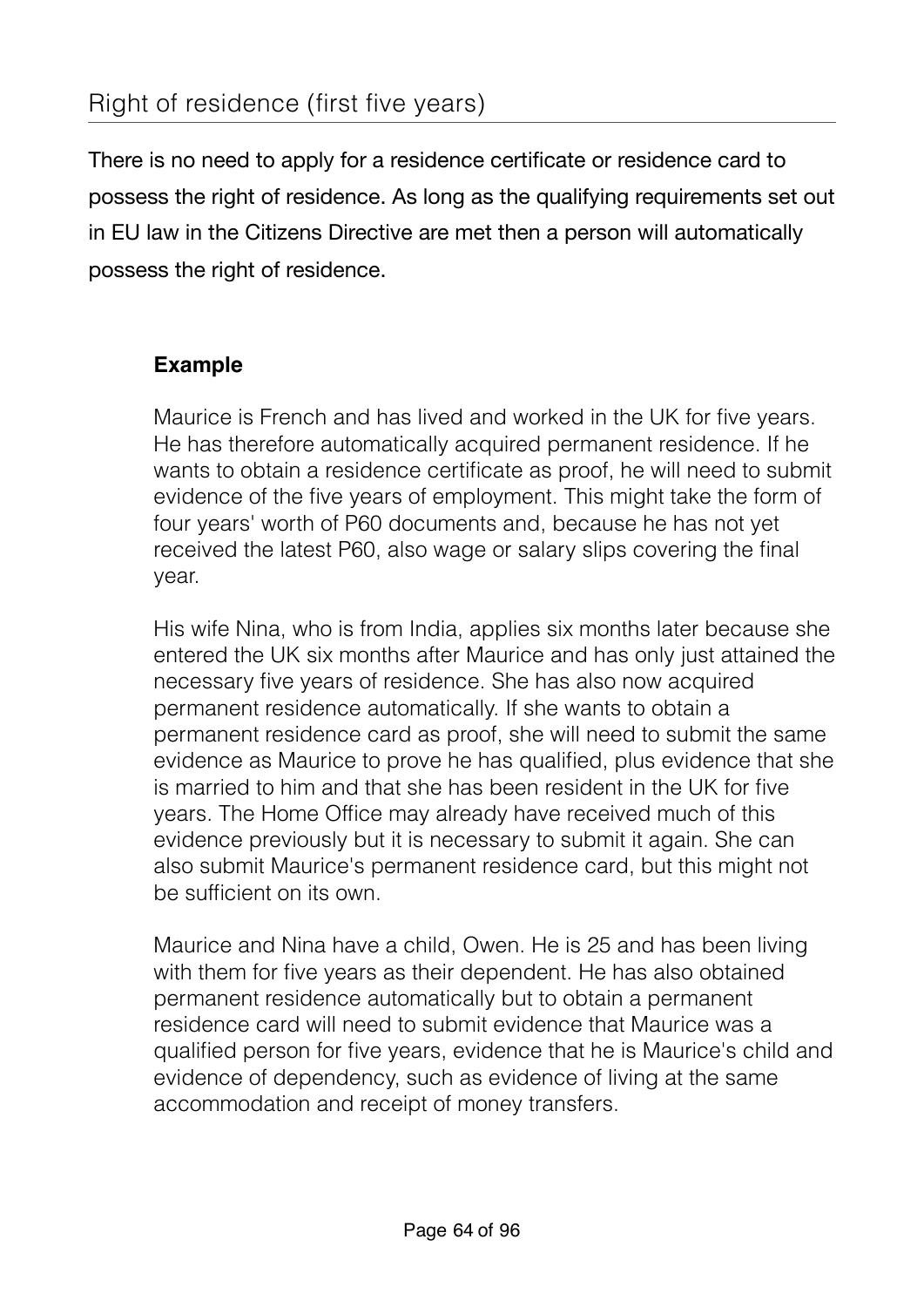As discussed repeatedly here, though, possessing the right and making use of it in practice are two different things. Many choose to apply for a residence certificate or residence card in order to prove their status when traveling, obtaining employment, renting property or opening a bank or building society account. Brexit is adding an additional reason to that list.

### Permanent residence

As with the right of residence for the first five years, a person will automatically acquire the right of permanent residence if he or she meets the qualifying requirements set out in EU law. There is no need to apply for a permanent residence card in order to acquire the right of permanent residence, the card merely acts as evidence.

As already suggested, though, many may well choose to apply for a permanent residence card in order to have proof that they possess the right and as a matter of convenience.

There is an additional reason why a person might choose to apply for a permanent residence card: because he or she is not sure whether he or she does possess the right and he or she seeks confirmation one way or the other. The acquisition of permanent residence can be quite complicated in some cases, for example where there are gaps in employment or self employment, earnings have been very low or the person needs to rely on what are called "retained rights of residence".

### British citizenship

EU citizens or their family members may eventually wish to apply for British citizenship. The laws around the acquisition of British citizenship are determined entirely by the UK, not the EU. One of the requirements for a foreign citizen to naturalise as a British citizen is that he or she has been residing in the UK for at least five years, the last year of which must have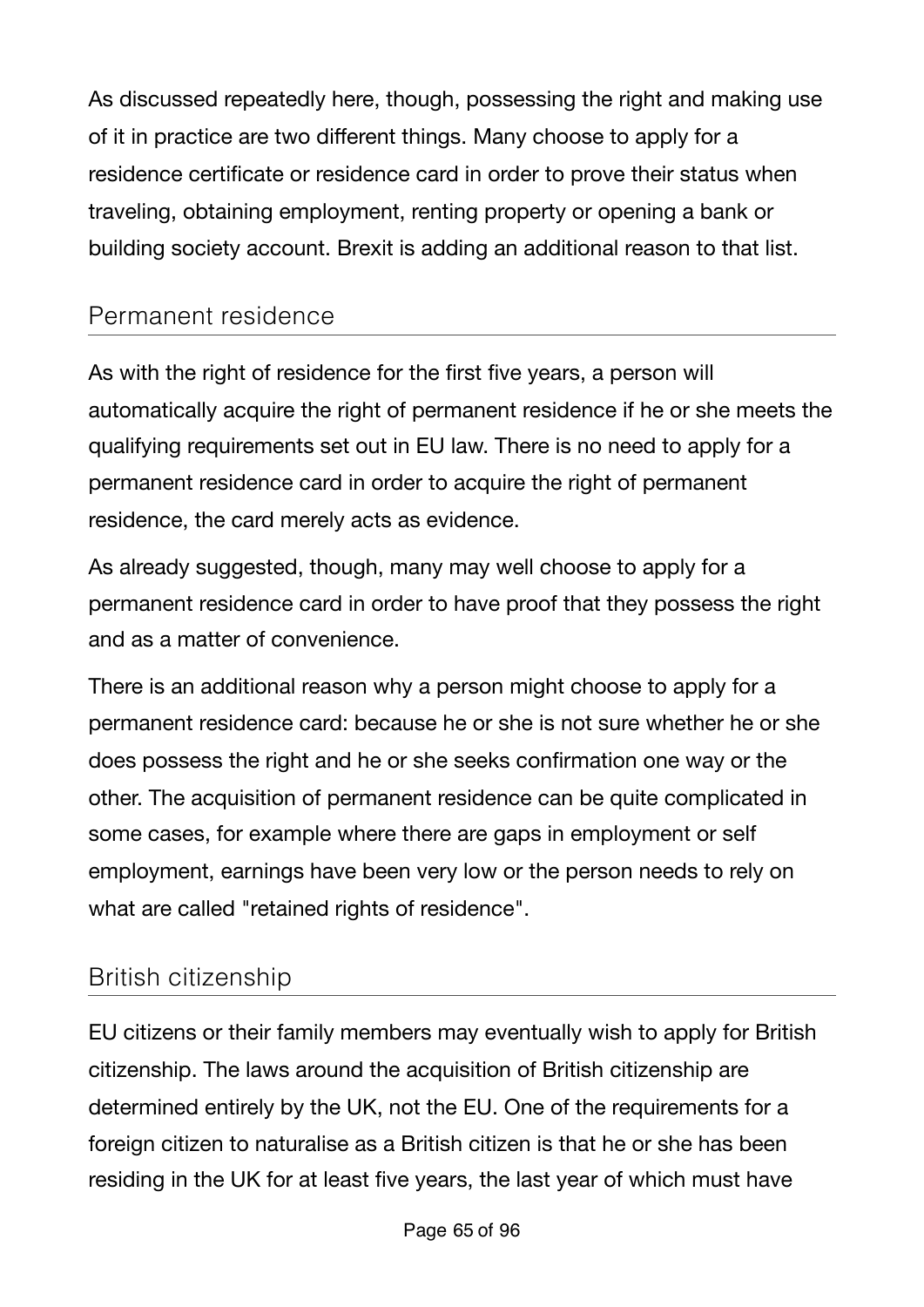been free from restrictions on his or her immigration status. For most non EEA nationals, this means they must possess Indefinite Leave to Remain. For those relying on EU law, this means the possession of permanent residence.

Prior to 12 November 2015 it was possible for an EEA national or family member of an EEA national with permanent residence to apply to naturalise as British without first applying for a permanent residence card. Proof of having acquired permanent residence would still need to be submitted (evidence of five years of employment in the UK for example) which was the same as the evidence that would have been submitted with a permanent residence application, but there was no need to apply twice.

For new applications made on or after 12 November 2015 the rules have been changed and the Home Office only now accepts applications for naturalisation from EEA nationals and their family members where an application has first been made for a permanent residence card and the card is enclosed with the naturalisation application.

If an application for naturalisation is made without including the permanent residence document, the application will be refused and the substantial application fee will not be refunded.

It is important to note that the one year period of being free from restrictions on immigration status does *not* run from the date the permanent residence card was issued. It is necessary to possess a permanent residence card but if the underlying right of permanent residence has already existed for a year prior to the date of issue of the card then an application can be made as soon as the card is issued. If the applicant has possessed permanent residence for six months when the card is issued, he or she will need to wait a further six months from the date the card is issued before applying for naturalisation.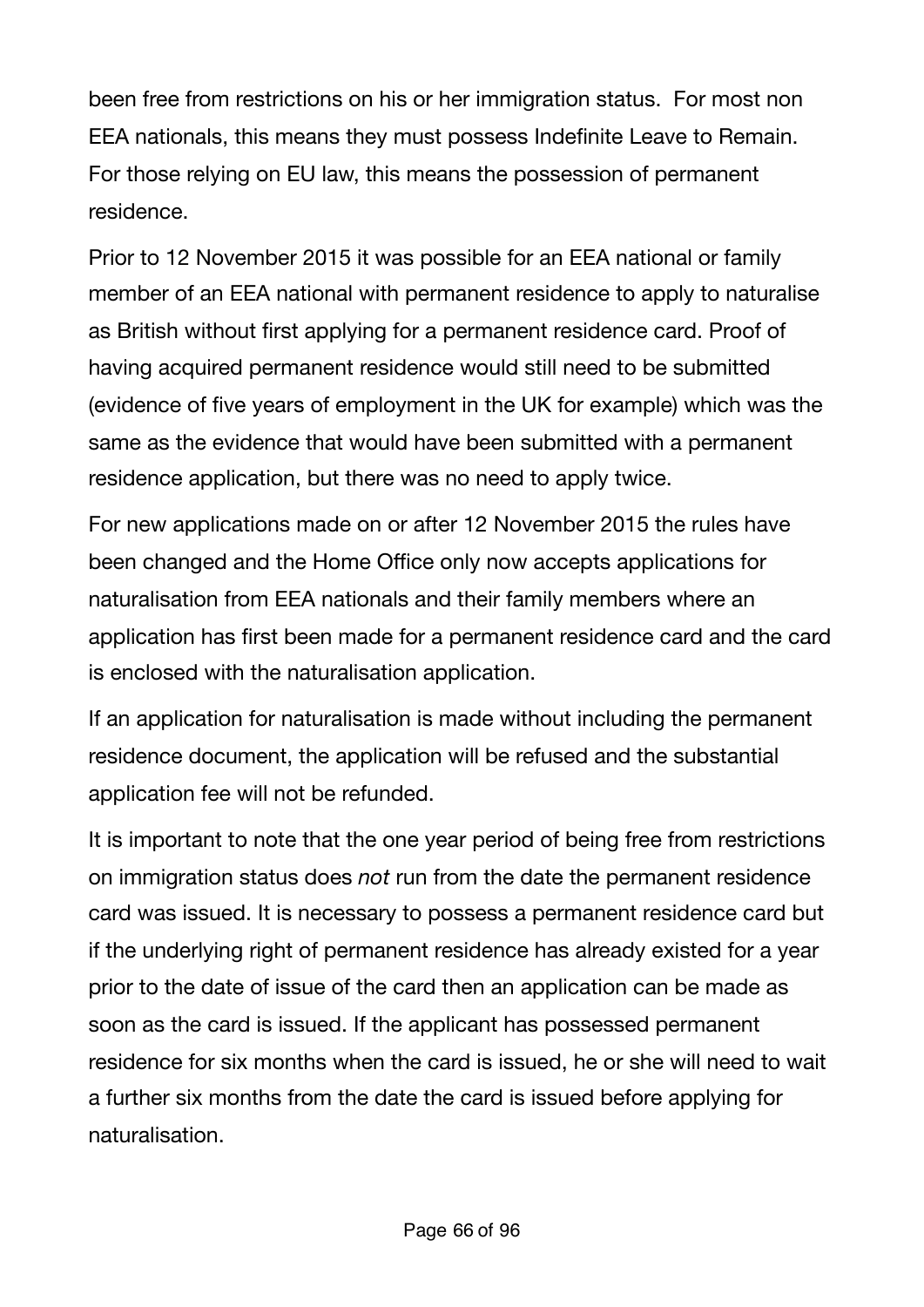For the avoidance of doubt, it is always necessary to use the correct application form for British citizenship applications.

# **How do I apply?**

## Do I need to use an official application form?

From 1 February 2017 it it has become mandatory to use the official application forms, either online or on paper, that are provided by the Home Office. This is a new requirement introduced by paragraph 21 of the [Immigration \(European Economic Area\) Regulations 2016,](http://www.legislation.gov.uk/uksi/2016/1052/made) which came into force on 1 February 2017. The relevant parts of the regulation say that an application for residence documents must be made:

*(a) online, submitted electronically using the relevant pages of www.gov.uk; or* 

*(b) by post or in person, using the relevant application form specified by the Secretary of State on www.gov.uk.*

The regulation also states that all applications must be accompanied or joined by "the evidence or proof required by this Part" within the time specified on [www.gov.uk](http://www.gov.uk) and must be "complete." This part of the regulations does not actually specify any specific evidence or proof, however, and the word "complete" is ambiguous in the context of, for example, an 85 page application form for permanent residence which has large sections which must be left blank.

An application for a residence card (for a family member of an EEA national) must be made from within the UK.

The same part of the regulations goes on to say later:

*When an application is submitted otherwise than in accordance with the requirements in this regulation, it is invalid.*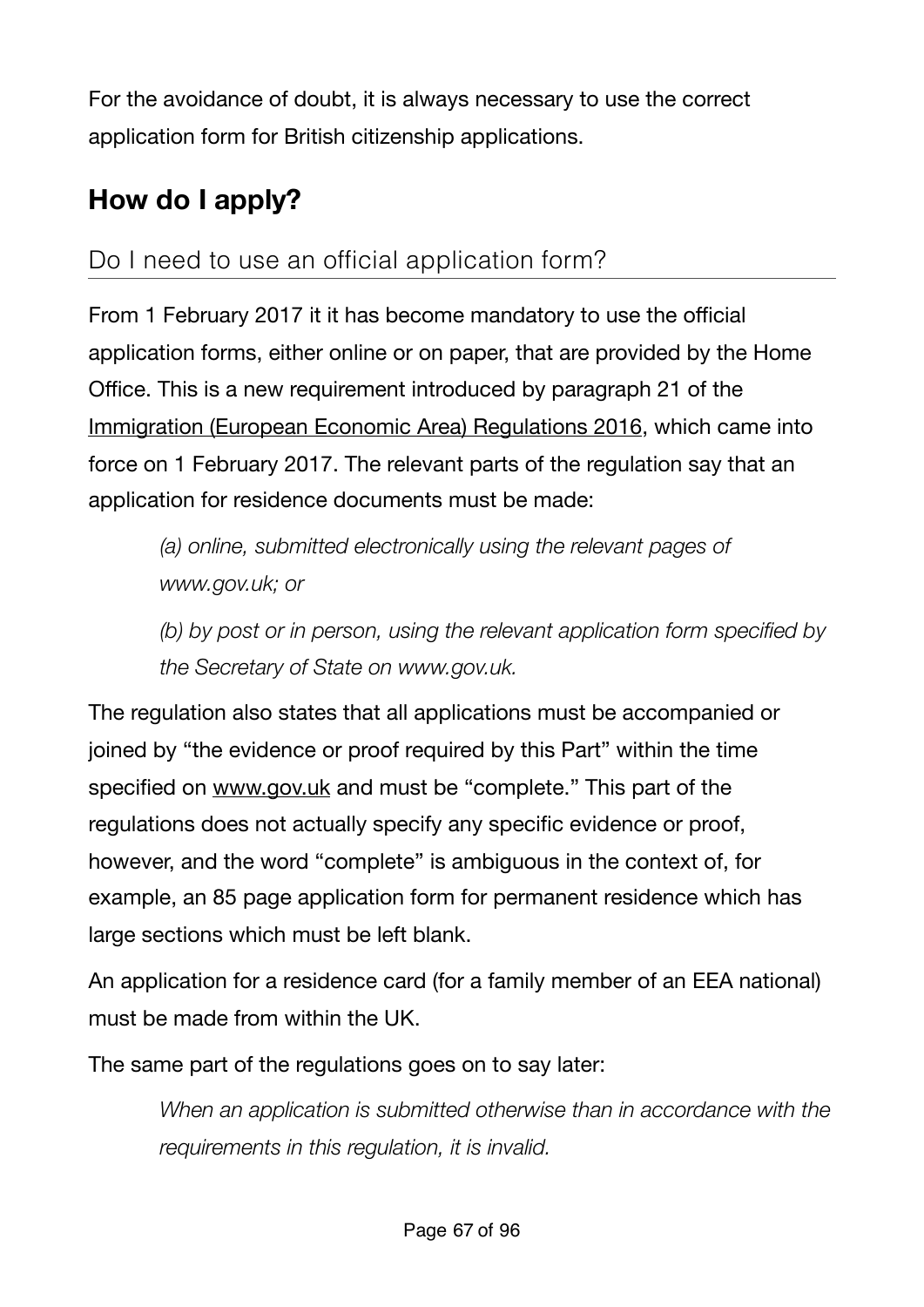Where an application is deemed invalid a £25 administration fee will be retained by the Home Office and the balance of the fee (which is £65 per person) will be returned to the applicant.

#### **Example**

Pieter wishes to apply for a permanent residence certificate. It is after 1 February 2017. He has been living and working in the UK for six years and wishes to rely on the first five years of his residence.

Pieter has travelled abroad for work and leisure purposes frequently during his time in the UK. He has made hundreds of trips, all of them of short duration. He has never been outside the UK for anything close to six months in any of the five years, though.

Pieter cannot remember or find records for all these trips. One of the questions on the form asks him to record the date of every single trip abroad. He cannot do this and instead writes on the form:

"I have made hundreds of short trips abroad but have never been outside the UK for more than about two months of a year."

Is Pieter going to have his application returned as invalid because his form was not "complete"? Probably not, but at the time of writing this was unclear.

There is an exception to the requirement to use the official forms, but at the time of writing it was not at all clear when the exception might apply. Regulation 21(6) says:

*Where—* 

*(a) there are circumstances beyond the control of an applicant for documentation under this Part; and* 

*(b) as a result, the applicant is unable to comply with the requirements to submit an application online or using the application form specified by the Secretary of State,*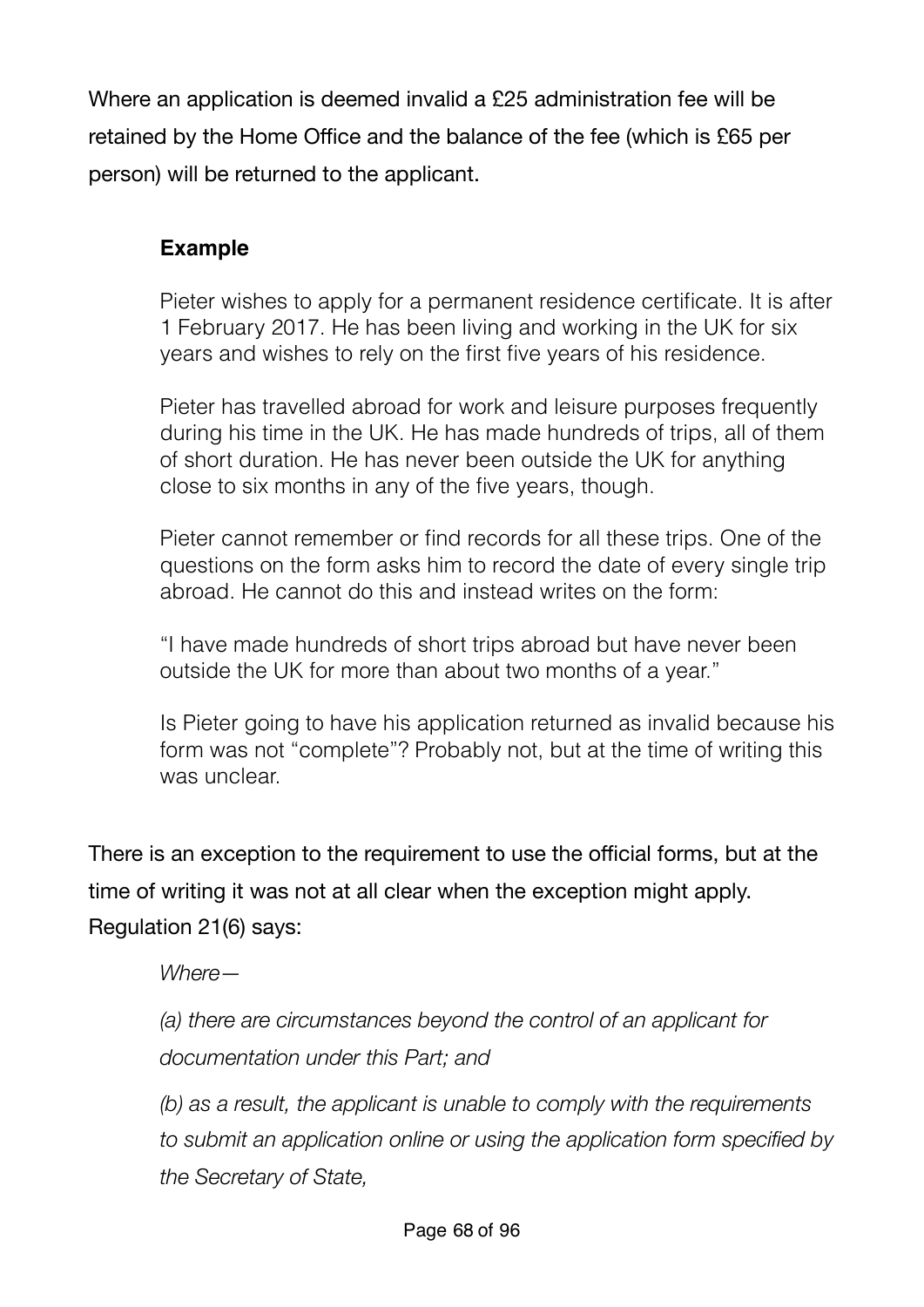*the Secretary of State may accept an application submitted by post or in person which does not use the relevant application form specified by the Secretary of State.*

The change to require use of mandatory forms is a controversial one. EU law does not confer the power on Member States to require applications for EU documents to be made in a certain format or with certain documents. To put it another way, in EU law there are no mandatory application forms. If you are interested in these things see [Directive 2004/38/EC](http://eur-lex.europa.eu/LexUriServ/LexUriServ.do?uri=OJ:L:2004:158:0077:0123:en:PDF) Article 8(3), for example, about "administrative formalities for Union citizens" which states that Member States may *only* require certain things, and which does not list mandatory application forms. See also Articles 10, 19 and 20, none of which allow for a mandatory application form. The residence documents issued under the Directive, such as a permanent residence certificate, are issued as of right to those who qualify.

There has never been anything to stop Member States from devising and providing application forms to assist people with making applications under EU law. The use of these forms has always previously been optional, though, not compulsory.

Nevertheless, it is unlikely to be in any single person's interests to challenge this requirement and refusal to use the form will lead to an application being treated as invalid and being returned to the applicant.

### Use the online application process

In October 2016 the Home Office introduced a new online application process for EEA nationals wanting to apply for a [residence certificate](https://visas-immigration.service.gov.uk/product/eea-qp) or [permanent residence certificate](https://visas-immigration.service.gov.uk/product/eea-pr).

The process is more or less an online version of the EEA(QP) or EEA(PR) which works by recording answers online, after which the applicant is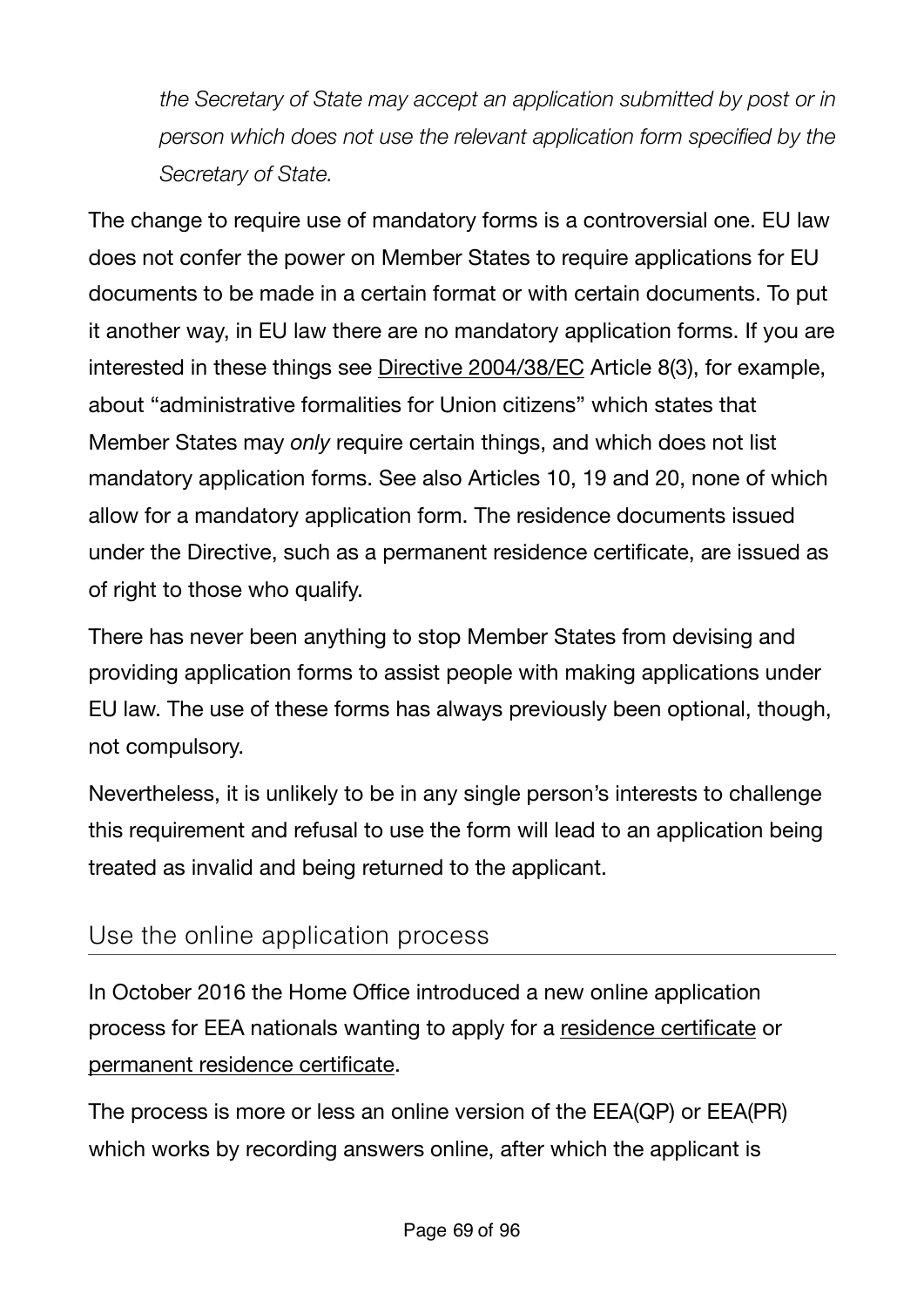required to print the form, make payment online and send the form and supporting documents to the Home Office.

The big advantage to using the online process is that users may use the [European Passport Return Service,](https://www.gov.uk/government/collections/european-passport-return-service) whereby an application is physically submitted via a participating local authority, which immediately copies the passport and returns it to the applicant there and then.

All questions in the online versions of the forms are mandatory; you cannot ignore a question as the software will not allow you to progress and complete the form.

At the time of writing there were some differences between the online process and the paper versions of the application forms, and various improvements were being made to the online process.

The advantages to using the form are:

- Use of the European Passport Return Service so that passport is retained throughout
- Simpler because only relevant questions are shown
- Can include family members (the EEA(QP) cannot, the EEA(PR) can)
- Not all absences from UK have to be listed. Instead a declaration is made that applicant has not been outside UK for more than 6 months in any year.
- For employees, it is possible to submit five years' worth of P60 forms as the only evidence needed to prove (a) qualifying activity and (b) continuous presence in UK

There is nothing to suggest that applications made using the online process will be decided any faster than applications made by any other means.

A video walk through of how the online form works in is available [here](https://www.freemovement.org.uk/online-eea-permanent-residence-european-passport-return-service-now-available/).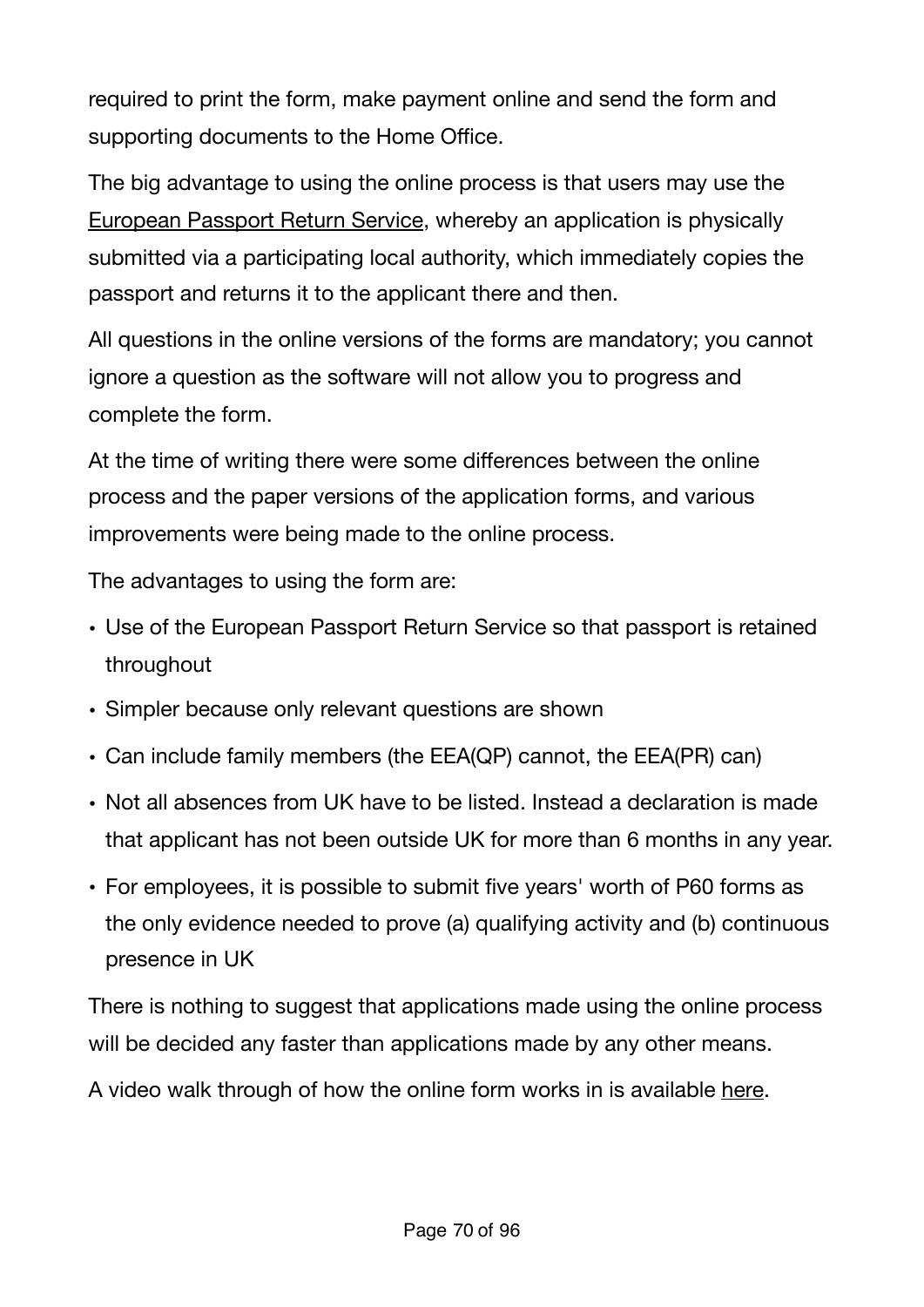The current series of forms provided by the Home Office for use by EEA nationals and family members is available on the [gov.uk](https://www.gov.uk/government/collections/uk-visa-forms#application-forms-for-citizens-of-the-european-economic-area) website and all can be downloaded for free:

[EEA \(QP\)](https://www.gov.uk/government/publications/apply-for-a-registration-certificate-as-a-qualified-person-form-eea-qp) - residence certificate for EEA national

[EEA \(FM\)](https://www.gov.uk/government/publications/apply-for-a-registration-certificate-or-residence-card-for-a-family-member-form-eea-fm) - residence card for third country family members

[EEA \(EFM\)](https://www.gov.uk/government/publications/apply-for-a-registration-certificate-or-residence-card-for-an-extended-family-member-form-eea-efm) - for residence card applications for extended family members

[EEA \(PR\)](https://www.gov.uk/government/publications/apply-for-a-document-certifying-permanent-residence-or-permanent-residence-card-form-eea-pr) - for permanent residence applications for EEA nationals, family members and extended family members

[DRF1](https://www.gov.uk/government/publications/application-for-derivative-residence-card-in-uk-form-drf1) - for applications by family members on the basis of derived rights of residence

As already discussed, the use of these forms used to be optional but is mandatory from 1 February 2017

There are a number of problems with the Home Office forms. For many applicants, these will not matter and the form may assist them in putting together an application by guiding them as to what is necessary. However, the forms are very long and include many questions that it is not necessary to answer in order to succeed with an application.

For example, the EEA (PR) form asks for a complete record of absences from the UK including dates and evidence. This is extremely difficult and inconvenient to provide, not least because the passport of an EEA national is not stamped when moving within the EEA.

Where there is something about an application that suggests a person has been or might have been outside the UK for substantial periods, greater care may need to be taken to show the Home Office that the criteria are met. A worker who has been continuously employed would on the face of it appear to have been continuously resident and an application need not include evidence of absences. However, a self employed person, a student or a self Page 71 of 96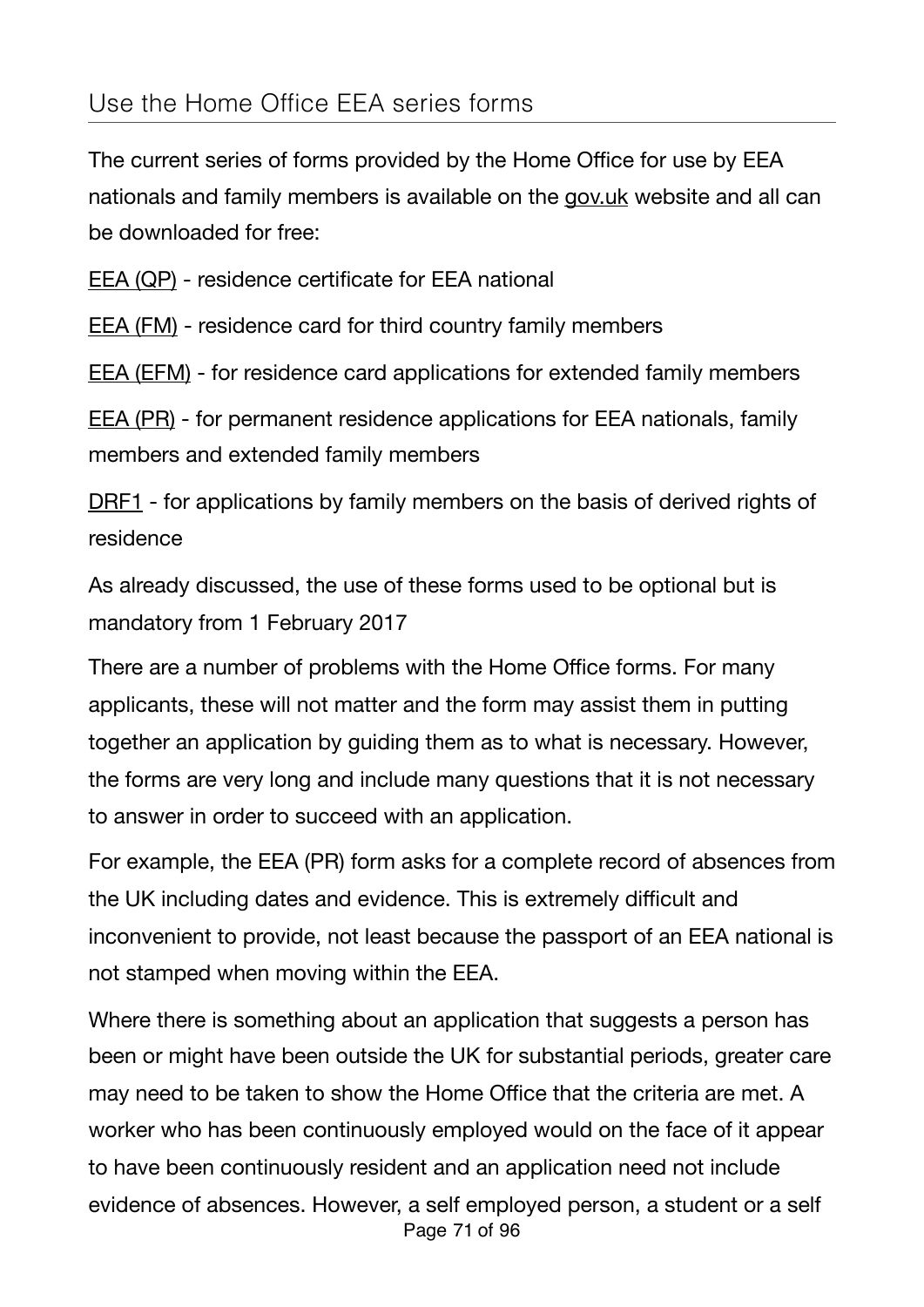sufficient person might well have gaps in their activity during which the person might conceivably have been outside the UK. If so, care should be taken in such cases to show that the person was resident in the UK and not outside for more than 6 months.

Other parts of the forms that can cause unnecessary problems for some applicants include the declarations on criminal convictions where a person has one or more very minor convictions or the sections on dependency. These parts of the forms and some other parts are essentially "fishing" for potential reasons for refusal and disclosure of the information may not be necessary.

Ultimately, it is impossible to retract information that is disclosed to the Home Office which triggers a refusal. It is possible to make a new application for only £65 if an application is refused for lack of evidence on a certain issue. Where an application is rejected as invalid the application fee should be refunded by the Home Office apart from a £25 administration fee.

### Use a covering letter

When applying it may be useful in many cases to use a covering letter setting out some basic information about why the person applying qualifies for the residence document in question. It was previously possible to apply with *only* a covering letter with supporting documents but since 1 February 2017 a covering letter is an optional extra to using the official forms.

A good covering letter will be clearly written in plain English, will not include legal submissions unless absolutely necessary (perhaps in a marginal case where refusal is a realistic possibility) and will clearly map out for the Home Office caseworker how the applicant meets the requirements and where to find the documentary proof that the requirements are met.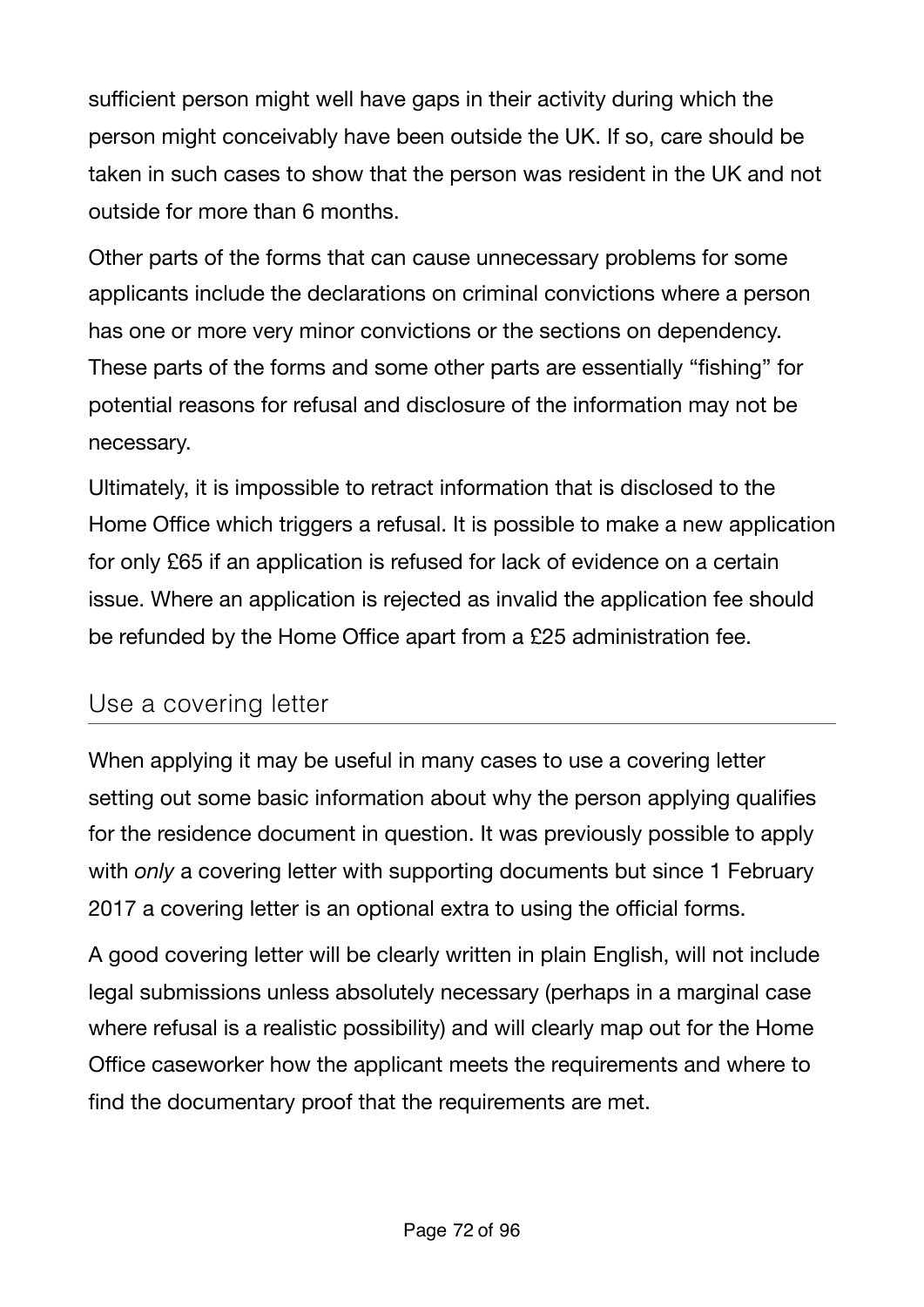For example, in an application for permanent residence a short table setting out what qualifying activity was carried out in what year and referring to documents to prove it would be very helpful to the caseworker:

| <b>Dates</b>                  | <b>Activity</b>                 | <b>Documentary proof</b> |
|-------------------------------|---------------------------------|--------------------------|
| May 2000 - July 2000          | Arrived in UK, looking for work |                          |
| July 2000 - October 2002      | Employed at Employer X          | #3, 4, 5                 |
| October 2002 - January 2004   | <b>Employed at Employer Y</b>   | #6, 7, 8                 |
| January 2004 to February 2004 | Unemployed                      | #9, 10                   |
| February 2004 to May 2005     | Self employed contractor        | #11, 12, 13, 14, 15, 16  |

What needs to be included in the covering letter will vary with the type of application. If there are longer gaps between employment then some explanation may be needed, for example.

You should send your application to this address, taken from the new generation of forms:

> Home Office – EEA applications PO Box 590 Durham DH99 1AD

If applying for a Family Permit it has always been necessary to use the official application process, which at the time of writing is an online one. A Family Permit is not an official EU document and the UK is therefore allowed to dictate the application process.

### Can I speed things up?

Brexit is causing significant delays in the processing of EU free movement documentation applications. In normal times, before the Brexit vote on 23 June 2016, an EU national could expect a permanent residence certificate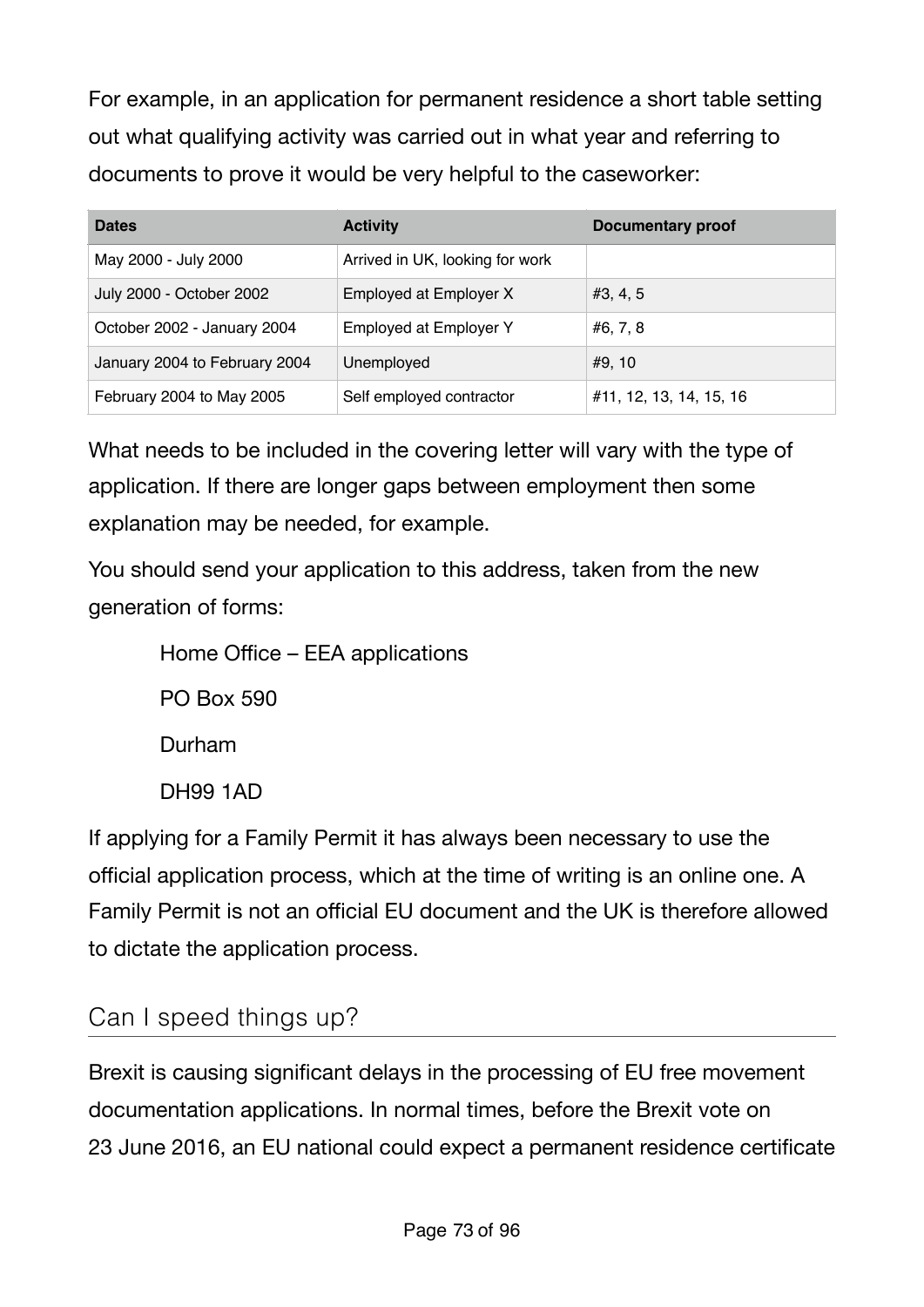to be issued in about 6 weeks and a family member in about 4 months or so. Current waiting times are unknown but likely to be significantly longer.

The Home Office is legally obliged to issue an EU law residence document within six months of application. The Immigration (EEA) Regulations 2016 cover this at paragraph 19 and state that a permanent residence certificate must be issued to an EEA citizen "as soon as possible" and to a family member "no later than six months after an application is received".

This reflects Article 10(1) of Directive [2004/38/EC](http://eur-lex.europa.eu/LexUriServ/LexUriServ.do?uri=OJ:L:2004:158:0077:0123:en:PDF). However, there is no mention of this duty in the Home Office's instructions to caseworkers, nor even in the policy on prioritising applications. Given that the junior civil servants dealing with such cases refer to the policies not the regulations, there is considerable potential here for breach of these provisions by the Home Office.

If the Home Office does fail in its duty to issue within 6 months, pursuing a legal remedy can be difficult and may well be disproportionate depending on the losses and inconvenience experienced. It is possible to seek damages for breaches of EU law, as discussed below.

On 30 August 2016 an existing instruction for Home Office staff was updated and a new section on expediting applications was introduced to it. This is [Processes and procedures for EEA documentation applications](https://www.gov.uk/government/publications/processes-and-procedures-for-eea-documentation-applications) and the section on expediting is at page 37-38.

Unhelpfully, what seems to be a significant section of the policy has been censored as being for internal Home Office use only. We are left with some limited information about how requests to expedite are handled once they reach the Home Office, a section that tells us applications should be expedited if a person is detained and then a short section on exceptional circumstances: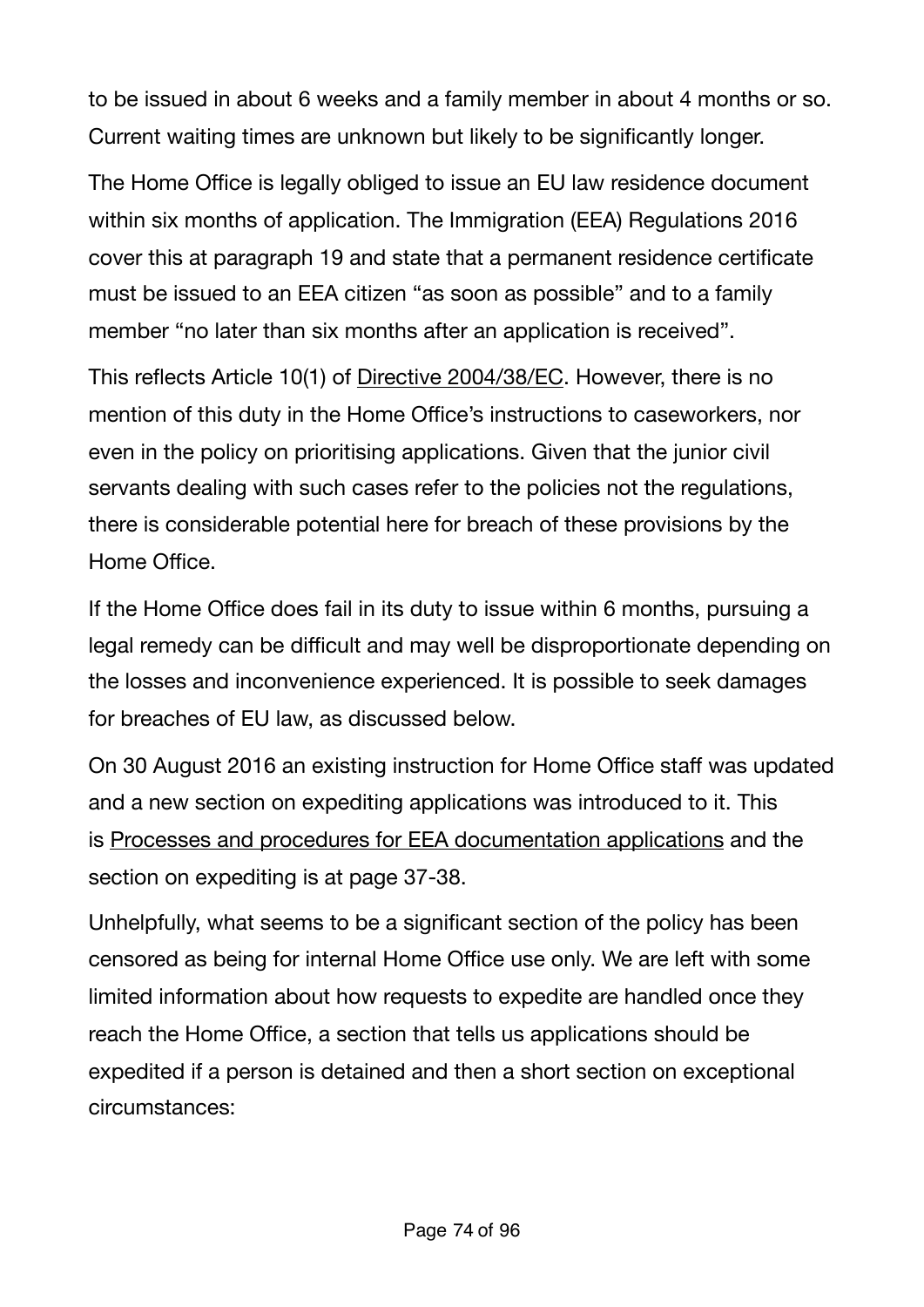*There may be exceptional, compelling circumstances that would merit an application being expedited. Examples of grounds which could be considered exceptional, compelling circumstances include:* 

*• family emergencies such as bereavement or serious illness* 

*• the need to travel for essential medical treatment overseas In all cases, documentary evidence of the exceptional, compelling circumstances must be provided.* 

*Family celebrations such as weddings and holidays are not generally considered exceptional, compelling 'family emergencies' which would merit expediting an application.* 

We do not know how to contact the famously impenetrable Home Office to request that an application be expedited. However, the policy does say this:

*Applicants may contact the Home Office directly, or may ask their MP or a minister to make enquiries on their behalf.* 

*All requests for a case to be expedited must be referred to the appropriate email inbox.* 

Home Office policy was previously that where an MP intervenes an application might be expedited and this seems likely to remain the case.

There is a phone number (call charges apply) for EU nationals on the [gov.uk](https://www.gov.uk/contact-ukvi/european-nationals) website.

### Requesting return of a passport

It is possible to request return of your passport from the Home Office using an [online form](https://eforms.homeoffice.gov.uk/outreach/Return_of_Documents.ofml). This does not have the effect of withdrawing the application, despite the name of the page. One of the first steps is to state whether you are withdrawing your application or not.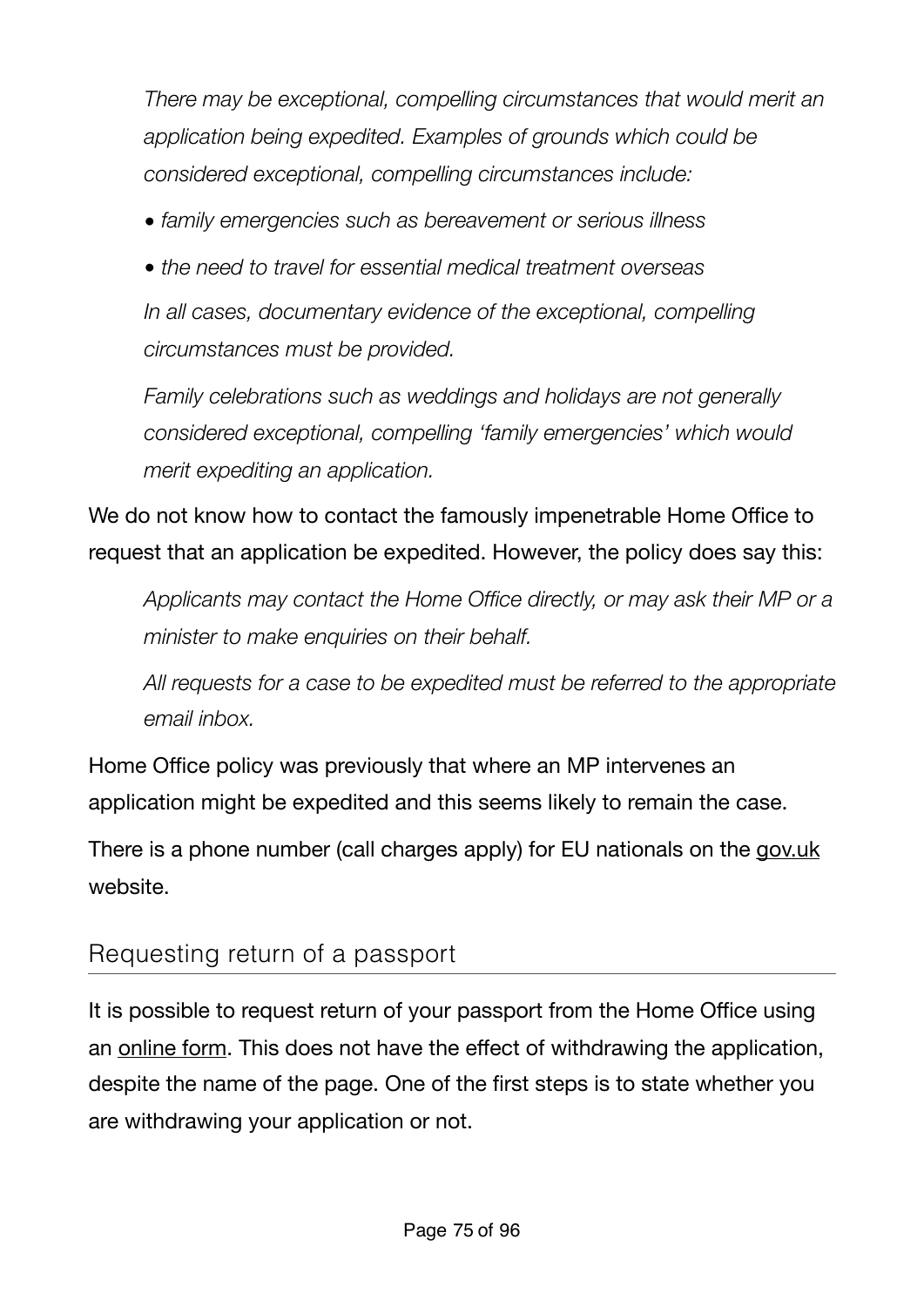The Immigration Minister stated in correspondence with the Immigration Law Practitioners Association on 10 October 2016 that current turnaround time for returning passports is within 10 working days.

Those using the newer online application (only available for EEA(QP and EEA(PR) at the time of writing) can have their passport returned immediately through the [European Passport Return Service](https://www.gov.uk/government/collections/european-passport-return-service) (which is different to the online passport return form mentioned above).

## If residence document is not received

A separate problem can sometimes occur where a decision is made on an application but the actual document does not arrive. The pages on gov.uk providing information on residence card applications (for EEA nationals and their family members) does include a specific passage on what to do [if your](https://www.gov.uk/apply-for-a-uk-residence-card/card-hasnt-arrived)  [card hasn't arrived](https://www.gov.uk/apply-for-a-uk-residence-card/card-hasnt-arrived). It says:

*Email the Home Office on [BRCDelivery@homeoffice.gsi.gov.uk](mailto:BRCDelivery@homeoffice.gsi.gov.uk) if you haven't received your residence card or permanent residence card within 10 working days of the date on your decision letter.* 

*Include the following in your email:* 

- *• your full name, date of birth and nationality*
- *• your passport number*
- *• your case reference number*
- *• a contact telephone number*
- *• your delivery address*

### Damages for delay

Most people will just be relieved to get their residence documents and want to move on even if there have been delays. However, delays can very seriously inconvenience some people, and even lead to loss of earnings. If Page 76 of 96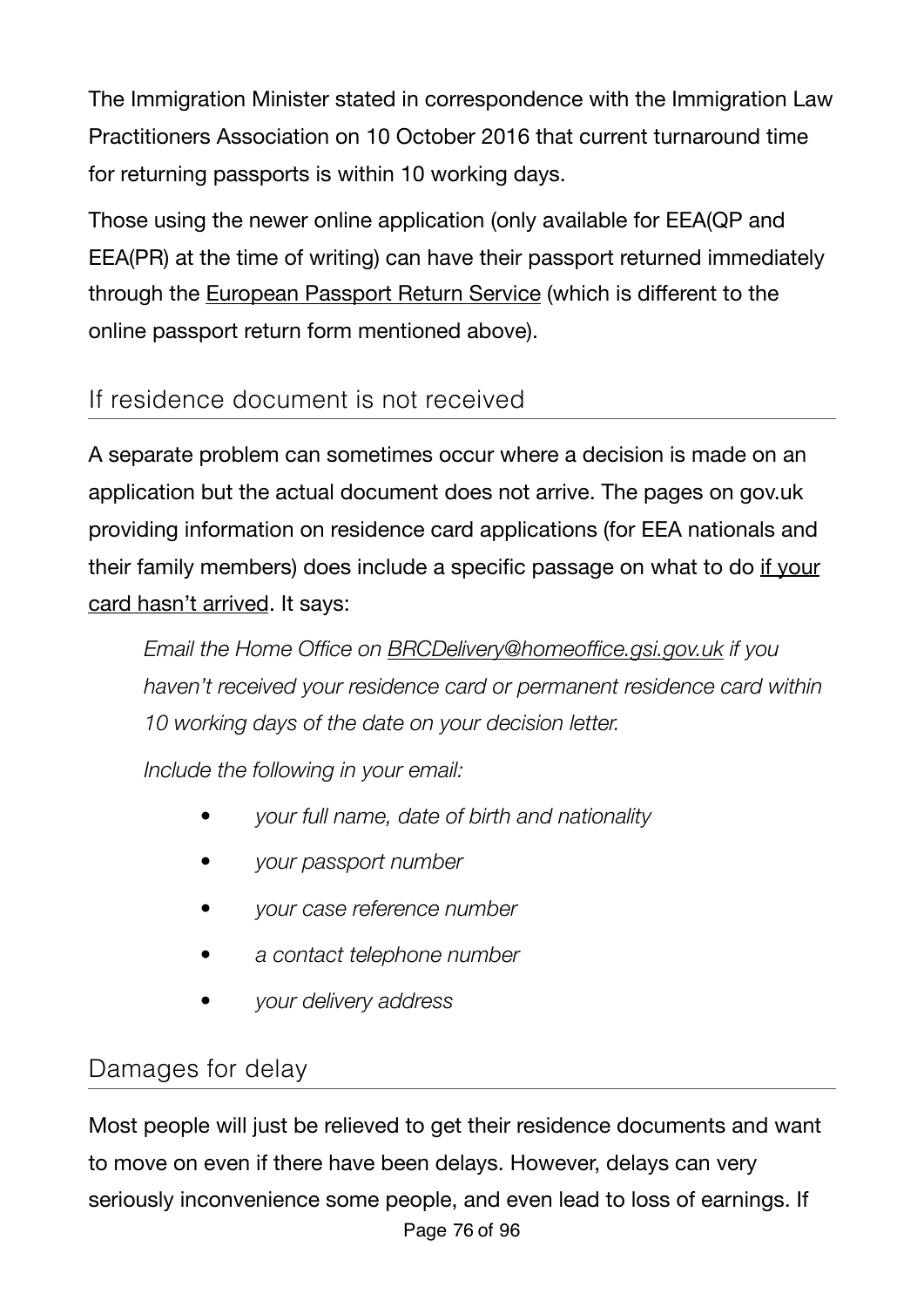so, damages or compensation for delays in the issuing of EU residence documents are discussed in these blog posts on Free Movement:

- [Family member of EU national awarded £136,000 damages against Home](https://www.freemovement.org.uk/family-member-of-eu-national-awarded-136000-damages-against-home-office/)  **Offi[ce](https://www.freemovement.org.uk/family-member-of-eu-national-awarded-136000-damages-against-home-office/)**
- Home Offi[ce pays £40,000 in damages for delay in issuing EU residence](https://www.freemovement.org.uk/home-office-pays-40000-in-damages-for-delay-in-issuing-eu-residence-documents/)  [documents](https://www.freemovement.org.uk/home-office-pays-40000-in-damages-for-delay-in-issuing-eu-residence-documents/)
- [Pursuing compensation from the Home O](https://www.freemovement.org.uk/pursuing-compensation-from-the-home-office/)ffice

An application to the Parliamentary Ombudsman with a request for damages might be more feasible than a full blown damages claim in court but is still a lengthy process, and it requires the intervention of a Member of Parliament.

# **What are the minimum formalities required?**

The Citizens' Directive 2004/38 sets out some requirements that Member States may impose when issuing EU residence documents. These appear at Articles 8, 9, 10, 19 and 20 of the Directive.

There is an important difference of language between the rules for EU citizens and third country family members when it comes to residence certificates and cards. Article 8 applies to EU citizens themselves and states that Member States *may only require* certain things, including a valid passport or identity card and then proof that the person is a qualified person. Article 9 applies to third country family members and says that Member States *shall require* certain documents, but does not limit or restrict the power to request documents in the same way as it does for EU citizens.

The provisions at Articles 19 and 20 of the Directive on permanent residence certificates and card are permissive rather than restrictive, meaning that Member States can potentially ask for more documents.

### Application fee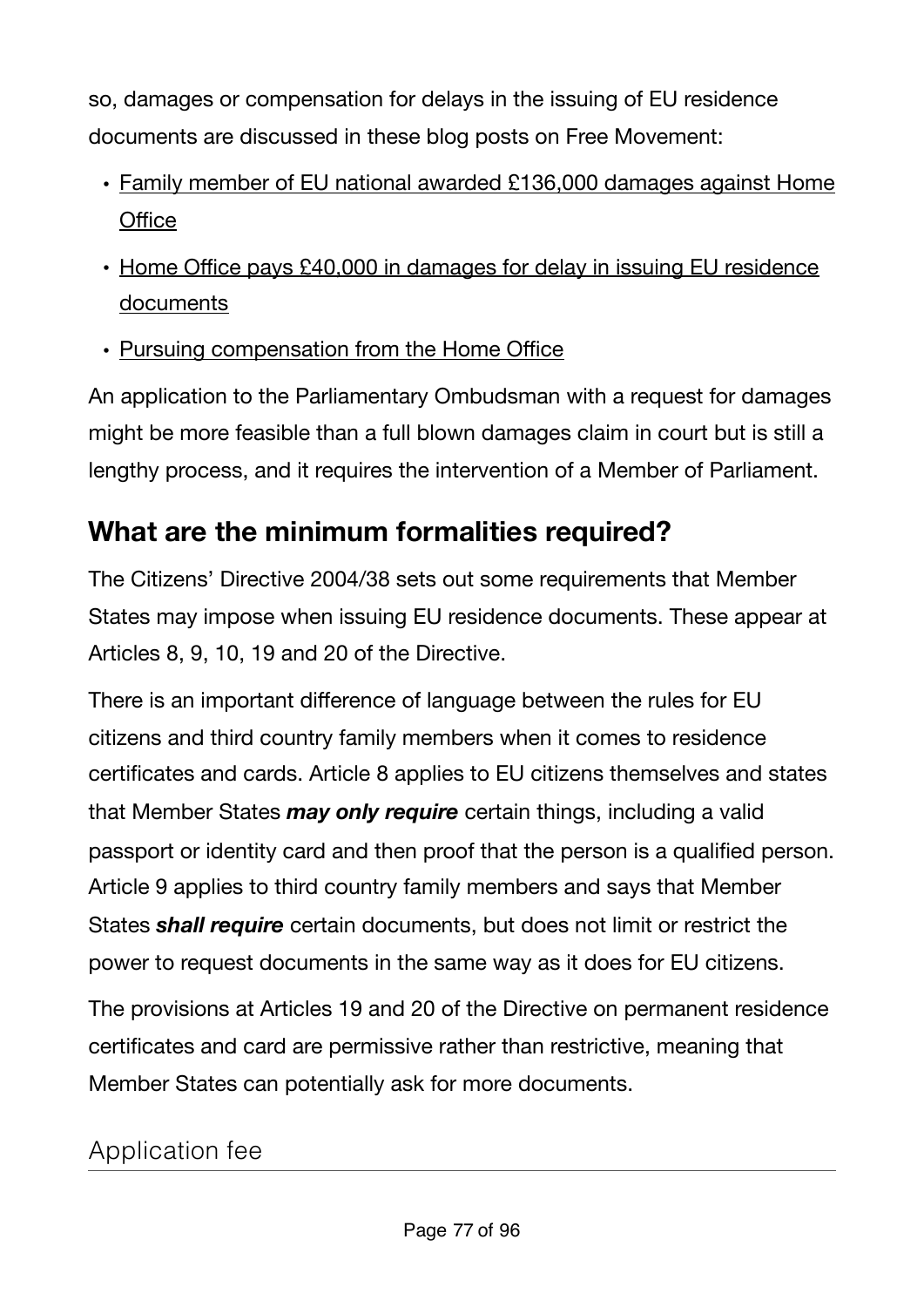There is a mandatory fee for a residence certificate or card or permanent residence certificate or card which *must* be paid for the application to be a valid one. This applies to EEA nationals and non EEA family members. The fee is £65 per person. Information on how to pay the fee is included on the latest version of the forms provided by the Home Office, at the time of writing the EEA(QP), EEA(FM), EEA(EFM) and EEA(PR).

There is no fee for Family Permit applications.

## Valid passport or identity card

It is necessary for all applicants for all types of residence card to provide a valid passport or identity document with the application. This is clear on the face of the Directive. A Member State is entitled to reject an application that includes a notarised copy or similar. However, where a passport or ID card cannot be provided due to circumstance genuinely beyond your control the requirement can be waived if suitable alternative proof of nationality and identity can be provided.

This can be inconvenient, particularly where the passport or ID card is needed for travel or for some other purpose such as proving entitlement to work. A request can be made to the Home Office for return of the document while the application is considered (an online form is provided) or if the online application process is used then the European Passport Return Service may be used and the passport is immediately returned.

Where the applicant is a family member of an EEA national, the UK regulations did not used to clearly state whose passport must be included with the application. In a case called *Barnett and others (EEA Regulations: rights and documentation)* [\[2012\] UKUT 00142 \(IAC\)](http://www.bailii.org/uk/cases/UKUT/IAC/2012/00142_ukut_iac_2012_bb_ors_jamaica.html) the tribunal held that it is the passport of the family member that must be included, not the passport of the EEA national. However, despite this case the Home Office has been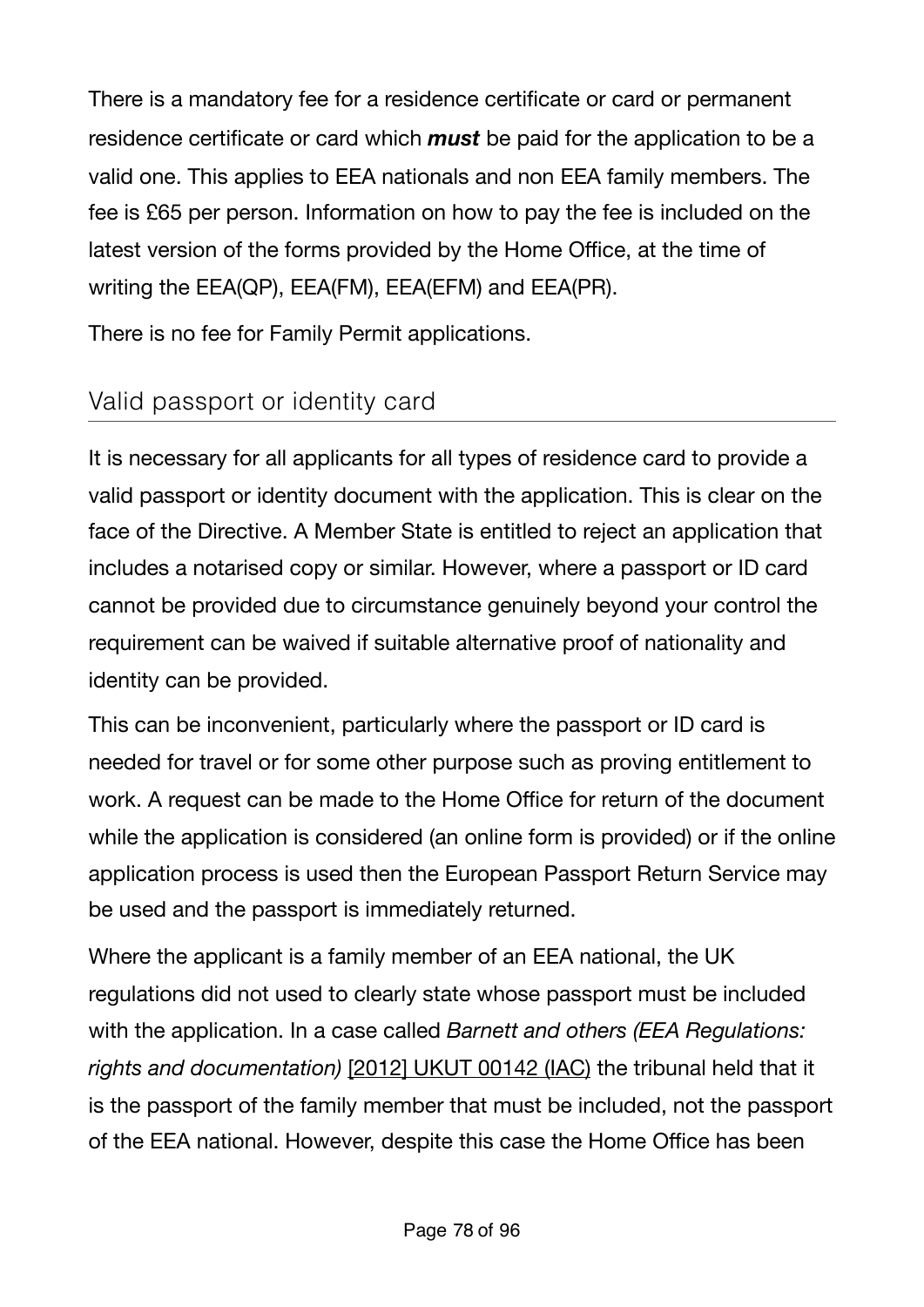known to refuse applications where the passport of the EEA national is not included.

From 1 February 2017 the regulations were being changed definitely to require the passport of the EEA national to be submitted as well.

#### Other evidence or proof

For the other requirements that need to be satisfied, the Directive provides that "proof" that the person qualifies must be submitted. It is to these different forms of proof that we now turn.

## **What evidence do I need to include?**

This depends on the type of application being made. The evidence is broadly similar because the requirements are similar for different types of qualifying activity in the UK, but here we look at different types of application to spell things out.

### Initial right of residence

The initial right of residence is unqualified, unless there are public policy reasons for the exclusion of a person from the UK such as previous criminal offending. There is therefore no evidence that is required for a document certifying the initial right of residence, other than the EU citizen is an EU citizen and that any family members are related as claimed.

#### Residence

In the case of a worker the Citizens' Directive 2004/38 states that Member States may *only* require of a worker "a confirmation of engagement from the employer or a certificate of employment" before issuing a residence certificate.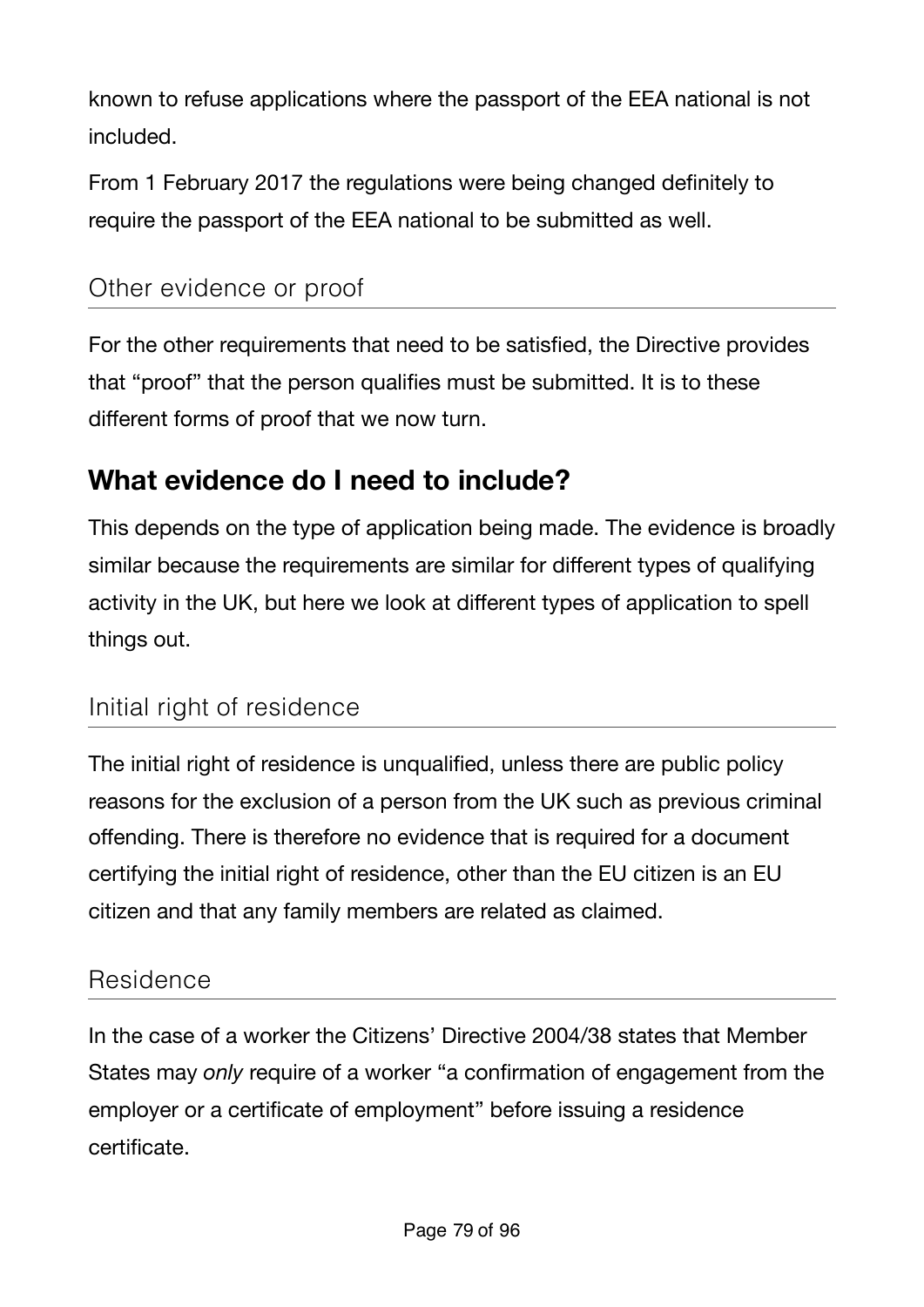A contract of employment should therefore suffice. Alternatively, or if for some reason wanting to submit additional evidence, evidence such as wage slips, P60s and bank statements showing payments from employment would all be suitable proof of employment.

The EEA(QP) form requests the following types of evidence:

*e.g. employer's declaration (section 3B) or letter, plus wage slips or bank statements showing receipt of wages*

The form also requests the start date for employment, the number of hours worked per week and salary or wages received. The [guidance notes](https://www.gov.uk/government/publications/apply-for-a-registration-certificate-as-a-qualified-person-form-eea-qp) that accompany the form state that the evidence should cover "at least" the last 3 months or else the entire period of employment if less than three months.

None of these pieces of information other than the employer declaration of employment is mandatory in EU law.

This list of evidence and information requested illustrates the problem with using this form; the Home Office requests more evidence than it is supposed to and the additional evidence requested by the Home Office may trigger a refusal if, for example, the Home Office takes the view that the employment is not sufficiently well paid, does not meet basic living needs or is not genuine and effective. Whether in a given case these are lawful and legitimate reasons for refusal may well be highly questionable. Further, the evidence requested by the Home Office will reveal spending habits and personal information which many people will feel it is inappropriate and unnecessary to disclose to a Home Office official.

If unable to find employment within the initial right of residence period of three months and needing to establish a right of residence while still looking for work, the EEA(QM) suggests the following forms of evidence:

*e.g. proof of receipt of job-seeking benefits, letters of invite to interviews, rejection letters from employers, evidence of academic or professional qualifications, etc*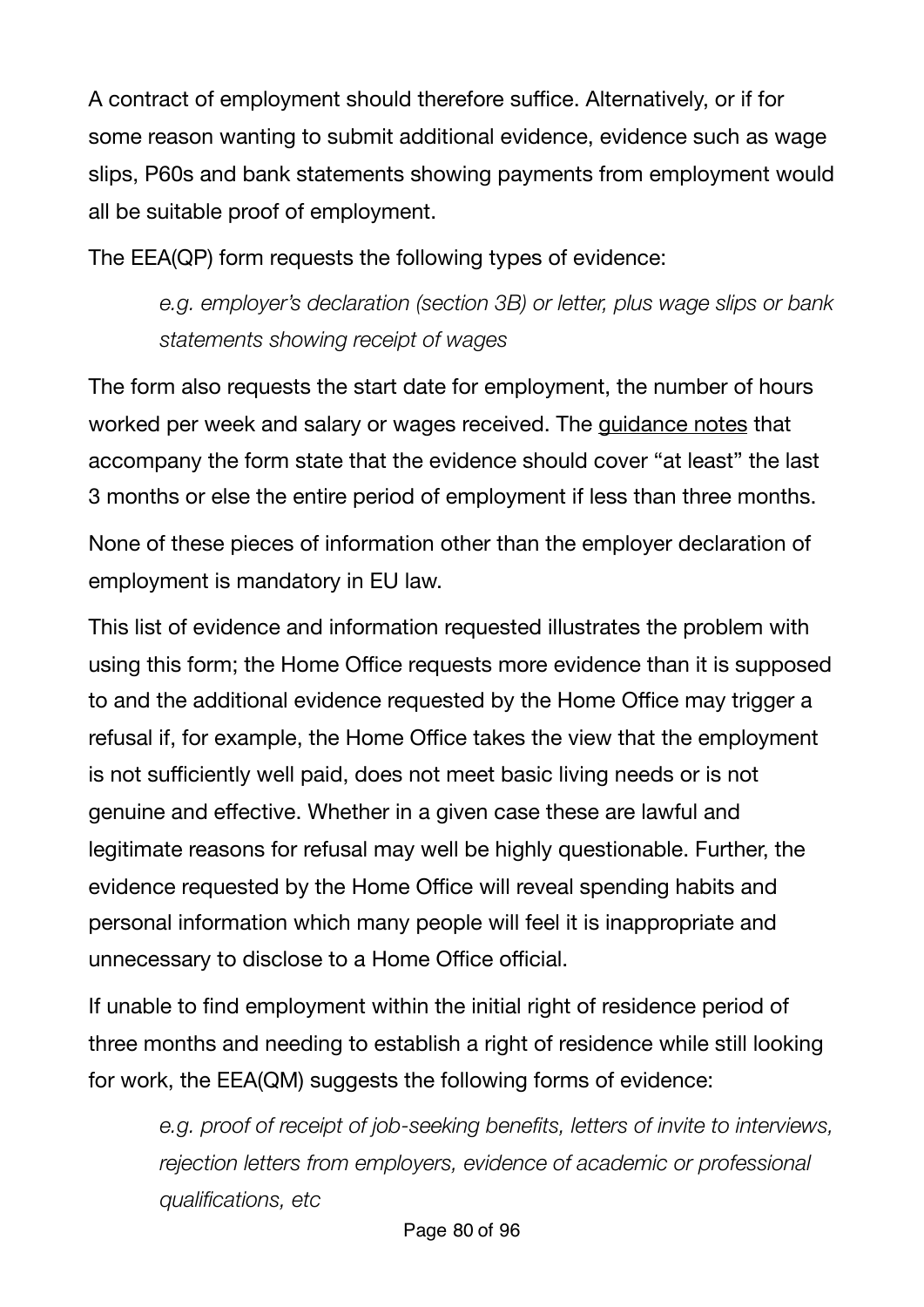Other forms of evidence such as the adverts for which applications have been made could also be used.

#### Permanent residence

As already discussed above, in order to qualify for permanent residence a person needs to have been residing in the UK as a qualified person for five years. Possession of a residence certificate or residence card is not enough by itself, because these are always issued for five years and a person might cease their qualifying activity during the five year period.

The same is true when applying for a permanent residence certificate or card; what is needed is evidence of residing in the UK as a qualified person or family member for the required five years.

The type of evidence required will therefore depend on how the person qualifies for permanent residence. To put it another way, the same kind of evidence needed to obtain a residence certificate or card will be needed for permanent residence, but this time five years' worth of it. It is instructive to look at the old [EEA application guidance notes,](http://webarchive.nationalarchives.gov.uk/20141203164455/https://www.gov.uk/government/publications/guidance-on-applications-for-residence-documents-for-eea-nationals) which were far shorter and simply said as follows about applications for permanent residence:

*The documentation you need to send us along with your application is the same as the evidence required for a Registration Certificate, except that you must provide proof that you have been resident in the United Kingdom for a continuous five-year period and that you were exercising treaty rights during this time. Examples of how you can prove that you have been resident include tenancy agreements, utility bills and bank statements. Examples of the evidence to support exercising treaty rights can be found under the Registration Certificate section of these guidance notes. You will need to provide documentation which confirms that all the family members included on the application form have been*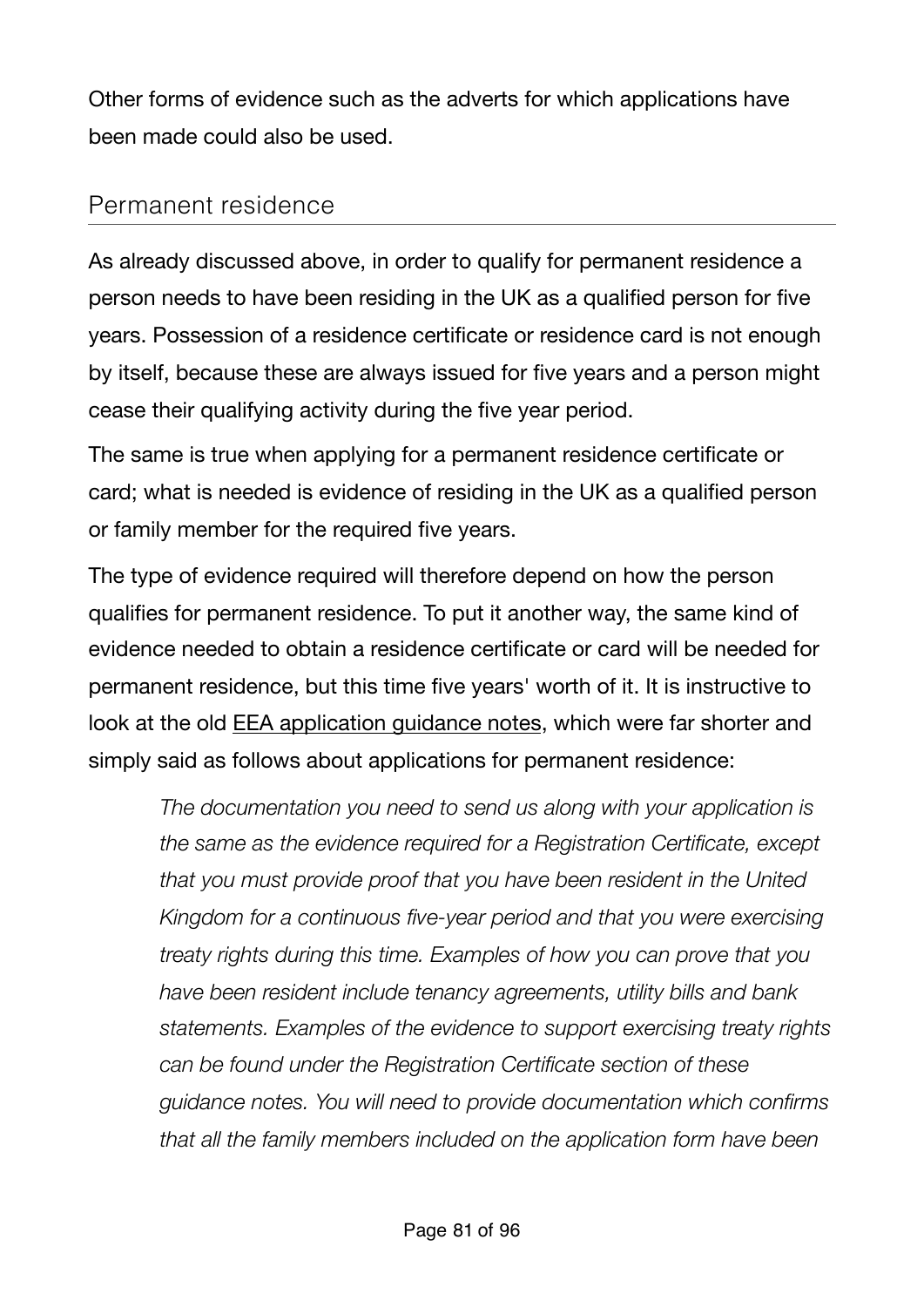*resident for the full five-year period. In the case of children, this may include school or nursery letters or immunisation records.*

There has been no change in EU law since that old guidance was withdrawn at the start of 2015 by the Home Office; there is no prescribed list of documents that *must* be submitted.

The EEA(PR) [guidance notes](https://www.gov.uk/government/publications/apply-for-a-document-certifying-permanent-residence-or-permanent-residence-card-form-eea-pr) set out the Home Office's current wish list of documentation for different scenarios. For an EEA national worker, for example, the guidance suggests:

- *• Letter from each employer confirming the dates you/your sponsor worked for them, salary/wages, normal hours of work, and the reason the employment ended (if relevant)*
- *• Wage slips and/or bank statements showing receipt of wages (this must cover each job you have/your sponsor has held during the relevant qualifying period)*
- *• P60s for each year in which you were/your sponsor was employed. If you can't submit the documents above (for example, you've lost the relevant documents, the employer is no longer trading or you are/your sponsor is unable to contact them), you should enclose a letter explaining why not and you must submit alternative evidence of the relevant employment, such as:*
- *• P45s*
- *• signed contract of employment*
- *• notice of redundancy*
- *• letter accepting resignation*
- *• letter of dismissal*
- *• employment tribunal judgment relating to the employment.*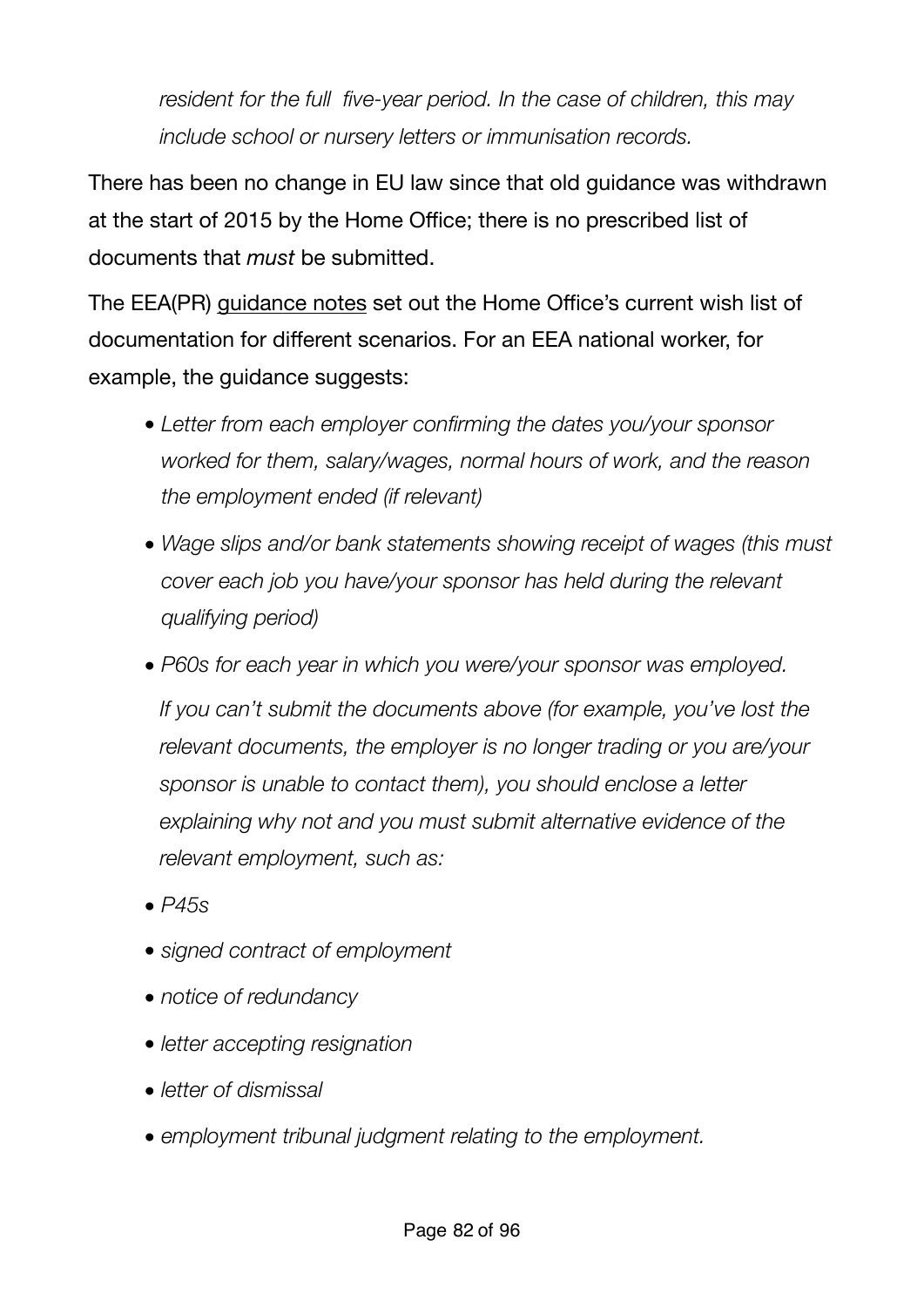In fact a letter from the relevant employer or employers and/or employment contract(s) and P60s should be more than sufficient, with any gaps around the P60s filled in with wage slips and bank statements showing receipt of wages. Personal expenditure can be redacted (blacked out with a marker pen) from bank statements; Home Office officials only need to see the money was genuinely received, they do not need to know what it was spent on.

The EEA(PR) guidance notes can be used as a guide and checklist but remember it is important to prove entitlement to permanent residence using documents that can not easily be forged or manufactured; not every single document suggested by the Home Office need be submitted.

Where an application for a permanent residence certificate or card is based on retained rights, appropriate evidence will be needed depending on how the rights were retained.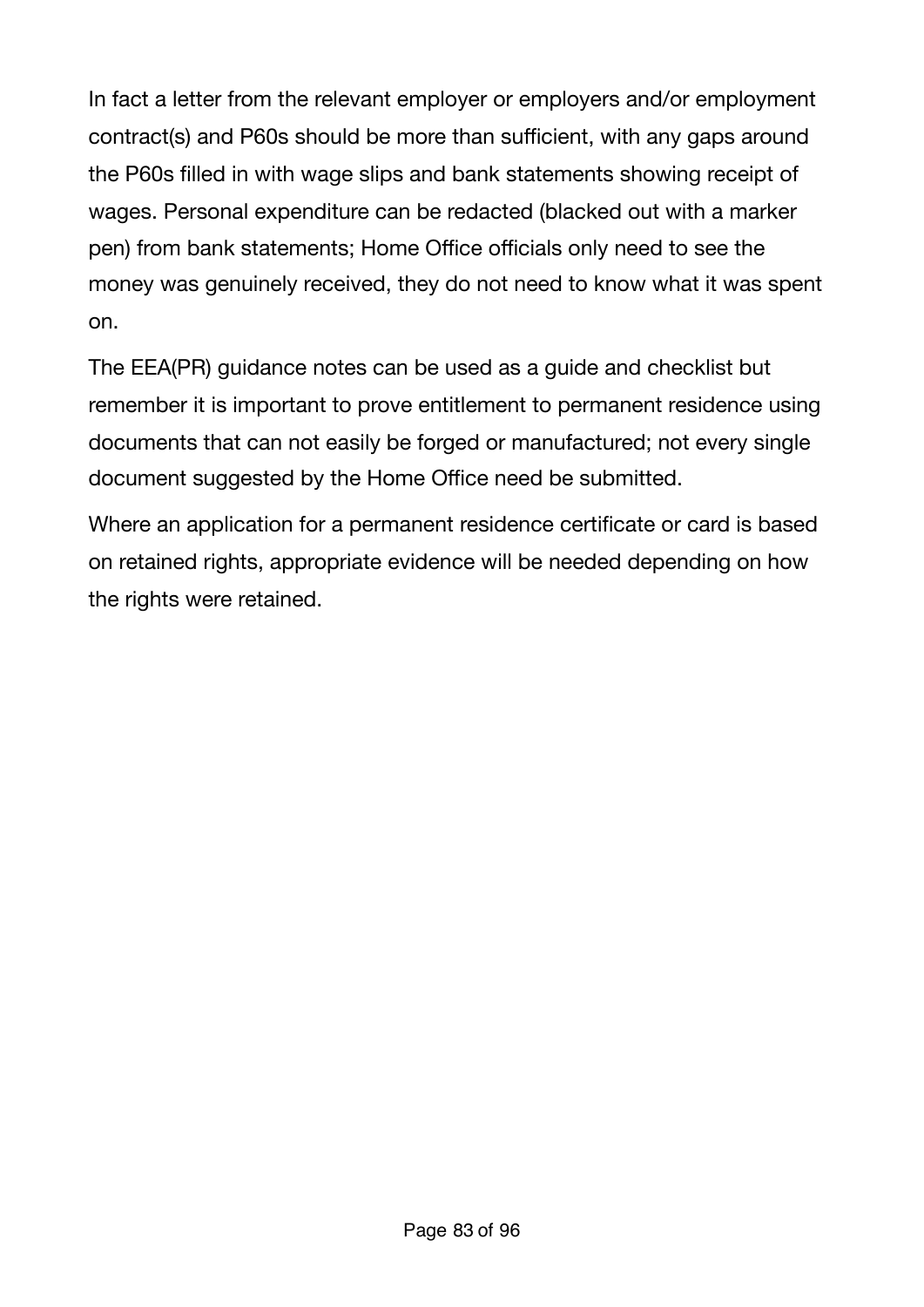## **WHAT TO DO IF YOU ARE REFUSED**

In previous years around three out of four (75%) of applications for permanent residence documents were successful. Only one in four (25%) were refused. In an [analysis of the figures](http://www.migrationobservatory.ox.ac.uk/resources/commentaries/today-gone-tomorrow-status-eu-citizens-already-living-uk/) the University of Oxford based Migration Observatory found as follows:

*Analysis of the data by nationality suggest that approval rates are lower among nationals of EU-14 countries (those that were already members of the EU before 2004). Excluding invalid applications, 72% applications by EU-14 nationals were approved in 2015, compared to 80% of A8 nationals and 87% of Romanians and Bulgarians. The figures including invalid applications were 61%, 72% and 79%, respectively…* 

*There are no published data on why applications are refused or considered invalid. Reasons could include people applying too soon, having breaks in their employment, or not having comprehensive sickness insurance; as well as not providing sufficient documentation, providing an incomplete application or forgetting to include the fee.*

If an application is refused, there are different options available. Which is best depends on personal circumstances and on the reasons given by the Home Office for refusing the application.

## **Accept the refusal**

Sometimes a refusal is right and the applicant does not have a right of residence or permanent residence, or perhaps does not currently have evidence to prove his or her case.

Sometimes it is better to accept the decision and look for a different way forward or make alternative plans for the future. Challenging a decision in the courts or tribunal can be very time consuming, expensive and stressful and that effort might be better expended differently.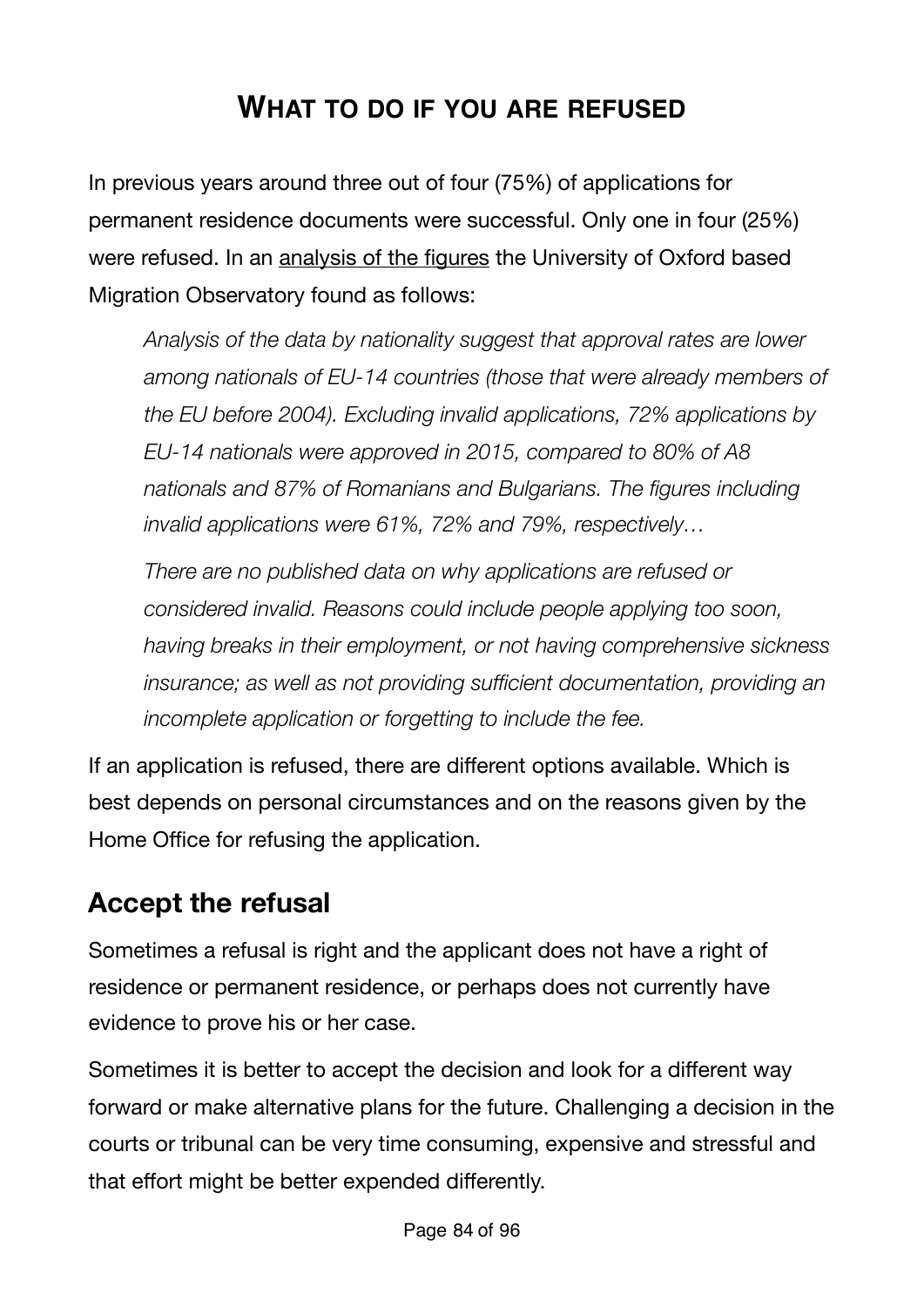# **Reapply**

One of the many advantages of EU free movement law over domestic UK immigration law is that it is simple, cheap and convenient to simply reapply and make a new application. The cost is only £65, compared to an application fee of hundreds of pounds for UK immigration law applications.

The cost of lodging an appeal is usually £80 for a hearing "on the papers" and rises to £140 for a proper oral hearing in front of a judge (some EEA appeals are exempt from the fees: see below).

Following on from Brexit, the principle disadvantage to being refused and having to make a new application is the waiting time, which is unknown at the time of writing.

Sometimes a fresh application will be the best way forward. This may be so if, for example, an application was refused because of insufficient evidence or because the evidence requirements were misunderstood and the right documents were not submitted the first time. If the right evidence is available now it will almost certainly be better to just make a new application.

#### **Example**

Xavier made an application for a permanent residence card as the family member of an EU national. His application was refused because he only submitted evidence that his wife had been working in the UK for the last year; he needed to submit evidence that she had been working for the last five years (or that she was otherwise a qualified person for five years).

He has good evidence but had simply not submitted it. He makes a new application with the correct evidence and his new application is granted.

There may be cases where there is little or no point making a new application, however. Where the Home Office refused an application for legal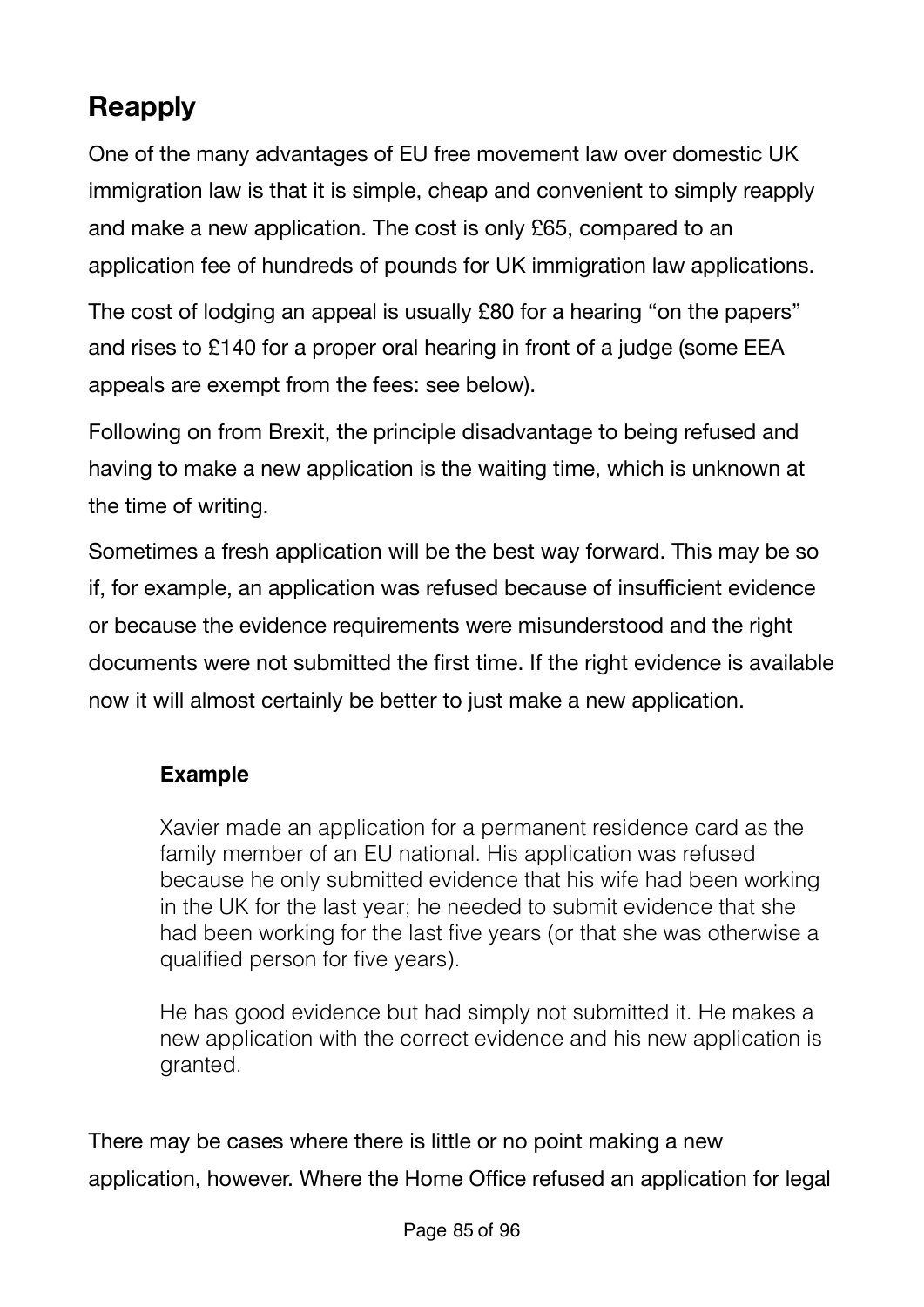reasons such earnings being too low or there being too long a gap in employment then a court or tribunal challenge might be the only realistic way forward. It is only where you have newer or better evidence than you originally submitted that a new application is likely to be worthwhile.

# **Ask for reconsideration**

The Home Office has a policy on when refusals of EU law applications will be reconsidered. It is set out in policy document [Processes and procedures for](http://www.apple.com)  [EEA documentation applications.](http://www.apple.com)

There is no specific form to use or fee to pay.

In short, the policy is that where the Home Office has made a clear and provable mistake then a request for reconsideration can be made. The examples that are given in the policy for when reconsideration might be appropriate are as follows:

- *• the applicant or representative raises a point of law this could include accusations that the wrong regulation has been applied to the refusal*
- *• the applicant or representative raises a challenge to Home Office policy this could include where the wrong policy has been applied or the policy itself is alleged to be unlawful*
- *• the applicant or representative has rightly drawn attention to the fact that evidence alleged not to have been provided in support of the application was actually with the Home Office at the relevant time*
- *• new and compelling evidence was submitted before the refusal decision was dispatched that would, if it had been considered at the time, have led to documentation being issued*

These examples show that reconsideration is not about cases where the applicant and the Home Office disagree about something but where the Home Office might actually have reached a different decision had a mistake not been made about the relevant category of application or evidence that Page 86 of 96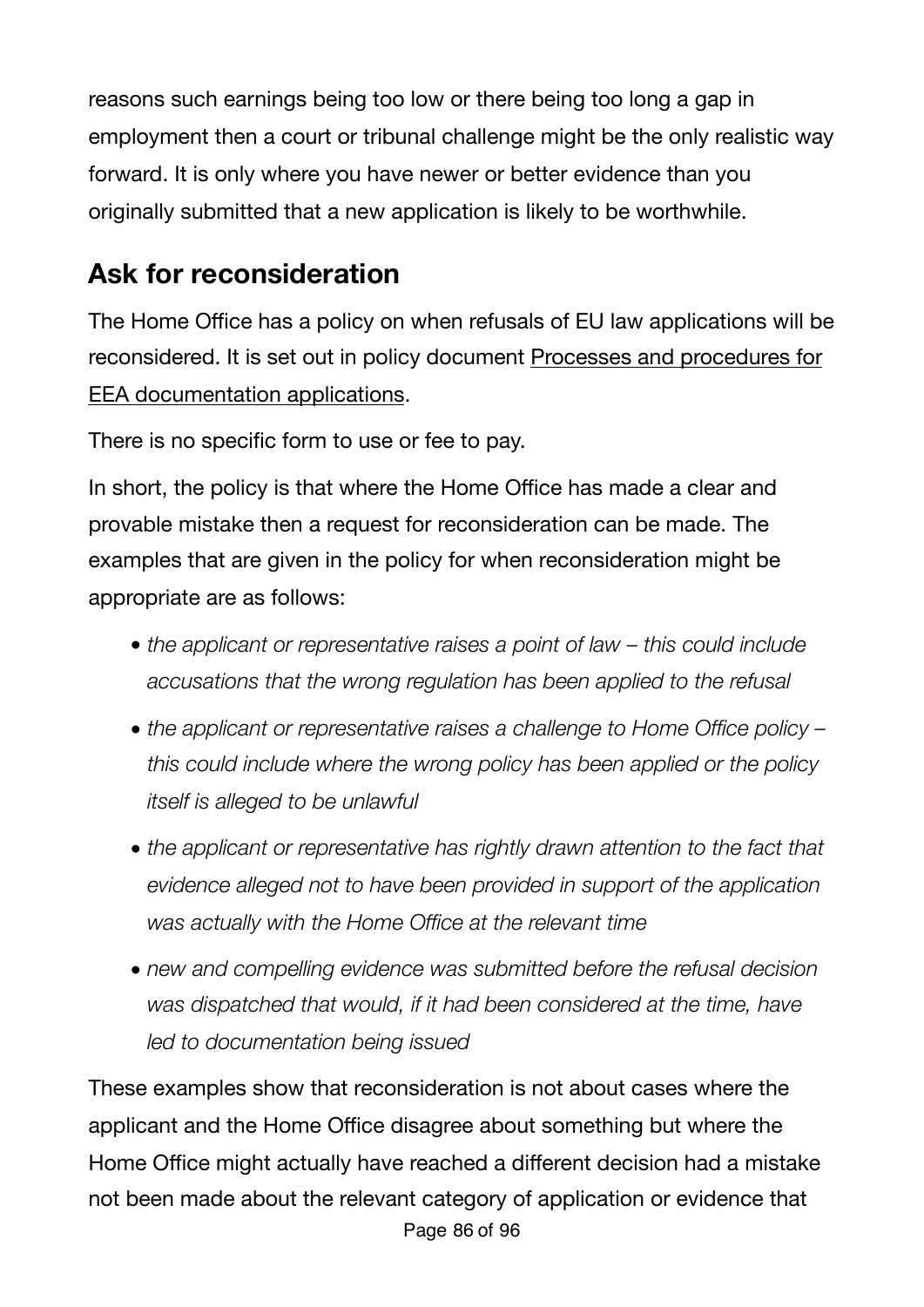had been submitted. If the official looking at the case has failed to apply correct Home Office policy that might be another example where reconsideration might be effective.

The policy also sets out a list of circumstances where reconsideration is NOT appropriate:

- *• the applicant or representative requests a reconsideration without putting forward any substantive arguments*
- *• the applicant or representative submits documentary evidence after the refusal decision has been issued*
- *• the applicant or representative asks for reconsideration on a different basis than the original application (for example under Article 8 of the European Convention on Human Rights)*

Where an appeal has already been lodged the policy says that applications for reconsideration should be refused; it is not possible to appeal and ask for reconsideration at the same time. This means that a choice has to be made, because if a person applies for reconsideration it will almost certainly take far longer than the 14 days allowed for lodging an appeal. It is sometimes possible to submit appeals late, after the deadline, but waiting for a reconsideration decision from the Home Office is unlikely to be accepted as a good enough reason.

There is no timescale for asking for reconsideration nor for the reconsideration application to be decided within. It is possible that an application for reconsideration might be made and it might take a considerable time to receive any response.

#### **Example**

Yvonne is in a similar position to Xavier in the last example. She applied for a permanent residence card as the family member of an EU citizen. She did submit the right evidence and included five years'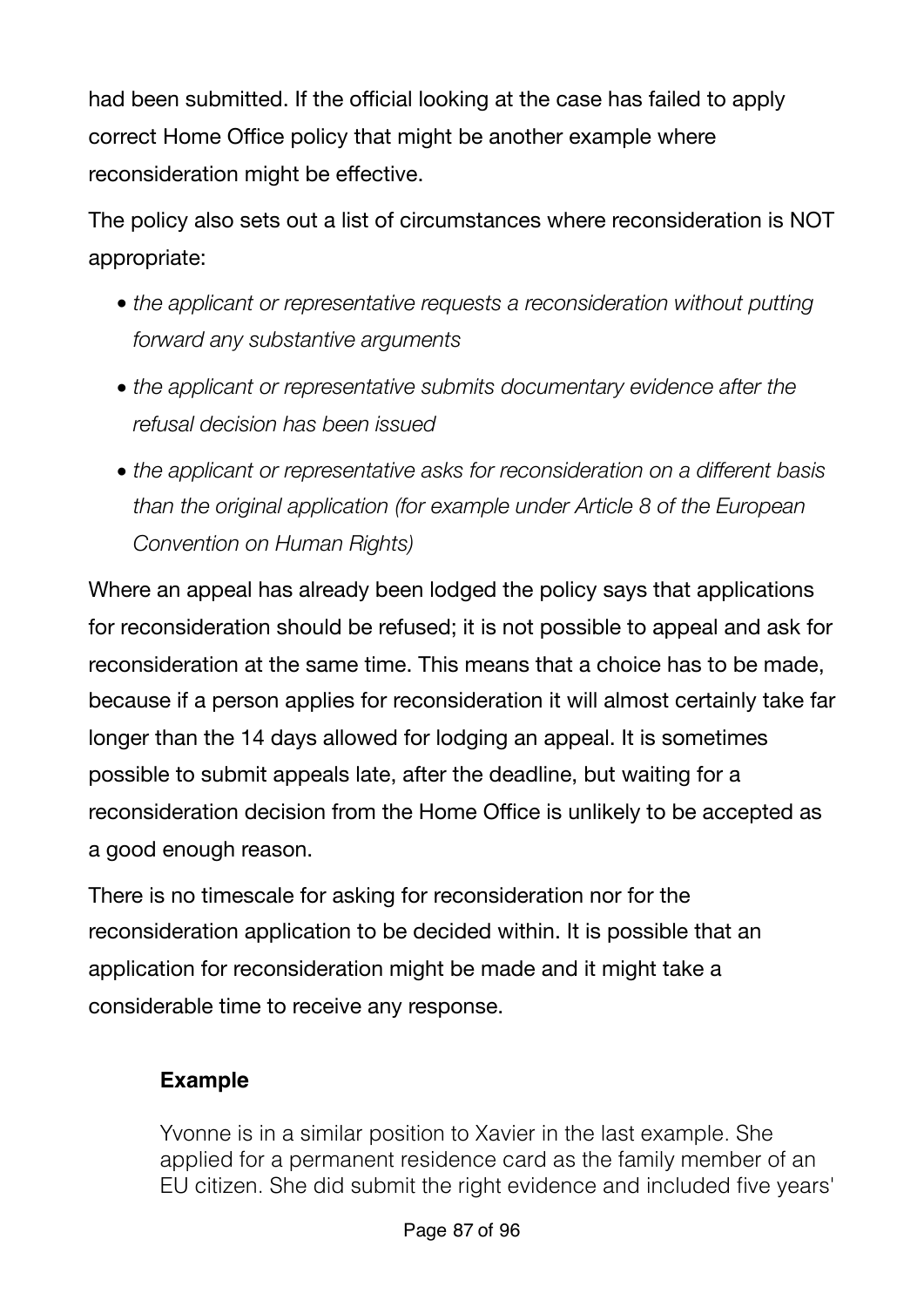worth of p60s for her husband plus an employment contract and employer letter. Her application is refused by the Home Office on the grounds that she only included one years' worth of evidence.

Luckily, Yvonne kept a copy of her application and she resubmits it with a covering letter asking for reconsideration, politely pointing out that in fact she included five years' worth of evidence.

Her application for reconsideration is granted and she is issued with a permanent residence card.

Where a refusal is based on the Home Office's interpretation of the law or the evidence and the right law or evidence was considered but you feel a wrong decision was reached, that will not be a good case to ask for reconsideration. In such circumstances, the reconsideration may well take considerable time (it is unlikely to be high priority at the Home Office) and will be pointless. It would probably be better to reapply or bring a legal challenge.

# **Appeal**

It is sometimes possible to pursue an appeal against refusal of an EU right of residence or permanent residence decision.

### Is there a right of appeal?

*—* 

The right of appeal is not automatic: it is a limited right of appeal defined in the Immigration (European Economic Area) Regulations 2016 at paragraph 36 read alongside the definition of "an EEA decision" at paragraph 2.

In short, there is generally a right of appeal against an "EEA decision". An "EEA decision" is defined as follows:

*"EEA decision" means a decision under these Regulations that concerns*

*(a) a person's entitlement to be admitted to the United Kingdom;*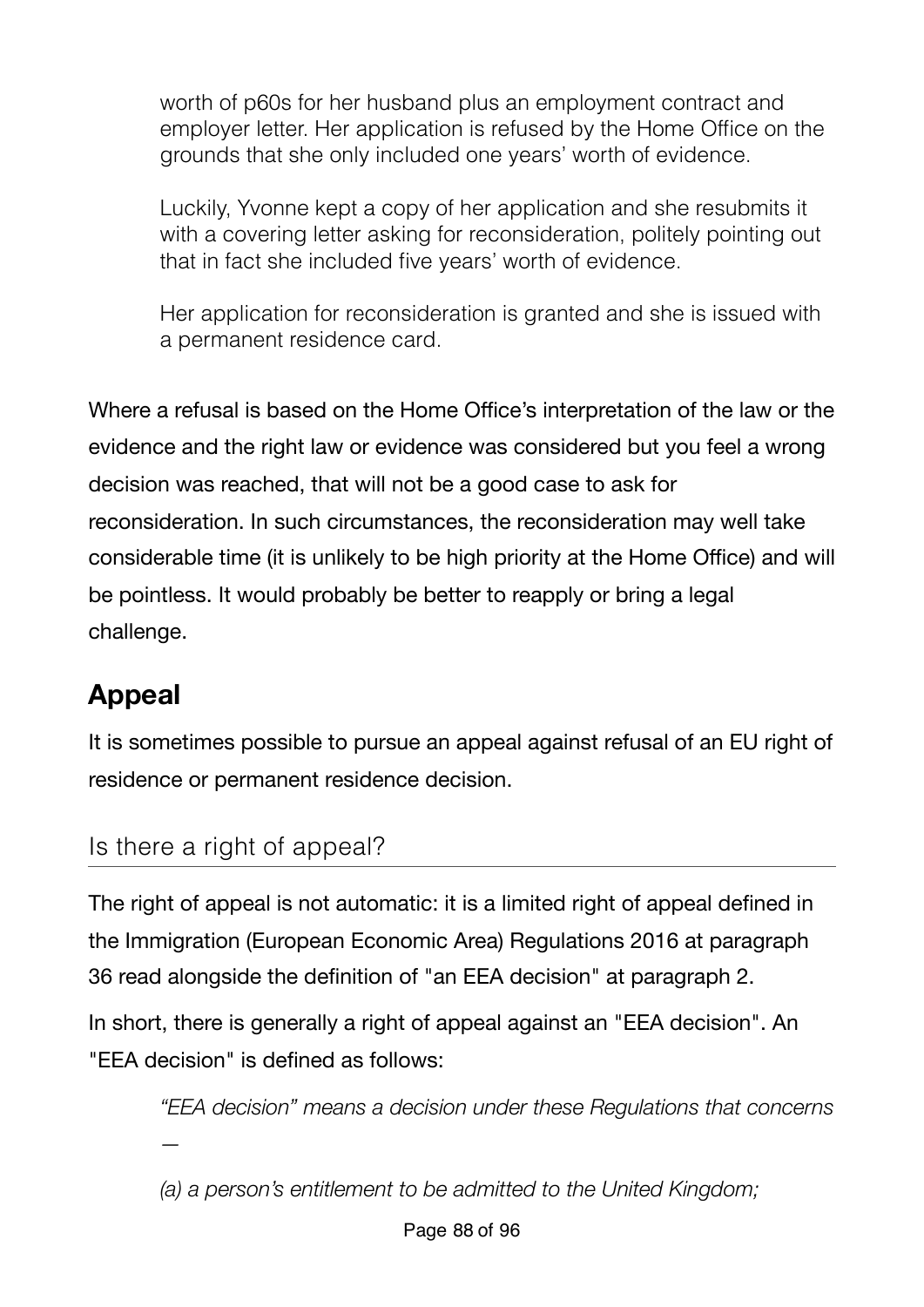*(b) a person's entitlement to be issued with or have renewed, or not to have revoked, a registration certificate, residence card, derivative residence card, document certifying permanent residence or permanent residence card (but does not include a decision that an application for the above documentation is invalid);* 

*(c) a person's removal from the United Kingdom; or* 

*(d) the cancellation, under regulation 25, of a person's right to reside in the United Kingdom,* 

*but does not include a decision to refuse to issue a document under regulation 12(4) (issue of an EEA family permit to an extended family member), 17(5) (issue of a registration certificate to an extended family member) or 18(4) (issue of a residence card to an extended family member), a decision to reject an application under regulation 26(4) (misuse of a right to reside: material change of circumstances), or any decisions under regulation 33 (human rights considerations and interim orders to suspend removal) or 41 (temporary admission to submit case in person) On most occasions that an application by an EEA national or*  family member of an EEA national for a residence or permanent *residence document is refused, there will be a right of appeal. There is also generally a right of appeal where an application for a family permit is refused.* 

However, there is **no right of appeal** against refusal of an application by an extended family member. It was previously thought that there was such a right of appeal but in a case called *Sala (EFMs: Right of Appeal : Albania)* [\[2016\] UKUT 411 \(IAC\)](http://www.bailii.org/uk/cases/UKUT/IAC/2016/411.html) the Upper Tribunal held that this interpretation was wrong and that in fact there is no right of appeal. Where an application by an extended family member is refused, the only available legal challenge is therefore an application for judicial review (see below).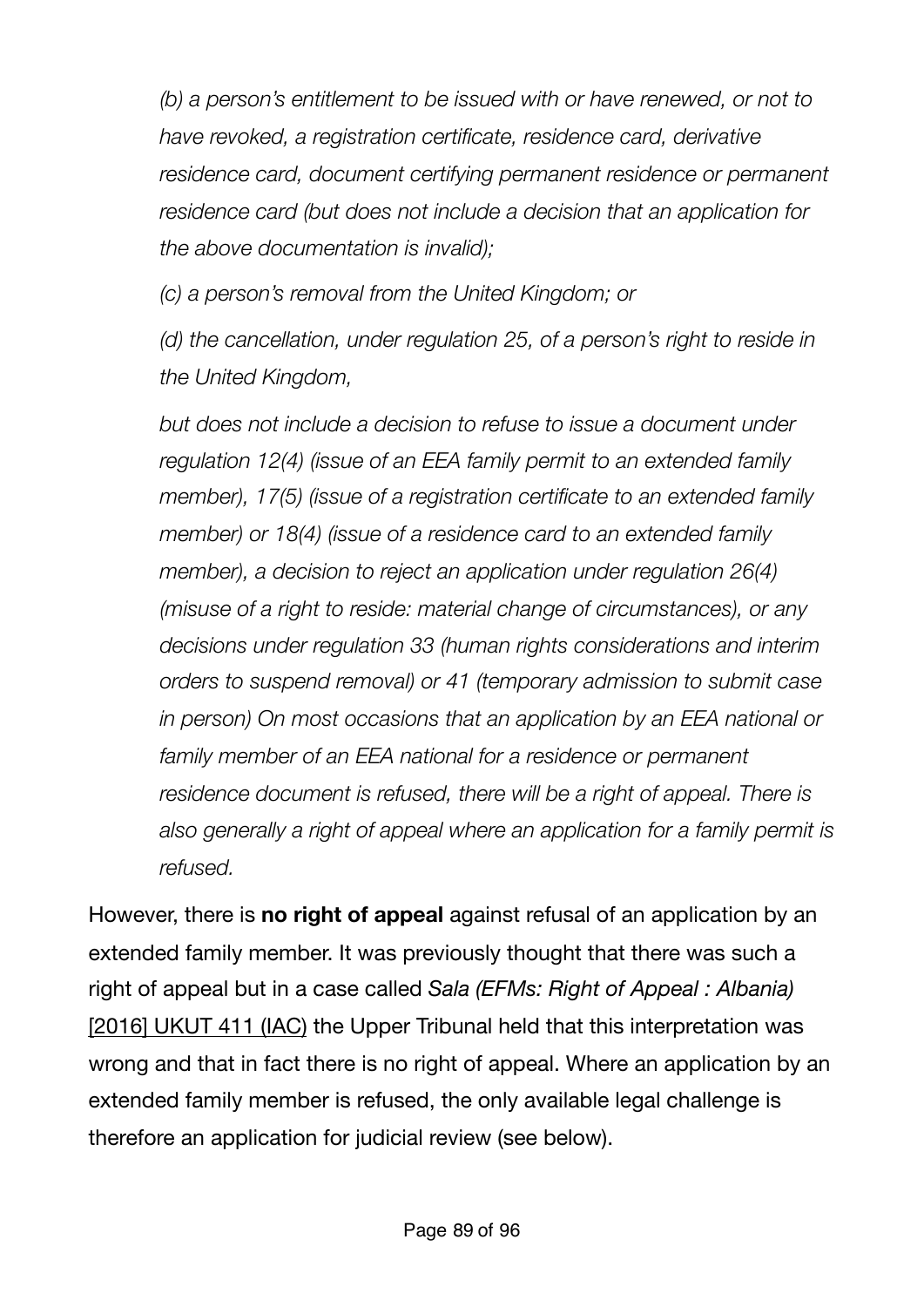There is also **no right of appeal** in these circumstances (even though it might at first look as if there is a right of appeal):

- 1. Where an EEA national is the applicant and fails to produce a valid national identity card or passport issued by an EEA state.
- 2. Where the applicant claims to be in a durable relationship with an EEA national but fails to produce sufficient evidence to satisfy the Home Office that he or she is in a relationship with the EEA national (although note it does not have to be enough to show a durable relationship, just a relationship).
- 3. Where a non-EEA family member or relative is the applicant and fails to produce a passport and one of an EEA family permit, an EEA residence card from another Member State, proof that he or she is a family member or relative of an EEA national (or in a retained rights case former family member).
- 4. Where a non-EEA national claims to have a derivative right of residence but does not produce a valid national identity card issued by an EEA Member State or a passport and one of an EEA family permit or the types of proof set out at paragraph 26(3A)(b)(i) to (v).
- 5. Where the Home Office certifies that the ground of appeal has already been considered in a previous appeal.

### Lodging an appeal

If there is a right of appeal (or there may be and the only way to find out is to try lodging one) it can be lodged online or by submitting forms on paper.

The court fee for lodging an appeal is usually £80 for an appeal "on the papers" or £140 for a full oral hearing which the appellant and his or her lawyer, if he or she has one, can attend in person.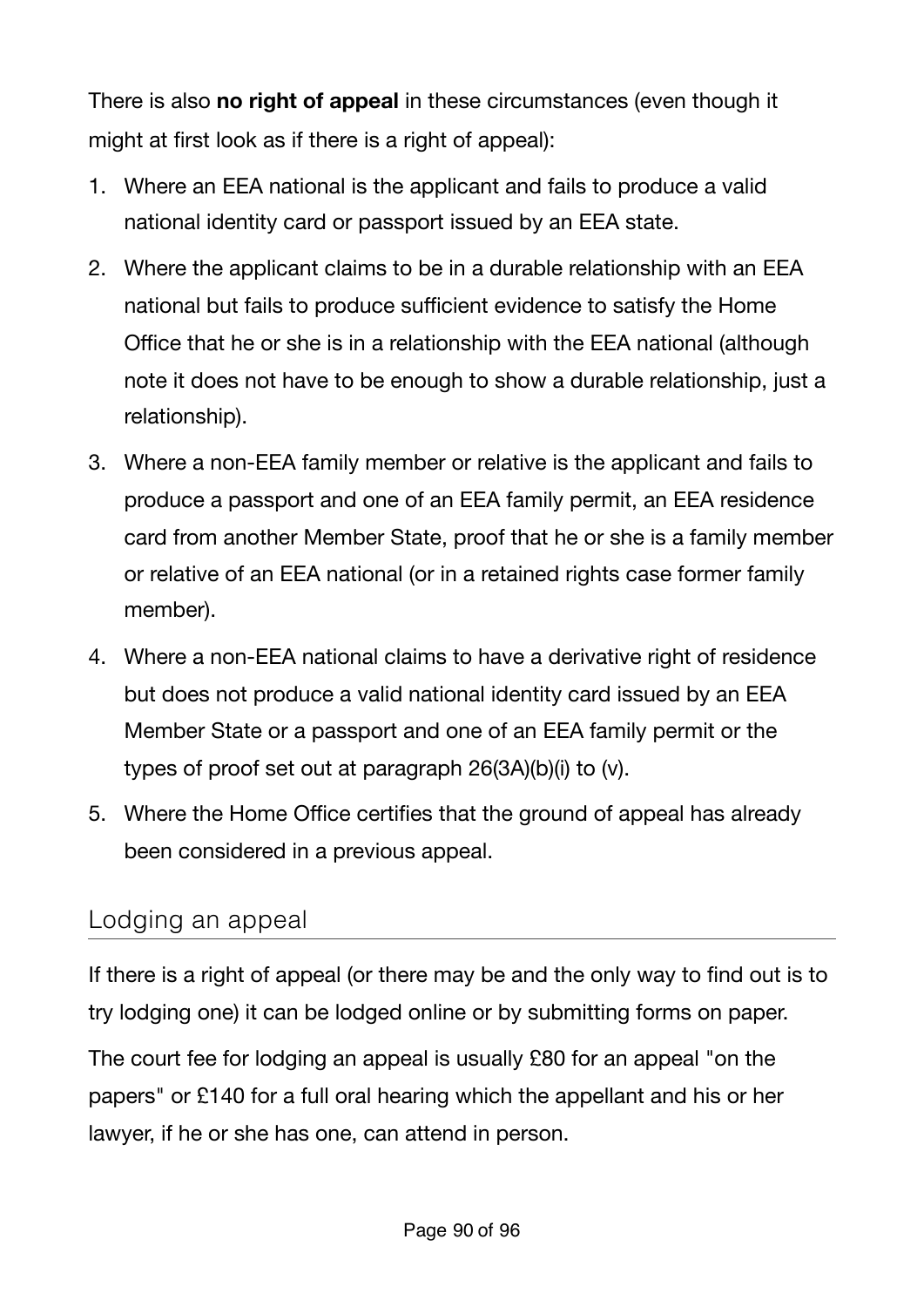An appeal does not need to be paid where the appeal is against a decision to remove an EEA national and/or family member. A refusal of a residence or permanent residence certificate or card will not necessarily be a decision to remove a person, though. The text of the refusal letter needs to be read carefully to see if there is an explicit reference to removal.

If the appeal succeeds, the Home Office will normally be ordered to repay the appeal fee to the appellant.

In most cases applicants ask for an oral hearing so that they can attend the hearing and give evidence and see the judge to present arguments in person. The chances of success are certainly higher that way.

Once the online appeal is submitted it is necessary to physically send to the tribunal the notice of decision and ensure that you make payment. Additional documents can be submitted at that stage if desired and available but most people wait until much closer to their hearing date to submit additional evidence. Part of the appeal process is that the Home Office bundle of documents is received, and at that point the appellant will want to respond to the evidence they rely on.

Appeals can be submitted and paid for online through a [tribunal portal](https://immigrationappealsonline.justice.gov.uk/IACFees/).

You can also lodge an appeal the old fashioned way, on paper. Confusingly, there are seven different forms for different types of appeal, although there are only some which will be relevant in most cases today:

| <b>Number</b> | <b>Title</b>                                                                    | <b>Download</b> |
|---------------|---------------------------------------------------------------------------------|-----------------|
| IAFT-5        | Appeal to the First-Tier Tribunal (Immigration and Asylum Chamber) – Complete   | Pdf             |
|               | This Form if You Are Appealing From Inside the United Kingdom and You Have      |                 |
|               | the Right to Do So                                                              |                 |
| IAFT-5A       | Appeal to the First-tier Tribunal (Immigration and Asylum Chamber) against your | Word            |
|               | Home Office decision                                                            |                 |
| IAFT-6        | Appeal to the First-Tier Tribunal – (Immigration and Asylum Chamber) Against a  | Pdf             |
|               | Decision of an Entry Clearance Officer (ECO)                                    |                 |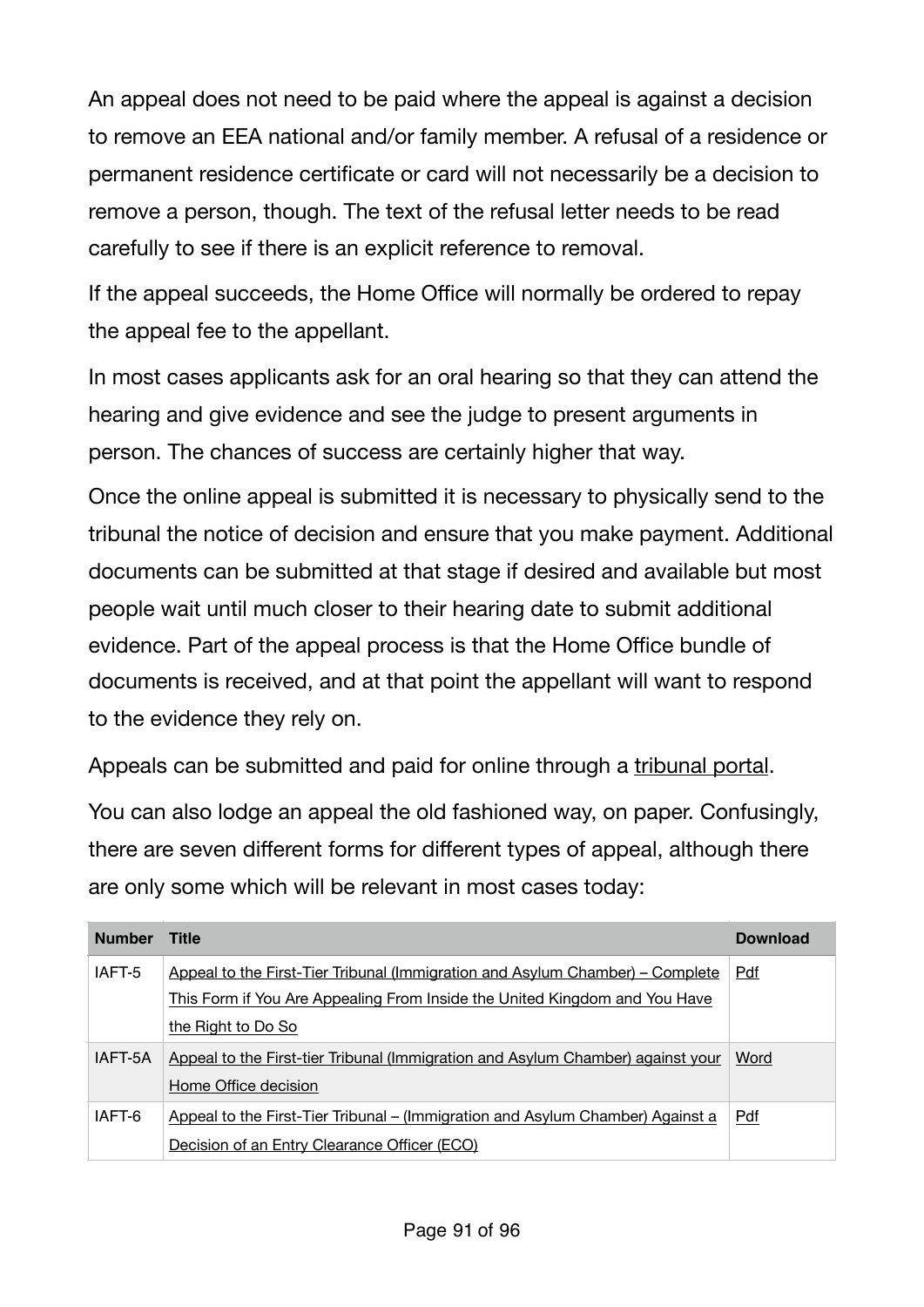| <b>Number</b> | Title                                                                  | <b>Download</b> |
|---------------|------------------------------------------------------------------------|-----------------|
| IAFT-7        | Appeal to the First-Tier Tribunal – (Immigration and Asylum Chamber) – | Pdf             |
|               | Complete This Form if Your Right of Appeal Can Only Be Exercised After |                 |
|               | Having Left the United Kingdom or You Have Chosen to Leave the United  |                 |
|               | Kingdom Before Exercising Your Right of Appeal                         |                 |

### Is the appeal from within the UK or after removal?

Even where there is a right of appeal, the appeal may have to be from outside the UK in certain circumstances.

There will be a right of appeal from within the UK if on arrival the person holds a family permit or EU residence document at the time of the EEA decision or the person can prove he or she is resident in the UK.

Otherwise, the general rule is that appeals will be from outside the UK.

Even where a person whose EEA application is refused **is** resident in the UK, the person can be removed in certain circumstances. For example, where the Home Office refuses an EEA spouse application on the basis that the marriage is one of convenience, the spouse can be removed from the UK even though he or she pursues an appeal against that decision.

There is also provision for appeals against EEA deportation decisions to be pursued from abroad if the Home Office certifies that removal pending the appeal would not cause serious irreversible harm. The person facing deportation would normally be readmitted to the UK for the purpose of attending the hearing of their appeal.

## **Judicial review**

Where there is no right of appeal, it is possible instead to pursue an application for judicial review. A judicial review application is made to the High Court or the Upper Tribunal. In immigration cases, including EEA cases, it is usually made to the Upper Tribunal. If uncertain, the allocation [Practice](http://www.judiciary.gov.uk/Resources/JCO/Documents/Practice%20Directions/Tribunals/lcj-direction-jr-iac-21-08-2013.pdf)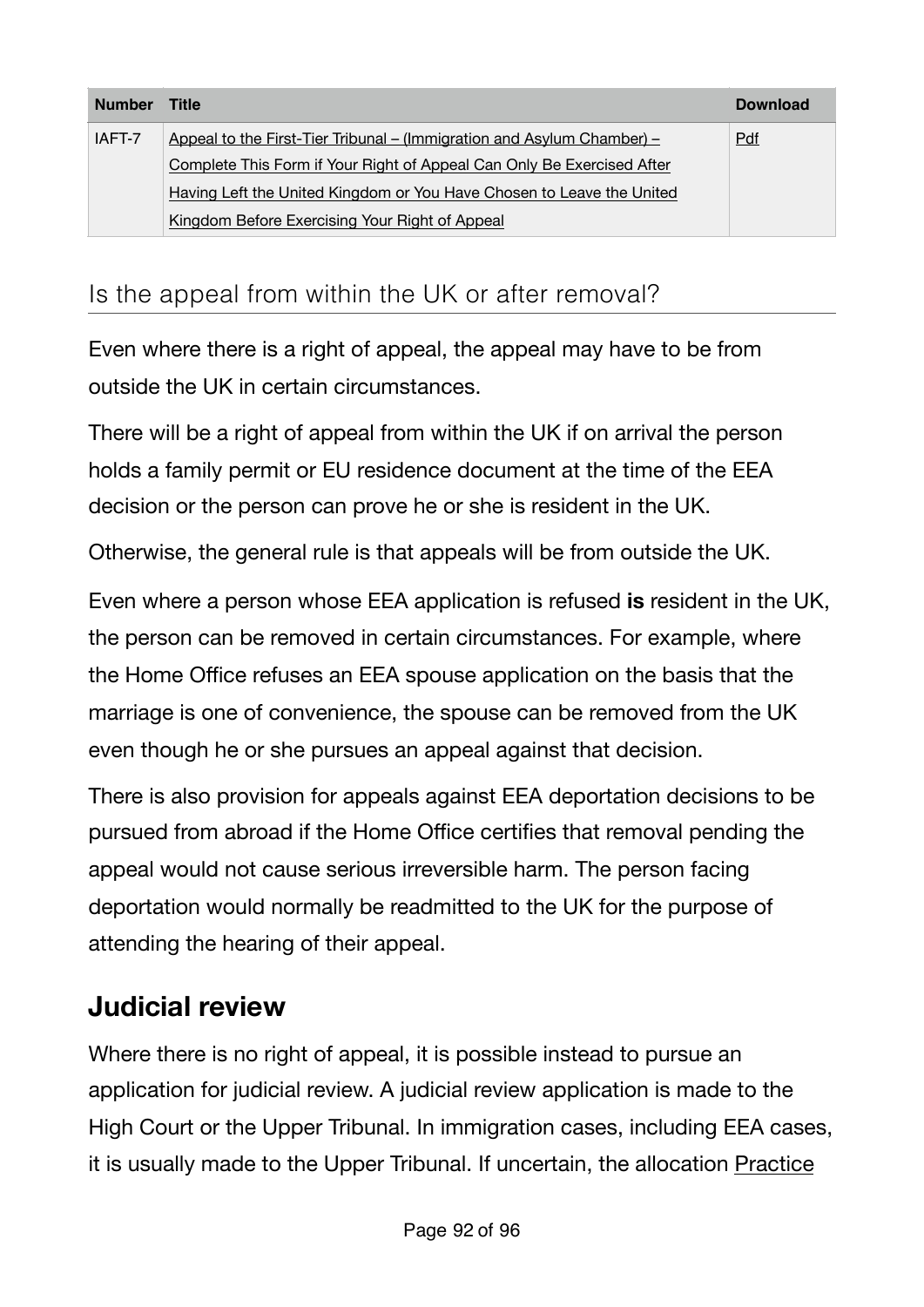[Direction](http://www.judiciary.gov.uk/Resources/JCO/Documents/Practice%20Directions/Tribunals/lcj-direction-jr-iac-21-08-2013.pdf) can be consulted. This sets out which types of judicial review are heard in which court or tribunal.

An application for judicial review is said to be a remedy of last resort. This is because it can only be used where there is no adequate alternative. It is also a stressful, difficult and potentially expensive process.

The process of applying for judicial review of a decision is beyond the scope of this guide. If intending to go down that road, it is important to follow the [pre action protocol for judicial review](http://www.justice.gov.uk/courts/procedure-rules/civil/protocol/prot_jrv) and that the claim form is lodged within 3 months of the decision under challenge. The forms for making an application can all be downloaded for free [here](http://hmctsformfinder.justice.gov.uk/HMCTS/GetLeaflet.do?court_leaflets_id=2841) or located on [http://](http://hmctsformfinder.justice.gov.uk) [hmctsformfinder.justice.gov.uk.](http://hmctsformfinder.justice.gov.uk)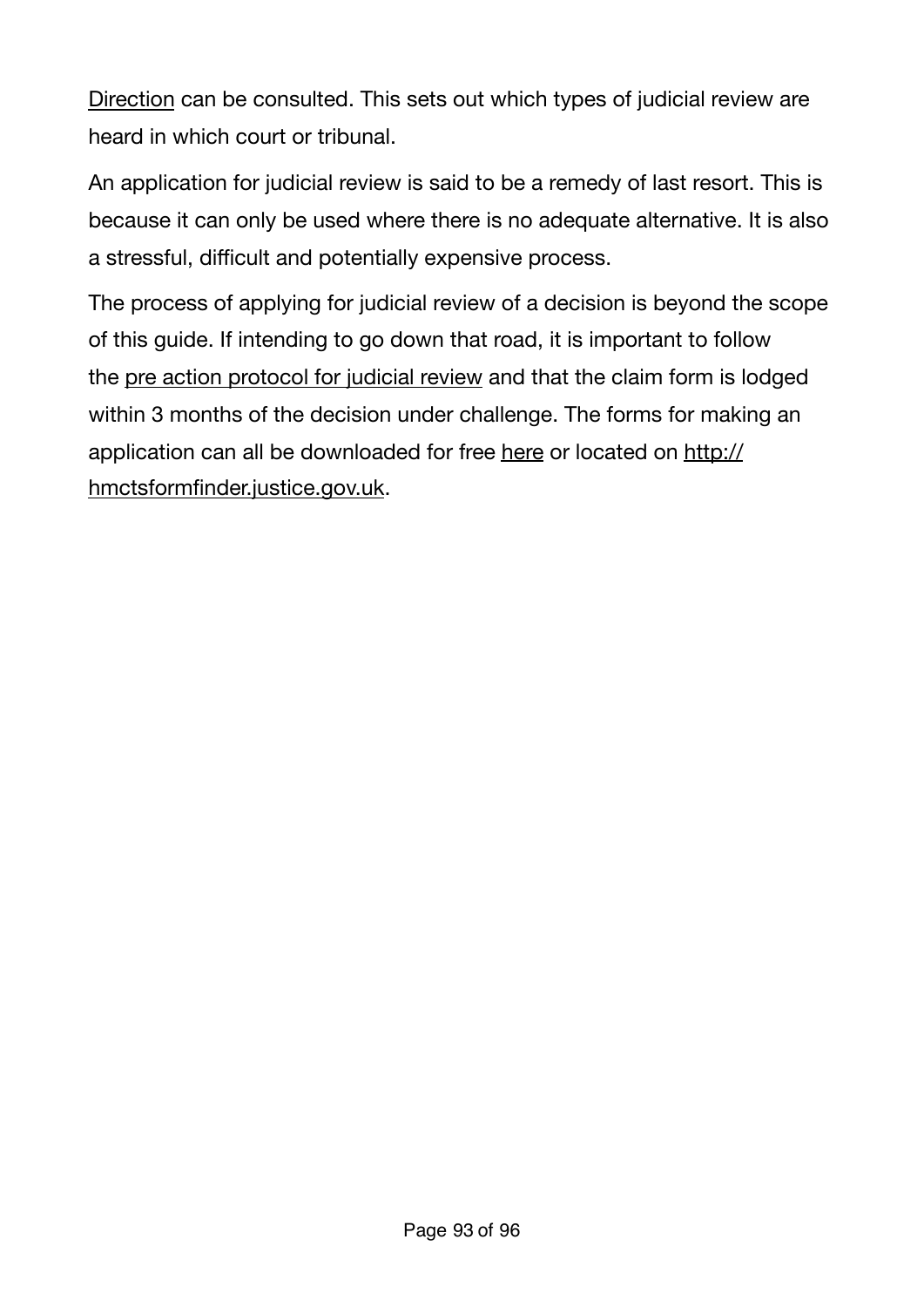## **FURTHER READING AND LINKS**

The various forms and accompanying guidance notes are available here:

- [EEA\(QP\)](https://www.gov.uk/government/publications/apply-for-a-registration-certificate-as-a-qualified-person-form-eea-qp)
- $\cdot$  [EEA\(FM\)](https://www.gov.uk/government/publications/apply-for-a-registration-certificate-or-residence-card-for-a-family-member-form-eea-fm)
- $\cdot$  [EEA\(EFM\)](https://www.gov.uk/government/publications/apply-for-a-registration-certificate-or-residence-card-for-an-extended-family-member-form-eea-efm)
- [EEA\(PR\)](https://www.gov.uk/government/publications/apply-for-a-document-certifying-permanent-residence-or-permanent-residence-card-form-eea-pr)
- [Old EEA application guidance](http://webarchive.nationalarchives.gov.uk/20141203164455/https://www.gov.uk/government/publications/guidance-on-applications-for-residence-documents-for-eea-nationals)
- [Family permit online applications](https://www.gov.uk/family-permit/overview)

There are several sources to which to turn if wanting to learn more about how the Home Office interprets and applies EU free movement law. As well as the Immigration (European Economic Area) Regulations 2006 and their successor 2016 regulations, referred to in this ebook as just "the regulations" or "the UK regulations", the Home Office often issues guidance to its own staff on how to interpret and apply the law. In European immigration cases there are several sources of guidance that are publicly available on the gov.uk website if one knows where to look, including:

- [European Casework Instructions](https://www.gov.uk/government/publications/european-casework-instructions)
- [EEA modernised guidance](https://www.gov.uk/government/collections/eea-swiss-nationals-and-ec-association-agreements-modernised-guidance)
- [Caseworker guidance for applications under the Surinder Singh route](https://www.gov.uk/government/publications/caseworker-guidance-for-applications-under-the-surinder-singh-route-from-january-2014)  [from January 2014](https://www.gov.uk/government/publications/caseworker-guidance-for-applications-under-the-surinder-singh-route-from-january-2014)
- [EEA nationals: EUN01](https://www.gov.uk/government/publications/eea-nationals-eun01/eea-nationals-eun01)
- [EEA family permit: EUN02](https://www.gov.uk/government/publications/eea-family-permits-eun02/eea-family-permit-eun02#eun214-can-family-members-of-british-citizens-qualify-for-an-eea-family-permit-surinder-singh-cases)

There is so much guidance issued that some of it is always likely to be out of date and it may even be inconsistent.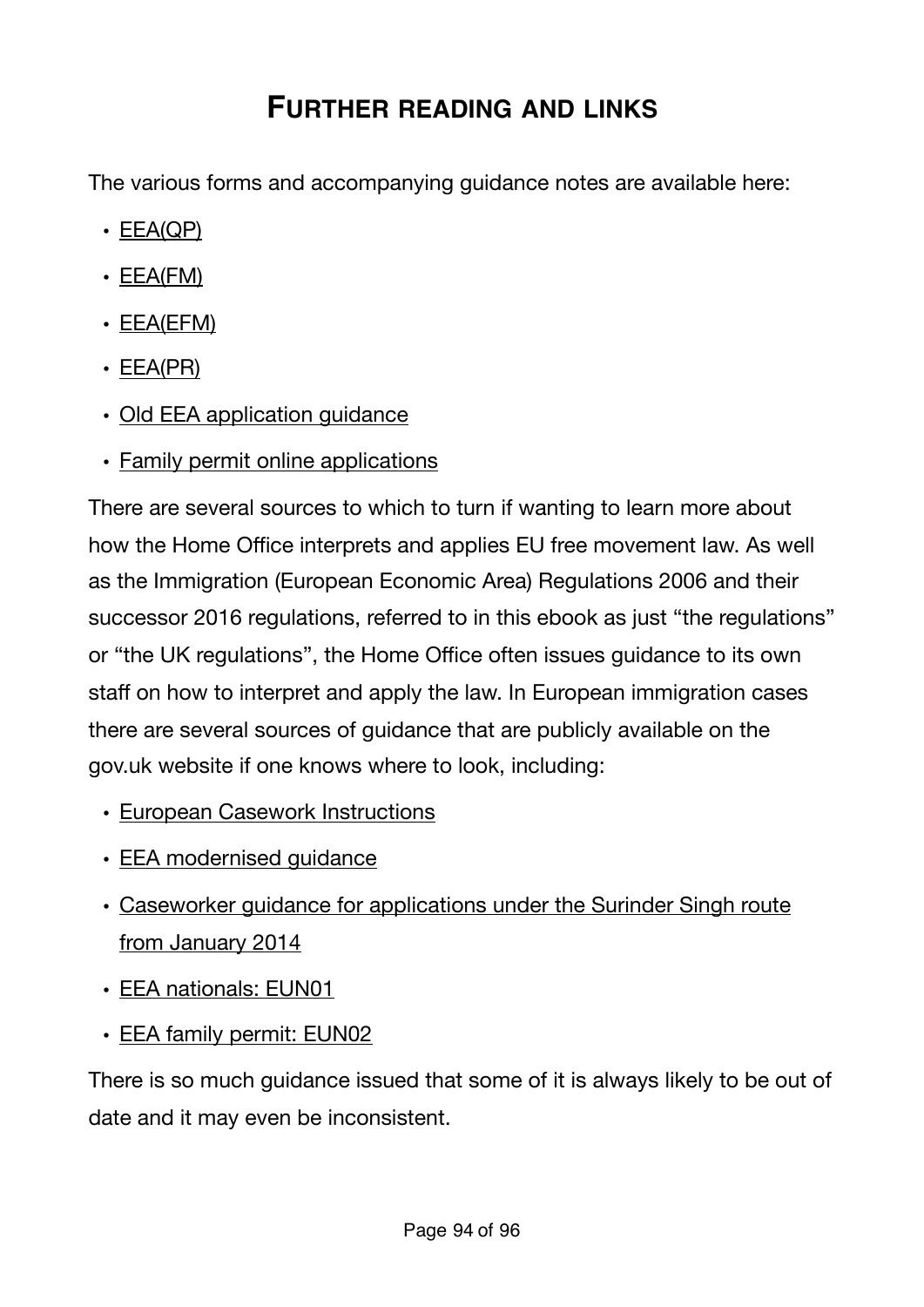

# **CONCLUSION**

I hope this ebook has been useful, although I am sorry that you have needed to read it!

EU free movement law is at source user friendly and genuinely facilitates free movement. The Citizens' Directive is short and written in plain English. The UK has in recent years

tried hard to undermine it, though, both through complex and convoluted amendments to the implementing UK regulations and through the introduction of unnecessarily and arguably unlawfully complex and intrusive application forms.

Those who try too hard to comply with Home Office expectations and evidential "requirements" in the hope this will reduce their chances of refusal may be in for a nasty surprise; the forms are deliberately designed to gather information and evidence to reveal legally dubious justification for refusals. Such refusals can often be overturned on appeal, but the appeal process is lengthy, stressful and expensive.

Lastly, it would be a mistake to regard the Home Office as a well organised monolith which will produce consistent decisions. Individual immigration officers make decisions and they have quite a lot of individual discretion. To put it another way, even the best prepared application may be unfortunate enough to be decided by a mean minded official who dislikes EU free movement who is having a bad day.

If you have any questions or need help with your application, appeal or application for judicial review then we can offer [assistance via the Free](https://www.freemovement.org.uk/legal-advice/)  [Movement blog](https://www.freemovement.org.uk/legal-advice/) at [freemovement.org.uk](http://freemovement.org.uk). In particular, we offer 30 minute